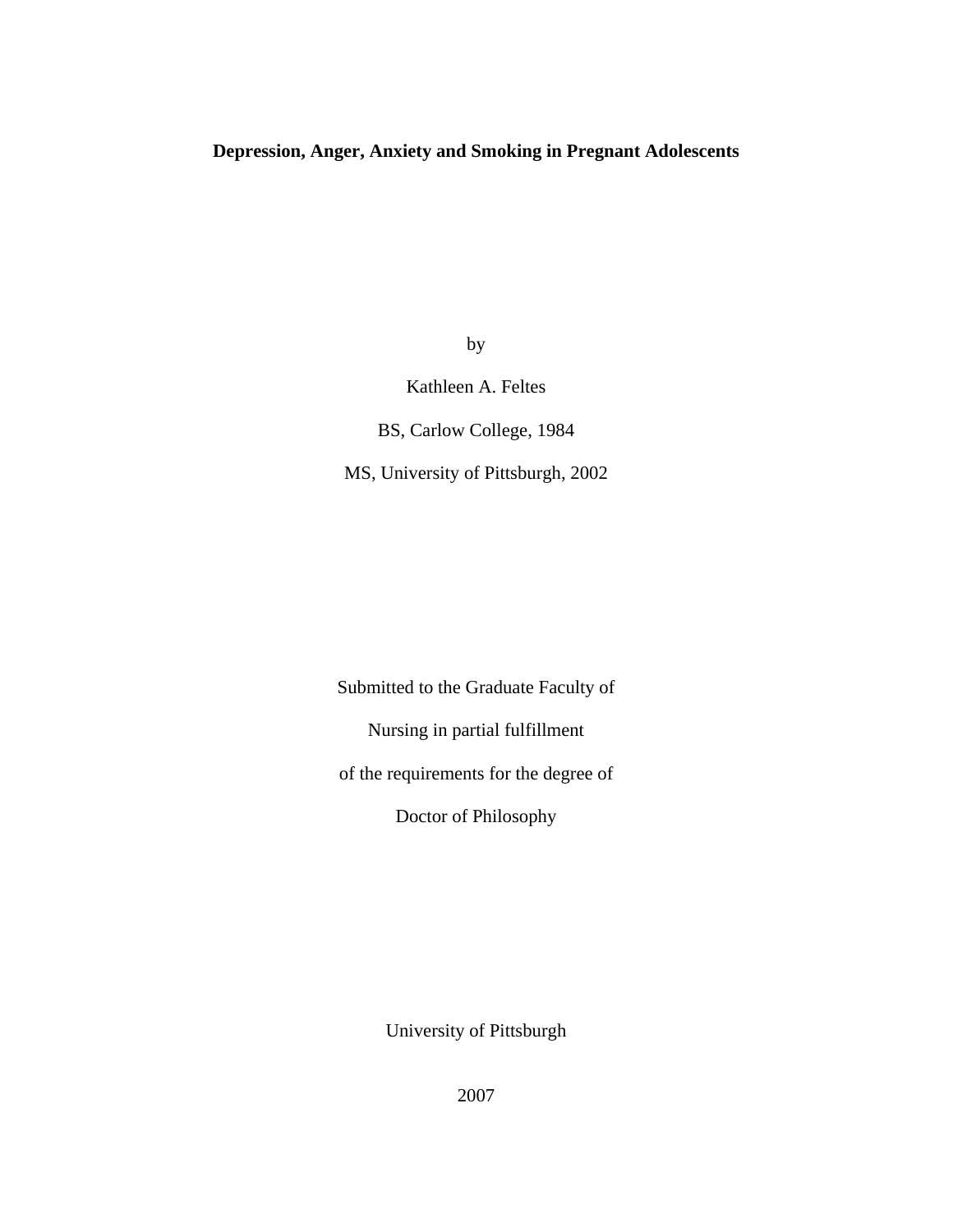## UNIVERSITY OF PITTSBURGH

School of Nursing

This dissertation was presented

by

Kathleen A. Feltes

It was defended on

4/17/2007

and approved by

Susan A. Albrecht, PhD, RN, FAAN School of Nursing

Donna Caruthers, PhD, RN, School of Nursing

Thomas Zullo, PhD, School of Education

Thelma Patrick, PhD, RN, Dissertation Advisor, School of Nursing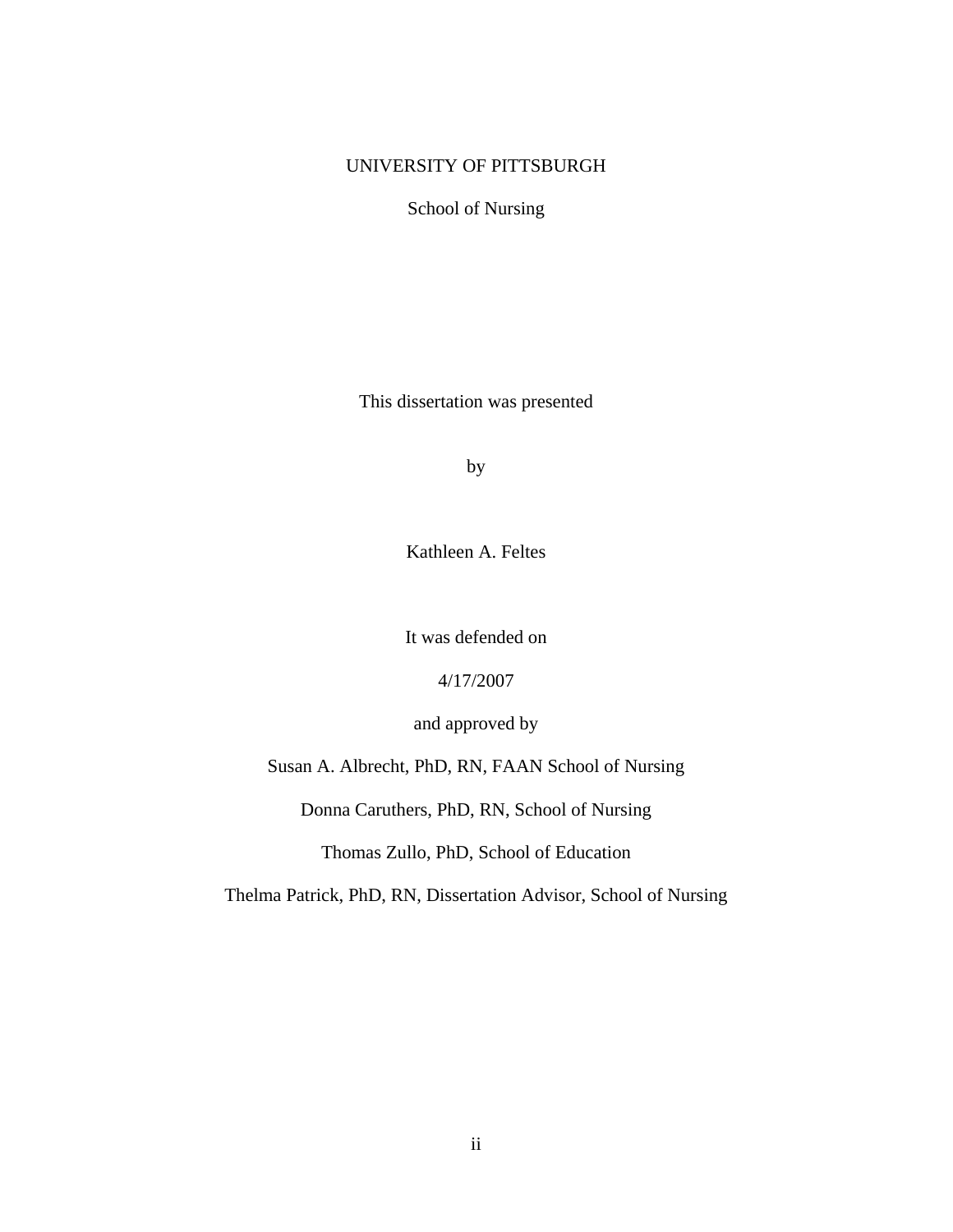Copyright © by Kathleen Feltes

2007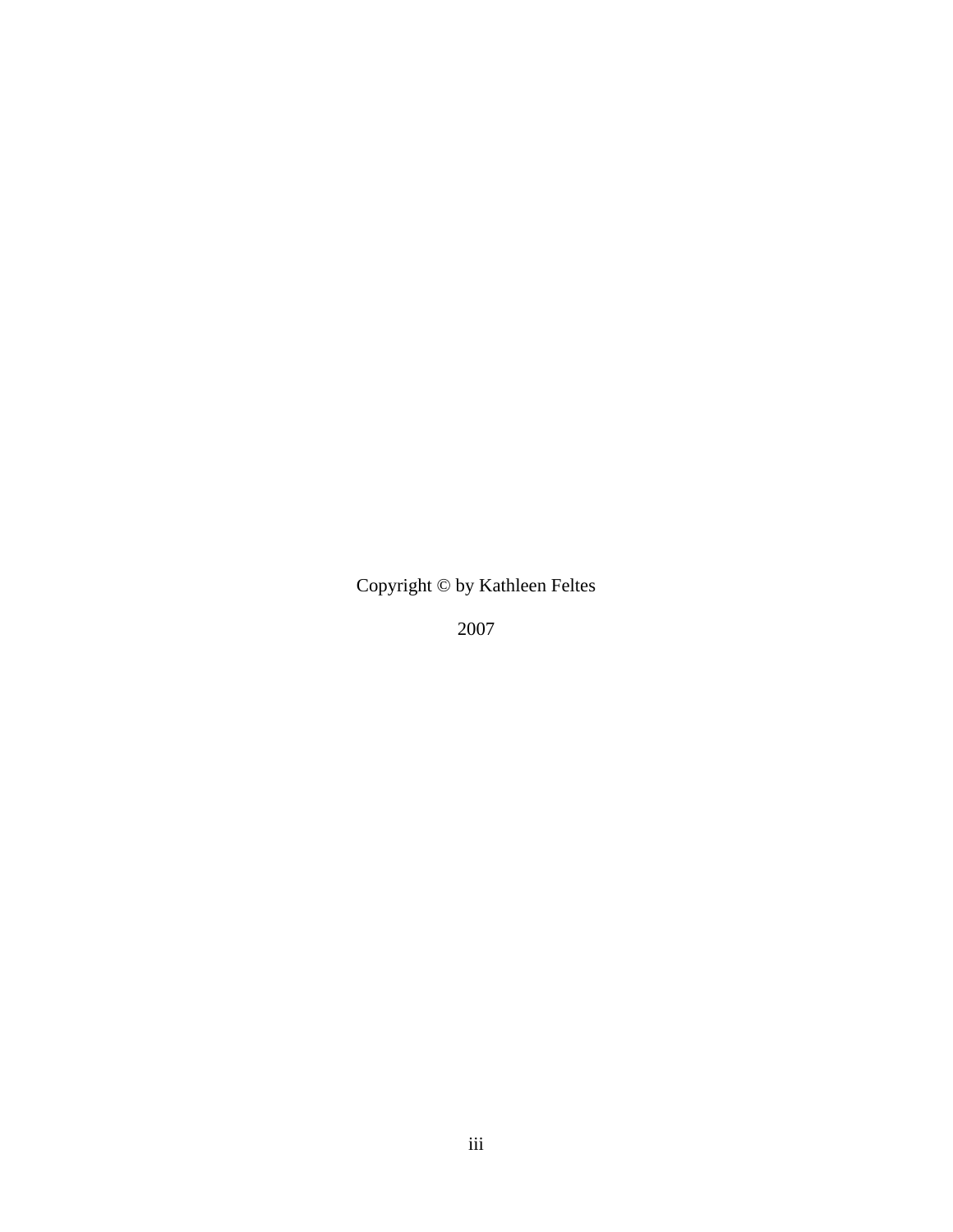#### **Depression, Anger, Anxiety, and Smoking in Pregnant Adolescents**

Kathleen A. Feltes, PhD

University of Pittsburgh, 2007

#### **Abstract**

**Purpose:** To explore the relationships between smoking dependence behavior, depression, anger, and, anxiety in pregnant adolescents. Research hypotheses were: 1. Depression, anger, anxiety, and are mood states that are present in pregnant adolescents who smoke. 2. Depression, anger, and, anxiety are inter-related. 3. Depression, anger, and anxiety affect smoking dependent behavior of pregnant teens who began smoking prior to pregnancy. 4. Depression, anger, and, anxiety affect smoking consumption of pregnant teens who smoke. **Methods:** Secondary data analysis of baseline data from a longitudinal study, "Nursing Intervention for Young Pregnant Smokers" (PI: S. Albrecht, RO1 NR 03233) was performed. Of 224 eligible adolescents, 142 pregnant, smoker, adolescents signed an informed consent. Onehundred, eight complete and valid cases were analyzed for their responses to the following instruments: Modified State/Trait Anxiety Inventory (STAI), Modified Center for Studies of Depression (CES-D), Confidence and Temptation Scale, Fagerstrom Tolerance Nicotine Dependence Test (FTND).

**Results:** Descriptive and exploratory data analyses were used to identify outliers, assess missing data, and verify assumptions. In the correlational analysis, anger, anxiety, and depression are correlated ( $p = .000$ ). In additional analysis, self-efficacy was correlated with anger ( $p = .007$ ), anxiety ( $p = .001$ ), and FTND score ( $p = .002$ ). Hierarchial Multiple Regression, controlling for covariates, revealed that self-efficacy significantly predicted smoking dependence behavior ( $p =$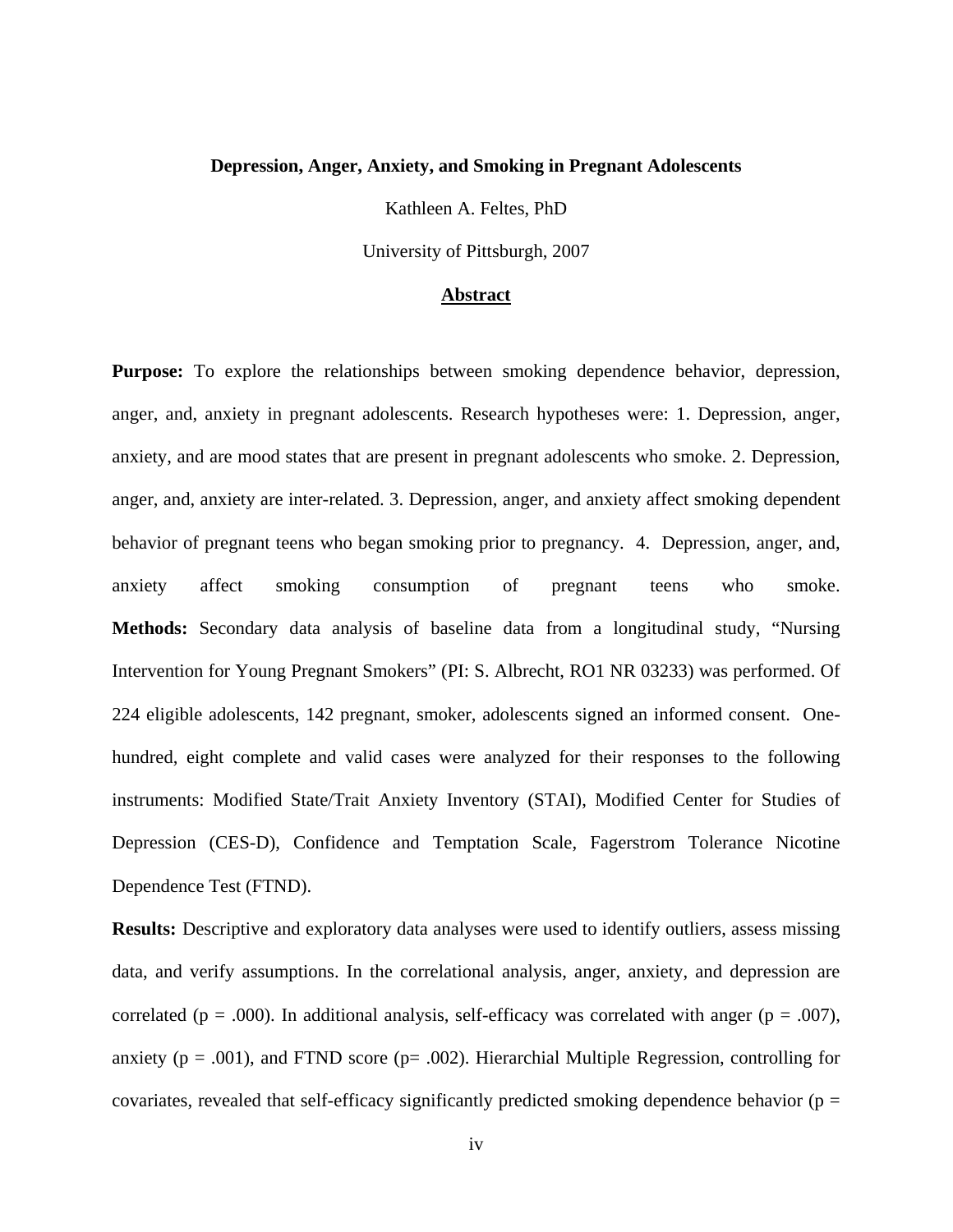.006). Depression, anger, and, anxiety were not realized as predictors in this sample. However, an exploratory analysis of self-efficacy, the confidence that the adolescent express that smoking cessation could be achieved, revealed an inverse relationship to smoking dependence behavior. **Conclusions and Implications:** Self-efficacy was inversely associated with smoking dependence behavior in this sample, while altered mood states did not influence smoking dependence behavior or smoking consumption. This analysis suggests that enhancing selfefficacy should be tested as a part of the intervention for smoking prevention and cessation programs in adolescents.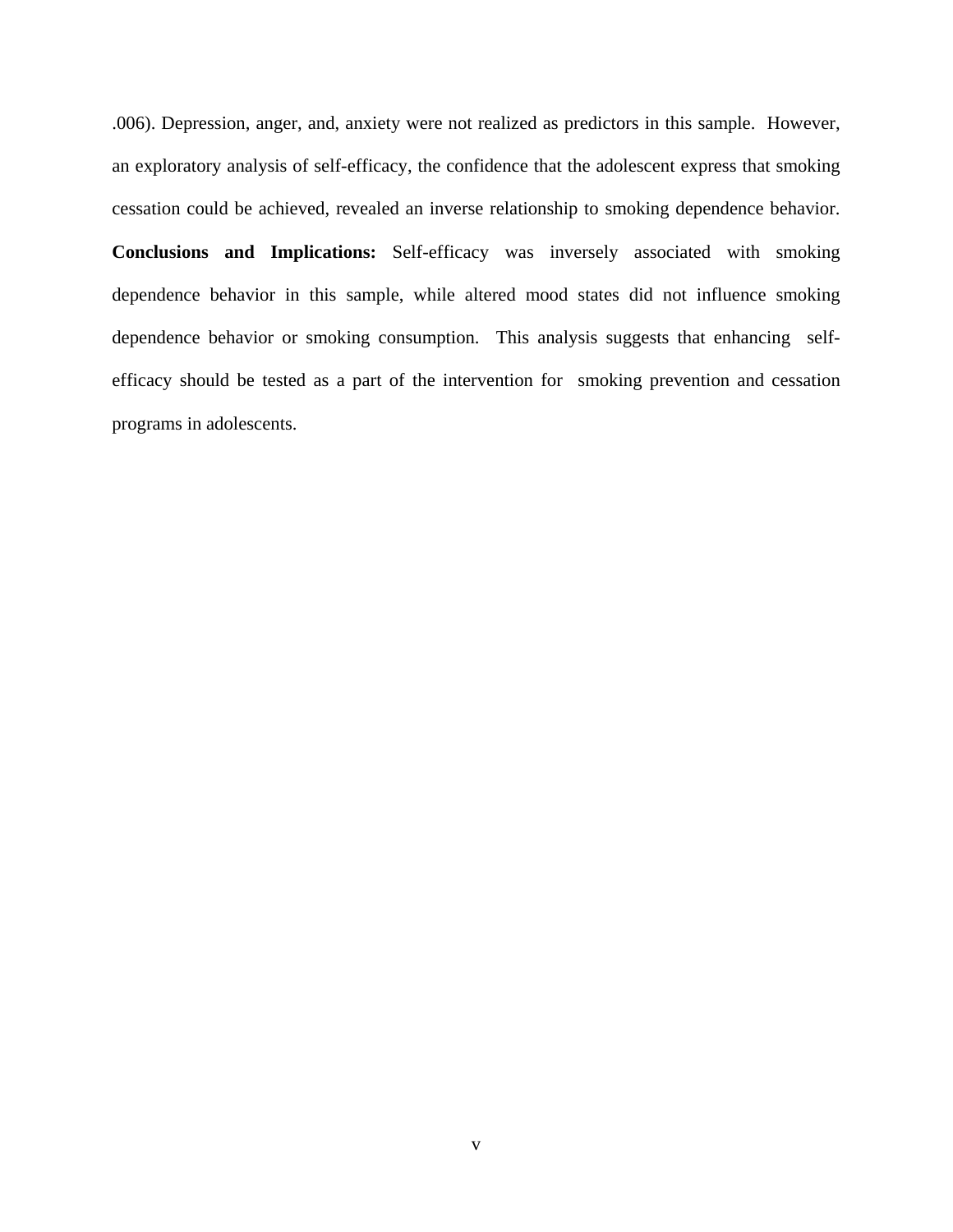# **TABLE OF CONTENTS**

| 1.0 |     |                                                         |
|-----|-----|---------------------------------------------------------|
|     | 1.1 |                                                         |
|     | 1.2 |                                                         |
|     | 1.3 |                                                         |
|     | 1.4 |                                                         |
|     | 1.5 |                                                         |
|     | 1.6 |                                                         |
| 2.0 |     |                                                         |
|     | 2.1 |                                                         |
|     | 2.2 |                                                         |
|     | 2.3 |                                                         |
|     | 2.4 | SMOKING IN A SAMPLE OF PREGNANT ADOLESCENTS: PARENT     |
|     |     |                                                         |
|     | 2.5 |                                                         |
|     | 2.6 |                                                         |
|     | 2.7 | <b>FACTORS ASSOCIATED WITH SMOKING IN PREGNANCY  15</b> |
|     | 2.8 |                                                         |
|     | 2.9 |                                                         |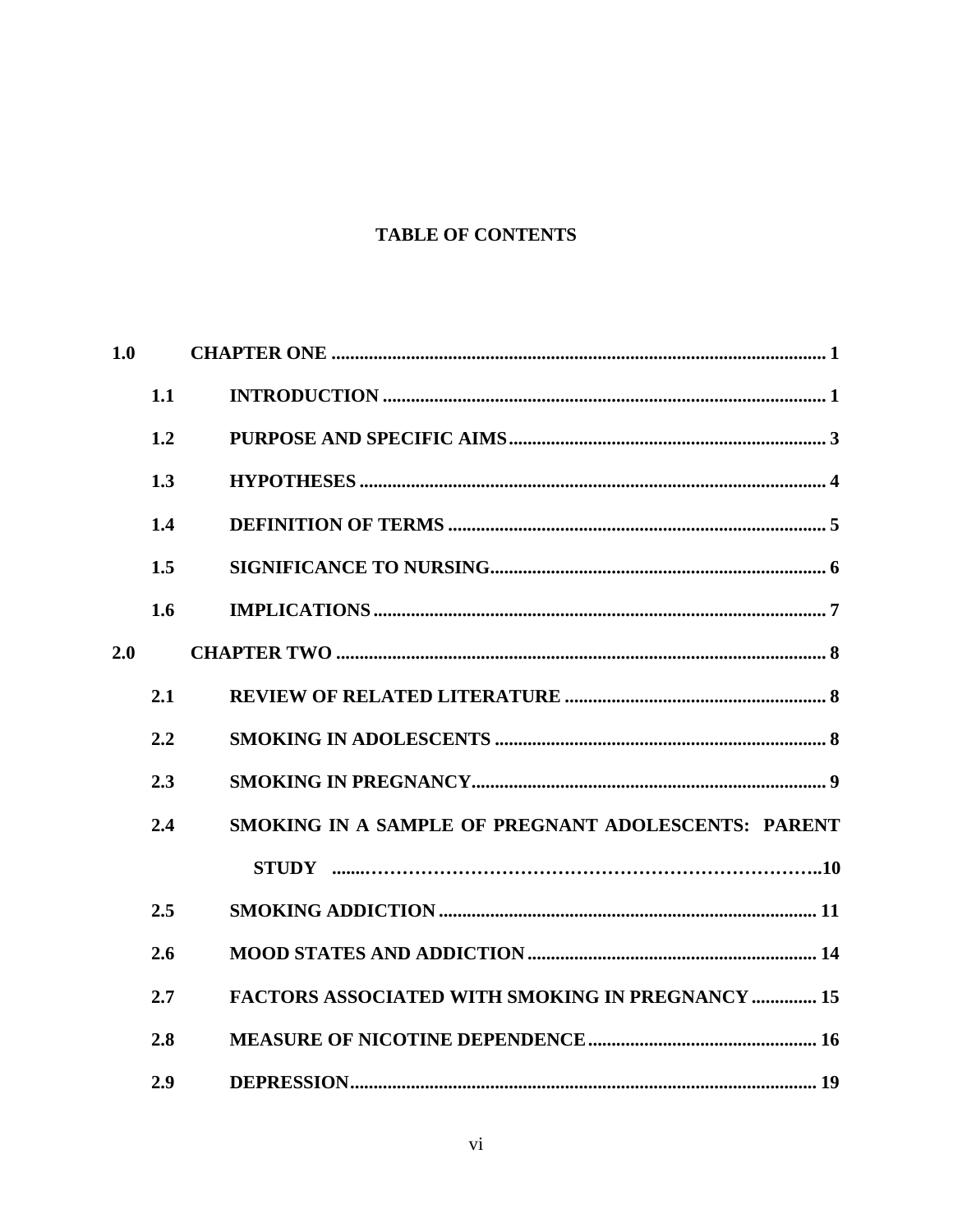|     | 2.10 |                                                        |  |
|-----|------|--------------------------------------------------------|--|
|     | 2.11 |                                                        |  |
|     | 2.12 |                                                        |  |
|     | 2.13 |                                                        |  |
|     | 2.14 |                                                        |  |
|     | 2.15 |                                                        |  |
|     | 2.16 |                                                        |  |
|     | 2.17 |                                                        |  |
|     | 2.18 |                                                        |  |
| 3.0 |      |                                                        |  |
|     | 3.1  |                                                        |  |
|     | 3.2  |                                                        |  |
|     | 3.3  |                                                        |  |
|     | 3.4  | <b>VARIABLES/MEASURES AND LEVEL OF MEASUREMENT  29</b> |  |
|     | 3.5  |                                                        |  |
|     | 3.6  |                                                        |  |
|     | 3.7  |                                                        |  |
|     | 3.8  |                                                        |  |
|     | 3.9  |                                                        |  |
|     | 3.10 |                                                        |  |
|     | 3.11 |                                                        |  |
|     | 3.12 |                                                        |  |
|     | 3.13 |                                                        |  |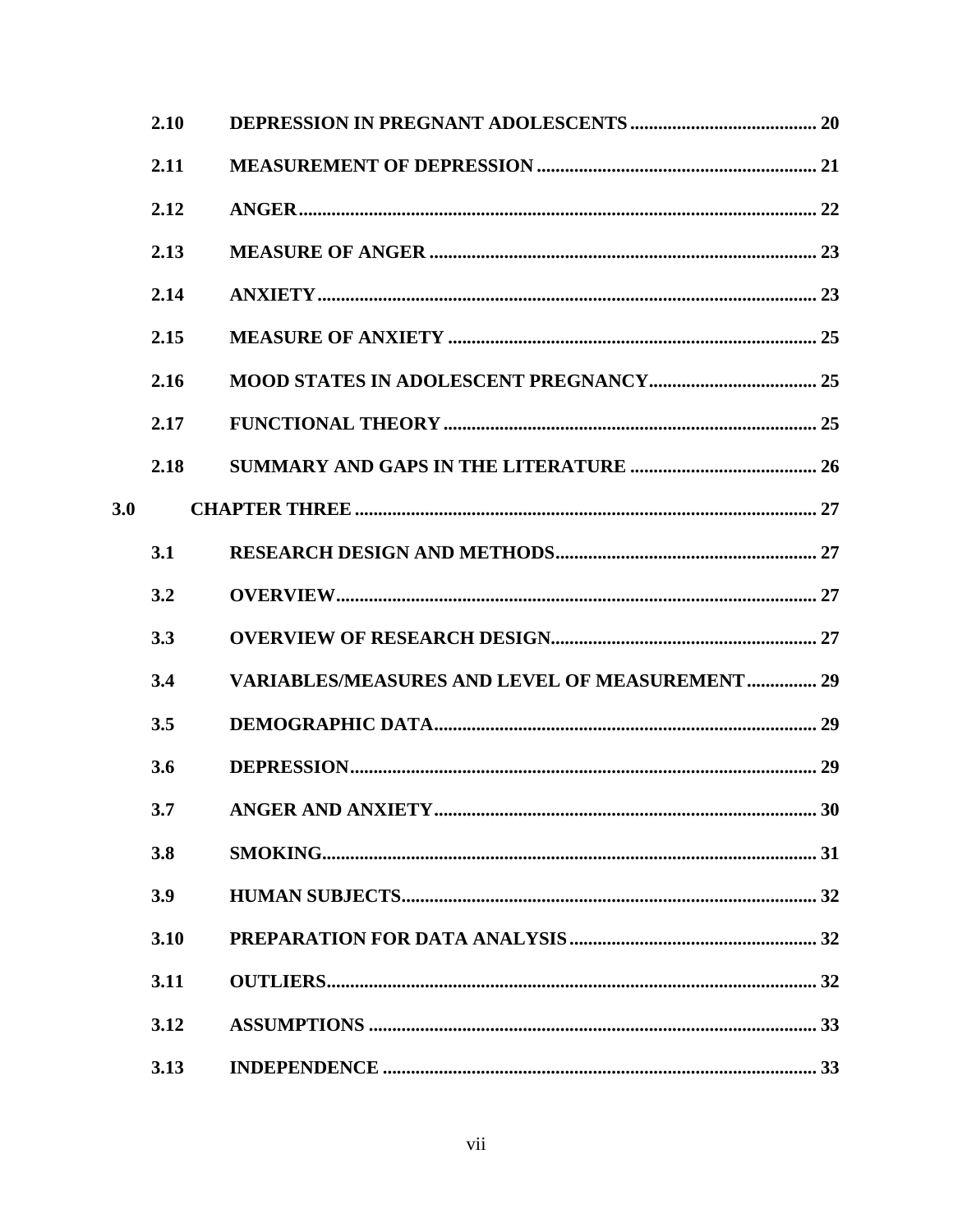|     | 3.14 |                                                              |
|-----|------|--------------------------------------------------------------|
|     | 3.15 |                                                              |
|     | 3.16 |                                                              |
|     | 3.17 |                                                              |
|     | 3.18 |                                                              |
| 4.0 |      |                                                              |
|     | 4.1  |                                                              |
|     | 4.2  |                                                              |
|     | 4.3  |                                                              |
|     | 4.4  |                                                              |
|     | 4.5  |                                                              |
|     | 4.6  |                                                              |
| 5.0 |      |                                                              |
|     | 5.1  |                                                              |
|     | 5.2  | <b>EVALUATION OF THE SECONDARY DATA ANALYSIS STRATEGY 50</b> |
|     | 5.3  |                                                              |
|     | 5.4  |                                                              |
|     | 5.5  |                                                              |
|     | 5.6  |                                                              |
|     | 5.7  |                                                              |
|     | 5.8  | <b>MOOD STATES AND SMOKING DEPENDENCE BEHAVIOR  57</b>       |
|     | 5.9  |                                                              |
|     | 5.10 |                                                              |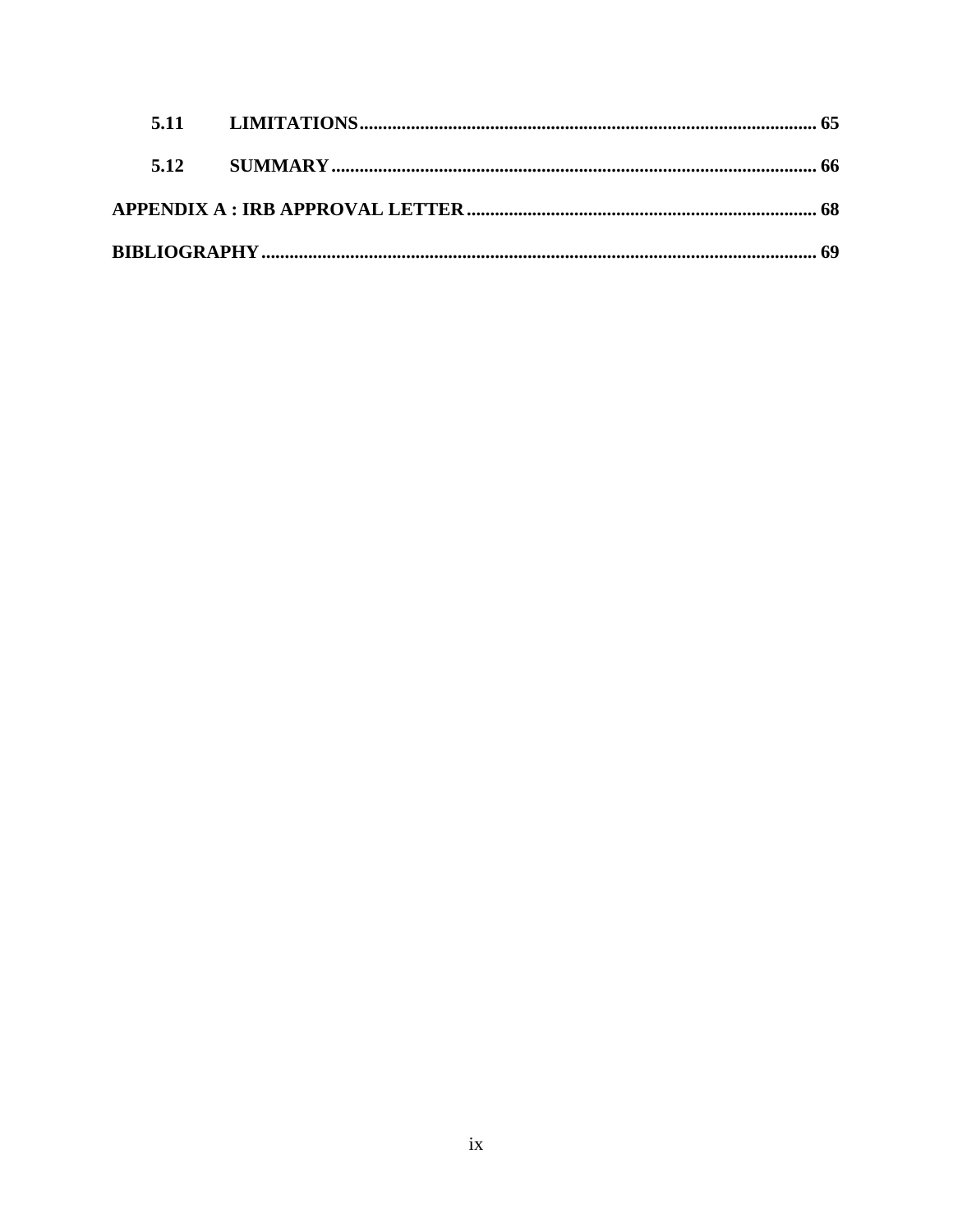# **LIST OF TABLES**

| Table 3: Measures of Central Tendency and Dispersion for Cigarettes Smoked per Day  41 |  |
|----------------------------------------------------------------------------------------|--|
|                                                                                        |  |
|                                                                                        |  |
|                                                                                        |  |
|                                                                                        |  |
|                                                                                        |  |
|                                                                                        |  |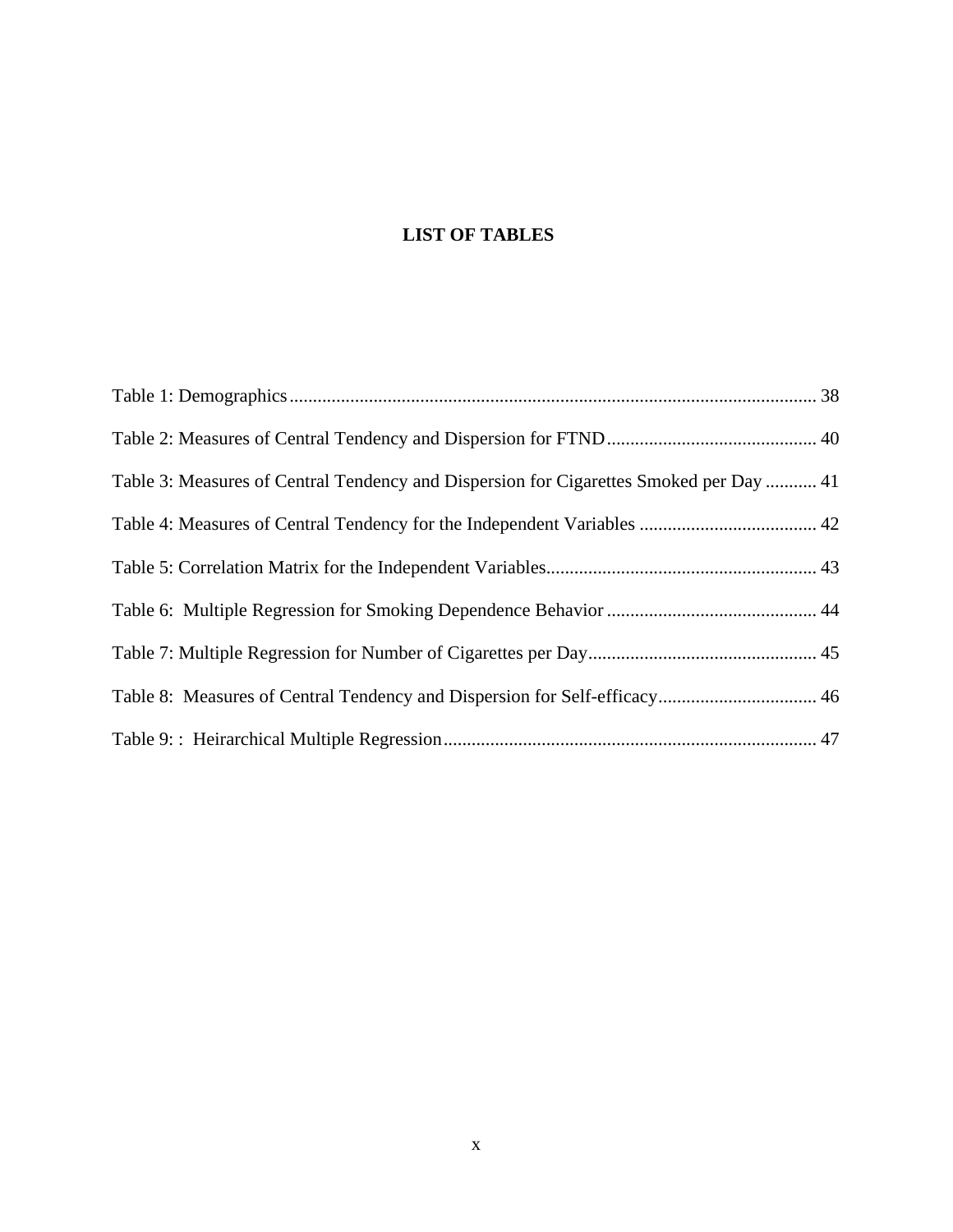## **LIST OF FIGURES**

[Figure 1: Conceptual model of the independent and dependent variables for the study](#page-36-0) .............. 26 [Figure 2: Proposed conceptual model of self-efficacy and smoking dependence behavior......... 64](#page-74-0)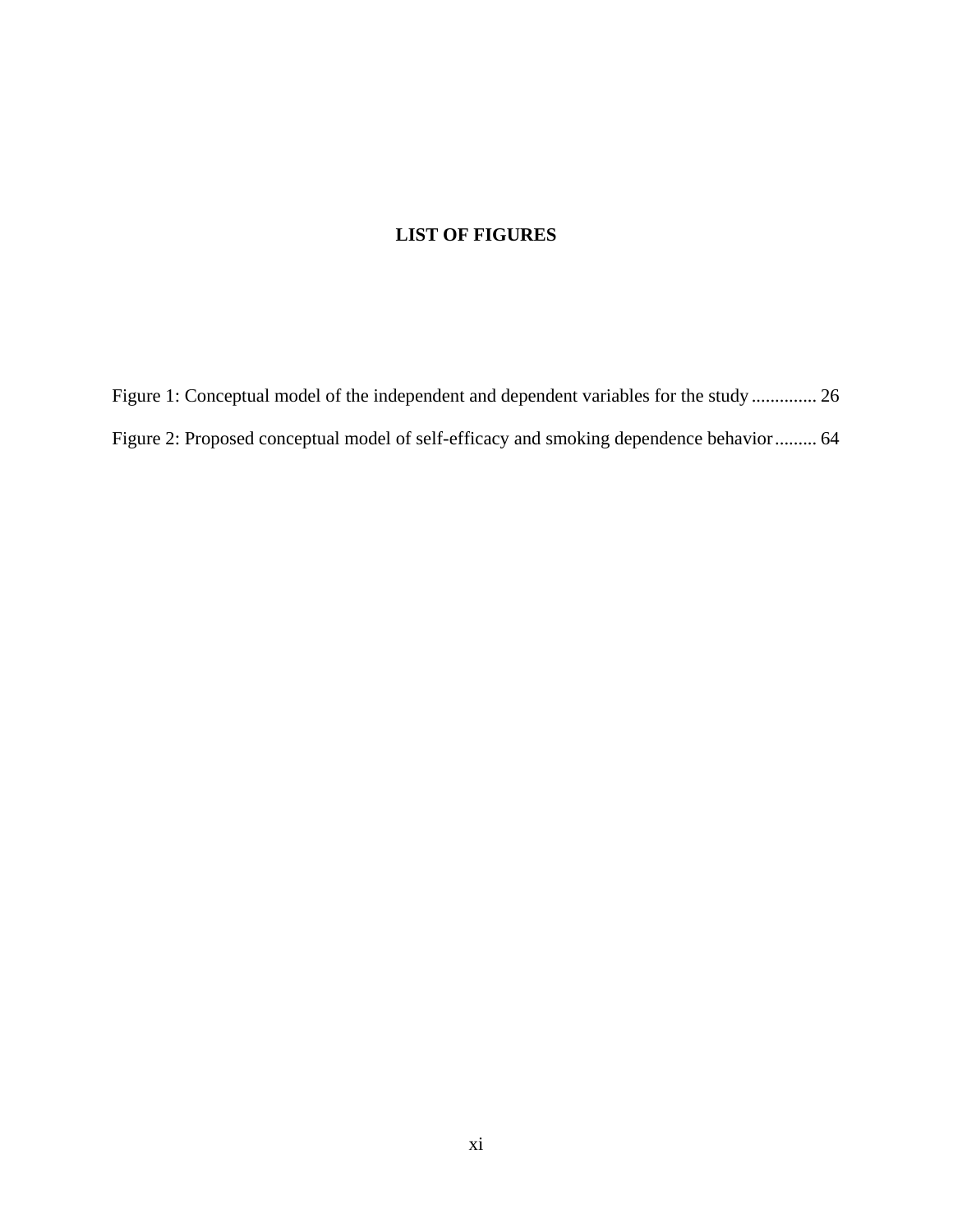## **1.0 CHAPTER ONE**

#### **1.1 INTRODUCTION**

<span id="page-11-0"></span>The purpose of this study was to explore the relationship of mood states with smoking dependence behaviors and smoking consumption in pregnant teenagers. Adolescence is a period of transition to early adulthood. Biological, psychological, and social characteristics of adulthood have their beginnings and development in adolescence (Lerner, 2002). With all of the changes occurring during the teenage period, mood states are commonly altered and can affect the adolescent's experience at school, work, and home. Also common in adolescence are problem behaviors such as drinking, illicit drugs, promiscuous and unprotected sex, gambling, and smoking. Teens who take on one of these behaviors are more likely to adopt others. For example, teenage girls who smoke may also drink or have unprotected sex (Donovan, Jessor, & Costa, 1988). Many factors influence a teen's participation in such experimentation, including the teen's friends, parents, activities, and successes. In addition, fluctuating moods may increase a teen's vulnerability to risk-taking and choices especially in the presence of peers (Boyles, 2007).

As reported from 2002 data, 16.7% of pregnant teens age 15 to 17, and 18.2% of pregnant teens age 18 to 19, smoke (Mathews, 2004). Smoking cessation interventions have been deemed especially important for this group, but have exhibited limited success. Mood states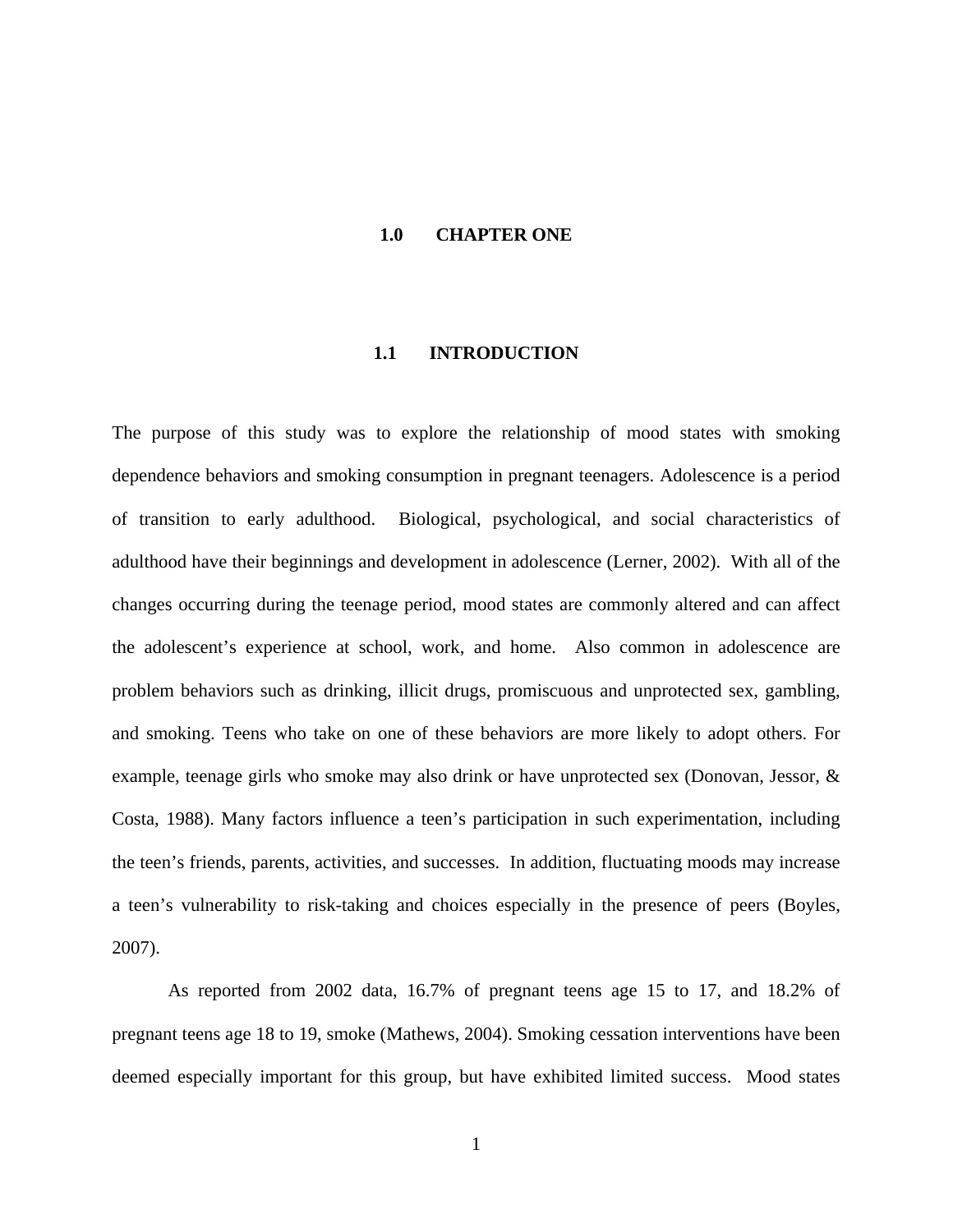such as depression, anger, and anxiety have been shown to negatively affect pregnancy outcomes and smoking in pregnancy. Not only can smoking dependence behavior be affected, but research has shown that mood states do play a role in other high risk behaviors such as underage drinking, promiscuity, and illegal drug use (Donovan, Jessor, & Costa, 1988). Therefore, the relationship of mood states, smoking and pregnancy should be explored to provide insight for future therapeutic interventions for smoking cessation during teen pregnancy.

Altered mood states have been reported in the United States, both in adults and children. The prevalence of depression in children and adolescents has been reported to be as high as 20% (Costello, 1995). Depression has been correlated with anxiety and poor outcomes in pregnancy. From a synthesis of the literature regarding adolescent mothers, Kassel (Kassel, Stroud, & Paronis, 2003) reported that depression and smoking behavior have a reciprocal relationship. Depression influences increased smoking and increased smoking can affect depression. Morriss (Morriss, 2005) found that adolescent maternal depression contributed to smoking progression and depressive symptoms. Depression and mood states such as anxiety and anger, independently and combined, could have a serious influence and consequence in the target population.

Anger has rarely been studied in pregnant adolescent populations (Ponirakis, Susman, & Stifter, 1998). Cornelius (Cornelius, Leech, & Goldschmidt, 2004) studied adolescent pregnant smokers and found that aggressive problems were related to persistent smokers. Unfortunately, Cornelius (Cornelius, Leech, & Goldschmidt, 2004) did not specifically define "aggressive problems," therefore comparisons are difficult to make between anger and other closely related mood states, such as aggression and hostility. In the literature, anger is often associated with hostility and aggression. Clearer definitions need to be evaluated and incorporated in this area. Ballinger (Ballinger, 1982) found that hostility was correlated with anxiety in pregnant women.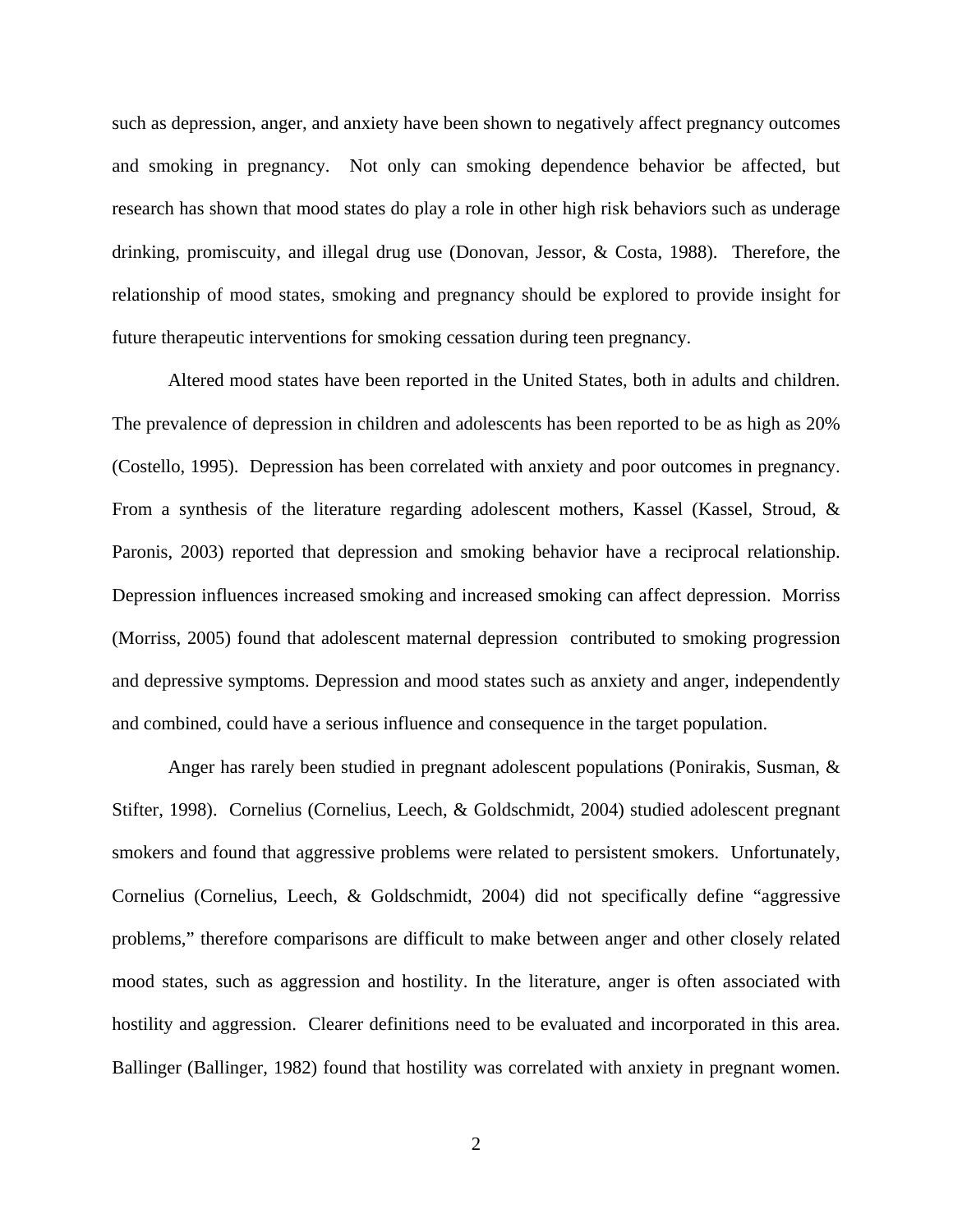<span id="page-13-0"></span>Therefore, if anger is correlated with anxiety, and depression is correlated with anxiety, anger should be evaluated when studying mood states in pregnant, adolescent, smokers, especially since there is very little research done evaluating anger in pregnancy. Additional research is needed to evaluate anger and then, establish a model of the role of anger in a sample of pregnant smoking teens. Anger could have a serious influence and consequence in pregnant adolescents.

The rate of anxiety in children and adolescents has been reported to be as high as 19% (Costello, 1995). Adolescents with anxiety are prone to nicotine dependence and the relationship between anxiety and nicotine dependence has been shown to be significant (Feltes, 2005). Anxiety could have serious influence on adolescent smokers who are pregnant.

According to the literature, depression, anger and anxiety affect pregnancy and its outcomes, such as length of labor and complications, and also affect smoking; the higher the levels of altered moods, the higher the level of smoking. In a study of 166 pregnant women, Field (Field et al., 2003) found that depression, anger, and anxiety were confounded and suggested that interventions must target all three mood states. Further research is needed to evaluate these mood states in pregnant teen smokers.

## **1.2 PURPOSE AND SPECIFIC AIMS**

Depression, anger and anxiety are often studied as negative mood states, and have been associated with adolescent pregnancy and smoking. To date, no research has explored the individual and combined effects of these mood states on smoking dependence behavior and smoking consumption in a pregnant, adolescent smoking population. The purpose of this research was to explore and predict smoking dependence behavior and smoking consumption by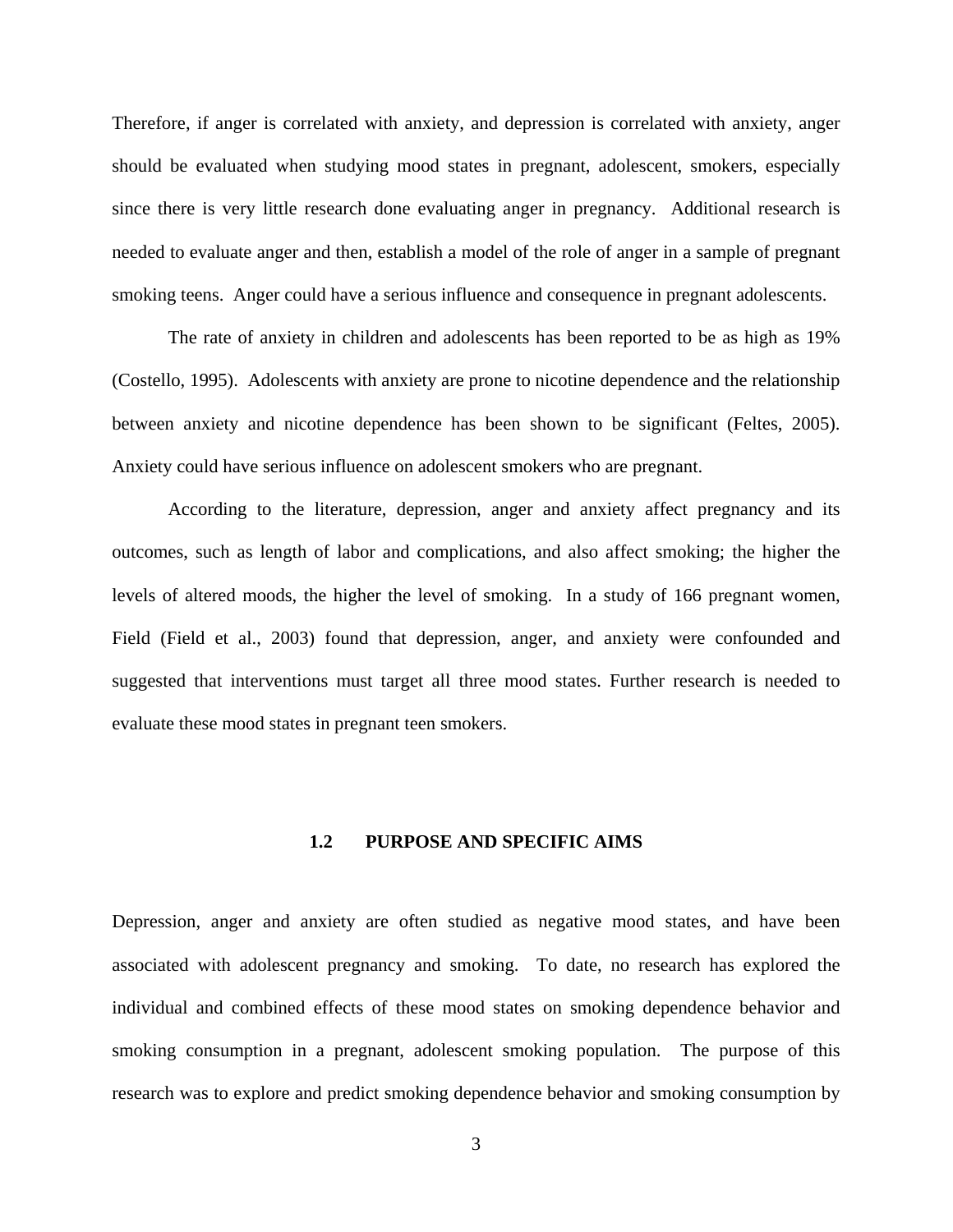<span id="page-14-0"></span>examining the relationships of depression, anger and anxiety through secondary analysis of an existing data set comprised of pregnant adolescent smokers.

## **1.3 HYPOTHESES**

Based on the literature and the variables available within an established data set, the following hypotheses were explored:

H1: Depression, anger and anxiety are mood states that are present in pregnant adolescents who smoke.

H2: Depression, anger and anxiety are inter-related.

H3: Depression, anger, and anxiety affect smoking dependent behavior of pregnant teens who began smoking prior to pregnancy.

H4: Depression, anger and anxiety affect smoking consumption of pregnant teens who smoke.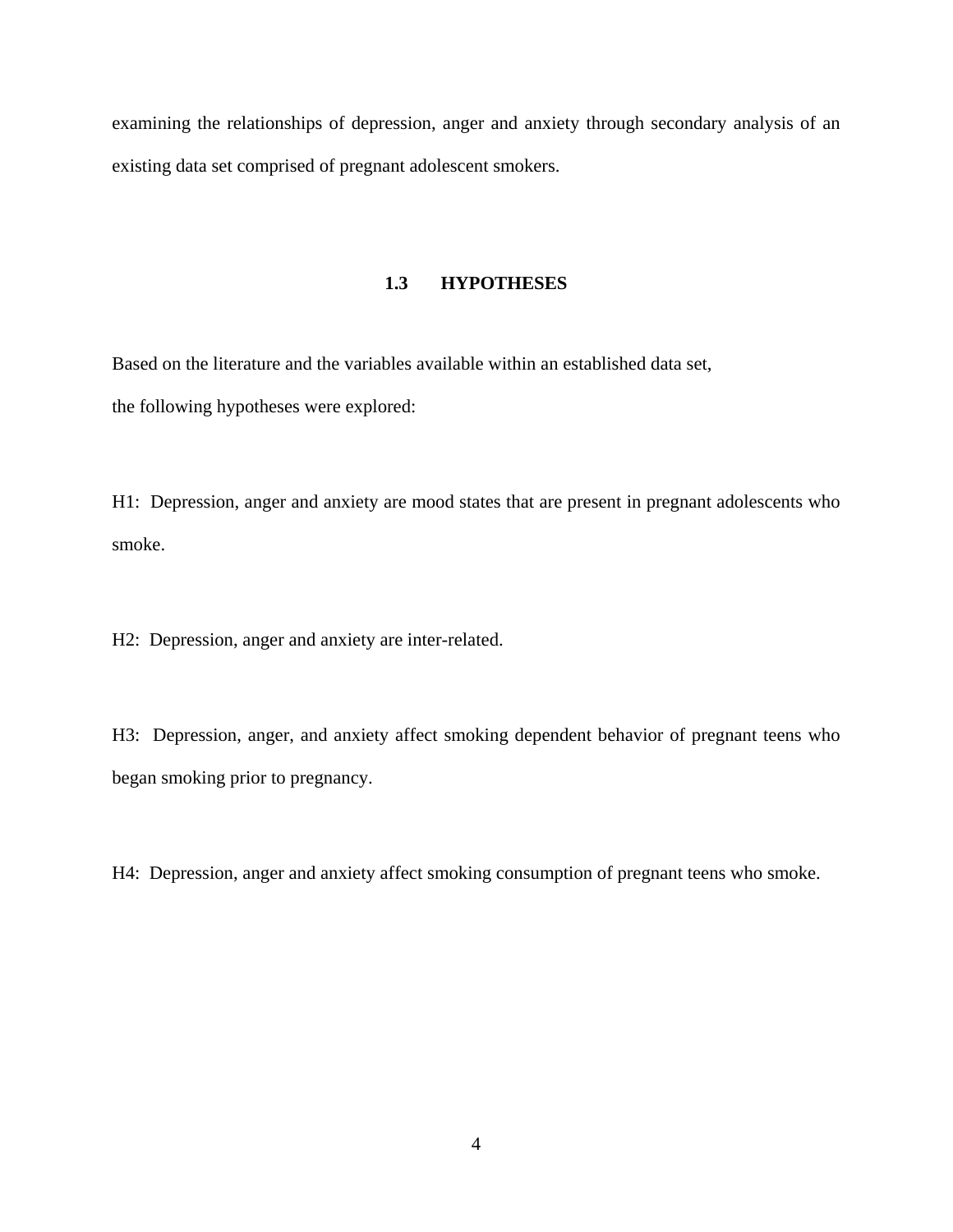### **1.4 DEFINITION OF TERMS**

<span id="page-15-0"></span>This study is a secondary data analysis, thus the definitions of variables are consistent with those in the parent study "Nursing Intervention for Young Pregnant Smokers," Dr. Albrecht, Principal Investigator (PI).

Smoking dependence behavior is defined as the powerful drive to inhale nicotine from cigarettes that cannot be controlled (Fagerstrom, 2002) Smoking consumption can be defined in many ways such as how much nicotine is inhaled from the cigarette or how much of the cigarette is smoked. However, smoking consumption was defined as number of cigarettes smoked on a daily basis for this study.

To define depression, the classic definition was used: an overwhelming feeling of sadness exhibited by crying frequently, inability to engage in the activities of daily living, sleep disturbances, and relationship difficulties (Radloff, 1991).

Anger was defined as a feeling of: 1) being mad, 2) feeling frustrated, 3) feeling furious, or 4) having associated inappropriate temper behaviors or 5) violence (Spielberger, 1983).

Anxiety was defined as an altered mood state characterized by a feeling of being nervous, worrying too much, restlessness, being upset, or uneasy. Anxious persons are not calm, satisfied, happy, or secure (Spielberger, 1983).

Defined as such, depression, anger, and anxiety were evaluated in everyday life experiences of the subject and not defined as mood states in relationship to any smoking behaviors.

5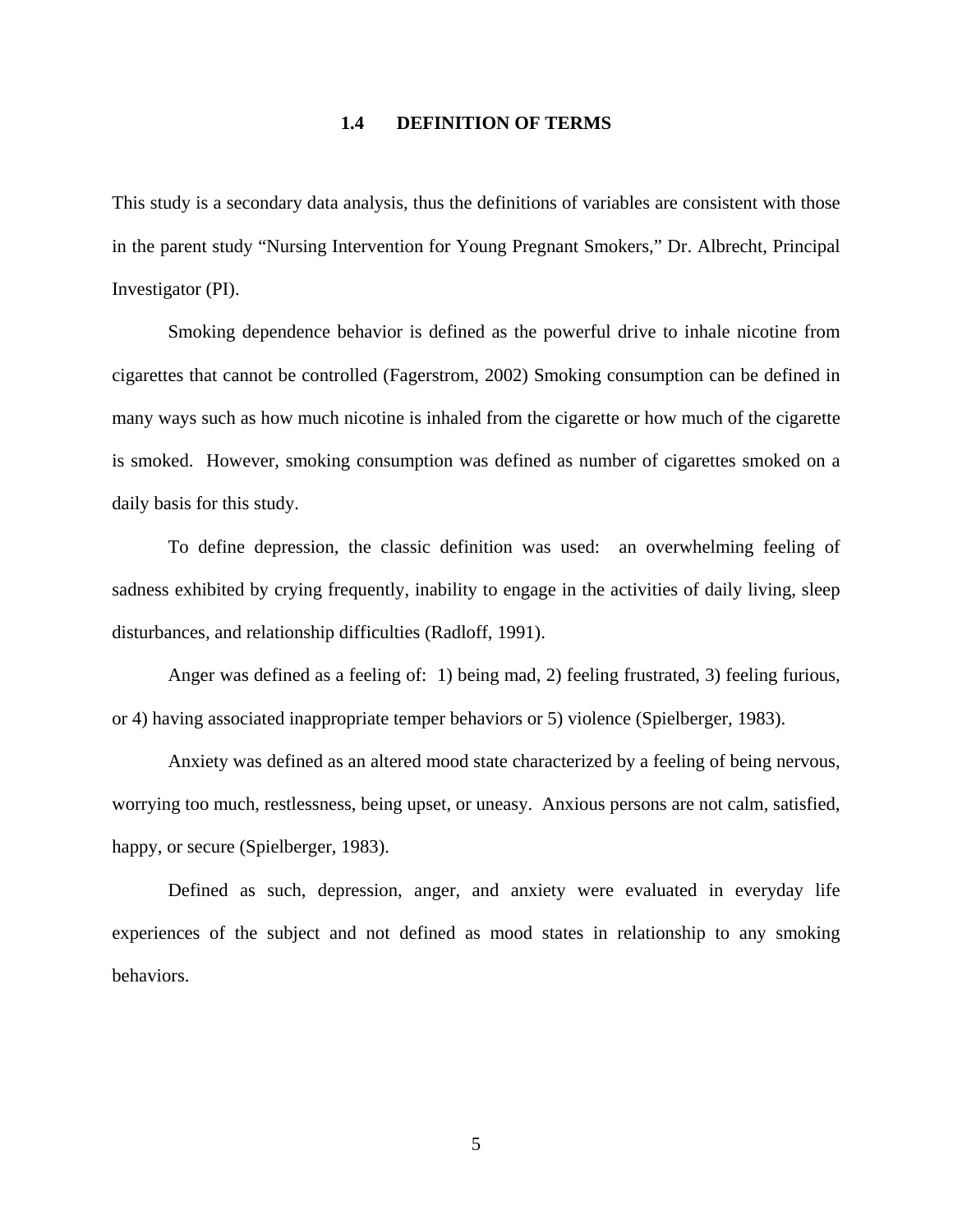### **1.5 SIGNIFICANCE TO NURSING**

<span id="page-16-0"></span>When women become pregnant, they are more likely to quit or refrain from smoking during the pregnancy than at any other time in their lives (Ludman et al., 2000). Late adolescents and young adults, especially those who are pregnant, are at risk for altered mood states that could influence their smoking dependence behaviors and smoking consumption before and after the delivery of their infants. However, it is speculated that women who are depressed, stressed, or both, might be more likely to continue to smoke during their pregnancies. Therefore, given the detrimental effects of smoking before, during and after pregnancy, the changes occurring during adolescence and pregnancy, and the possible high level of depression, anger, and anxiety in teens, especially pregnant teens, the purpose of this research is to investigate the role of mood states and their effect on smoking dependence behaviors and smoking consumption during pregnancy. Understanding the independent and combined effects of these mood states on smoking dependence behavior and smoking consumption will provide a basis for future interventions to reduce smoking in pregnancy, and positively influence the health of the pregnant teen and her fetus/infant. In order to decrease smoking dependence behaviors and smoking consumption in adolescent mothers and to provide interventions for smoking cessation, it is critical to explore the relationships of mood states and their influence on smoking during pregnancy.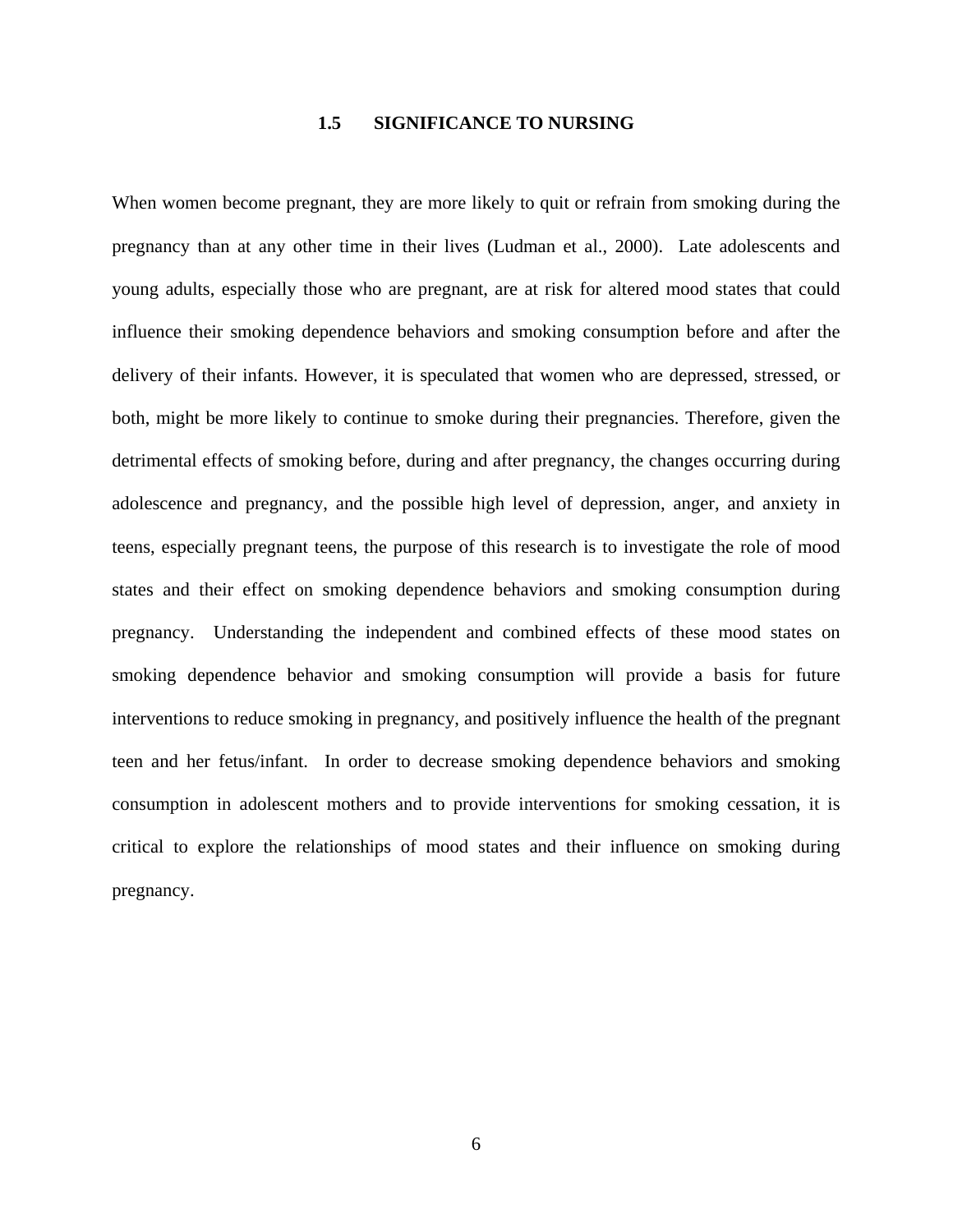### **1.6 IMPLICATIONS**

<span id="page-17-0"></span>This project will add to the body of knowledge in this area of pregnant teenage smokers. The knowledge gained can contribute to efficient interventions for pregnant adolescent smokers, will contribute to the health of teens and their babies and encourage nurses to include psychological perspective and mood states in their assessments. The nurse and healthcare provider must offer counseling and support to encourage positive mood states and promote smoking cessation in all teens, but especially pregnant adolescents. This research incorporates depression, anger and anxiety in order to identify a model of smoking dependence behaviors and smoking consumption in this population, and hopefully, bridge gaps in the literature. As knowledge is gained regarding factors that influence smoking, the foundation for interventions can be built, the best care for mothers and babies can be ensured, and ultimately, the dangers of smoking on the health of mothers and babies can be reduced.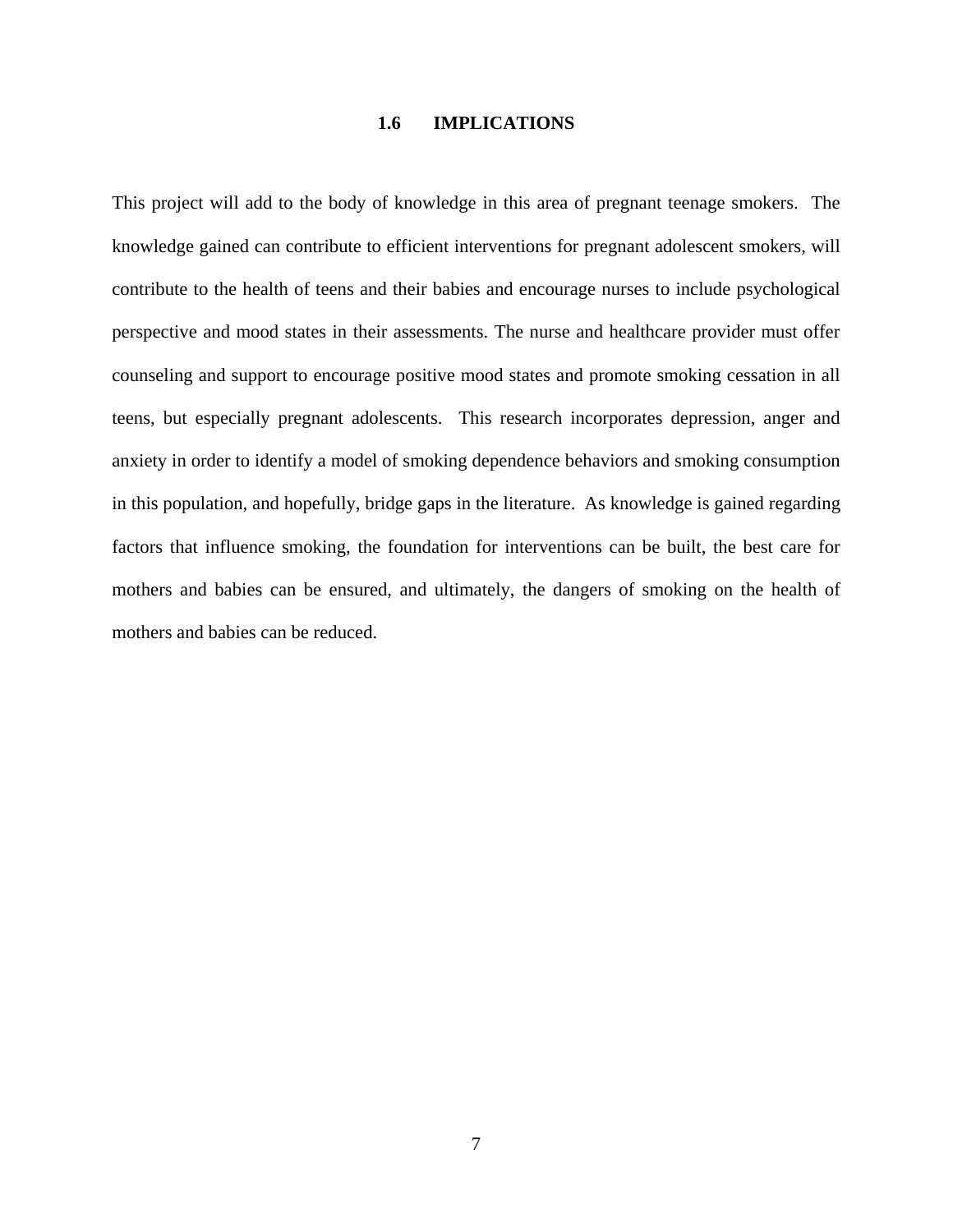## **2.0 CHAPTER TWO**

## **2.1 REVIEW OF RELATED LITERATURE**

<span id="page-18-0"></span>This chapter provides the basic rationale for and explains the significance of the study. Additionally, it will describe the gaps between the established literature that are addressed in this study. The major concepts related to smoking behavior and cessation in adolescent pregnant teens will be explored as follows.

The first section discusses prevalence of smoking in adolescents, and during pregnancy. This will be followed by a description of the smoking cessation intervention for pregnant teens from which the data for this analysis are derived. Although teens are often light smokers, the possibility of physical addiction to nicotine is present, and this process will be explained. Finally, a summary of the gaps between the previous empirical studies and the current study will be presented.

## **2.2 SMOKING IN ADOLESCENTS**

Teen smoking rates fluctuate, but smoking is prevalent among adolescents and is a major health risk. Fagerstrom (Fagerstrom, 2002) documented that 17% of high school seniors smoked in 1992, but in 1995, the rate increased to 22%. Data from the 2001 Youth Risk Behavior Survey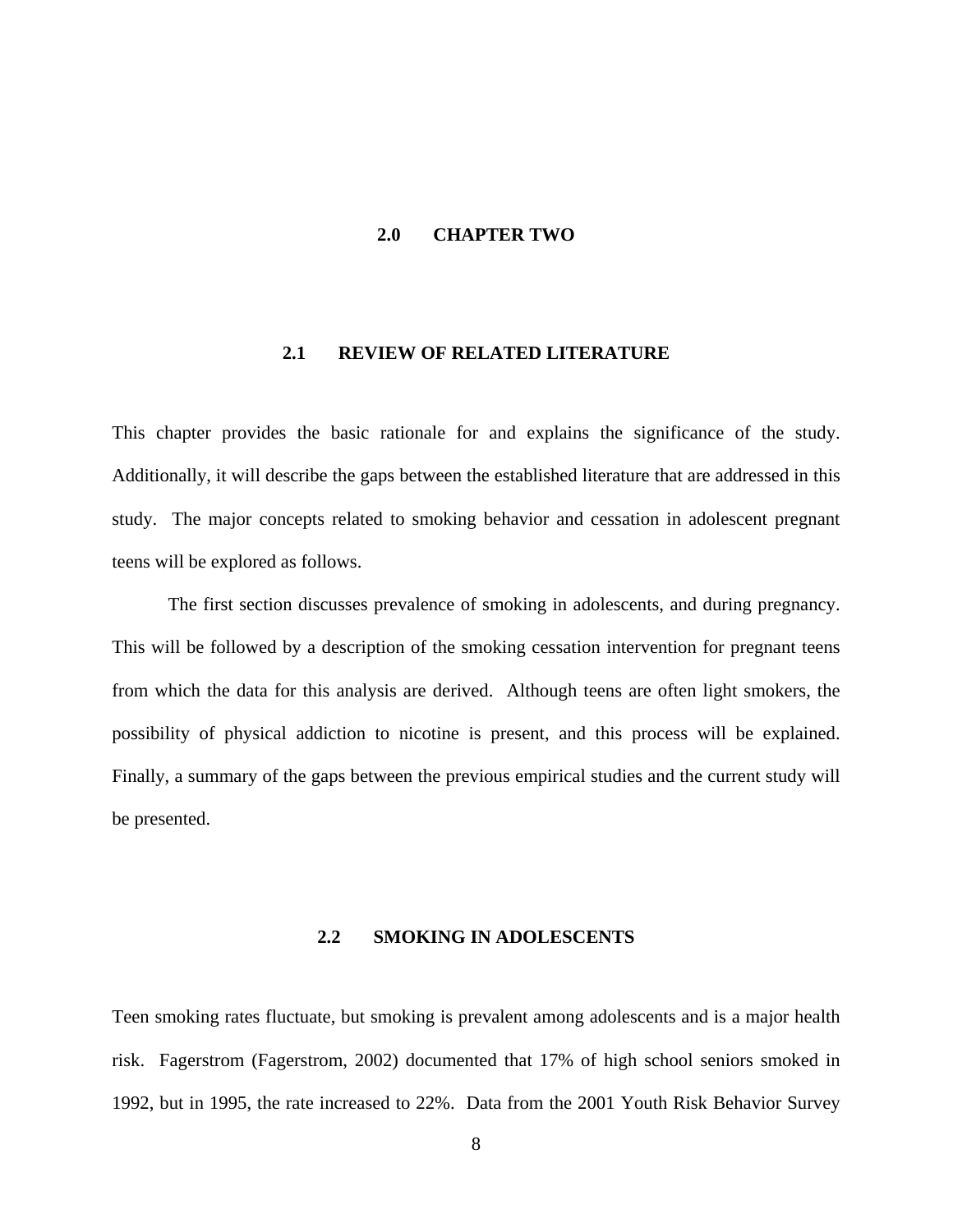<span id="page-19-0"></span>documented a rate of 36.4% in 1997 with a decline to 28.5% in 2001, thus teen smoking is a major health problem (Prokhorov, Hudmon, & Stancic, 2003). Although nearly one third of high school students in the United States smoke cigarettes, 70% of 12 to 17 year-olds regret it, and 3 out of 4 have tried to quit and failed (Adelman, Duggan, Hauptman, & Joffe, 2001). Further, Moolchan (Moolchan, Ernst, & Henningfield, 2000) speculated that of students in grades 9-12 who have used tobacco, 75% of teenage smokers will smoke as adults. These data are alarming in that 80% of adults who smoke initiated smoking in their high school years (Coleman, 2004). Clark (Clark et al., 2005) stated that teens who smoke in high school will become regular smokers as adults. Surprisingly, Seguire (Seguire & Chalmers, 2000) used a qualitative study of current and former Canadian adolescent smokers and found that only 2 of the 25 subjects actually quit smoking. Smoking is globally prevalent and a serious health threat.

## **2.3 SMOKING IN PREGNANCY**

Much of what is known about smoking in pregnancy is based on adult women. Bennett (Bennett, Einarson, Taddio, Koren, & Einarson, 2004) reported smoking in pregnant women as high as 20%. Coleman (Coleman, 2004) reported a figure as high as 25% in the United Kingdom. Delpisheh (Delpisheh, Attia, Drammond, & Brabin, 2006) stated that almost 50% of all teens in England smoked while pregnant in a study of 534 adolescents. In a sample of 145 pregnant adolescents, Kaiser (Kaiser & Hays, 2005) found that of the 52% ( $n = 75$ ) who smoked early in pregnancy,  $21\%$  (n = 39) continued through pregnancy and did not quit. Health-risk behaviors were higher in the sample and are probably under-reported in teen populations (Kaiser & Hays, 2005).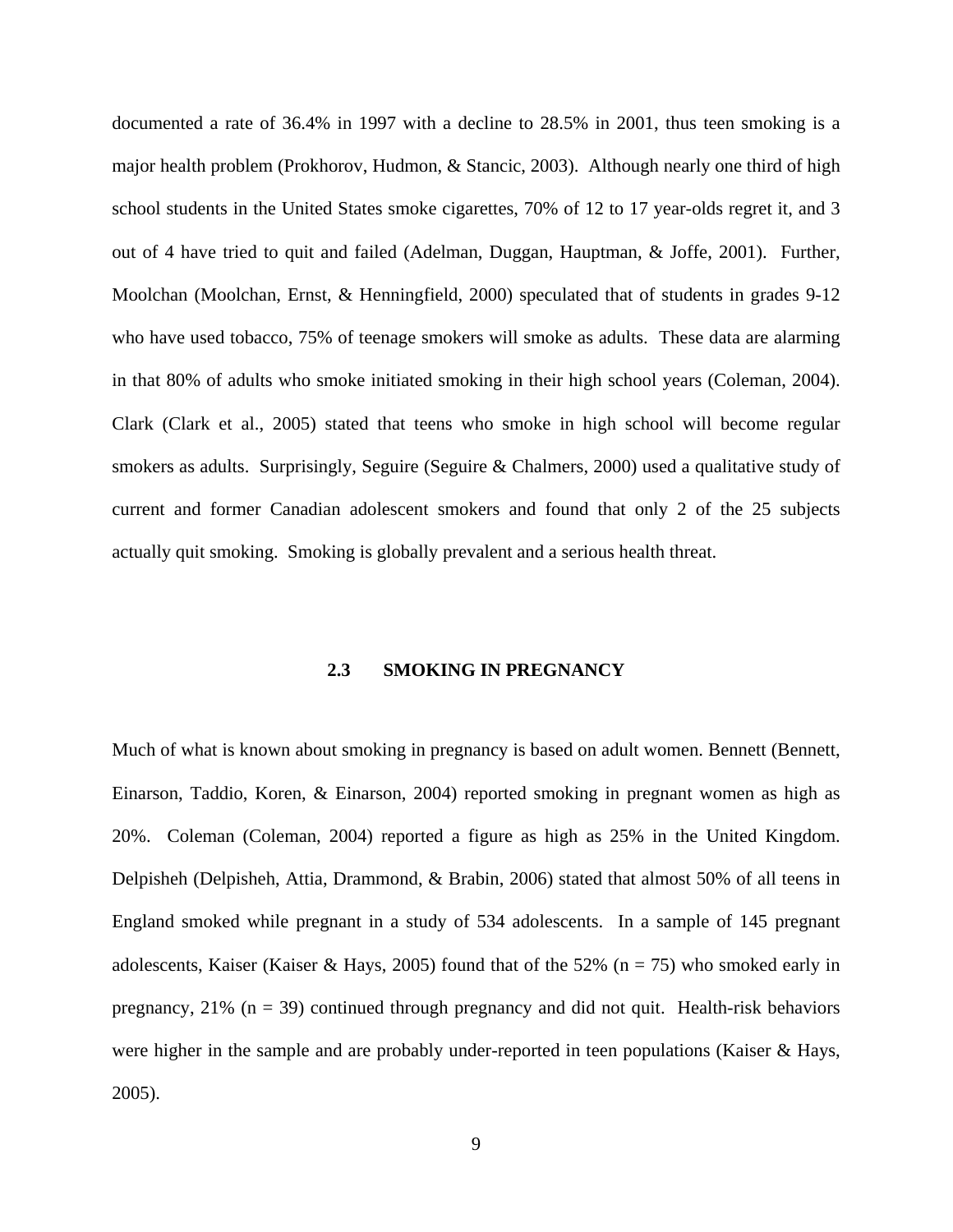## <span id="page-20-0"></span>**2.4 SMOKING IN A SAMPLE OF PREGNANT ADOLESCENTS: PARENT STUDY**

In her Pregnant Teen Fresh Start Nursing Intervention Study, Abrecht (Albrecht et al., 2006) found that a significant number of teens who received an educational intervention plus a support person "buddy" quit smoking during their pregnancies. One hundred, forty-two subjects who completed the study were randomized into one of three intervention groups, specifically, education, education plus support person and usual care. Those who received education and a person of their choosing to support them 24 hours a day had the best outcomes. Unfortunately, one year after the randomization, there were no differences in smoking behaviors. Although mood states were assessed, they were not included in the analysis of study aims, nor were they addressed in the intervention. This study used these previously obtained data to evaluate the relationship that mood states might have played with smoking dependence behaviors and smoking consumption, a possible critical component to failed cessation or relapse following cessation. Mood states may be altered in relation to the physical experiences of nicotine exposure, or may be a precursor to the adoption of smoking. These proposed mechanisms for the association of altered mood and smoking have been described in the literature.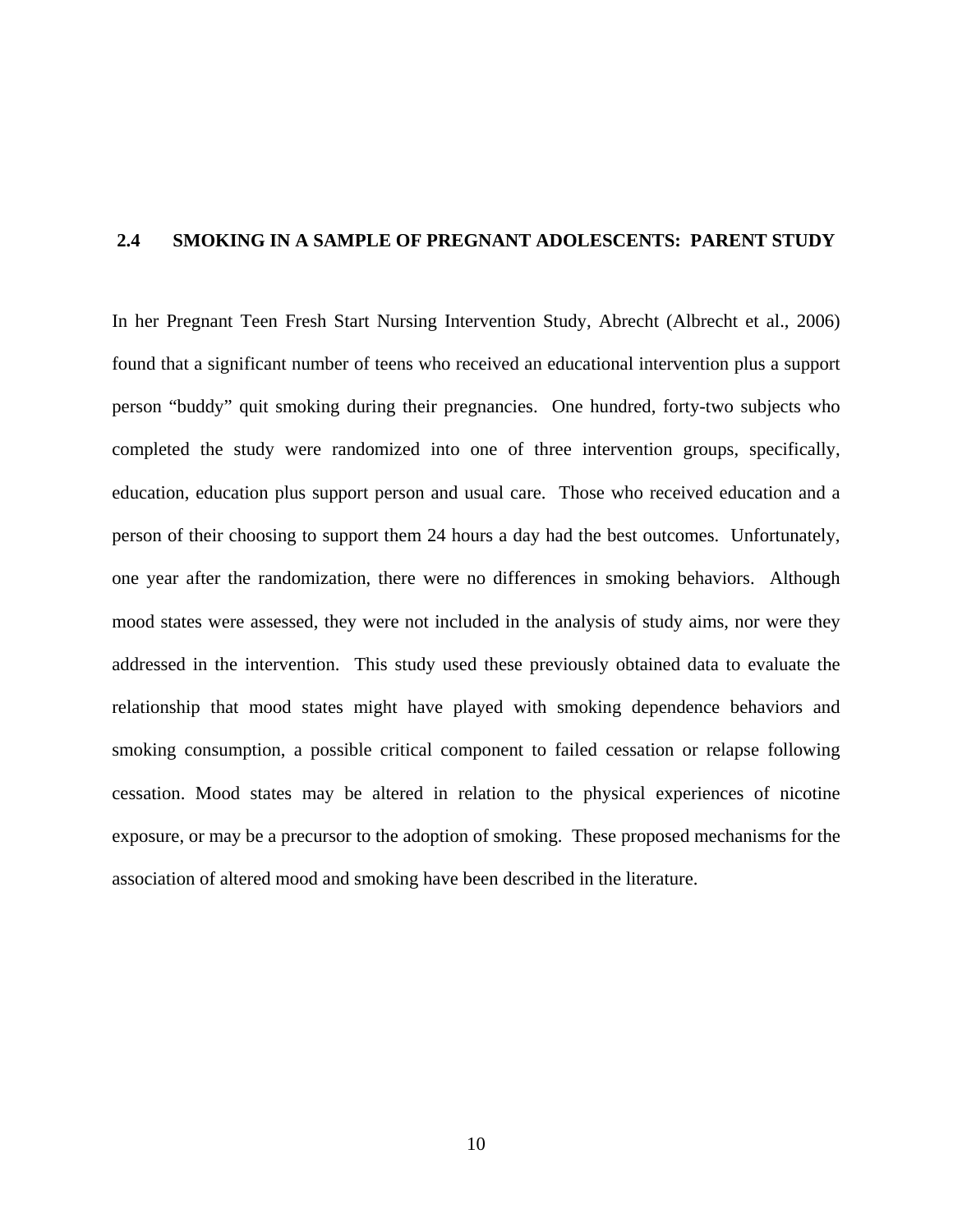## **2.5 SMOKING ADDICTION**

<span id="page-21-0"></span>Nicotine addiction is the compulsive use of tobacco that is associated with tolerance, dependence, and withdrawal (Department of Health and Human Services, 1988 ) Cigarettes and tobacco products contain nicotine. In lower concentrations (an average cigarette yields about 1 mg of absorbed nicotine), the substance acts as a [stimulant](http://en.wikipedia.org/wiki/Stimulant) in [mammals](http://en.wikipedia.org/wiki/Mammal) and is one of the main factors responsible for the dependence-forming properties of [tobacco smoking.](http://en.wikipedia.org/wiki/Tobacco_smoking) As nicotine enters the body, it is distributed quickly through the [bloodstream](http://en.wikipedia.org/wiki/Blood) and can cross the [blood-brain](http://en.wikipedia.org/wiki/Blood-brain_barrier)  [barrier.](http://en.wikipedia.org/wiki/Blood-brain_barrier) On average it takes about seven seconds for the substance to reach the [brain](http://en.wikipedia.org/wiki/Brain) when inhaled. The half life of nicotine in the body is around two hours (Benowitz & Jacob, 1994) The amount of nicotine inhaled with tobacco smoke is a fraction of the amount contained in the tobacco leaves (most of the substance is destroyed by the heat). The amount of nicotine absorbed by the body from smoking depends on many factors, including the type of tobacco, whether the smoke is inhaled, and whether a filter is used. Nicotine is metabolized in the liver by [cytochrome](http://en.wikipedia.org/wiki/Cytochrome_P450)  [P450](http://en.wikipedia.org/wiki/Cytochrome_P450) enzymes (mostly [CYP2A6](http://en.wikipedia.org/wiki/CYP2A6), and also by [CYP2B6](http://en.wikipedia.org/w/index.php?title=CYP2B6&action=edit)). A major metabolite is [cotinine](http://en.wikipedia.org/wiki/Cotinine).

Nicotine acts on the [nicotinic acetylcholine receptors](http://en.wikipedia.org/wiki/Nicotinic_acetylcholine_receptor). In small concentrations it increases the activity of these receptors, among other things leading to an increased flow of [adrenaline,](http://en.wikipedia.org/wiki/Adrenaline) a stimulating [hormone.](http://en.wikipedia.org/wiki/Hormone) The release of adrenaline causes an increase in heart rate, blood pressure and respiration, as well as higher [glucose](http://en.wikipedia.org/wiki/Glucose) levels in the blood.

The sympathetic nervous system, acting via splanchnic nerves to the adrenal medulla, stimulates the release of epinephrine. Acetylcholine released by preganglionic sympathetic fibers of these nerves acts on nicotinic acetylcholine receptors, causing cell depolarization and an influx of calcium through voltage-gated calcium channels. Calcium triggers the exocytosis of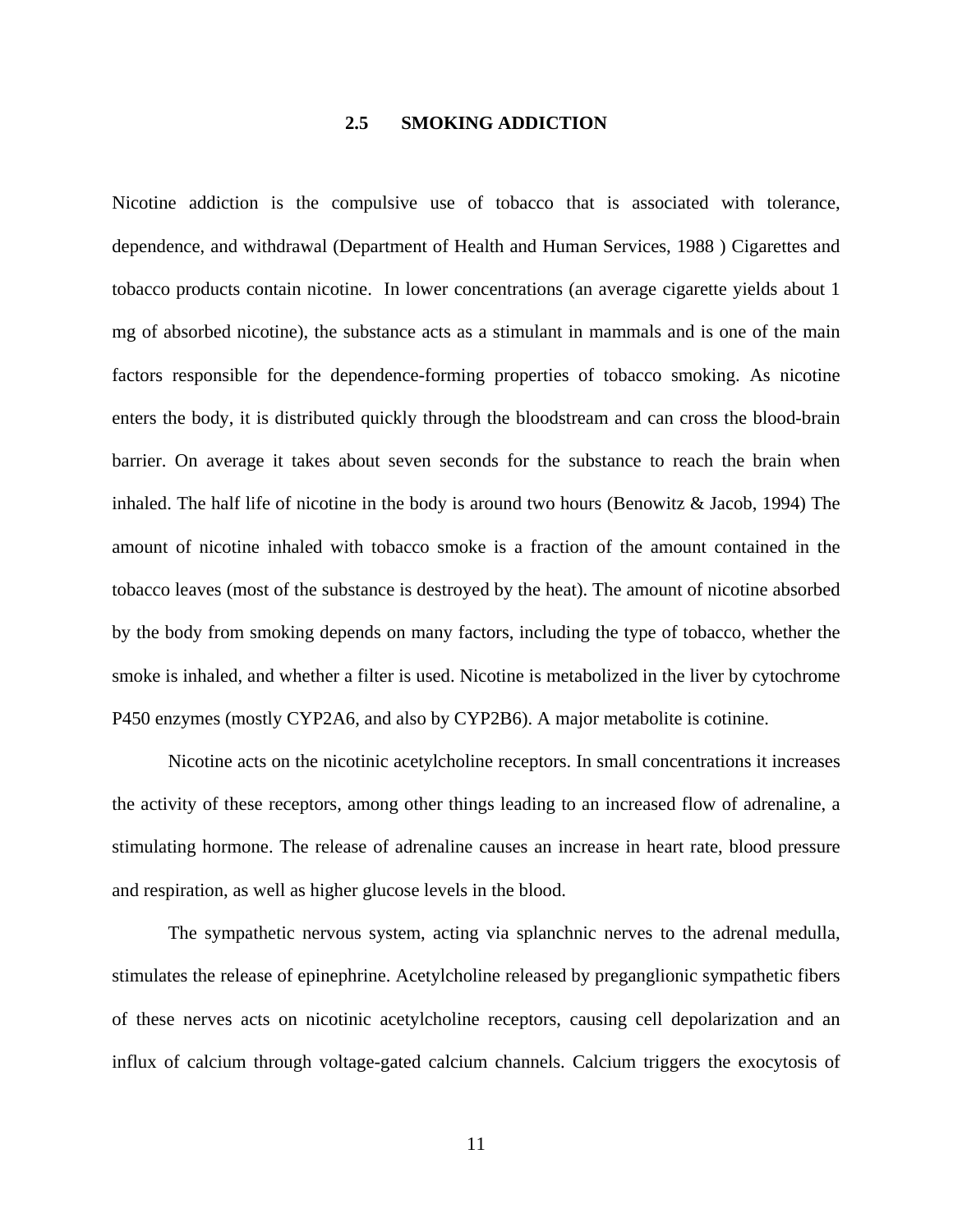chromaffin granules and thus the release of epinephrine (and norepinephrine) into the bloodstream (Zaika, Pochynyuk, Kostyuk, Yavorskaya, & Lukyanetz, 2004).

In addition, nicotine increases [dopamine](http://en.wikipedia.org/wiki/Dopamine) levels in the reward circuits of the [brain.](http://en.wikipedia.org/wiki/Brain) Studies have shown that smoking tobacco inhibits [monoamine oxidase](http://en.wikipedia.org/wiki/Monoamine_oxidase) (MAO), an [enzyme](http://en.wikipedia.org/wiki/Enzyme) responsible for breaking down [monoaminergic neurotransmitters](http://en.wikipedia.org/wiki/Monoamine) such as dopamine, in the brain. It is currently believed that nicotine by itself does not inhibit the production of [monoamine oxidase](http://en.wikipedia.org/wiki/Monoamine_oxidase) (MAO), but that other ingredients in inhaled tobacco smoke are believed to be responsible for this activity. In this way, it generates feelings of pleasure, similar to that caused by [cocaine](http://en.wikipedia.org/wiki/Cocaine) and [heroin,](http://en.wikipedia.org/wiki/Heroin) thus causing the addiction associated with the need to sustain high dopamine levels.

The earlier and greater exposure to nicotine, the stronger the addiction and, consequently, more receptors are developed (Glover, Glover, & Payne, 2003). When nicotine is bound to the receptors, dopamine and noradrenalin are released, providing feelings of elation, improved alertness and cognitive function (Glover, Glover, & Payne, 2003). Netter (Netter, Toll, Lujic, Reuter, & Hennig, 2002) confirmed that dopamine is released in the presence of nicotine and addiction is reinforced by this mechanism. Tobacco users become use to these feelings or mood states and this is the basis of addiction (Glover, Glover, & Payne, 2003). When users attempt to quit, withdrawal ensues and mood states are altered (Glover, Glover, & Payne, 2003). Tolerance occurs because receptors become desensitized, the effect of dopamine is lessened, uncontrollable craving is experienced, and the cycle of drug intake is re-established and may increase(Netter, Toll, Lujic, Reuter, & Hennig, 2002). Unfortunately, adolescents are the most susceptible to this phenomenon. Teens' brains become rewired earlier and faster, changing function and structure, and adolescents become addicted to nicotine stronger and earlier (Glover, Glover, & Payne, 2003).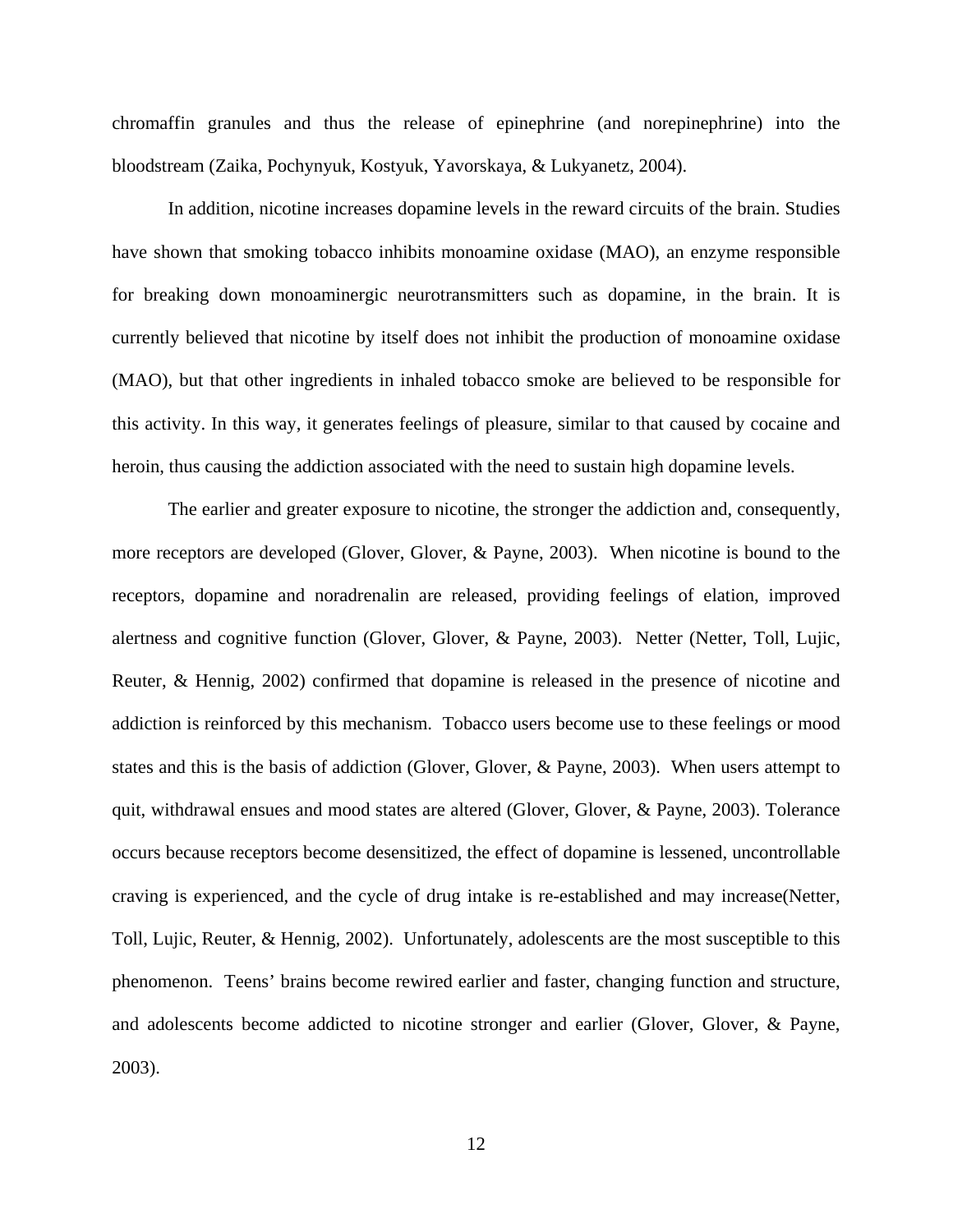Another consideration in nicotine addiction is the role of genetics. The rate of metabolism of nicotine likely influences the level of addiction. If an individual metabolizes nicotine quickly, they can become addicted quickly, the rate being determined by genetics (Glover, Glover, & Payne, 2003). If nicotine quickly leaves the body, the individual feels the need or craving to replenish levels, thus, addiction ensues.

The process of addiction is described differently in slow metabolizers. In a recent study, CYP2A6, a gene involved in drug metabolism, was assessed for a role in progressing to nicotine dependence in adolescents. The CYP2A6 gene encodes a hepatic enzyme that mediates the inactivation to cotinine. This pathway accounts for the removal of approximately 80% of the nicotine consumed. Of particular interest are the variants of this gene that influence the rate of metabolisms of nicotine to cotinine. Slow metabolizers are individuals who have less than 50% of the activity of normal metabolizers. This metabolic rate is believed to influence dependence. For example slower metabolizers smoke fewer cigarettes, and are less likely to present for formal smoking cessation treatment. Slow metabolizers are half as likely to be smokers in adulthood, and are more successful at quitting when using the nicotine patch. For a normal metabolizer to achieve the nicotine level of a slow metabolizer, the normal metabolizer must smoke more frequently, and thus more deeply ingrain the habit (Audrain-McGovern et al., 2007).

According to twin studies by White (White, 2003), genetics accounts for 50% of the variance in adult smokers and 35% of adolescent smokers, but the research is questionable and more studies are needed. In a study of 739 twin, adolescent, pairs, smoking was mostly influenced by common environment and choice of friends (White, 2003). Smoking, genetics, and environment are a serious and confounded issue that needs further study.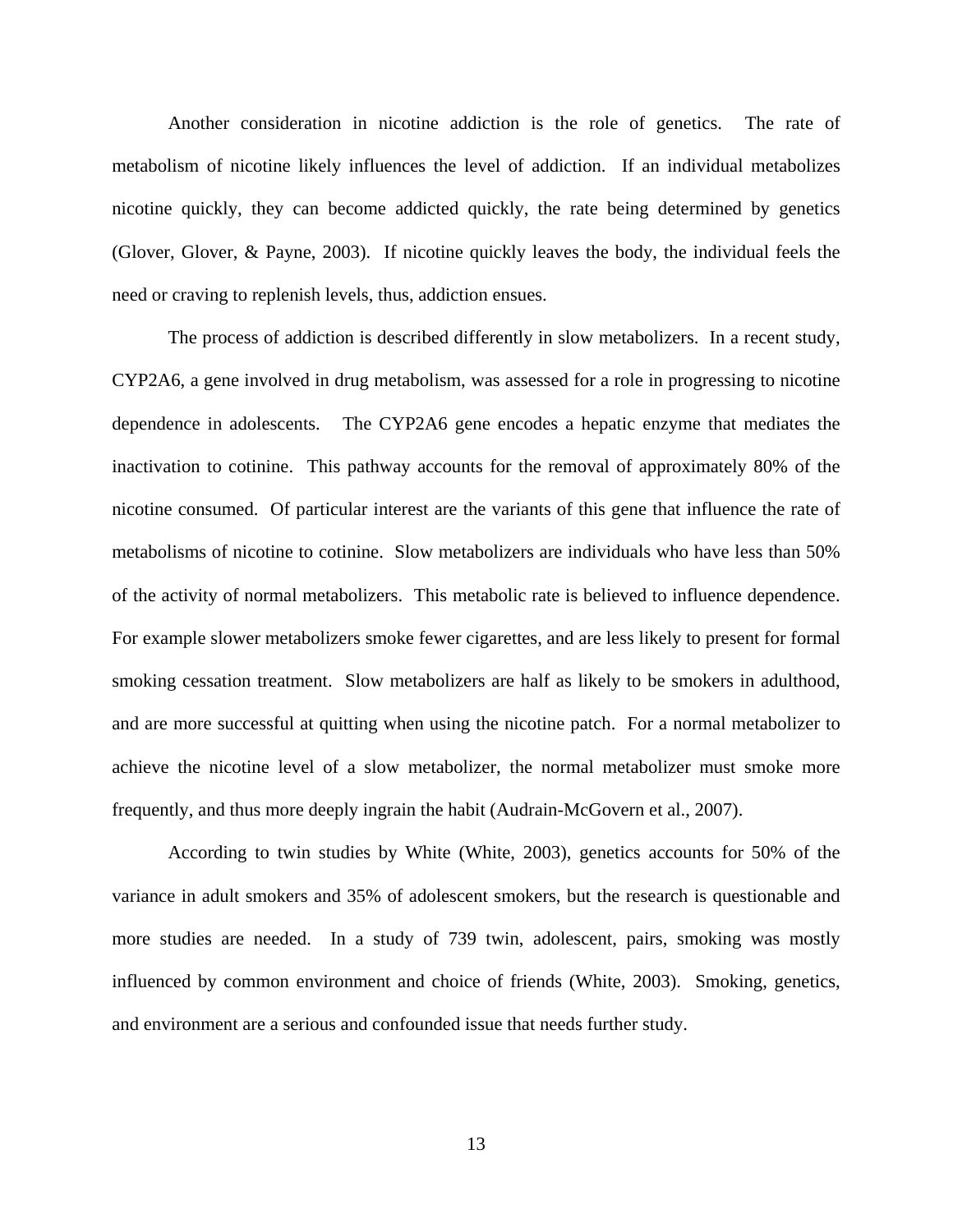## **2.6 MOOD STATES AND ADDICTION**

<span id="page-24-0"></span>There are many mood states linked to health risk behavior, however, depression, anger and anxiety are more commonly noted. Depression has been associated with smoking in multiple ways. Bock (Bock, Goldstein, & Marcus, 1996) reported that depression can cause failure to quit smoking and smoking cessation can cause depression. Smoking elevates mood. Smoking cessation was linked to depressed mood, anxiety, irritability, anger, and fatigue (Bock, Goldstein, & Marcus, 1996) Smoking is involved in a viscous circle. Stress caused the subjects to smoke more and more smoking is the coping mechanism to decrease negative moods. As an outcome of a comprehensive review of the literature, Kassel and colleagues (Kassel, Stroud, & Paronis, 2003) reported that depression and smoking in adolescents are reciprocal. Depression causes increased smoking and increased smoking can cause depression. Fagerstrom (Fagerstrom, 2002) agreed that depression is a notable risk for nicotine addiction.

Morris (Morriss, 2005) found that depression has a direct effect on smoking progression, the higher the level of depression, the higher the level of smoking. Seguire (Seguire  $\&$ Chalmers, 2000) in a qualitative study of 25 female teens, identified reasons for adolescent female smoking: bonding with peers, adult thing to do, someone in household smoked, gain control, fitting in and being cool. Adolescents reported that addiction felt like being in jail and stated that they would quit when they became pregnant (Seguire & Chalmers, 2000) Patton (Patton et al., 1996) in a cluster study of 2525 students, found teen smokers, particularly females, were twice as likely to have high levels of anxiety and depression. Goodman (Goodman & Capitman, 2000) agreed and found that females and non-white smokers had the highest levels of depression. Cornelius (Cornelius, Leech, & Goldschmidt, 2004) in a sample of 344 pregnant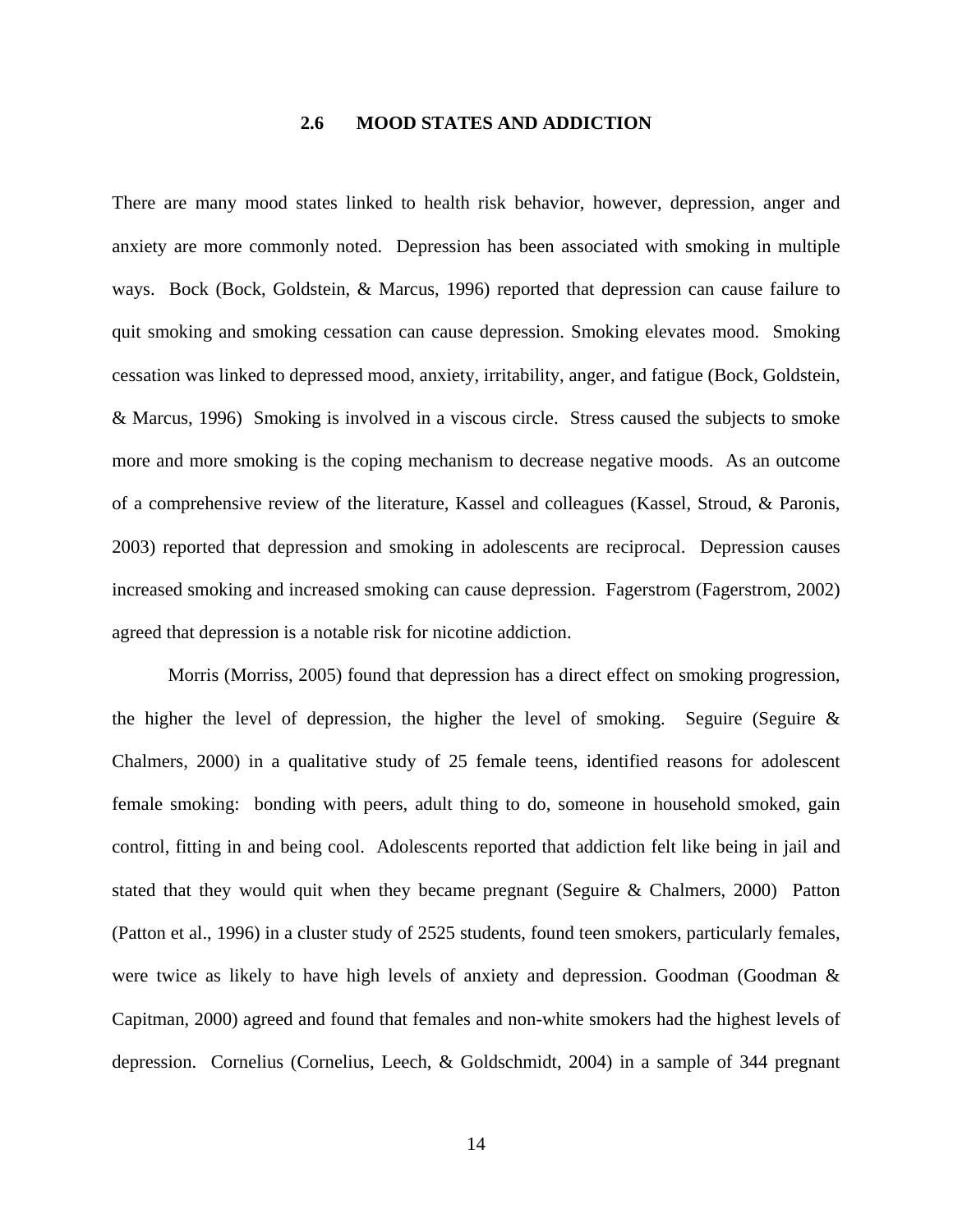<span id="page-25-0"></span>teens, confirmed that persistent smokers had more aggressive problems and more substance abuse.

## **2.7 FACTORS ASSOCIATED WITH SMOKING IN PREGNANCY**

There are many studies that have explored the factors associated with smoking in women. In large studies, such common factors as depressive symptoms, age of 20 or above, being unmarried, having less than a high school education, and living with other smokers contributed to smoking during pregnancy (Jesse, Walcott-McQuigg, Mariella, & Swanson, 2005; Kahn, Certain, & Whitaker, 2002; Orr, Newton, Tarwater, & Weismiller, 2005) Jesse (Jesse, Walcott-McQuigg, Mariella, & Swanson, 2005) also found that abuse, low social support, religiosity, substance abuse, and being of the White race predicted smoking in pregnancy.

Ludman (Ludman et al., 2000) reported similar findings. Younger, low income or unmarried women, or those having an unintended pregnancy, were associated with higher baseline stress. When such factors were assessed from the perspective of smoking cessation, lower levels of stress and depression were not predictive of smoking cessation later in pregnancy. Cornelius (Cornelius, Leech, & Goldschmidt, 2004) revealed that being white, poor, older, in a single parent home, engaging in binge drinking, having more friends that smoke, late menarche and early sexual promiscuity are predictors of smoking in pregnant teens. Interestingly, the parent study reported similar findings (Albrecht et al., 2006).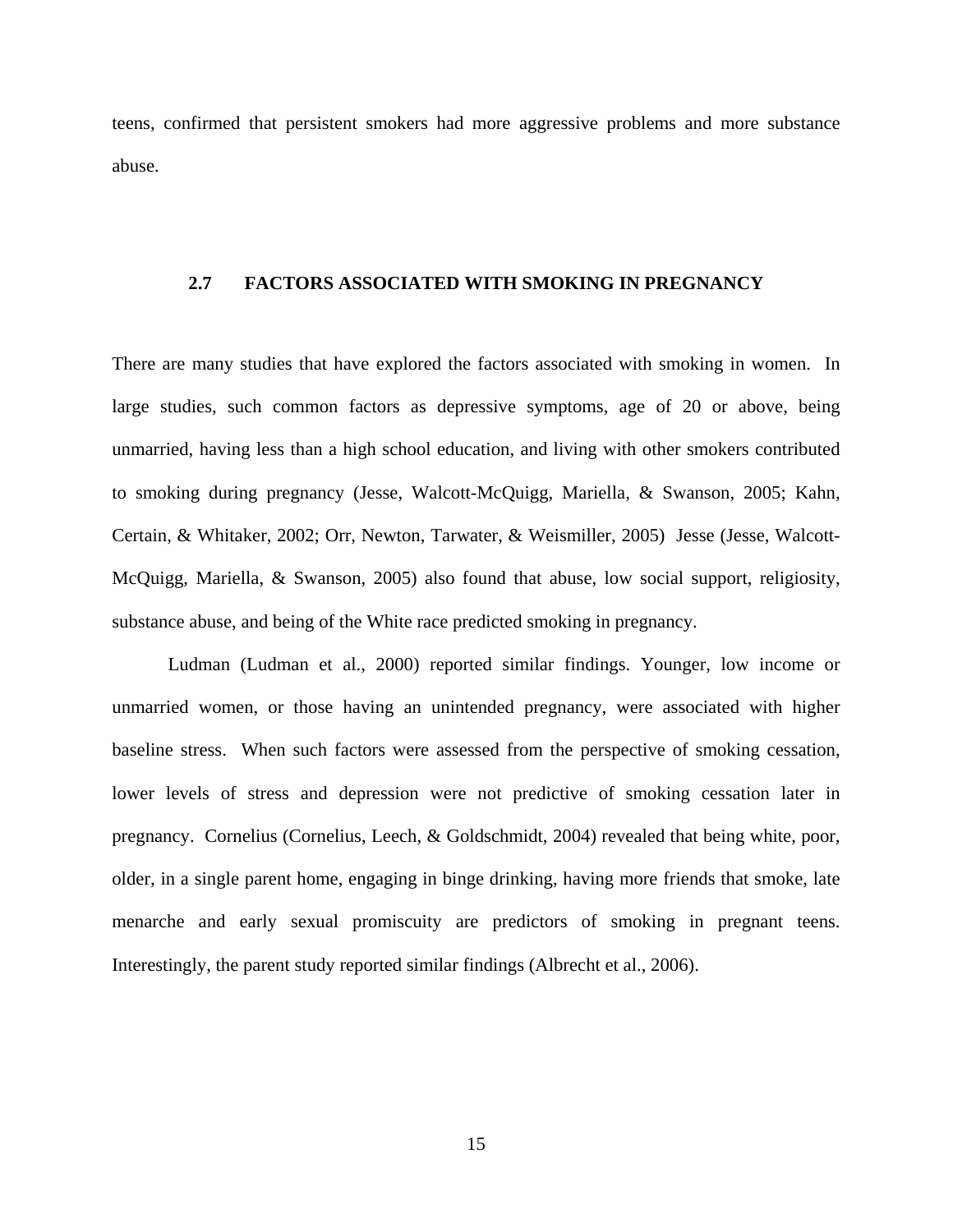### **2.8 MEASURE OF NICOTINE DEPENDENCE**

<span id="page-26-0"></span>Nicotine dependence, thus, is both physiologic and psychologic. The assessment of nicotine dependence has been approached from a number of perspectives. Early studies assessed addiction by questioning the number of cigarettes smoked per day. These questions were later enhanced by adding such questions as the interval between cigarettes, situations that prompted smoking, and how soon after awakening did the smoker smoke a cigarette. Investigators initiated studies to develop instruments with established psychometric properties. The original scale, the Fagerstrom Tolerance Questionnaire (FTQ), (Heatherton, Kozlowski, Frecker, & Fagerstrom, 1991) has 8 items to measure nicotine dependence or addiction. The FTQ was limited by weak psychometric properties, thus researchers worked to revise the instrument to improve the psychometrics. The Fagerstrom Test of Nicotine Dependence (FTND) by Heatherton (Heatherton, Kozlowski, Frecker, & Fagerstrom, 1991) is a modification of the FTQ with only 6 items. Two of the original items were deleted because of poor psychometric performance. According to Chabrol, (Chabrol, Niezborala, Chastan, & de Leon, 2005) an FTND score equal or greater to 6 indicates nicotine dependence. The FTND has been used in various studies despite continued reports of low Cronbach's alphas, .61, .56, and .67. Investigators differ in their recommendations for improving the psychometric properties. Chabrol (Chabrol, Niezborala, Chastan, Montastruc, & Mullet, 2003) combined the first and second questions: "number of cigarettes per day" and "time of the first cigarette of the day" from the FTND and obtained an improved Cohen's kappa of .74. Richardson and Ratner (Richardson & Ratner, 2005) critically examined the FTND, and determined the instrument to be reflective of two factors. The first had to do with the urgency with which a person would smoke in the morning, in an attempt to restore nicotine levels to the usual level at which the person functions. The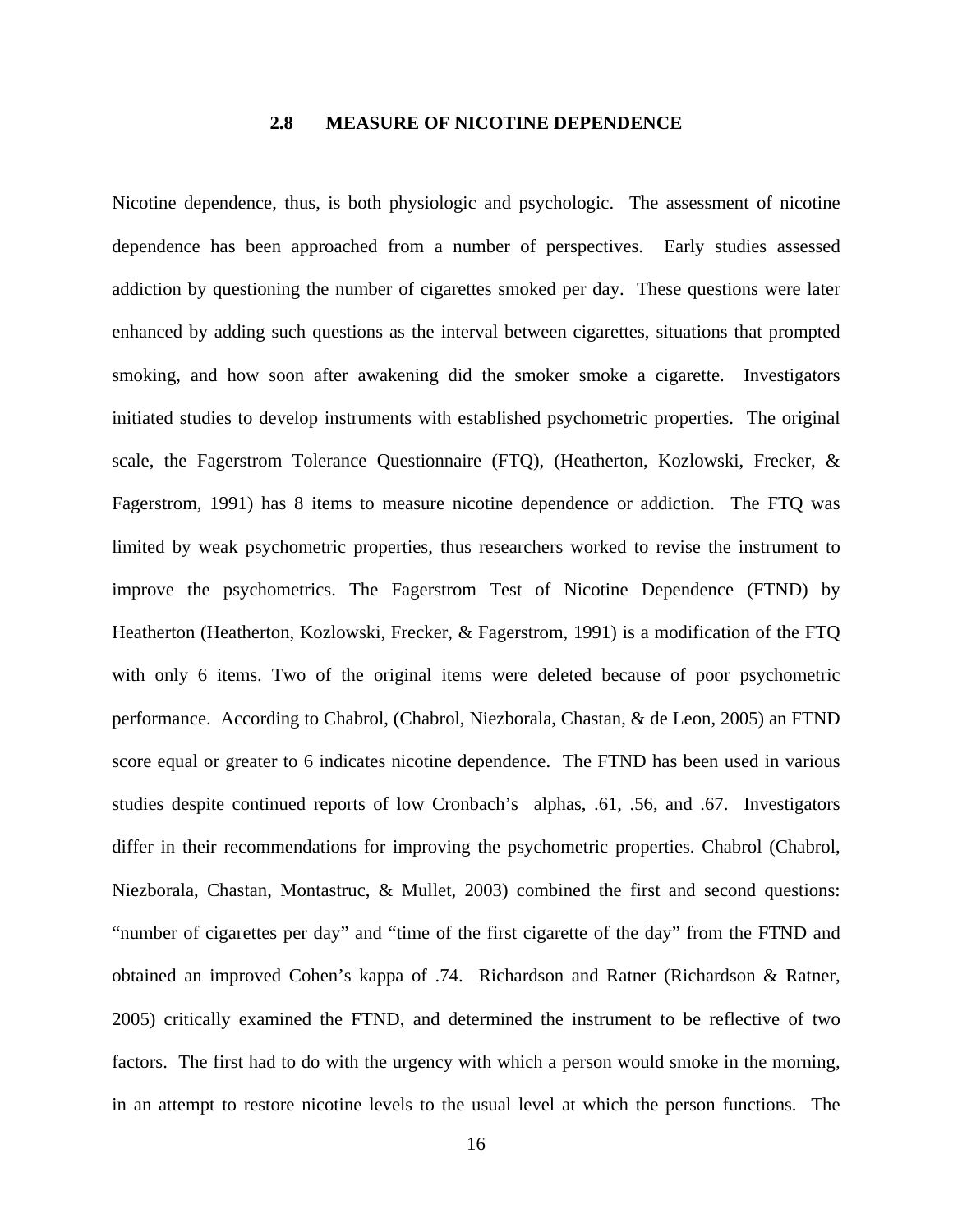second factor measures the smoking patterns, that is the frequency with which the person must smoke to sustain the nicotine. Richardson and Ratner, thus, judged the FTND to be multidimensionality and expressed concern that the simplistic, one-factor scoring will result in increased measurement error. Further, Richardson (Richardson & Ratner, 2005) suggested using a Likert scale for measurement to improve psychometrics, and proposed development of additional questions because of the complexity of measuring and defining nicotine dependence. Etter (Etter, Duc, & Perneger, 1999) reported that the FTND measures only one construct, that is the intake of nicotine to avoid withdrawal symptoms. Dijkstra and Tromp (Dijkstra & Tromp, 2002) argued that the FTND measures a physical addiction consistent with the Etter definition, and tested the FTND for use in detecting a psychological addiction, and as a basis for matching smokers to treatments on the basis of FTND scores. Clearly, nicotine addiction and smoking dependence behavior is a complex and challenging concept to define and measure. Past attempts to make the FTND shorter and more efficient have not resulted in a stronger instrument in terms of psychometrics.

These studies were undertaken in adults, and there is concern that addiction may be a different experience in the adolescent population. Clark (Clark et al., 2005) examined 301 daily-smoking adolescents, between the ages of 12 to 18 years, Clark reported that the FTND predicted cigarette use over time, and as such, should be included in a multidimensional assessment of nicotine dependence in teens. The other dimensions put forth by Clark include the Nicotine Dependence Syndrome Scale (NDSS) which has acceptable psychometric properties when applied to adolescents and an assessment of smoking. These three approaches provide for multidimensional smoking assessment. Although the literature is still inconsistent in terms of the best measure of addiction, this secondary analysis is limited to those measures that were included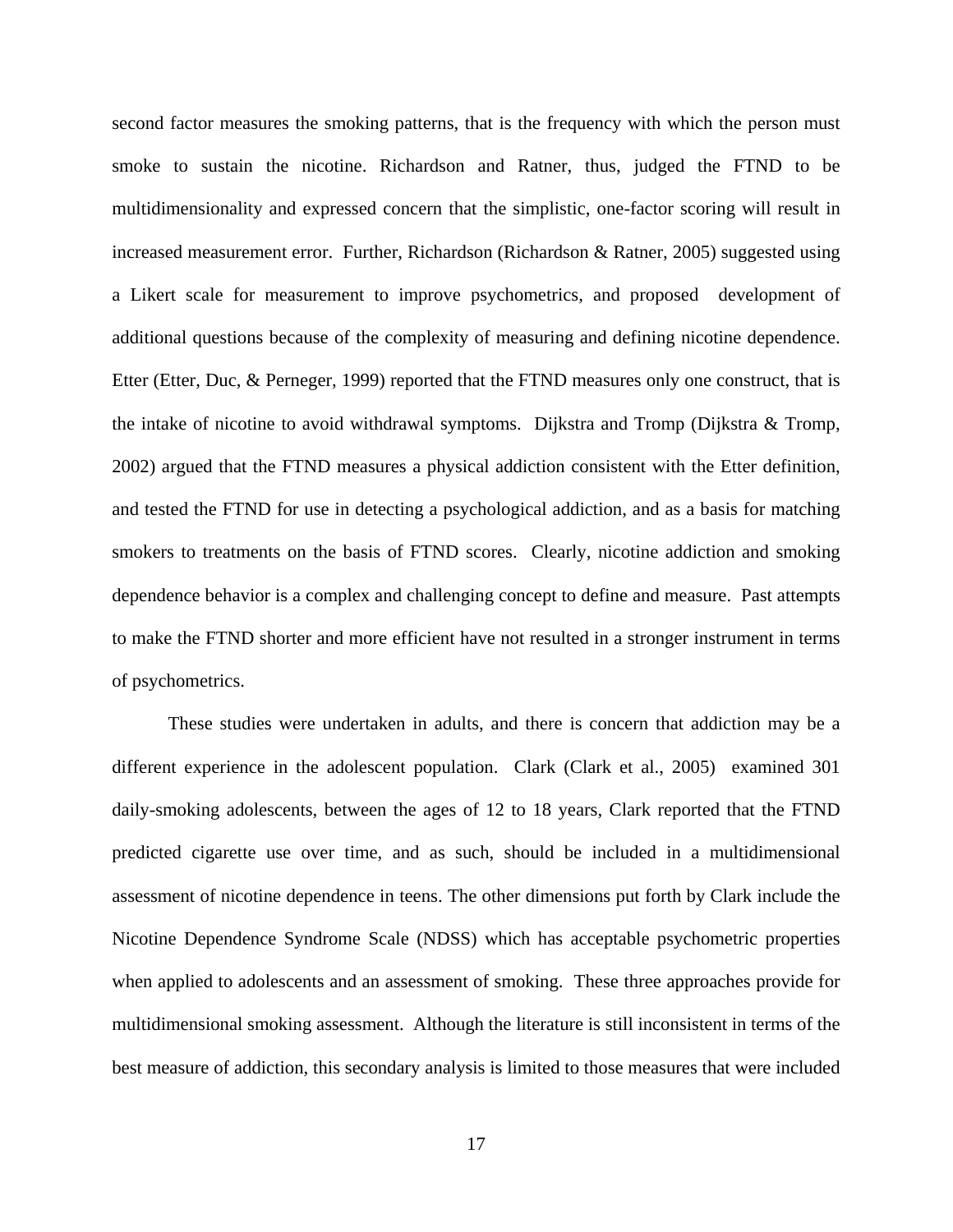in the parent study, and thus, the FTND will be fully described. In addition, the number of cigarettes smoked will be reported as smoking consumption, and will be analyzed in relation to altered mood states.

Finally, there is concern that the FTND performs best in the condition of daily smoking of greater than 10 cigarettes With a sample of 643 smokers, Etter (Etter, Duc, & Perneger, 1999) compared the FTND and Heaviness of Smoking Index (HSI). In the case of light smokers, the FTND and HSI only measured the number of cigarettes smoked, and not addiction, raising questions about the validity of the tool in light smokers. Etter (Etter, Duc, & Perneger, 1999) also suggested an improved definition of smoking addiction. However, Etter (Etter, Duc, & Perneger, 1999) believed that the ease of administration of the FTND and the completeness of the data collected was an important advantage of the scale. Etter (Etter, Duc, & Perneger, 1999) also found that the FTND had good test-retest reliability at 2 weeks  $(r = .88)$  and that all items were correlated with saliva cotinine levels, indicating that the FTND does measure smoking levels. Kozlowski(Kozlowski, Porter, Orleans, Pope, & Heatherton, 1994) also found the HSI and FTND to perform similarily and that the FTND is superior to the FTQ.

Storr (Storr, Reboussin, & Anthony, 2005) utilized a sample of 962 smokers, ages 19 – 24, who were assessed for nicotine dependence by completing the FTND. Storr (Storr, Reboussin, & Anthony, 2005) found 66% of the sample participants to be light smokers. Using a new method to classify smokers, Latent Class Analysis (LCA), some light smokers were classified as having higher dependence levels (Storr, Reboussin, & Anthony, 2005) Storr (Storr, Reboussin, & Anthony, 2005) believed that the FTND, which was validated by biochemical measures, but has had criticized psychometrics, was a tool that should be used in epidemiological studies with new and established instruments. Storr (Storr, Reboussin, & Anthony, 2005) stated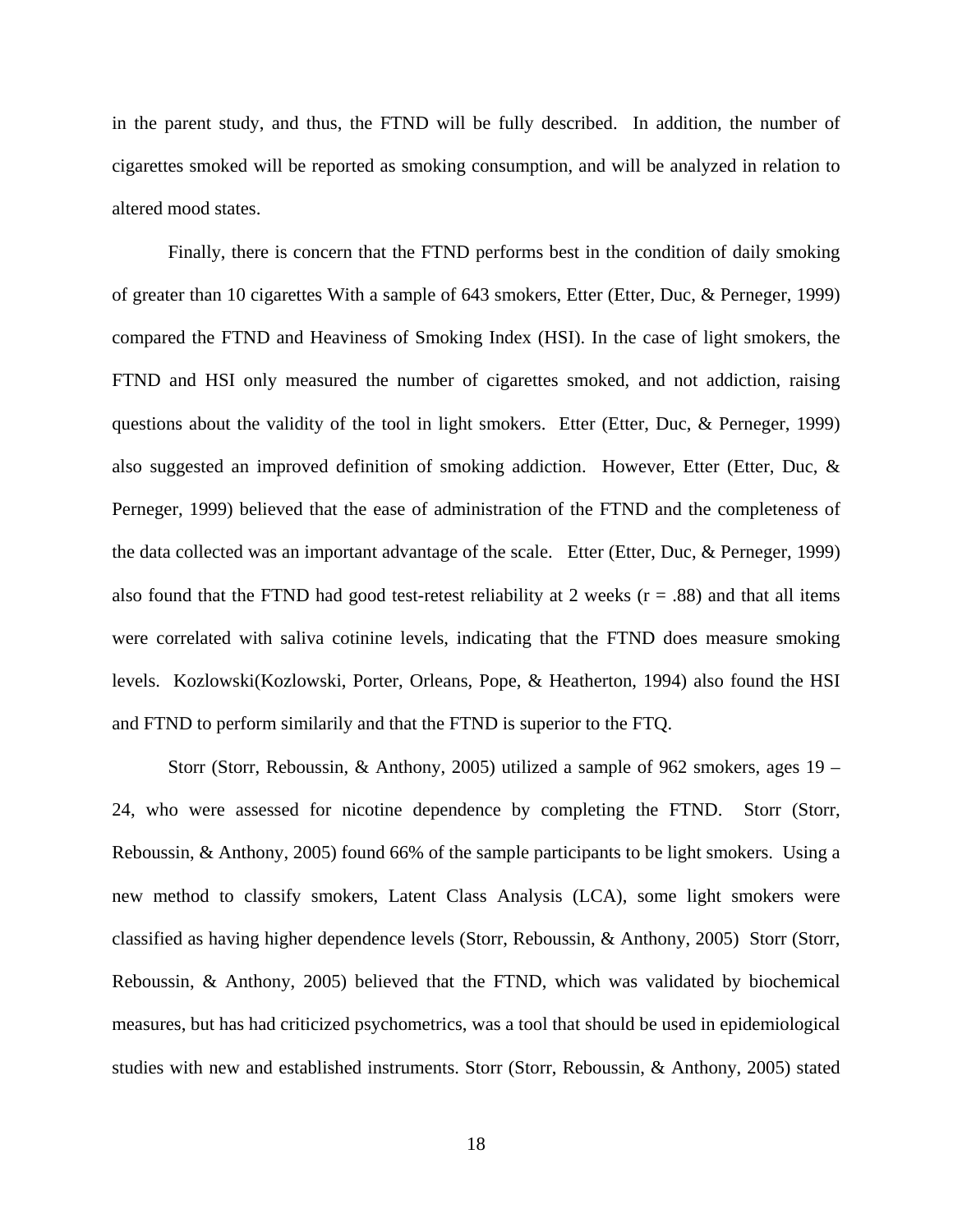<span id="page-29-0"></span>that the FTND is an adequate tool using the established cut-points but the FTND does not assess all of the factors associated with tobacco dependence. Storr (Storr, Reboussin, & Anthony, 2005) believed that the FTND does not identify all cases of nicotine dependence and especially not those reflecting new DSM guidelines. Storr (Storr, Reboussin, & Anthony, 2005) also stated that light smokers might not be evaluated properly by the FTND.

## **2.9 DEPRESSION**

Depression was defined as life against the pleasure principle, according to Beck (Beck, 1976). Because of this ideology, depression was seen as manifested in somatic, emotional, and psychological symptoms such as over or under-sleeping, eating problems, sexual disturbances, and difficulties in relationships. Parker (Parker & Roy, 2001) reported that anxiety, nervousness and neuroticism precede adolescent depression, irritability and anger are the manifestations of depression in teens and melancholia is rarely seen. Depression can be evident at any point during the lifespan and affects the whole person.

Depression is a common and widespread problem in America today. Fifty-seven percent of all teens have experienced some form of depression (Lerner, 2002). Lerner (Lerner, 2002) described depression as "internalizing" problems and notes that depression has effects on the mental, cognitive, and emotional functioning of the person. Thus, depression affects the whole person. Bennett (Bennett, Einarson, Taddio, Koren, & Einarson, 2004) reported depression in pregnancy as 20% and as high as 50% in low socioeconomic status levels of women.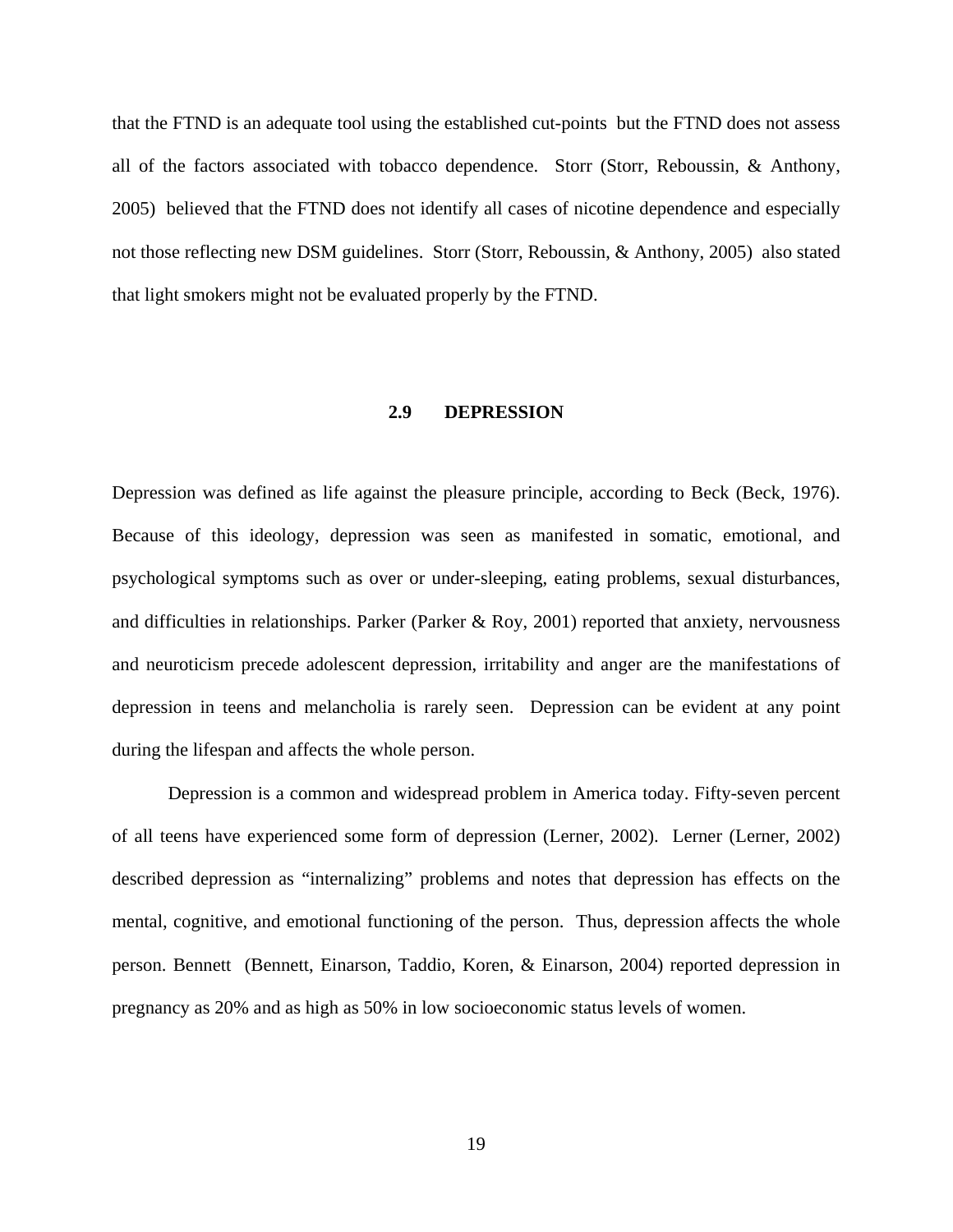#### **2.10 DEPRESSION IN PREGNANT ADOLESCENTS**

<span id="page-30-0"></span>Szigethy (Szigethy & Ruiz, 2001) reported depression in pregnant adolescents as 16 to 44%. In a study by Troutman (Troutman & Cutrona, 1990) 6% of teens studied ( $n = 128$ ) during pregnancy, 6 weeks postpartum and 1-year postpartum experienced major depression and 20% experienced minor depression. Troutman (Troutman & Cutrona, 1990) concluded that this was not significantly different from non-pregnant or postpartum adolescents. Piyasil (Piyasil, 1998) reported that teen mothers in Thailand had 23% depressive state as compared to 11.9% in the adult control subjects. Koniak-Griffin (Koniak-Griffin, Walker, & de Traversay, 1996) confirmed and reported that the majority of pregnant adolescents in the sample had a high level of depressive symptoms. The statistics may change but it is clear that pregnant adolescents are at high risk and appropriate identification, treatments and interventions are necessary because of the risk of poor outcomes. Prevention and early intervention is key.

Barnet (Barnet, Duggan, Devoe, & Burrell, 2002) stated that teenage girls that are pregnant often experience a repeat pregnancy and are at risk for depression, substance use and school drop out following delivery. Barnet (Barnet, Duggan, Devoe, & Burrell, 2002) proposed a study utilizing a home visitation by volunteers' intervention, with 232 postpartum participants. Barnet (Barnet, Duggan, Devoe, & Burrell, 2002) found that half of the subjects had poor mental health at baseline, using MHI-5, a short form of the RAND Mental Health Inventory, which is highly predictive of depressive disorders and has been validated and recommended for use with adolescents. This is alarmingly high. Unfortunately, the intervention made no difference in mental health. Support usually helps with depression, but not in Barnet's (Barnet, Duggan, Devoe, & Burrell, 2002) study. Barnet (Barnet, Duggan, Devoe, & Burrell, 2002) further hypothesized that children of teen mothers may suffer because of poor parenting and that the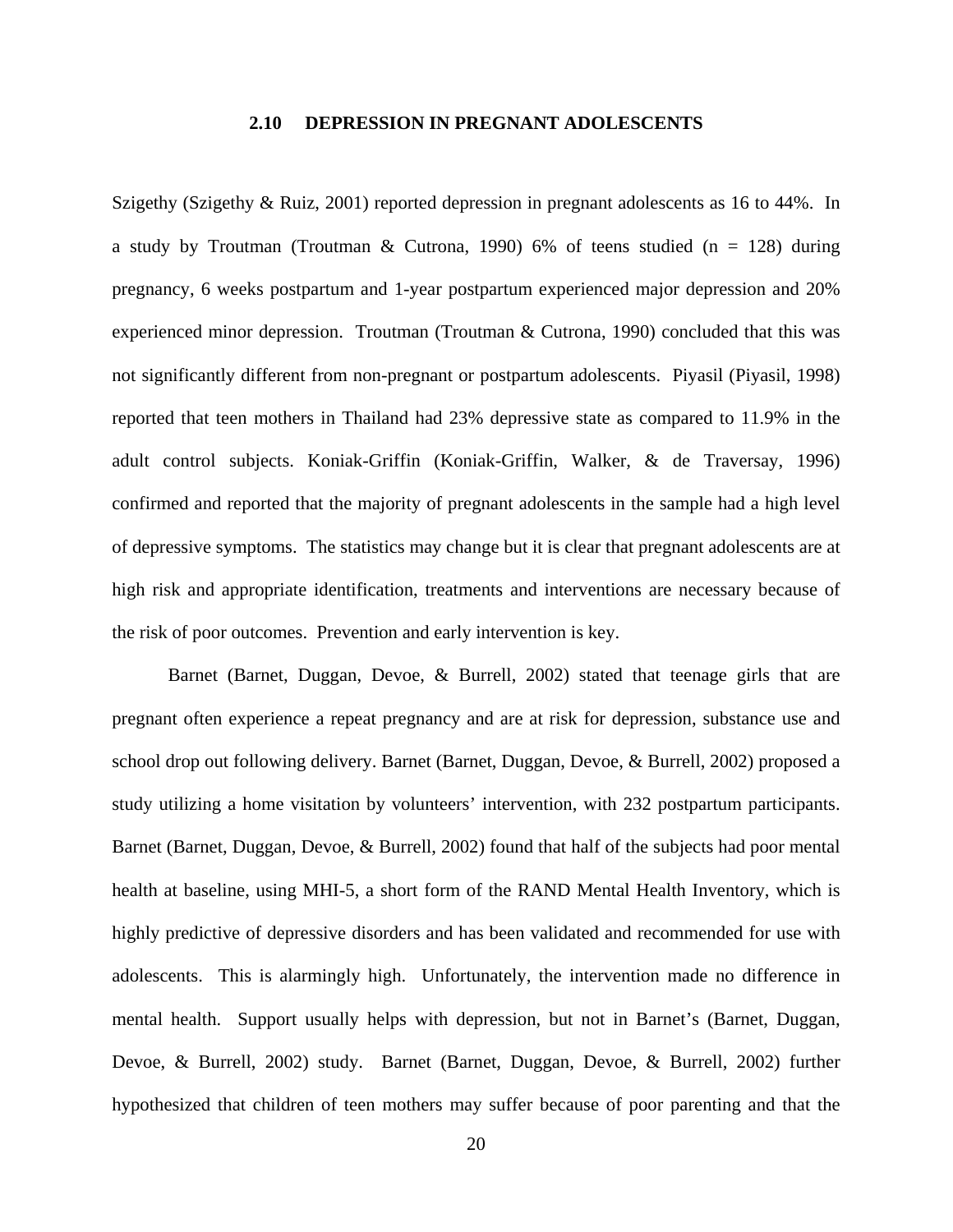<span id="page-31-0"></span>adolescents are not referred to treatment, as professionals often fail to recognize depression in this age group and in this situation. Barnet (Barnet, Duggan, Devoe, & Burrell, 2002) suggested that there is a strong need for programs to identify depressed teens and then, enter them into effective treatment. Depression can be present before pregnancy, during pregnancy and during the postpartum period.

## **2.11 MEASUREMENT OF DEPRESSION**

Koniak-Griffin (Koniak-Griffin, Walker, & de Traversay, 1996) utilized the Center for Epidemiological Studies Depression Scale (CES-D) and reported that a high level of depression symptoms was present in the majority of the 62 pregnant adolescents. Rojas (Rojas, Killen, Haydel, & Robinson, 1998) completed a study with 2197  $10<sup>th</sup>$  graders using the FTQ and CES-D and identified 485 that smoked. Using correlations, Rojas (Rojas, Killen, Haydel, & Robinson, 1998) found significantly more females with higher scores on the CES-D who attempted to quit. Furthermore, Rojas (Rojas, Killen, Haydel, & Robinson, 1998) stated that depressive symptoms are difficult to compare since most of the research in this area has been done with adults and not teens. Goodman (Goodman & Capitman, 2000) in a study of 8704 teens that used the CES-D found that cigarette smoking was the strongest predictor of developing high levels of depressive symptoms and non-smokers with high depressive symptoms were 3 times more likely to become a heavy smoker in bivariate analysis. Zhu (Zhu & Valbo, 2002) in a study of 487 women, using the CES-D found that depressed smokers were less confident about quitting than the nondepressed. As previously mentioned, there is a reciprocal relationship between depression and smoking. Depression can increase smoking and smoking can increase depression.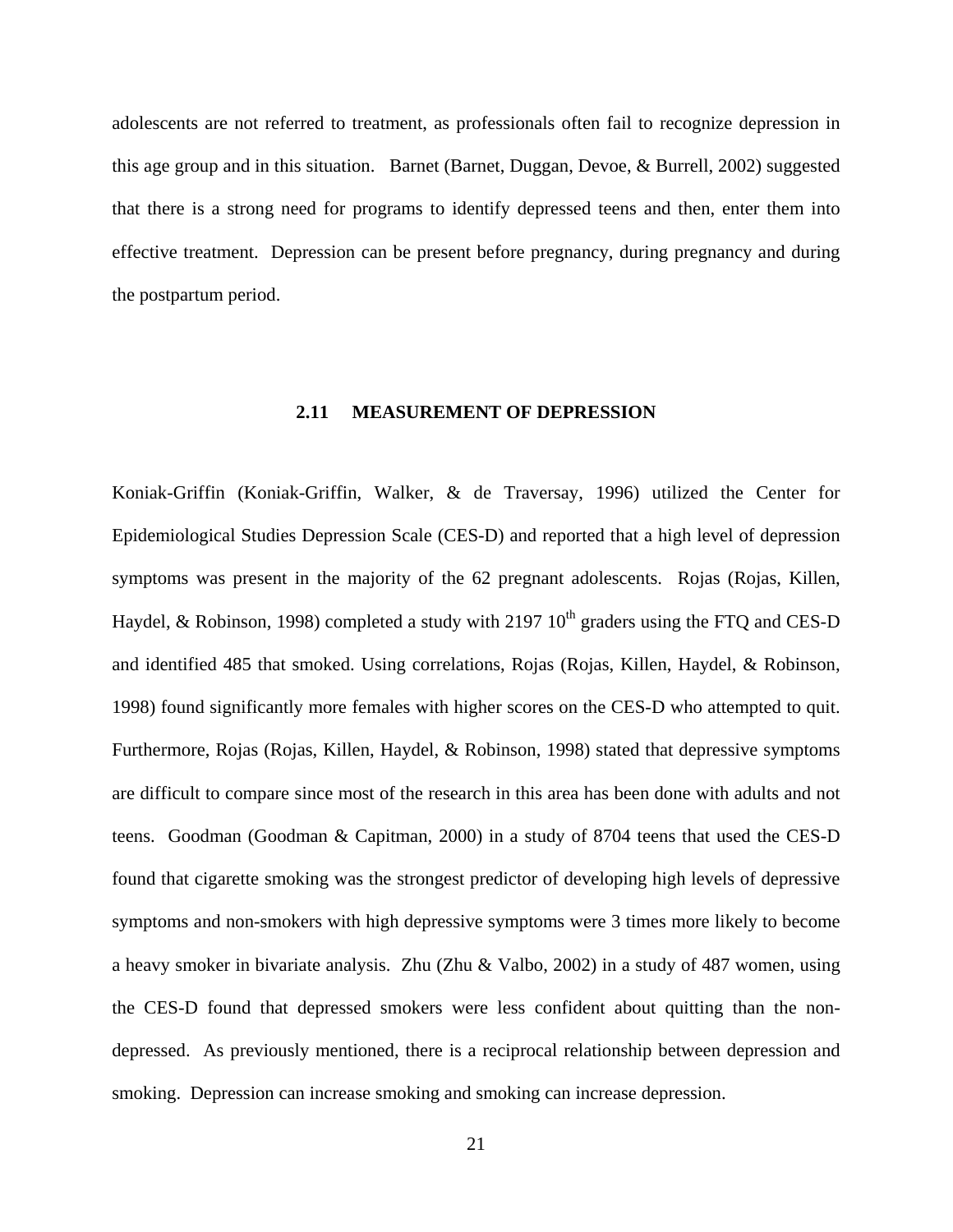<span id="page-32-0"></span>Feltes (Feltes, 2006), in preliminary work utilized a meta-analysis of the related literature and found that depression is correlated with anxiety,  $r = .61$ . Depression and anxiety together could have serious influence and consequence in the target population.

## **2.12 ANGER**

Ponirakis (Ponirakis, Susman, & Stifter, 1998) stated that anger has rarely been studied in adolescent pregnant populations. Anger has been correlated with poor outcomes in the few studies that have been completed. Ballinger (Ballinger, 1982) found that hostility, defined as anger turned inward, was correlated with anxiety in pregnancy. Cornelius (Cornelius, Leech, & Goldschmidt, 2004) studied 344 adolescent pregnant smokers and found that aggressive problems were related to persistent smokers. In a study of 120 adolescents De Anda (de Anda, 1992) utilized the State-Trait Anxiety Inventory (STAI) and found that those with high stress were unemployed and maladaptive with more substance abuse and aggression. Galambos (Galambos, Barker, & Krahn, 2006) studied 920 young adults, ages 18 – 25, followed longitudinally, assessed anger into emerging adulthood and found that anger is less as age advances. Galambos (Galambos, Barker, & Krahn, 2006) further indicated that there have not been any longitudinal studies evaluating anger of adolescents into adulthood. Jenkins (Jenkins, Shapka, & Sorenson, 2006) completed a study of 121 pregnant teens using the "How I Feel Scale" with an internal consistency of  $r = .88$ , and found that maternal anger was significantly related to her partner. More research must be completed to evaluate anger and fit a model of the role of anger in a sample of pregnant smoking teens. Anger could effect smoking and have serious influence and consequence in pregnant adolescents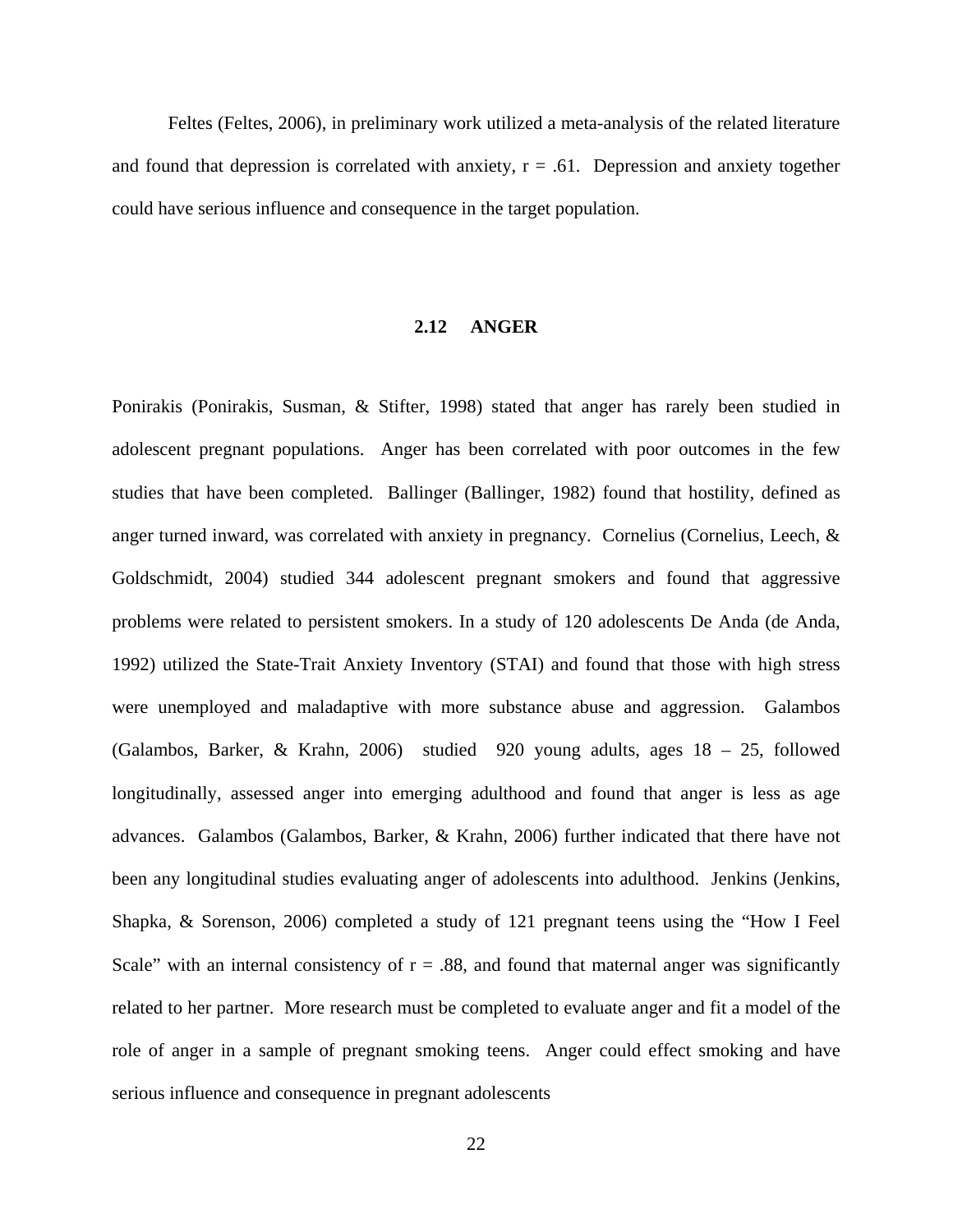#### **2.13 MEASURE OF ANGER**

<span id="page-33-0"></span>The State-Trait Anger Inventory (STAXI) assessed anger. Subjects responded to 10 items for trait anger on a scale of  $1 - 4$ , with a possible score of 40. Spielberger (Spielberger, 1996) reported the STAXI internal consistency reliability to be .82 to .90. Phillips (Phillips, Henry, Hosie, & Milne, 2006) utilized the STAXI-2 in a sample of 286 adults aged 18 – 88, and found that anger is less as age advances, older persons have less anger. Unfortunately, reliability of the scale was not reported for the sample.

### **2.14 ANXIETY**

According to Lerner (Lerner, 2002), anxiety is common in adolescents, 12-20%. Costello and Angold (Costello, 1995) completed a meta-analysis on 16 studies and reported anxiety in children ages  $6 - 17$  years to be  $5.7 - 17.7\%$ . Velting (Velting, 2004) agreed and confirmed that anxiety is high in the teen population. Lerner (Lerner, 2002) defined anxiety as an internalizing problem, directed to the person's mental, cognitive, and emotional self. It is an uncomfortable feeling that can escalate into palpitations, sweating, and nervousness. Speilberger (Spielberger & Smith, 1966) revealed that Cattell and Scheier (Cattell, 1961) actually developed the concepts of state anxiety and trait anxiety. Speilberger (Spielberger & Smith, 1966) explained that trait anxiety stems from persons viewing the world as dangerous or threatening and then, they respond with state anxiety reactions, right now. Spielberger (Spielberger & Smith, 1966) further revealed that when people are highly anxious, they "see their own ineptitude." Piyasil (Piyasil,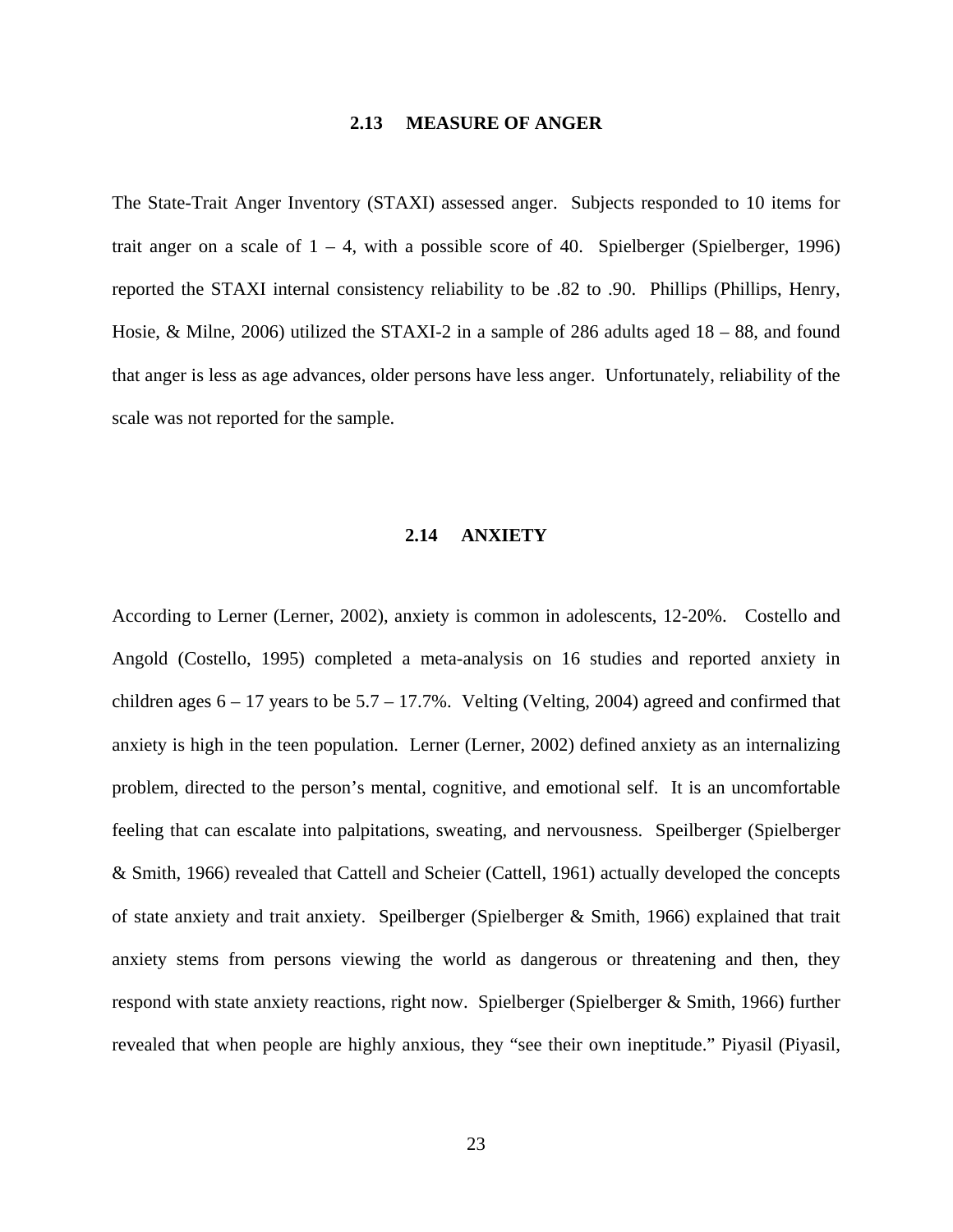1998) reported that 15% of teen mothers had anxiety as compared to 12% of the adult, control mothers.

Feltes (Feltes, 2005) reported the Cronbach's alpha of the 10-item adapted version of the State-Trait Anxiety Inventory (STAI) indicated good internal consistency reliability (.79). Correlation results showed that regardless of intervention received there was a significant relationship between: total anxiety score and "smoking where/when prohibited" (p=.028); "upset" and "number of cigarettes smoked per day" ( $p=.05$ ); "upset" and "ill in bed" ( $p=.01$ ); "lack of confidence" and "smoking where/when prohibited" (p=.05); "not liking self" and "number of cigarettes smoked per day" (p=.05); and "worry" and "smoking upon awakening" (p=.05). Anxiety was related to smoking addiction (Feltes, 2005).

Ludman (Ludman et al., 2000) did research with a sample of graduated, married, white, and employed women. Hishinuma (Hishinuma, Miyamoto, Nishimura, & Nahulu, 2000) completed a study of 2946 high school students in Hawaii using the State/Trait Anxiety Inventory for Children (STAI-C) and found that females scored significantly higher than males. Little is known about anxiety in pregnant adolescents. No empirical evidence or studies can be found linking anxiety in pregnant teens to smoking behaviors. Therefore, more research is needed to further explore and add to this area of knowledge, and then to develop interventions for this population.

24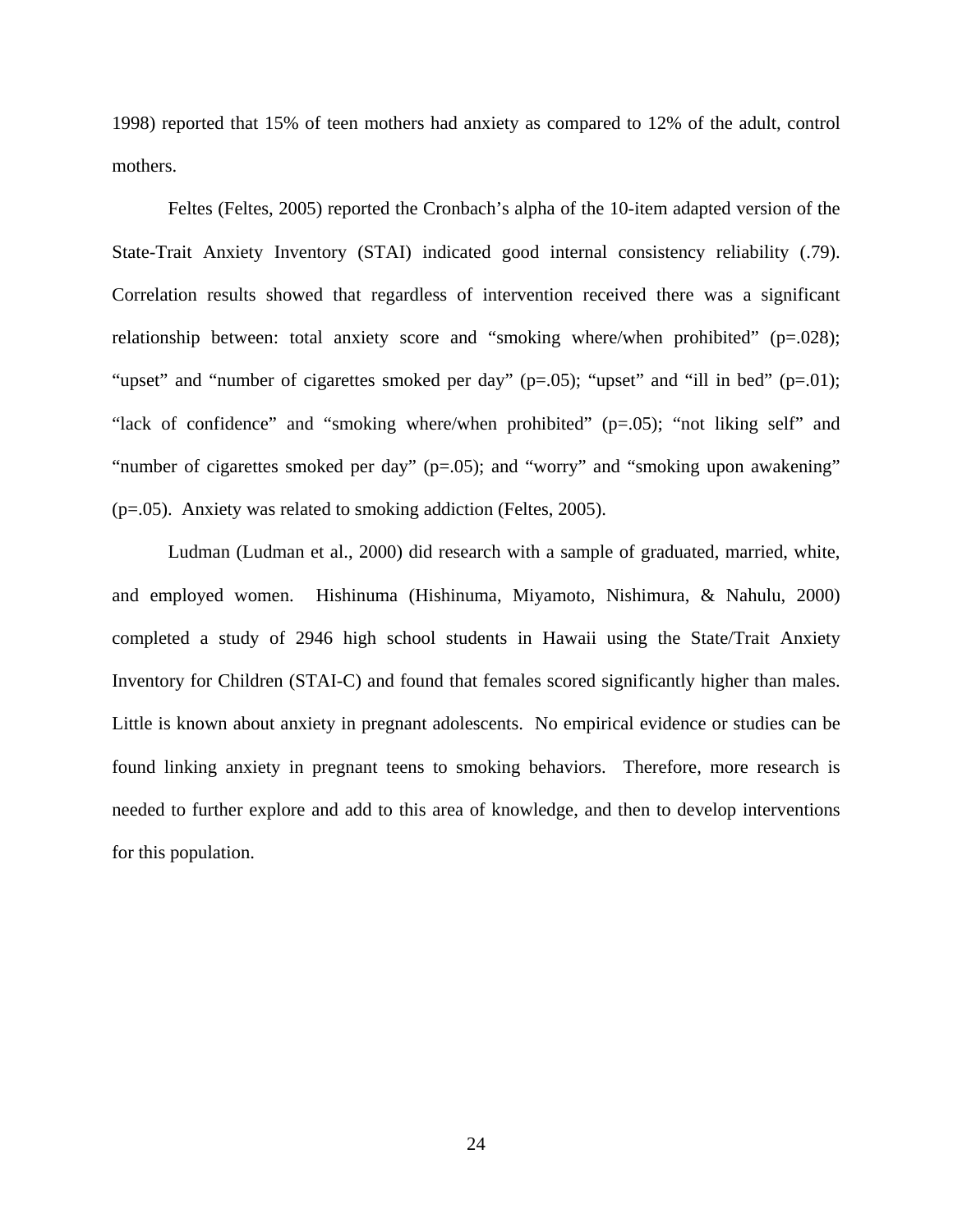#### **2.15 MEASURE OF ANXIETY**

<span id="page-35-0"></span>The STAI assessed anxiety. Subjects responded to 10 items for trait anxiety on a scale of  $1 - 4$ , with a possible score of 40. Speilberger (Spielberger, 1983) reported reliability for the STAI for high school students to be .695.

## **2.16 MOOD STATES IN ADOLESCENT PREGNANCY**

Altered or poor mood states do affect the mother/child bond (Trad, 1995) Trad (Trad, 1995) further revealed that these adolescent mothers need all encompassing interventions that address the developmental status of the teen since emotions are not well controlled and mood states are altered. Development of the teen and altered mood states is of great significance in pregnancy. Only one study, Ponirakis (Ponirakis, Susman, & Stifter, 1998) evaluated depression anger, and anxiety in pregnant adolescents. In this study of 27, less cardiac vagal tone was detected in the babies of mothers with negative mood states. Negative mood states of the mother do have consequences for the infant. Therefore, given the implications of smoking, mood states, and adolescents, in pregnancy, more research is critical in this arena.

#### **2.17 FUNCTIONAL THEORY**

Based on the review of the literature, this research is based on the following model.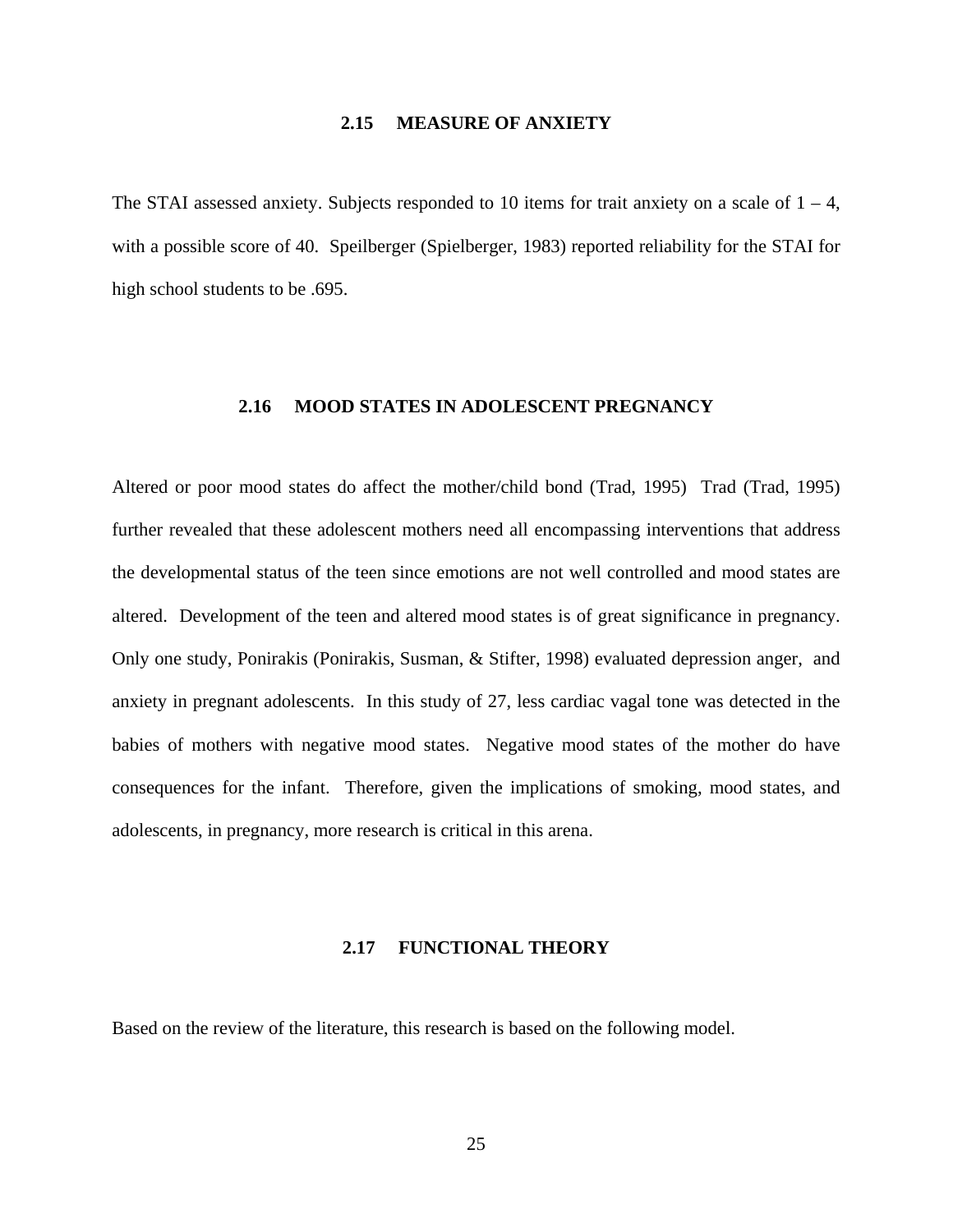

**Figure 1: Conceptual model of the independent and dependent variables for the study** 

### **2.18 SUMMARY AND GAPS IN THE LITERATURE**

Ponirakis (Ponirakis, Susman, & Stifter, 1998) found that depression, anxiety, anger, and hostility have negative consequences for infant outcomes. Field (Field et al., 2003) stated that depression, anger and anxiety are confounded. If a client has one trait, other traits are usually present. Ludman (Ludman et al., 2000) revealed that stress and depressive symptoms are highly correlated but not predictive. Other studies have found that anxiety and depression are predictive of smoking addiction. The research is not always consistent. No research has been done combining these variables, mood states, and assessing their effect on smoking dependence behavior and smoking consumption in a teen population. Most of the studies done in this arena have incorporated a sample of white, married, adult, and smokers. This research will evaluate these mood states in a pregnant,teen population and will evaluate their effect on the smoking dependence behavior and smoking consumption of the participants.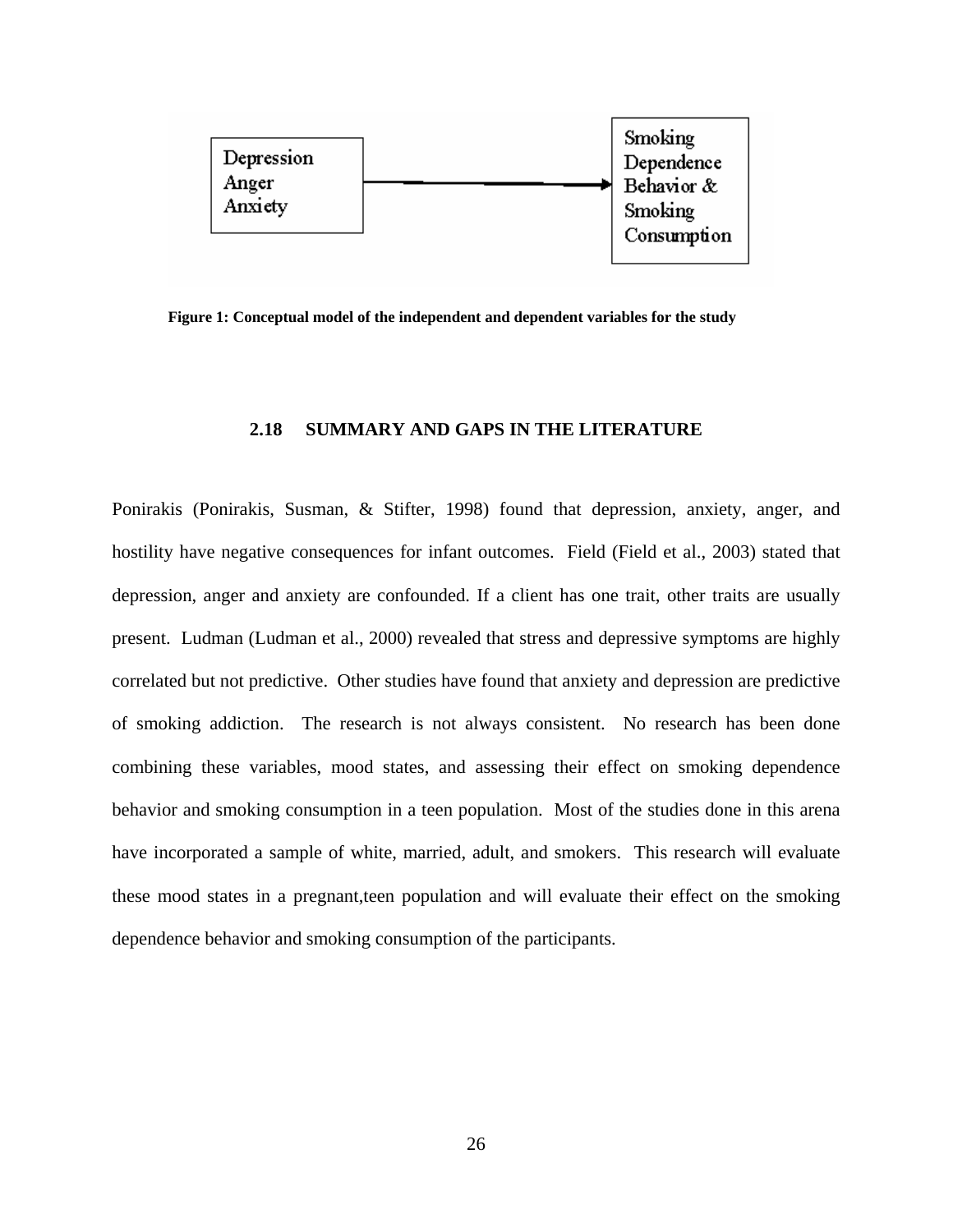### **3.0 CHAPTER THREE**

# **3.1 RESEARCH DESIGN AND METHODS**

# **3.2 OVERVIEW**

This chapter described the design of the proposed study, sample, setting, data collection procedures, protection of human subjects, instruments, data management and analysis. This study explored the relationship of depression, anger, and anxiety to smoking dependence behaviors and smoking consumption in pregnant teens who smoked. Data were obtained from the study, "Nursing Intervention for Young Pregnant Smokers," Dr. Albrecht, Principal Investigator (PI) to perform a secondary analysis of existing baseline data. The independent variables were depression, anger, and anxiety, and the dependent variables were smoking dependence behavior and smoking consumption.

### **3.3 OVERVIEW OF RESEARCH DESIGN**

This study utilized a secondary data analysis of baseline data to evaluate mood states and smoking dependence behaviors and smoking consumption before treatment effects were in place and to prevent confounding. Secondary data analysis was chosen because of the available data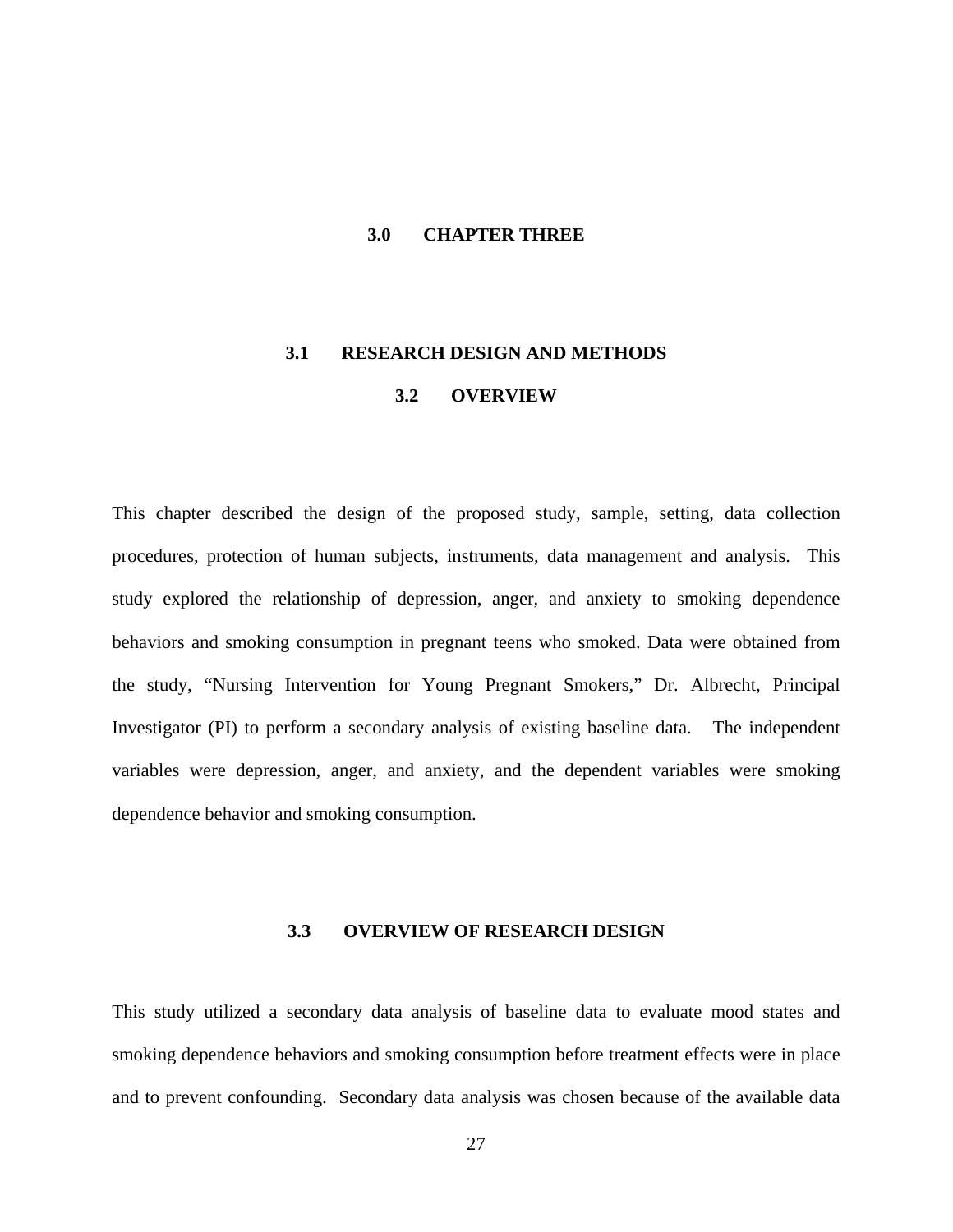from the parent study and the appropriateness of the data to answer the research questions. Secondary data analysis is efficient and cost-effective. The data were rich in information that was of interest to the researcher. Data were obtained from the longitudinal, pre and post intervention, repeated measures study, "Nursing Intervention for Young Pregnant Smokers" (PI: S. Albrecht, RO1 NR 03233). In the parent study, the sample was recruited from large, teaching facilities and their obstetrical clinics, middle schools, senior highs, and alternative schools in the greater Pittsburgh area. Most subjects were recruited from the teen obstetrical clinic at Magee Womens Hospital. The subjects were from the surrounding urban area and recruited during their pregnancy. All participants were smoking at the time of recruitment and enrollment. The inclusion criteria were: 14-19 years old, 12-28 weeks pregnant, confirmed pregnant with a positive blood test and dating, English speaking, single, smoking at least one cigarette a day, childless, and accessible by phone. Subjects were excluded if they were: diagnosed with complications or placed on home study and confinement. Four hundred seventy pregnant teens were identified as potential subjects for the study. Of those, 224 met the inclusion/exclusion criteria and 142 consented to participate in the study.

Subjects for this analysis were selected on the basis of complete data for the variables of interest at the baseline assessment in the parent study. Missing data were assessed using SPSS frequencies and found to be extreme. Futhermore, SPSS eliminated missing data when the statistical analysis was performed. Dillman (Dillman, 2000) reported that in survey research, missing data is a common occurrence and must be handled appropriately. Adolescents typically have increased missing data in social survey research, many being lost to follow-up (Shiffman, 1993). In the parent study, multiple attempts were made to ensure continuation and completion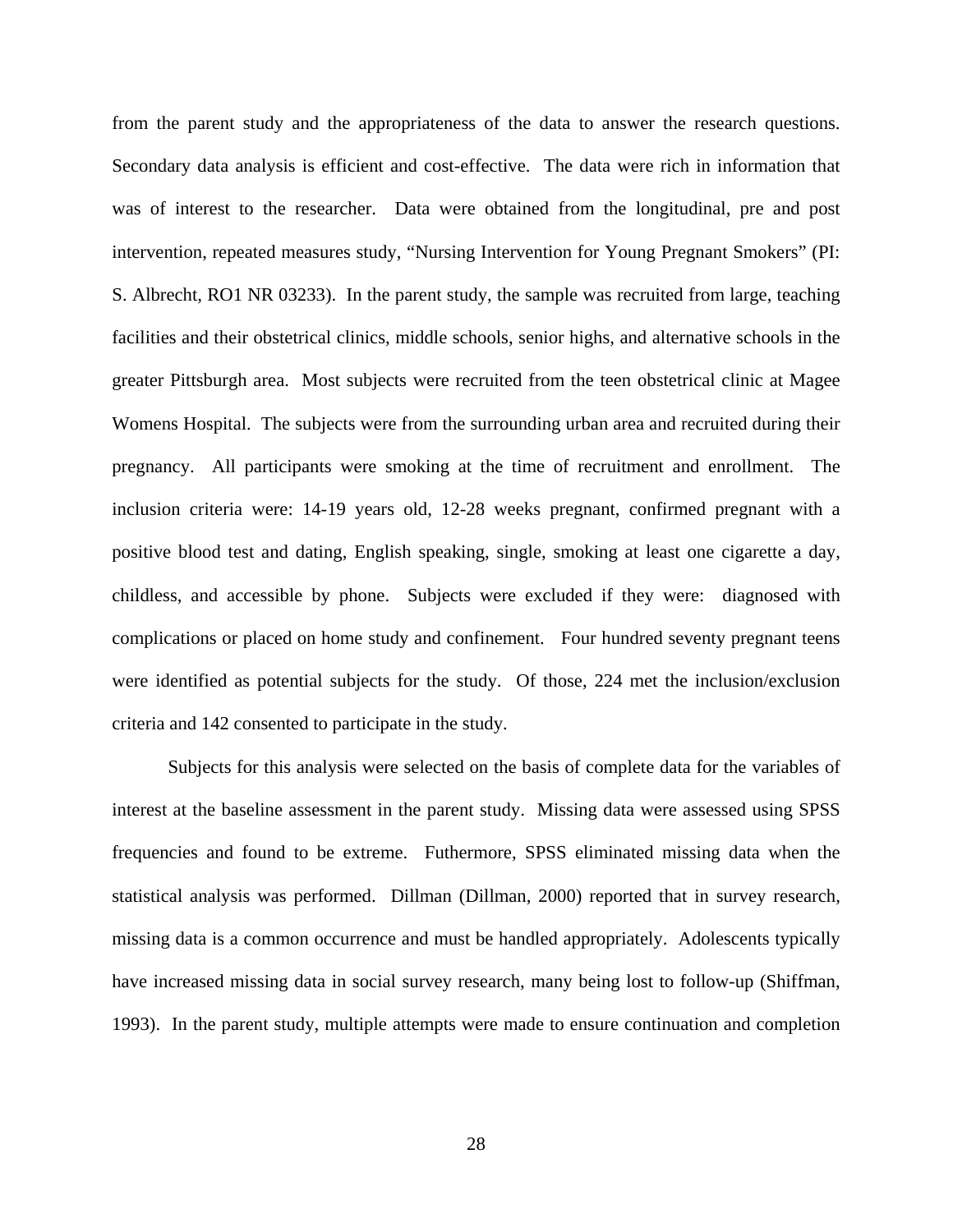of each subject in the research. However, drop-out and missing data were problematic. For this secondary analysis, 108 subjects were identified.

## **3.4 VARIABLES/MEASURES AND LEVEL OF MEASUREMENT**

Instruments employed in this study were a demographic questionnaire, Modified State/Trait Anxiety Inventory (STAI) that evaluated anxiety, Modified State/Trait Anger Expression Inventory (STAXI) that evaluated anger, the Modified Center for Epidemiological Studies Depression Scale (CES-D) which measured depression, and Fagerstrom Tolerance Nicotine Dependence Test (FTND) which measured smoking dependence behavior. Smoking consumption was measured by the question "average number of cigarettes per day."

# **3.5 DEMOGRAPHIC DATA**

Demographic data requested of the participants in the parent study were varied personal characteristics, such as age, race, gestational age, and number of smokers in the household of the participant.

#### **3.6 DEPRESSION**

In the parent study, depression was measured by 20 items from the CES-D, using a 0 to 3 response scale, with a score of 16 being indicative of depressive symptoms and the possible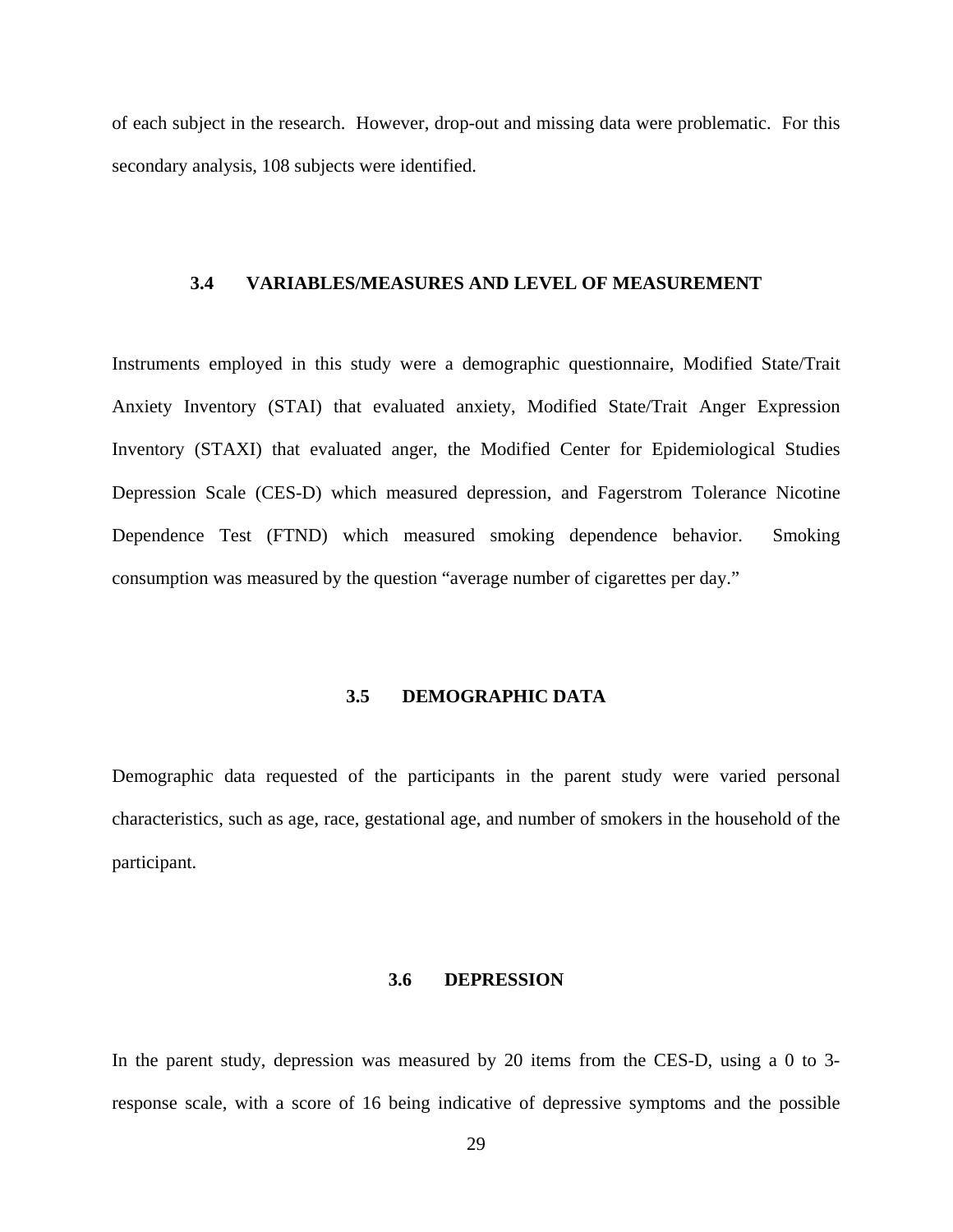range of scores being 0 to 60. The CES-D by Radloff (Radloff, 1991) has acceptable reliability across demographic characteristics (Field et al., 2003). Weisner (Wiesner, 2006)in a study with 724 adolescents found the CES-D to have internal consistency reliability of .91. CES-D was reworded in the parent study by consultation of experts for these adolescents for ease in reading; however, the scale was not tested for psychometric properties in this sample in the parent study.

# **3.7 ANGER AND ANXIETY**

The State Trait Anger Expression Inventory (STAXI) assessed anger. Subjects responded to 10 items for trait anger on a scale of  $1 - 4$ , with a possible maximum score of 40. Spielberger (Spielberger, 1996) reported the STAXI internal consistency reliability to be .82 to .90. STAXI was reworded in the parent study by consultation of experts for these adolescents for ease in reading; however, the scale was not tested for psychometric properties in this sample in the parent sample.

The STAI assessed anxiety. Subjects responded to 10 items for trait anxiety on a scale of  $1 - 4$ , with a possible maximum score of 40. Reliability for the Modified STAI was found to be .79 in this sample (Feltes, 2005). Spielberger (Spielberger, 1983) reported reliability for the STAI for high school students to be .695. STAI was reworded for these adolescents for ease in reading. Also, only 10 items of the original 20 items of the scale by Spielberger (Spielberger, 1983) were utilized. This instrument was piloted in the parent study and only included 10 of the 20 items in order to decrease subject burden.

Higher values reflected higher levels of trait anger or trait anxiety. State anger or state anxiety was not measured. The independent variables were depression, anger, and anxiety.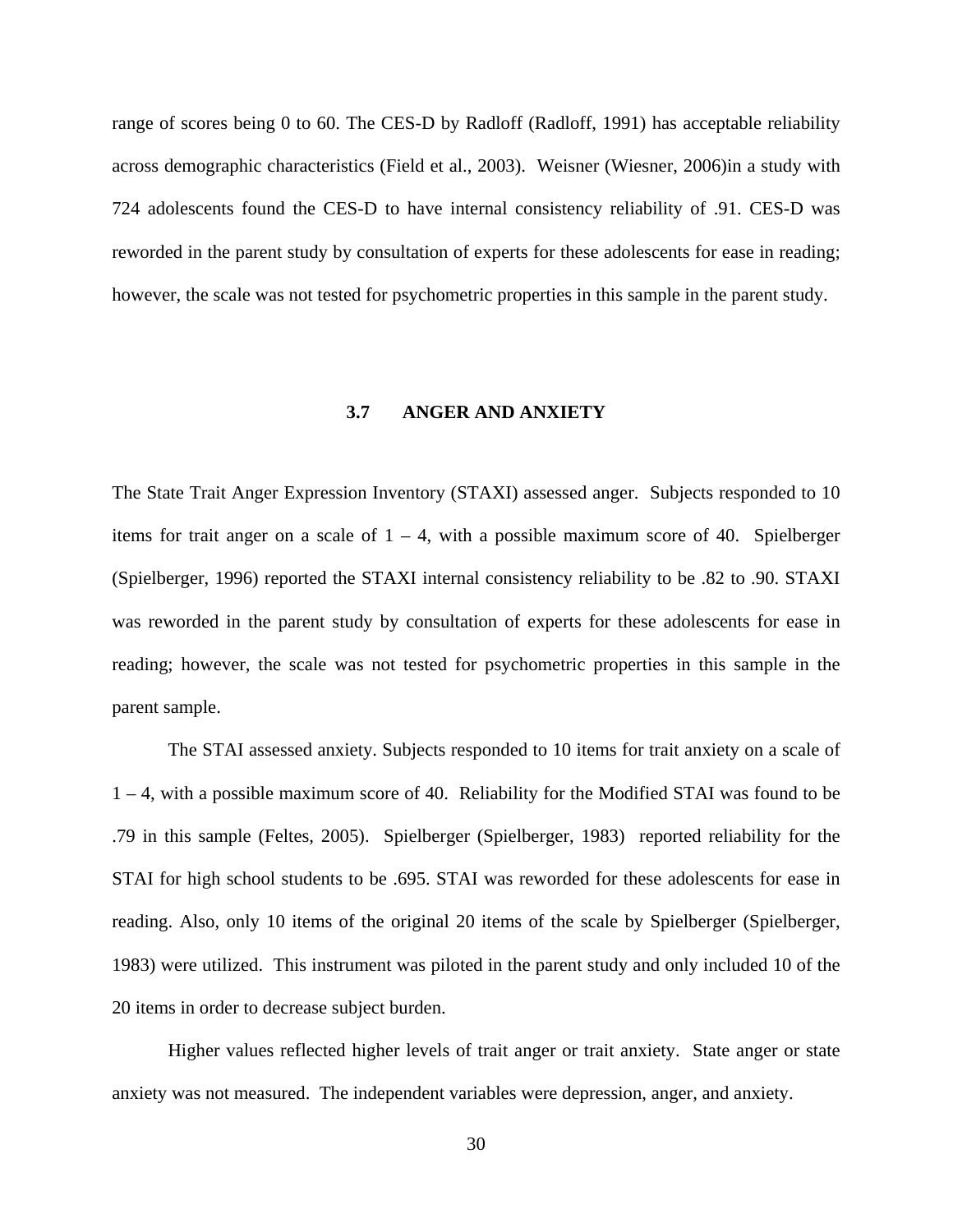#### **3.8 SMOKING**

The dependent variables, used separately, were the smoking dependence behavior and smoking consumption of the young, pregnant smokers. The FTND was used to determine the level of dependence to nicotine. This instrument is a self - report measure in which subjects responded to 6 questions by rating responses from 0 to 3 for two of the questions and "yes/no" for four of the questions. The answers were coded and summed, higher values indicating higher dependence to nicotine, with a possible score of 0 to 10. The cut-off score for nicotine dependence is greater than or equal to 6 (Bennett, Einarson, Taddio, Koren, & Einarson, 2004). The FTND has a chronbach alpha = .70 which is acceptable, based on a sample of 643 male and female smokers (Etter, Duc, & Perneger, 1999). However, Braxter (Braxter, 2003) found that the FTND only had a .26 reliability in African Americans and .55 in White adolescents. Unfortunately, the FTND has had questionable reliability. Therefore, further research is needed to evaluate the FTND with diverse samples, especially pregnant adolescent smokers. To assess smoking consumption, the daily number of cigarettes smoked as reported by the participant was utilized.

Coefficient alphas were performed for each of the tools used in this study. The results are as follows: Modified CES-D = .79, Modified STAXI = .87, Modified STAI = .79, and  $FTND = .51$ . The instruments used in the parent grant and in this secondary data analysis have shown acceptable to excellent reliability.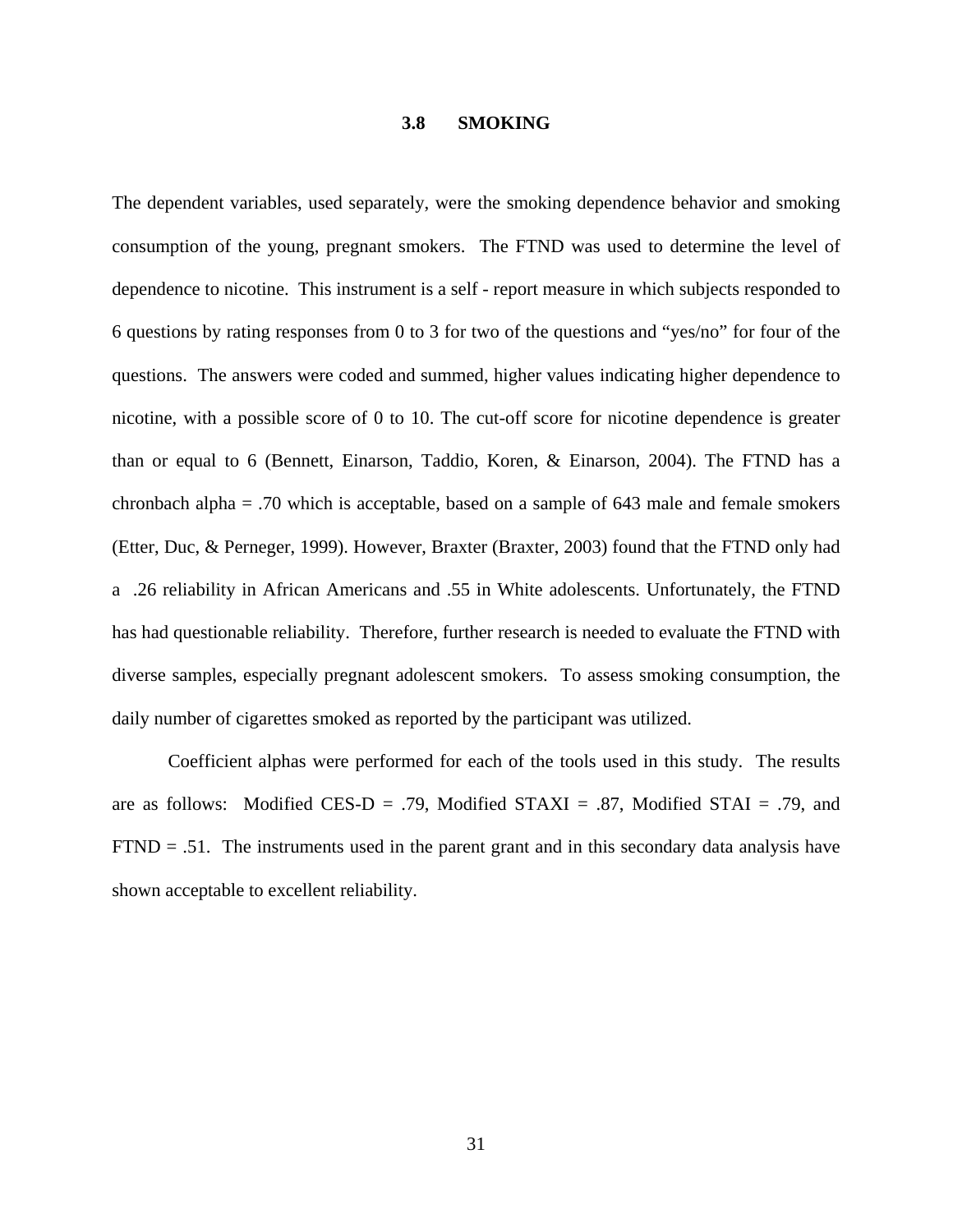#### **3.9 HUMAN SUBJECTS**

There were no known risks for the subjects of this study, as it was a secondary data analysis. This study was deemed as "exempt" from Human Subjects Concerns in a review by the University of Pittsburgh Institutional Review Board (See Appendix A). The parent study only involved minimal risk, non-invasive biological measures and surveys were completed.

#### **3.10 PREPARATION FOR DATA ANALYSIS**

For each respondent, scores were tabulated for each of the measures employed in the study. Measures of central tendency and dispersion of data were assessed for the independent variables, depression, anger, and anxiety to assess for accuracy and completeness.

This same procedure was accomplished for the subjects in this analysis with regard to the measures of smoking dependence behavior and smoking consumption. The FTND score was summated from the 6 items in the scale by rating responses from 0 to 3 for two of the questions and "yes/no" for four of the questions, with a possible score of 0 to 10. The number of cigarettes smoked per day assessed smoking consumption.

### **3.11 OUTLIERS**

Histograms and frequencies were evaluated for all variables using SPSS. From visual inspection, no outliers were identified. Scatterplots of the residuals were also evaluated and no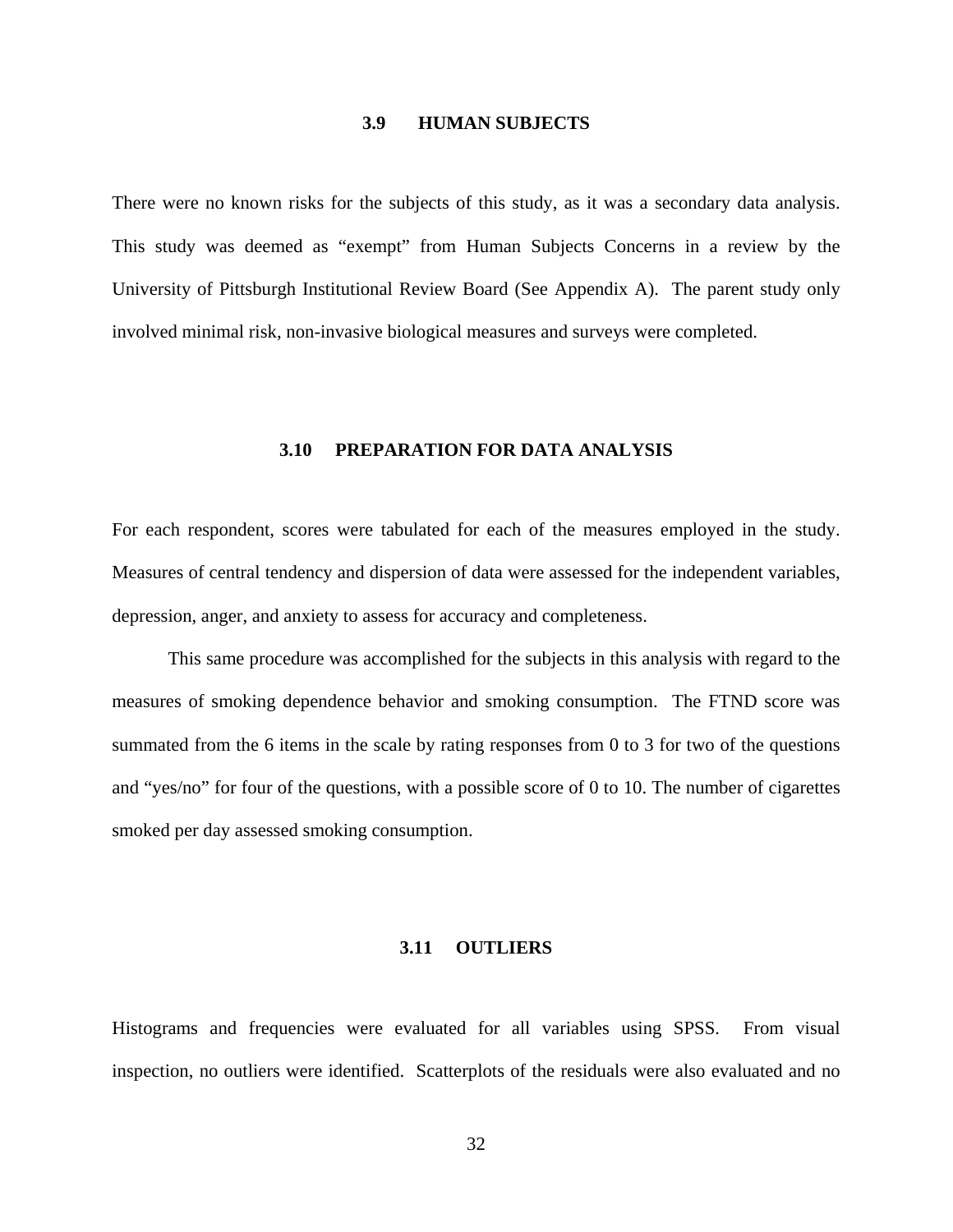outliers were found, except in the depression data, in which 2 outliers were found. However, no change was made to the data to preserve accuracy of the data set.

### **3.12 ASSUMPTIONS**

Assumptions were evaluated and verified using SPSS frequencies and graphs. Regression is robust to the assumptions and only gross violations must be corrected (Tabachnick, 2001). Therefore, this research has maintained the original data set for the most accurate interpretation. No data has been changed, no transformations were utilized, but all variables have been carefully screened and assessed.

#### **3.13 INDEPENDENCE**

All data are independent; no cases had relatives or spouses consented in the study. According to Huck (Huck, 2004), independence is an assumption that the groups did not interact with each other. Independence was not violated in that this project used baseline data; there were no group or intervention interactions at baseline.

#### **3.14 HOMOSCEDASTICITY**

Homoscedasticity is not an assumption in regression analysis, but was assessed in this evaluation of the data and adds to the strength of the analysis (Kleinbaum, 1998). Variance and range of the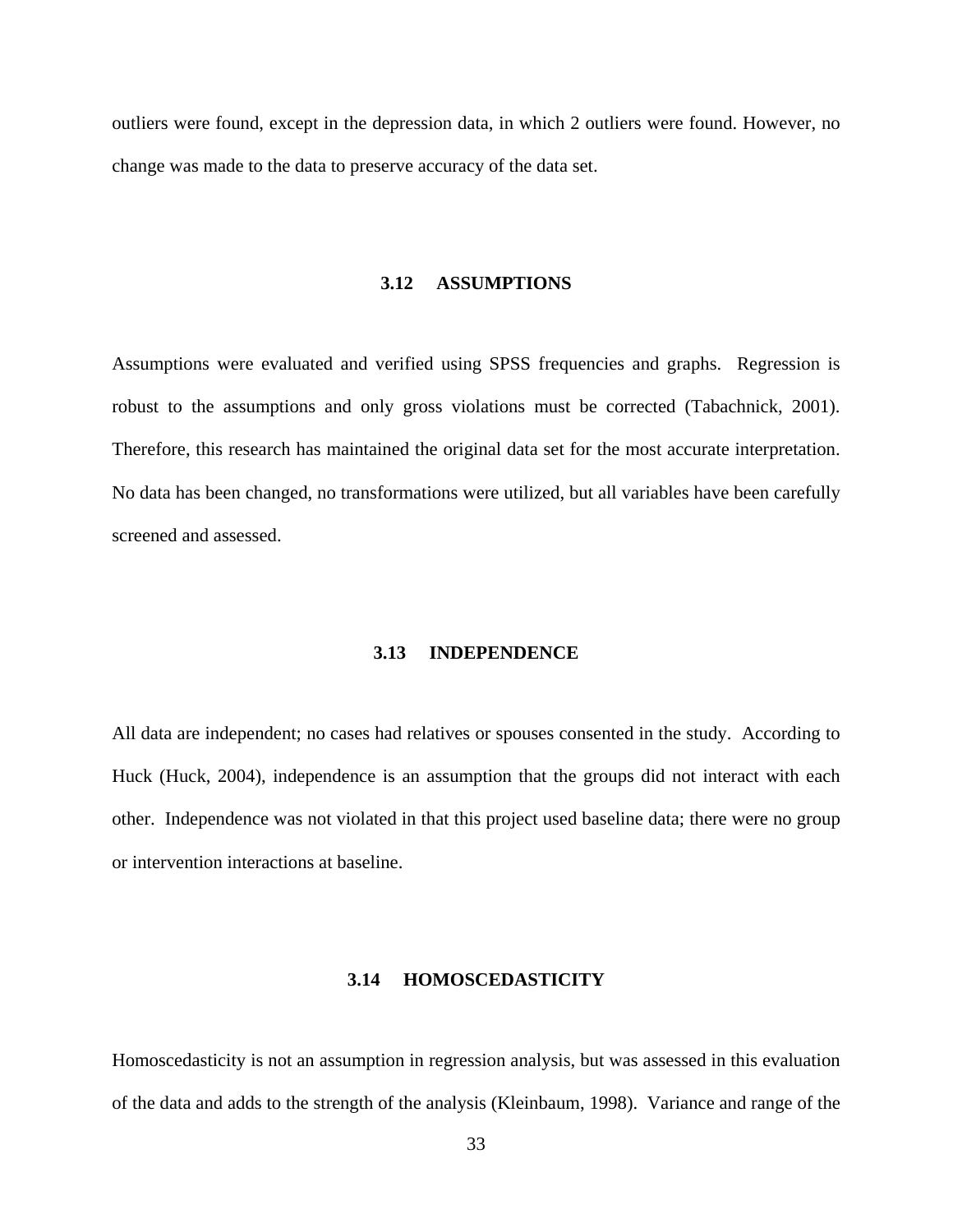variables were large and equal. The data was spread. However, the residuals had variability and normality was found in the analysis. Therefore, the relationships of the variances of the variables were found to be homoscedastic.

# **3.15 LINEARITY**

All scatterplots of the residuals were visually inspected. No curvilinear or non-linear patterns were found. The Normal P-P Plot of Regression Standardized Residual was examined. The data do assume a linear relationship.

# **3.16 NORMALITY**

All variables were assessed to be normally distributed or approached normality by visually inspecting all histograms and scatterplots for all variables. The Normal P-P Plot of Regression Standardized Residual was examined. The points clustered around the horizontal line through "0" and there was no pattern. The sample is from a normal distribution and the points fall on a straight line. No data was changed to improve skewness or kurtosis, even though depression data exhibited higher skewness, -.699, and kurtosis, 1.399. Only 2 outliers were found in the depression data. Regression is robust to the assumptions (Tabachnick, 2001). Therefore, the data remained unchanged to provide the most accurate analysis and interpretations.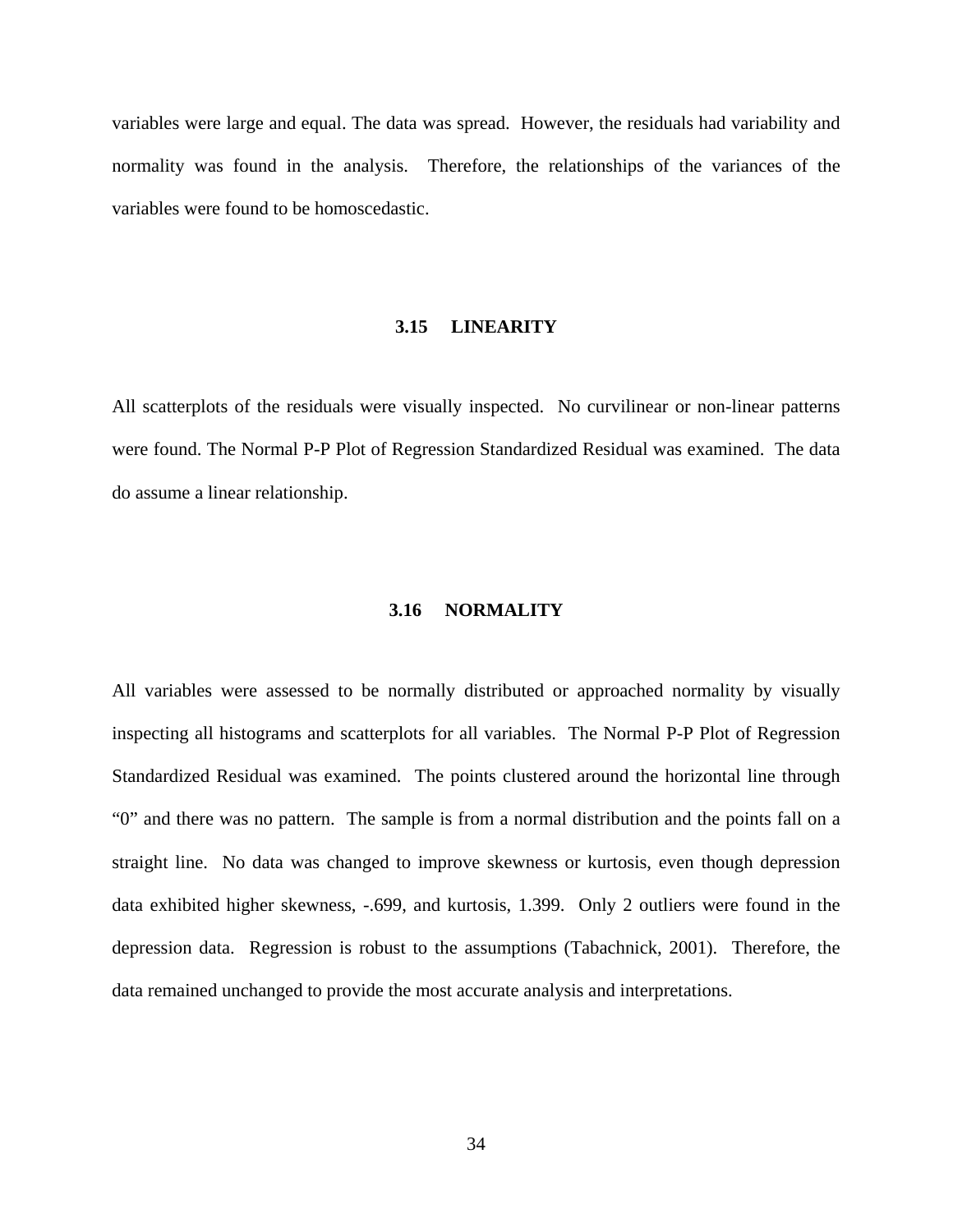### **3.17 MISSING DATA**

In the analysis of the 142 consenting subjects, anger had 17 incomplete cases, anxiety 7, depression 18, and FTND 15. Therefore, the summation of the scores was done, using SPSS, to eliminate all missing data, based on the outcome variable, FTND. SPSS used the N of 108, the most accurate and complete procedure (Zullo, 2006). This sample size was obtained using the summation function and placing "+" between each item, for each variable. FTND was already totaled in the dataset by an honest broker. Only complete and valid cases were utilized; no cases with missing data were considered. SPSS did not use the entire sample of 142 subjects since they were not complete and valid cases. No imputation of the mean was done since that is not as accurate as using the 108 complete and valid cases. Unfortunately, in a secondary data analysis, the data is what it is and cannot be changed; data cannot be re-collected or instruments cannot be changed or added. Therefore, the highest accuracy of the data was maintained throughout the analysis as seen in the measures of central tendency previously described. There is no missing data for any of the independent variables nor is there any missing data for the dependent variables.

#### **3.18 DATA ANALYSIS PROCEDURES**

After screening of the data and verifying the assumptions, descriptive statistics, correlational analysis, multiple regression, and, hierarchical multiple regression were performed and the relationships assessed to answer the research questions. All variables are continuous and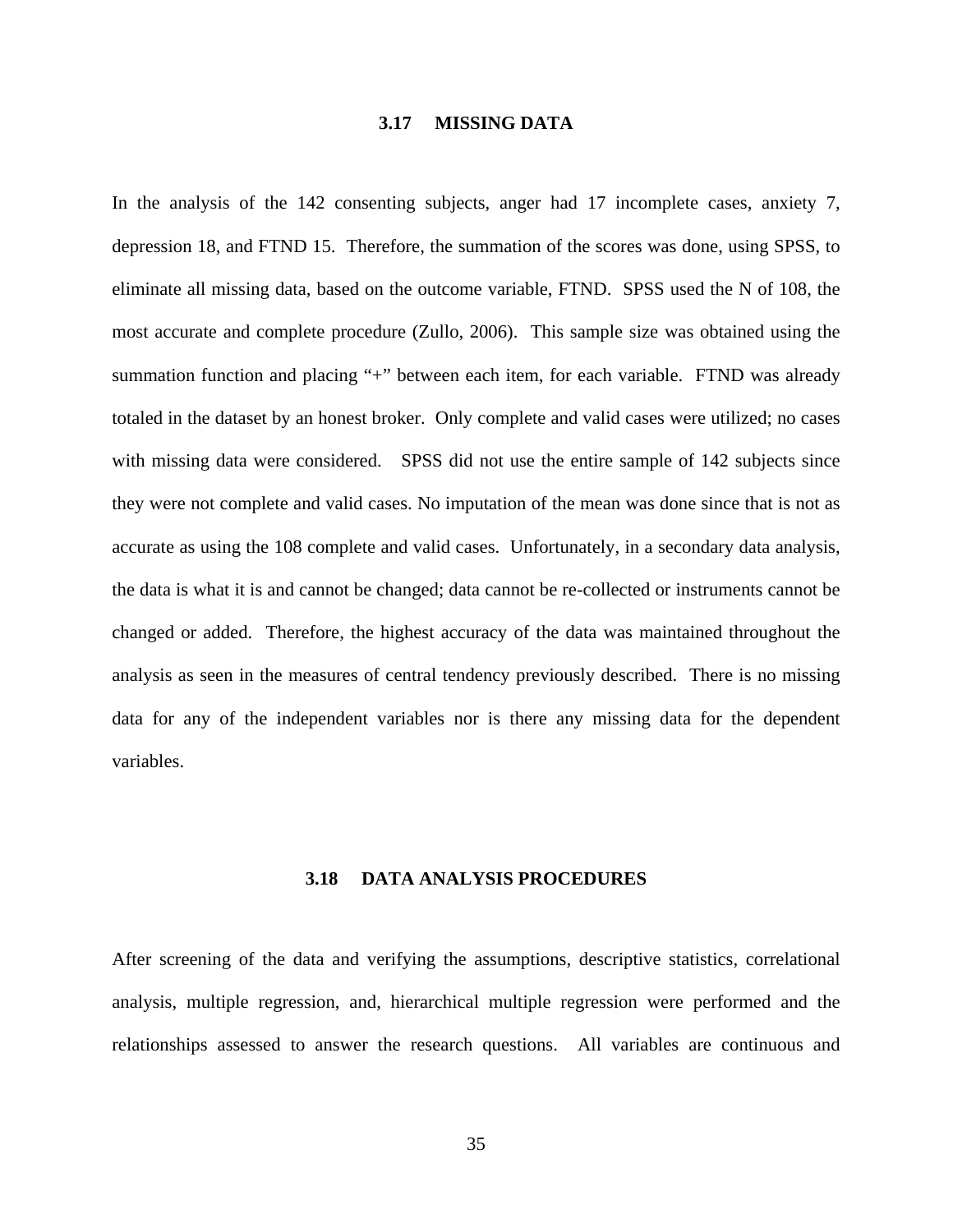interval. Therefore, correlation, regression, and hierarchical multiple regression were appropriate approaches for the analysis.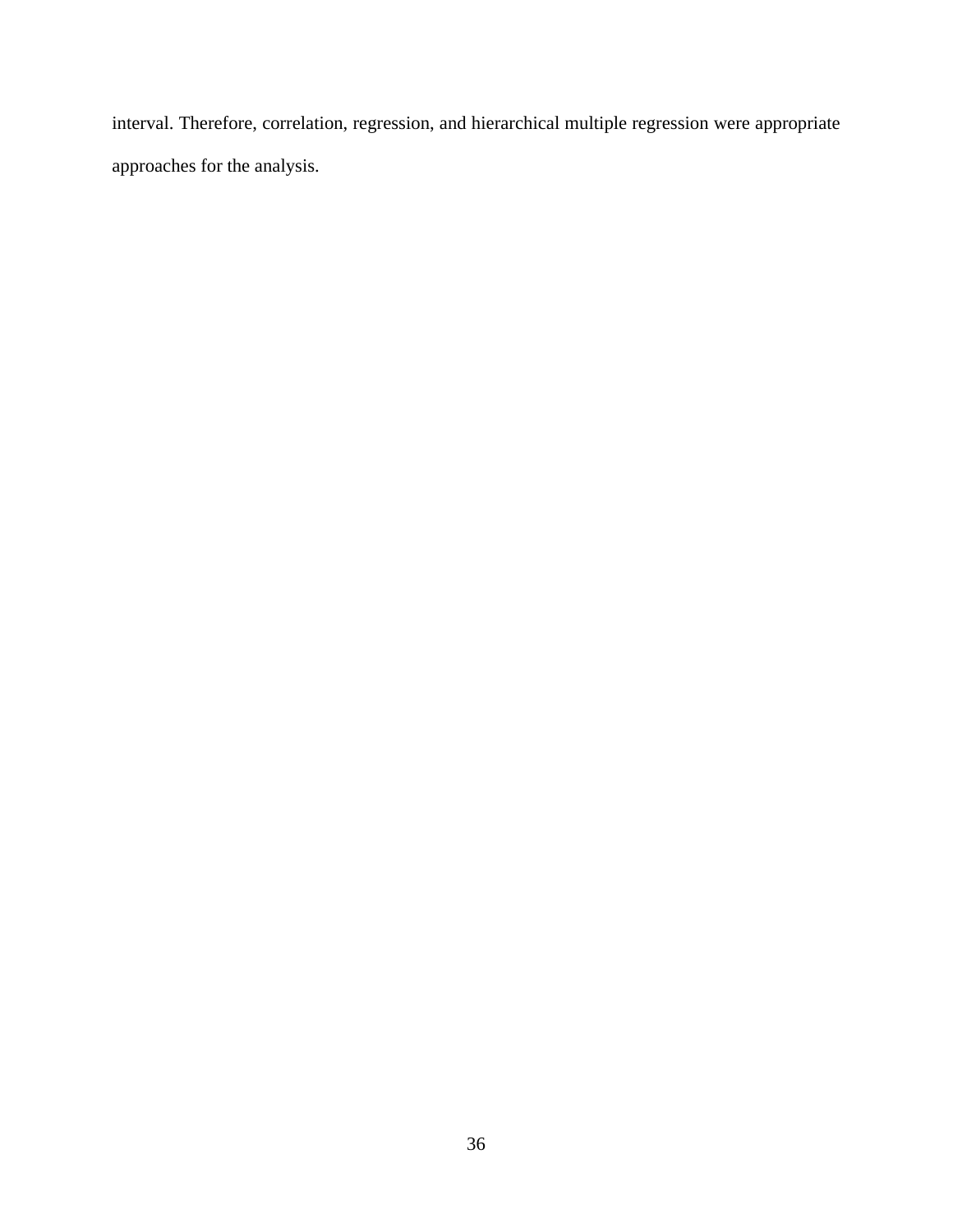#### **4.0 CHAPTER FOUR**

### **4.1 RESULTS**

In chapter four, sample characteristics, answer to each of the primary hypotheses for the study, an exploratory analysis of a concept, self-efficacy, and a summary of findings are presented. The purpose of this research was to explore and predict smoking dependence behaviors and smoking consumption by examining the relationships of depression, anger, and anxiety through secondary analysis of an existing data set in a sample of pregnant, adolescent smokers. It was hypothesized that mood states are present, inter-related and affect smoking in the sample of pregnant, adolescent smokers.

# **4.2 SAMPLE**

The sample for this study was a subset from the study "Nursing Intervention for Young Pregnant Smokers" (Principle Investigator: S. Albrecht, RO1 NR 03233). The subset was selected by virtue of having complete data on the variables of interest, namely depression, anger, anxiety, smoking dependence behavior, and smoking consumption. Using SPSS frequencies, a detailed descriptive analysis was performed on the sample of complete and valid cases  $(N= 108)$ . The sample of 108 was assessed for representativeness of the total possible sample from the parent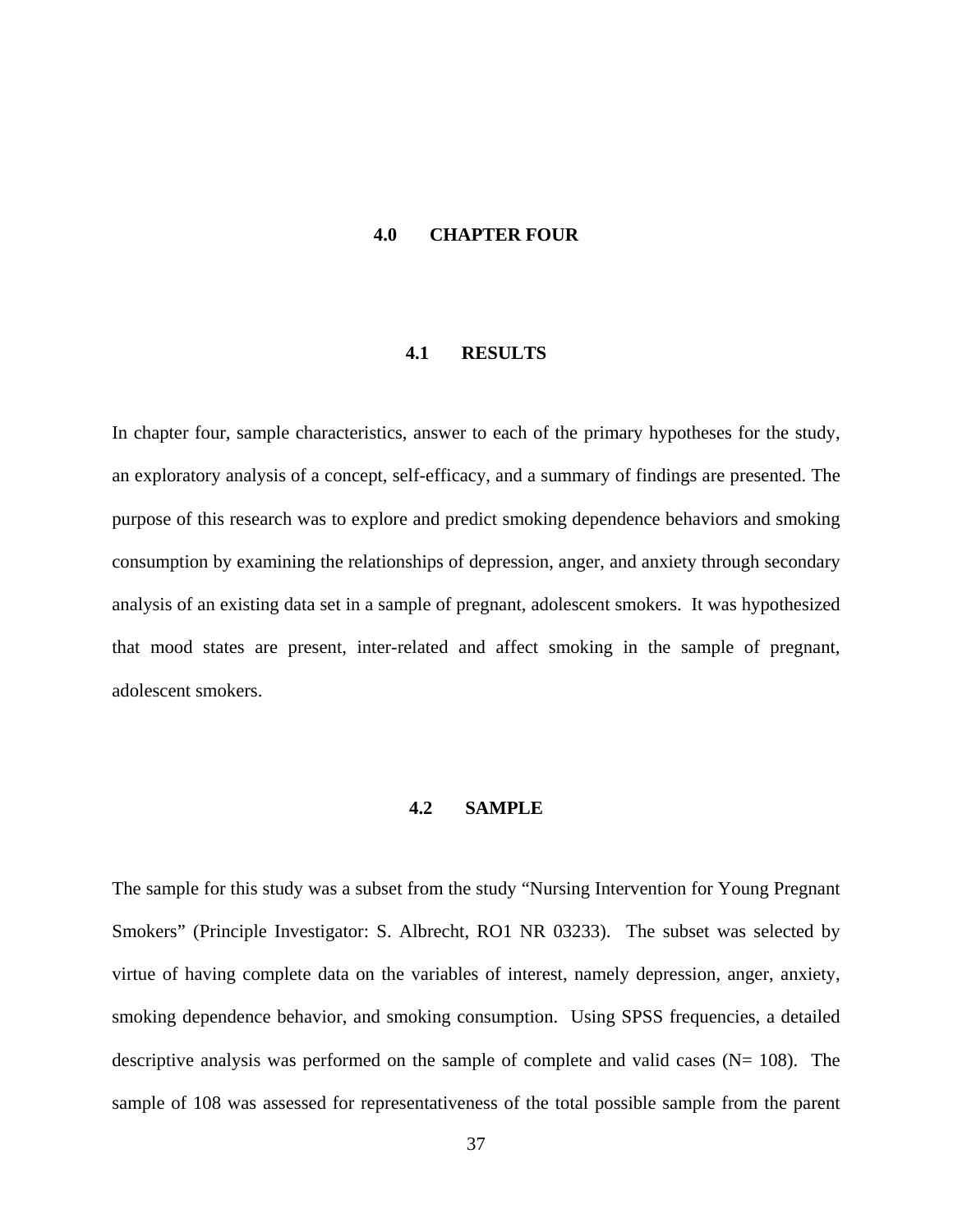study  $(N = 142)$ . Table 1 shows the demographics of the sample from the parent study as compared to the demographics of the present study.

|                                   | $N = 142$    | $N = 108$      |
|-----------------------------------|--------------|----------------|
| Race                              |              |                |
| Caucasian                         | 49%          | 46%            |
| African American                  | 39%          | 44%            |
| Age (Mean $\pm$ SD)               | $17 \pm 1.3$ | $16.9 \pm 1.3$ |
| Gestational Age in                | $19 + 7.2$   | $19.6 \pm 6.6$ |
| Weeks                             |              |                |
| Number in<br>household            | $3 + 3.0$    | $3.4 \pm 2.8$  |
| Number of smokers<br>in household | $2 + 2.3$    | $2.3 \pm 2.4$  |

**Table 1: Demographics** 

The sample of 108 reflected the demographics in the original sample of 142 almost exactly. Participants (N= 108) had a mean age of 17 years, mean gestational age of 20 weeks, 46% were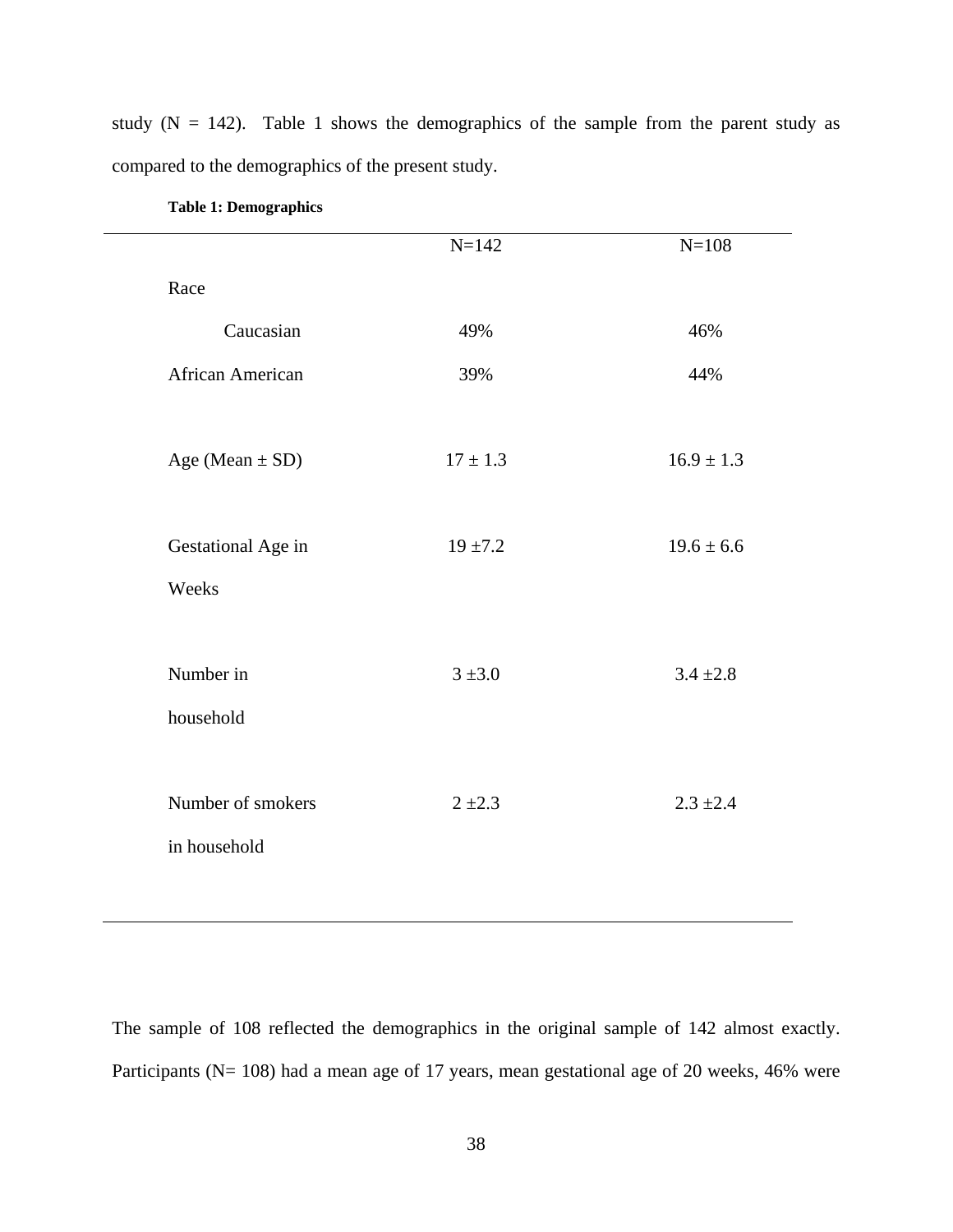White and 44% were African American. On average, of 3 in the household of the 108 teens, 2 were smokers. A chi-square was completed for the race of the participants. The differences between the original 142 and sample of 108 are not significantly different by race ( $p = .84$ ). The study sample of 108 complete and valid cases is not different from the 142 consented subjects.

# **4.3 DESCRIPTIVES OF THE VARIABLES**

The Center for Epidemiological Studies for Depression (CES-D) measure was used to measure depression in the parent study participants at the baseline interview. For each of the 20 items, subjects were asked to respond to questions by rating responses to statements as 0 to 3, with a possible score of 60. The mean score obtained in this study was 29.0, with a range of 0 to 46. CES-D was reworded upon recommendation of expert consultation, for ease in reading.

Anger was measured by the State-Trait Anger Expression Inventory (STAXI). Subjects responded to 10 items for trait anger on a scale of 1 to 4, with a possible score of 40. The mean score for anger was 22.0 and the range was 10 to38. STAXI was reworded upon recommendation of expert consultation, for ease in reading.

Anxiety was measured by the State-Trait Anxiety Inventory (STAI). Subjects responded to 10 items for trait anxiety on a scale of 1 to4, with a possible score of 40. The mean score for anxiety was 20.2 and the range was 10 to 33. STAI was reworded for these adolescents for ease in reading. Also, only 10 items of the original 20 items of the scale by Spielberger (Spielberger, 1983) were utilized to ease subject burden.

Smoking dependence behavior was measured by the Fagerstrom Test for Nicotine Dependence (FTND). Subjects responded to 6 items, by rating responses from 0 to 3 for two of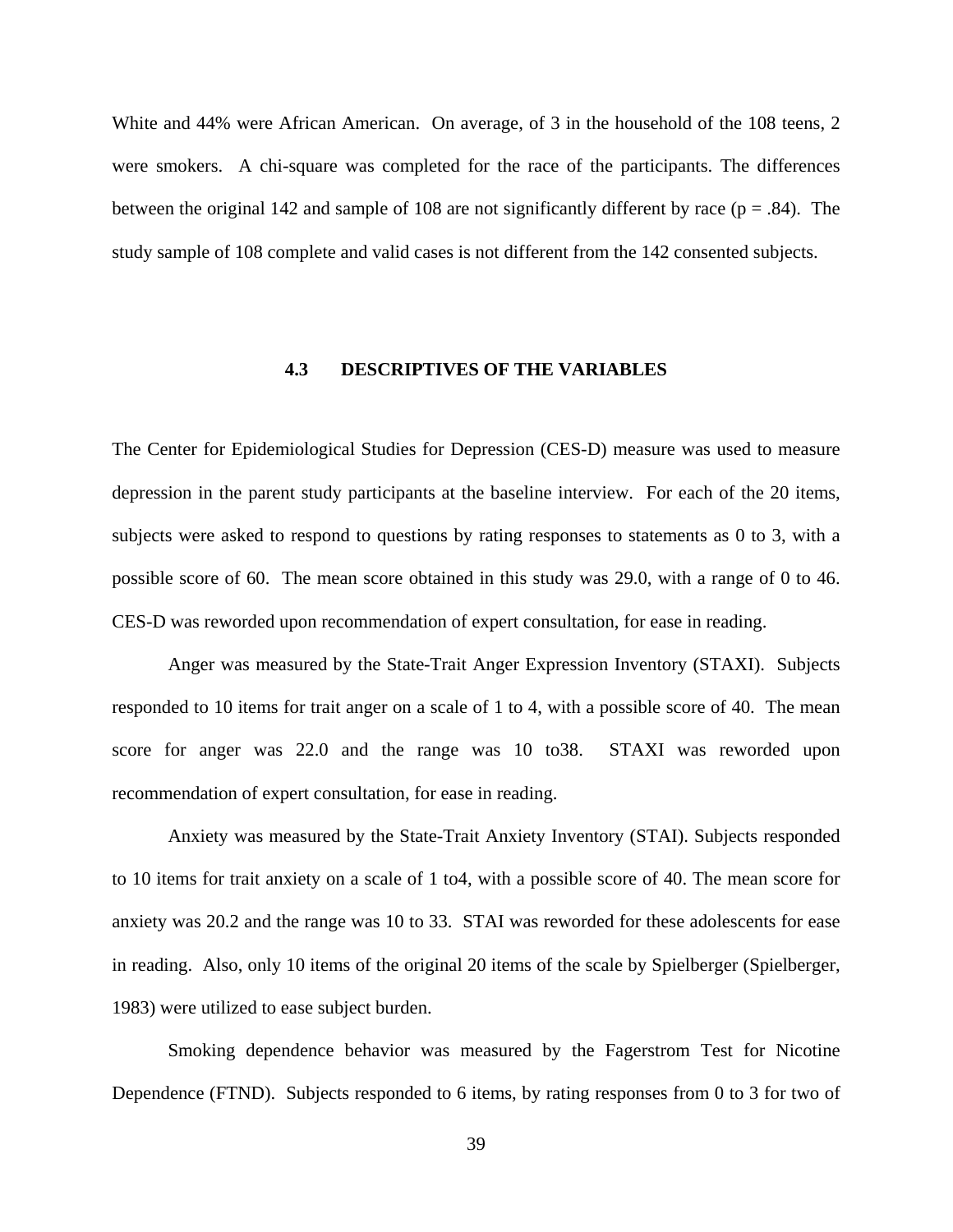the questions and "yes/no" for four of the questions, with a possible score of 0 to 10. The mean score for the FTND was 3.6 and the range was 0 to 8. The FTND was not modified in the parent study. The median and mode are the same, 4, and are about the mean reflecting a normal distribution. The data were not spread. The range, variance, and standard deviation were not large. The subjects had scores between 0 and 8. Table 2 shows the descriptive statistics for the FTND, the measure of smoking dependence behavior.

|      |        | Std. |           |          |       |
|------|--------|------|-----------|----------|-------|
| Mean | Median | Mode | Deviation | Variance | Range |
| 3.6  | 4.0    | 4.0  | 1.8       | 3.4      | 8.0   |

**Table 2: Measures of Central Tendency and Dispersion for FTND** 

The number of cigarettes smoked per day measured smoking consumption. The mean was 7.1 and the range was 1 to 20. Table 3 shows the descriptives for cigarettes smoked per day.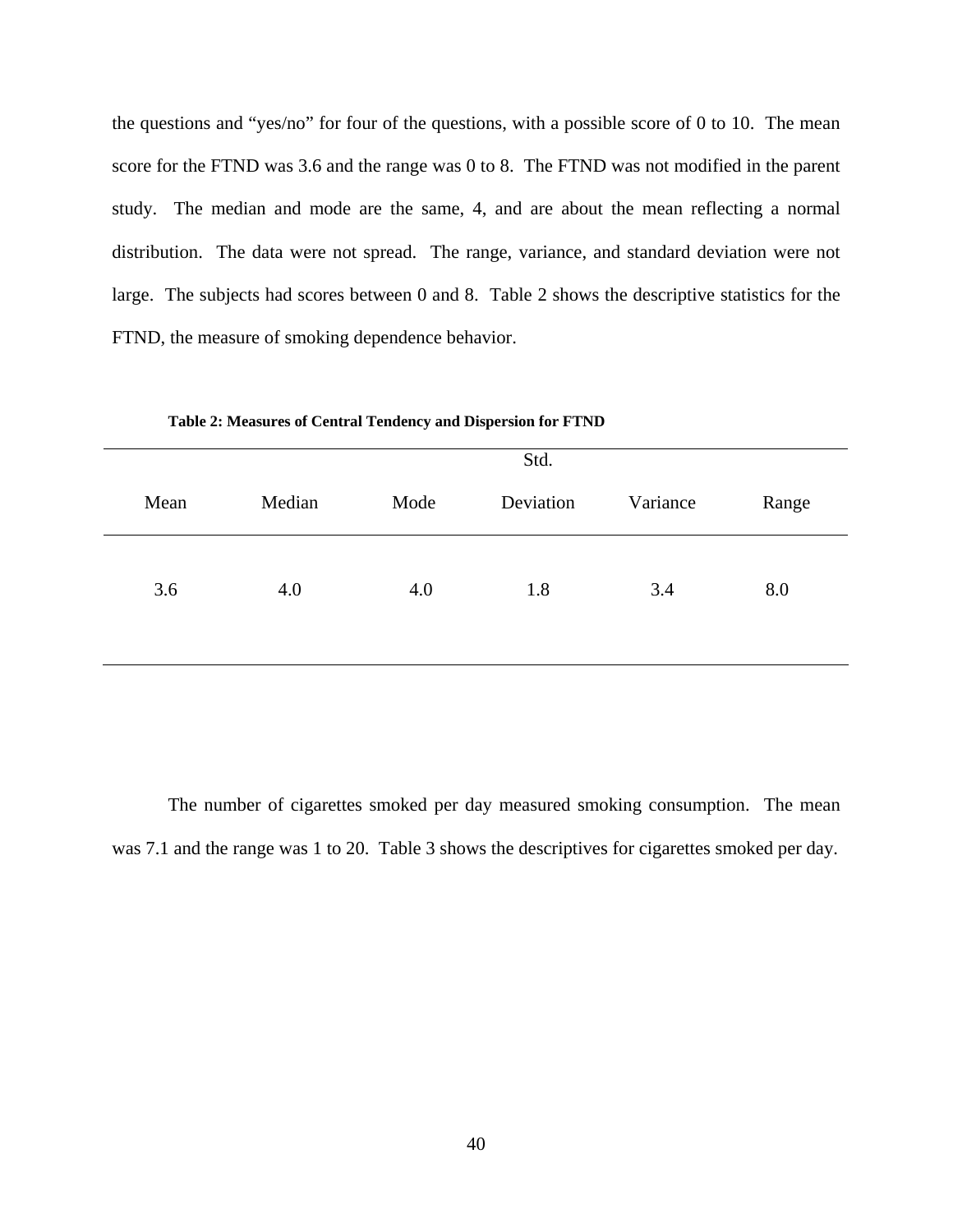Mean Median Mode Std. Deviation Variance Range 7.1 6.0 10.0 4.6 21.0 19.0

**Table 3: Measures of Central Tendency and Dispersion for Cigarettes Smoked per Day** 

Correlations were run on the subjects' gestational age, age, and, mood states to further describe the sample. Unfortunately, there were missing cases for age  $(N = 103, \text{missing} = 5)$  and gestational age  $(N = 102, \text{ missing} = 6)$ . There were no significant correlations between gestational age and any other variable. However, there was a significant negative correlation between age of the participant and anger  $(r = -.32, p = .001)$ . The younger the participant, the greater the anger.

### **4.4 STATISTICAL ANALYSIS OF THE HYPOTHESES**

There are 4 hypotheses generated for the purposes of this study. The results are reported for each hypothesis.

H1: Depression, anger, and anxiety are mood states that are present in pregnant adolescents who smoke. Table 4 shows the results of the descriptive statistics for the mood states.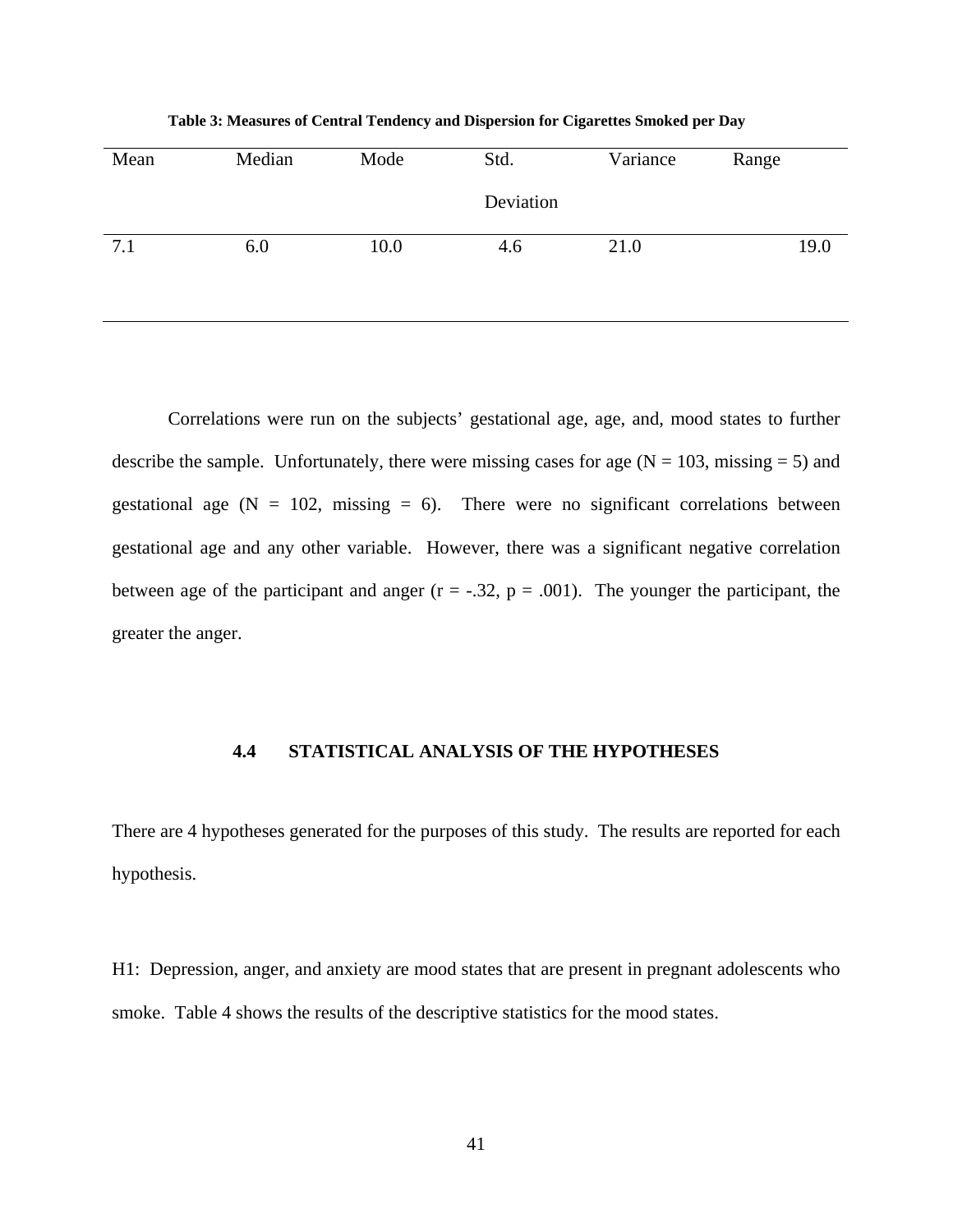|            | Mean $\pm$                   | Median | Mode | Variance | Range |
|------------|------------------------------|--------|------|----------|-------|
|            | <b>Standard</b><br>Deviation |        |      |          |       |
| Depression | $29.0 \pm 7.9$               | 29.0   | 29.0 | 61.8     | 46.0  |
| Anger      | $22.0 \pm 6.3$               | 21.0   | 29.0 | 39.8     | 28.0  |
| Anxiety    | $20.2 \pm 4.8$               | 20.0   | 17.0 | 22.6     | 23.0  |

**Table 4: Measures of Central Tendency for the Independent Variables** 

The medians and modes are about the mean, reflecting a distribution approaching normality, not skewed. The data are spread given the large values of the range, standard deviation, and variance.

The cut-point for depressive symptoms is 16 (Bennett, Einarson, Taddio, Koren, & Einarson, 2004) and the mean for depression in this sample is 29.0. Using frequencies for the depression data, 93% of the sample scores are equal to or over the cut-off of 16. The hypothesis is realized for this variable. Depression is present in the sample.

In normative data, the mean for anger is 18.1 (Reyes, Meininger, Liehr, Chan, & Mueller, 2003). In this sample, the mean is 22.4. Using a t-test, this sample mean is significantly higher than the population mean. Examining the frequencies of the anger data revealed that 73% of the sample had a score above the normative mean score. The hypothesis is realized for this variable. Anger is present in this sample.

In normative data, the mean for trait anxiety in female high school students is 41.0 (Spielberger, 1983). In this sample, the mean is 20.2. There is inconsistency between the number of items in the original scale of 20 items and the parent study utilizing 10 items.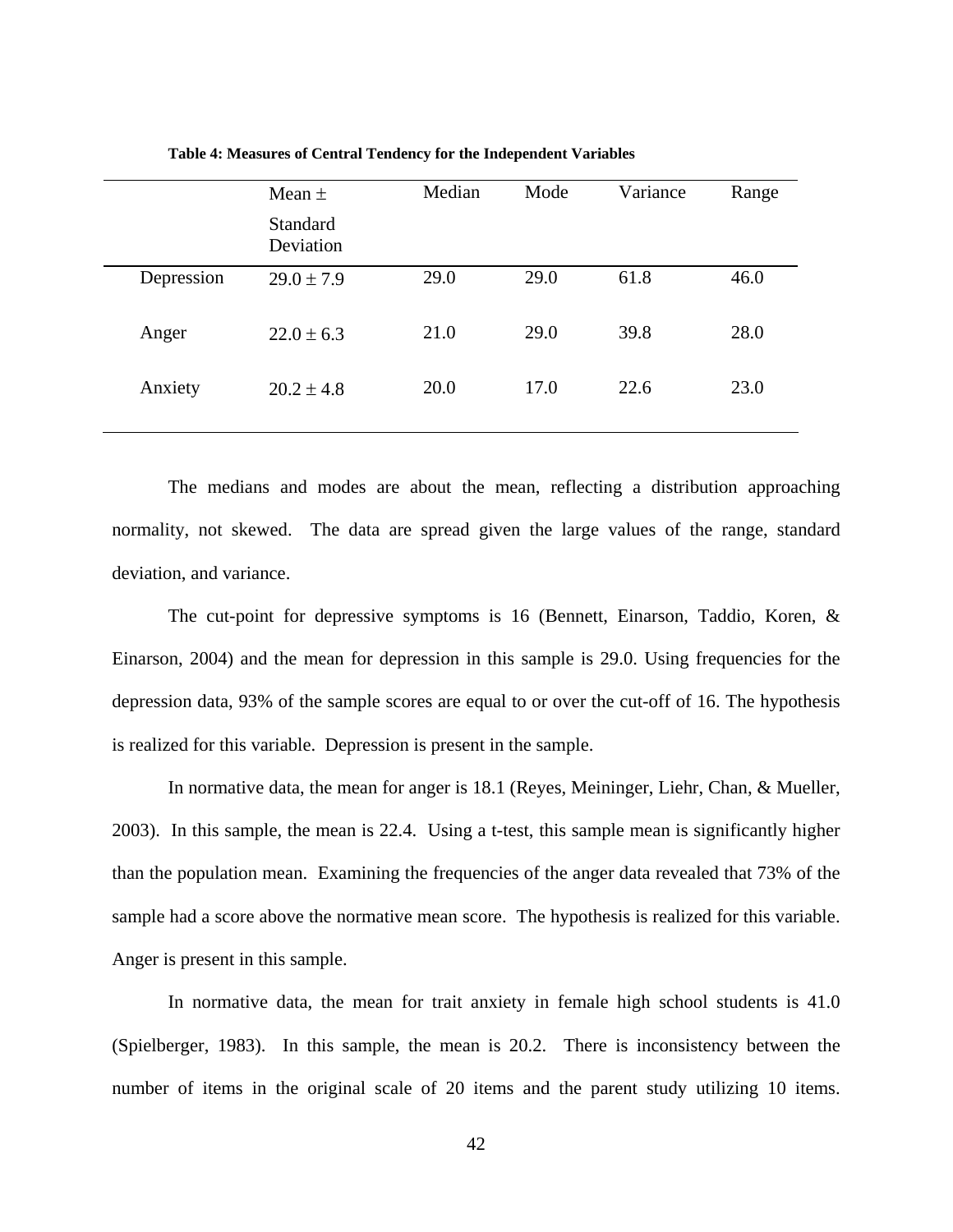Therefore, the comparative norm for this sample would be approximately 20. However, examining frequencies of the anxiety data, 49% of the sample has a score above the mean. The hypothesis is realized. Anxiety is present in this sample.

H2: Depression, anger, and, anxiety are inter-related.

To answer this question, correlational analysis was utilized. Table 5 shows the correlation matrix for the variables.

|            | Anger   | Anxiety |  |
|------------|---------|---------|--|
| Depression | $.39**$ | $.55**$ |  |
| Anger      |         | $.40**$ |  |

**Table 5: Correlation Matrix for the Independent Variables** 

\*\* Correlation is less than the  $p = 0.01$  level (2-tailed).

H3: Depression, anger, and anxiety affect smoking dependent behavior of pregnant teens who began smoking prior to pregnancy.

Depression, anger, and anxiety were entered into the model together and as the independent variables, with the FTND being the dependent variable. The results were not statistically significant ( $p = .842$ ,  $F = .277$ ). Little variance was explained as R2 = .008, thus, less than 1%. Table 6 shows the model for the regression.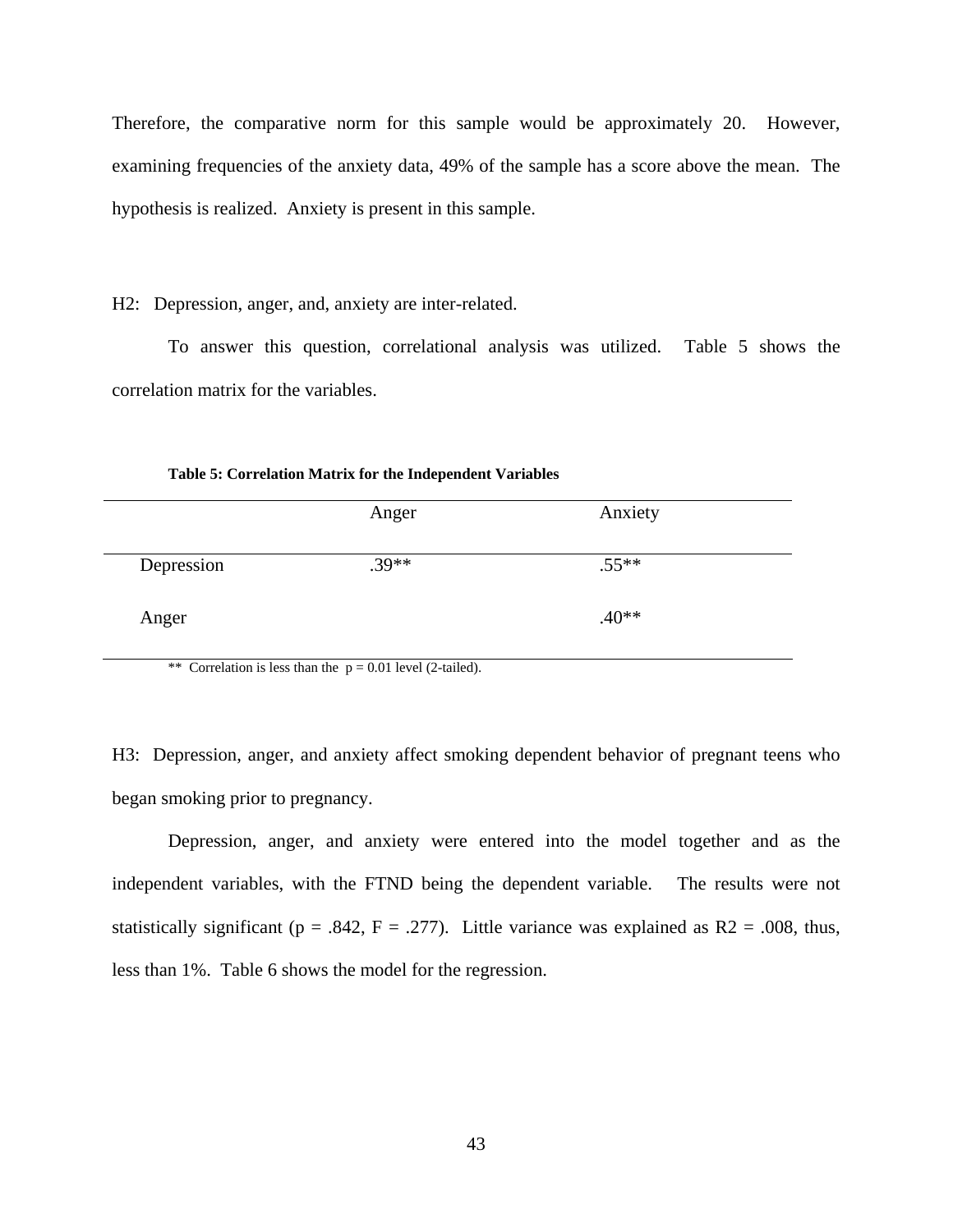| Variables  | $\bf b$ | $\, {\bf p}$ |
|------------|---------|--------------|
| Depression | 025     | .836         |
| Anger      | .083    | 449          |
| Anxiety    | $-.015$ | .903         |

**Table 6: Multiple Regression for Smoking Dependence Behavior** 

H4: Depression, anger, and anxiety affect smoking consumption of pregnant teens who smoke.

To answer this research question, multiple regression, was then performed on the baseline data (before the intervention) from the sample using SPSS Regression. Depression, anger, and anxiety were entered into the model together and as the independent variables, with smoking consumption or number of daily cigarettes as the dependent variable. The results were not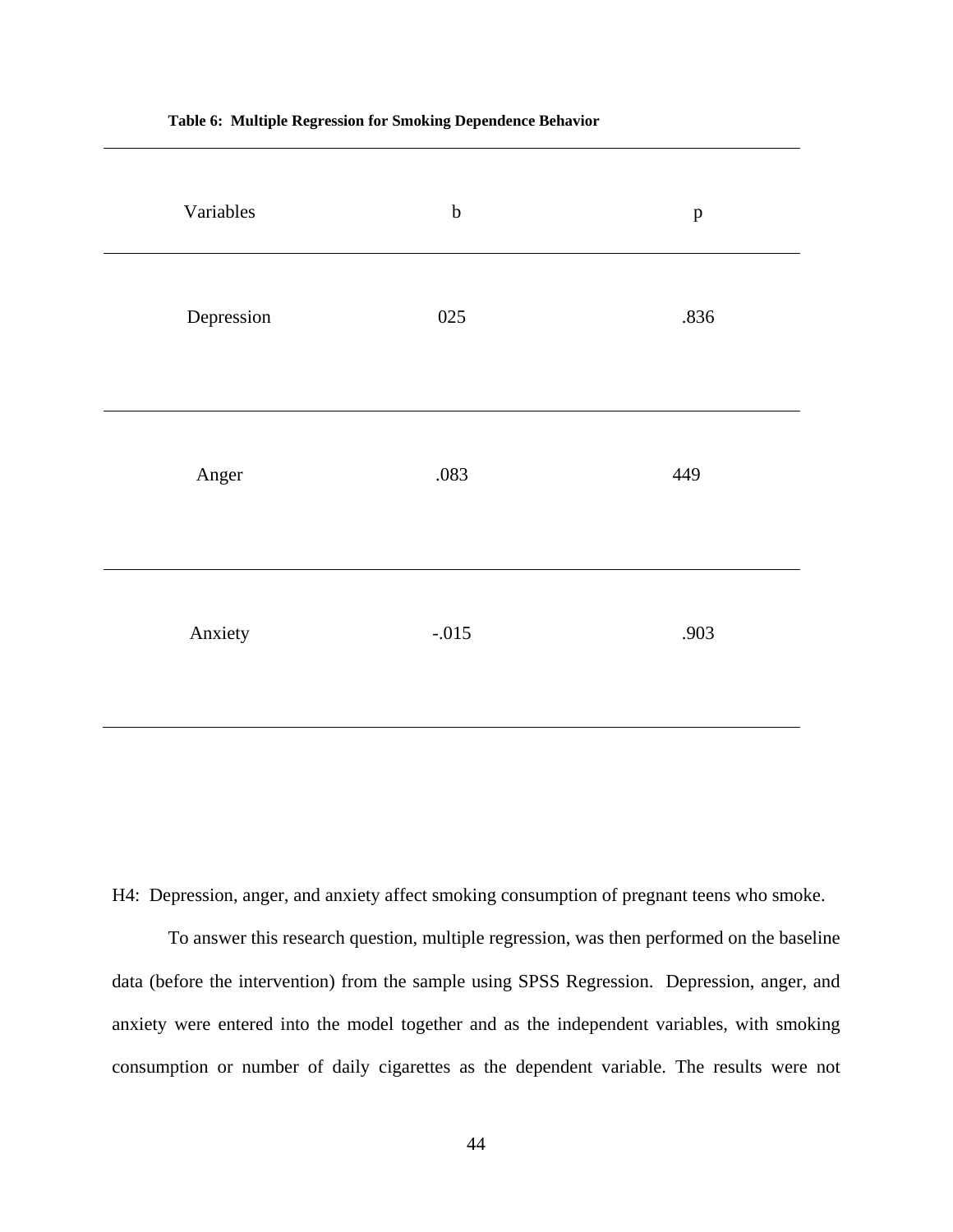statistically significant ( $p = .880$ ,  $F = .224$ ). The variance was not explained as R2 = .006. Table 7 shows the model for the regression.

| Table 7. Manaphe Regression for Funnier or eigarcites per Day |             |              |  |
|---------------------------------------------------------------|-------------|--------------|--|
| Variables                                                     | $\mathbf b$ | $\, {\bf p}$ |  |
| Depression                                                    | .005        | .965         |  |
| Anger                                                         | $-.073$     | .506         |  |
| Anxiety                                                       | $-.019$     | .874         |  |

**Table 7: Multiple Regression for Number of Cigarettes per Day** 

# **4.5 EXPLORATORY ANALYSIS: SELF EFFICACY**

Given the notable presence of depression, anger, and anxiety in the sample of pregnant, smoking adolescents, the insignificant findings were perplexing. A study by King (King, 1996) revealed that depression in American youth is associated with decreased feelings of self-attractiveness and decreased perceived social acceptance as well as problems with behavior. Szigethy (Szigethy & Ruiz, 2001) reported that depression in adolescents is manifested by: poor self-concept, passive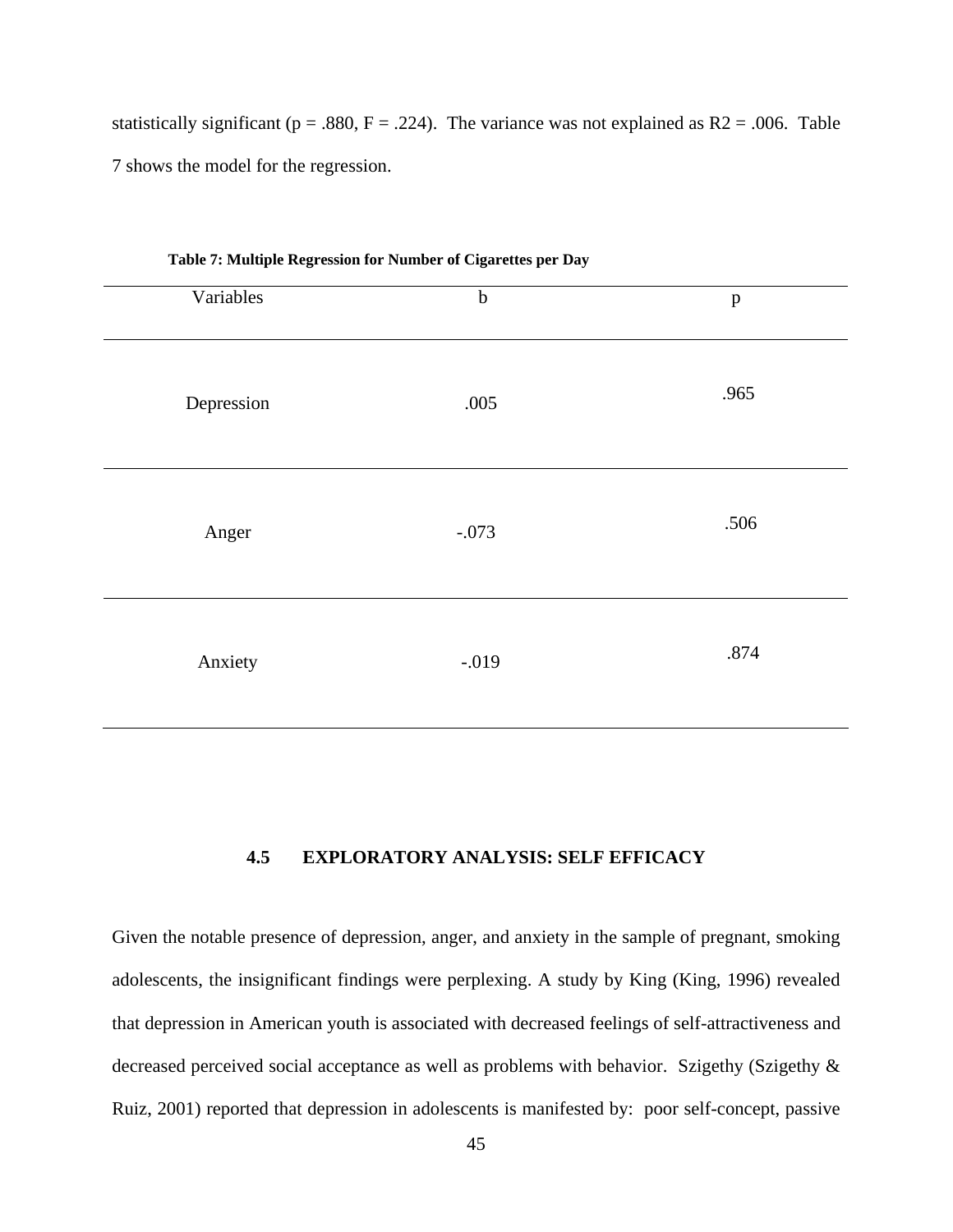coping, cognitive distortions, and lack of control. Depression involves the whole person and causes upheaval in their entire world In contrast, Sargent (Sargent, Mott, & Stevens, 1998) studied teens to examine factors associated with cessation of smoking, and reported that a definite intent to quit predicts cessation, but only among occasional smokers. In the parent study, this concept was measured by asking the participant if she believed that she could quit smoking in a day or in one year from baseline. This question was posed as a part of the Confidence Scale by Velicer (Velicer, Diclemente, Rossi, & Prochaska, 1990), a 6 item questionnaire that measures the concept of self-efficacy.

Self-efficacy was defined as the belief of the subject that she was able to quit smoking for a specified period of time. Therefore, high self-efficacy would reflect lower dependence. The Confidence Scale presents 6 items that require a response on a 1 to 4 scale. The instrument has strong psychometrics, with a Coefficent Alpha reported as .92 to .99 As Sargent and colleagues found this "will to quit" to be such an important factor in cessation, the concept of self-efficacy was explored for its contribution to smoking dependence behavior and smoking consumption. Table 8 shows the descriptives for self-efficacy.

| Mean | Median | Mode | Std.<br>Deviation | Variance | Range |
|------|--------|------|-------------------|----------|-------|
| 15.7 | 15.0   | 17.0 | 4.7               | 21.0     | 17.0  |

**Table 8: Measures of Central Tendency and Dispersion for Self-efficacy**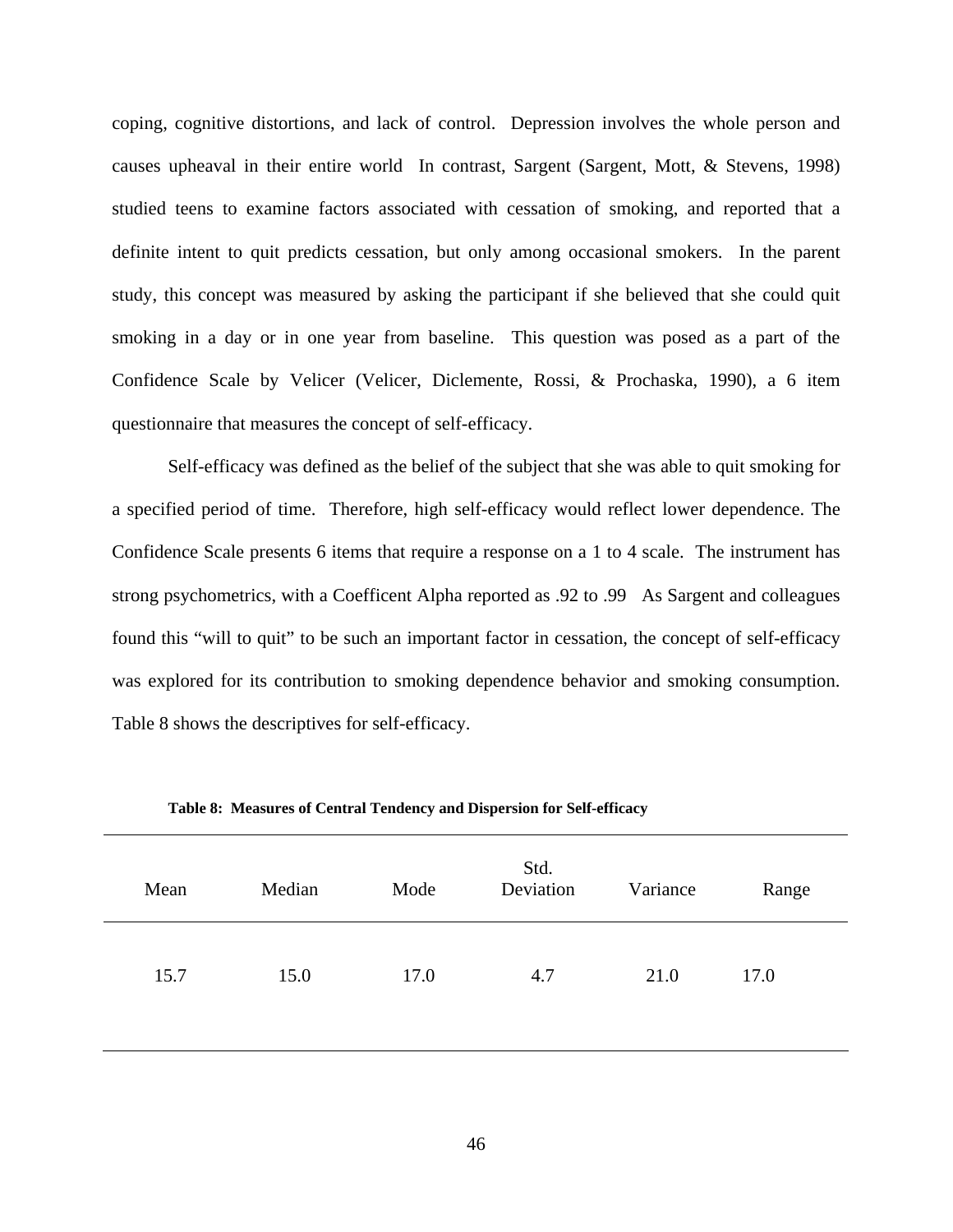Hierarchical Multiple Regression was then performed on the baseline data (before the intervention) from the sample using SPSS Regression to determine the effect of self-efficacy on smoking dependence behaviors. Depression, anger, and anxiety were entered into the model together, then, self-efficacy was entered. The mood states and self-efficacy were the independent variables and the FTND was the dependent variable. Self-efficacy was found to have a significant inverse association with smoking dependence behavior ( $p = .006$ ), but not with smoking consumption. The variance was explained as  $R2 = .079$  or 8%. Table 9 shows the model for the regression.

|  | Table 9: : Heirarchical Multiple Regression |  |  |
|--|---------------------------------------------|--|--|
|--|---------------------------------------------|--|--|

| Variables    | $\bf b$ | $\, {\bf p}$ |
|--------------|---------|--------------|
|              |         |              |
|              |         |              |
|              |         |              |
|              |         |              |
|              |         |              |
| Depression   | .048    | .684         |
|              |         |              |
|              |         |              |
|              |         | .705         |
| Anger        | .041    |              |
|              |         |              |
|              |         |              |
|              |         | 423          |
| Anxiety      | $-.097$ |              |
|              |         |              |
|              | $-.282$ | .006         |
| Self-Effiacy |         |              |
|              |         |              |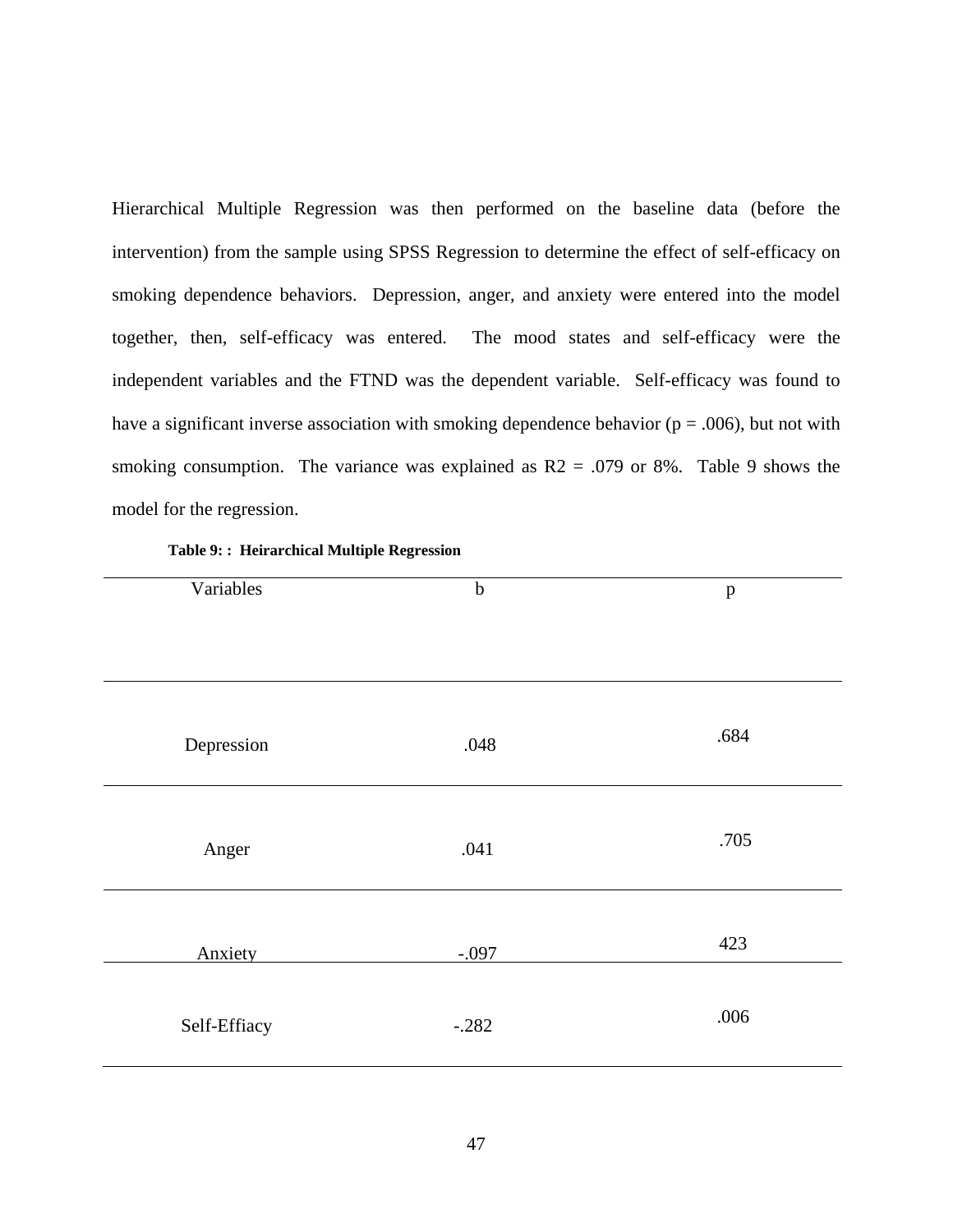# **4.6 SUMMARY OF FINDINGS**

In this study, the hypothesized variables of depression, anger and anxiety were present in pregnant adolescents who enrolled in a smoking cessation study, and were inter-related. These variables, however, were not associated with smoking dependence behavior or smoking consumption. In contrast, an exploratory analysis of the concept of self-efficacy found that selfefficacy was inversely associated with smoking dependence behavior. Self-efficacy was the only variable that contributed to smoking dependence behavior and only explained 8% of the variance.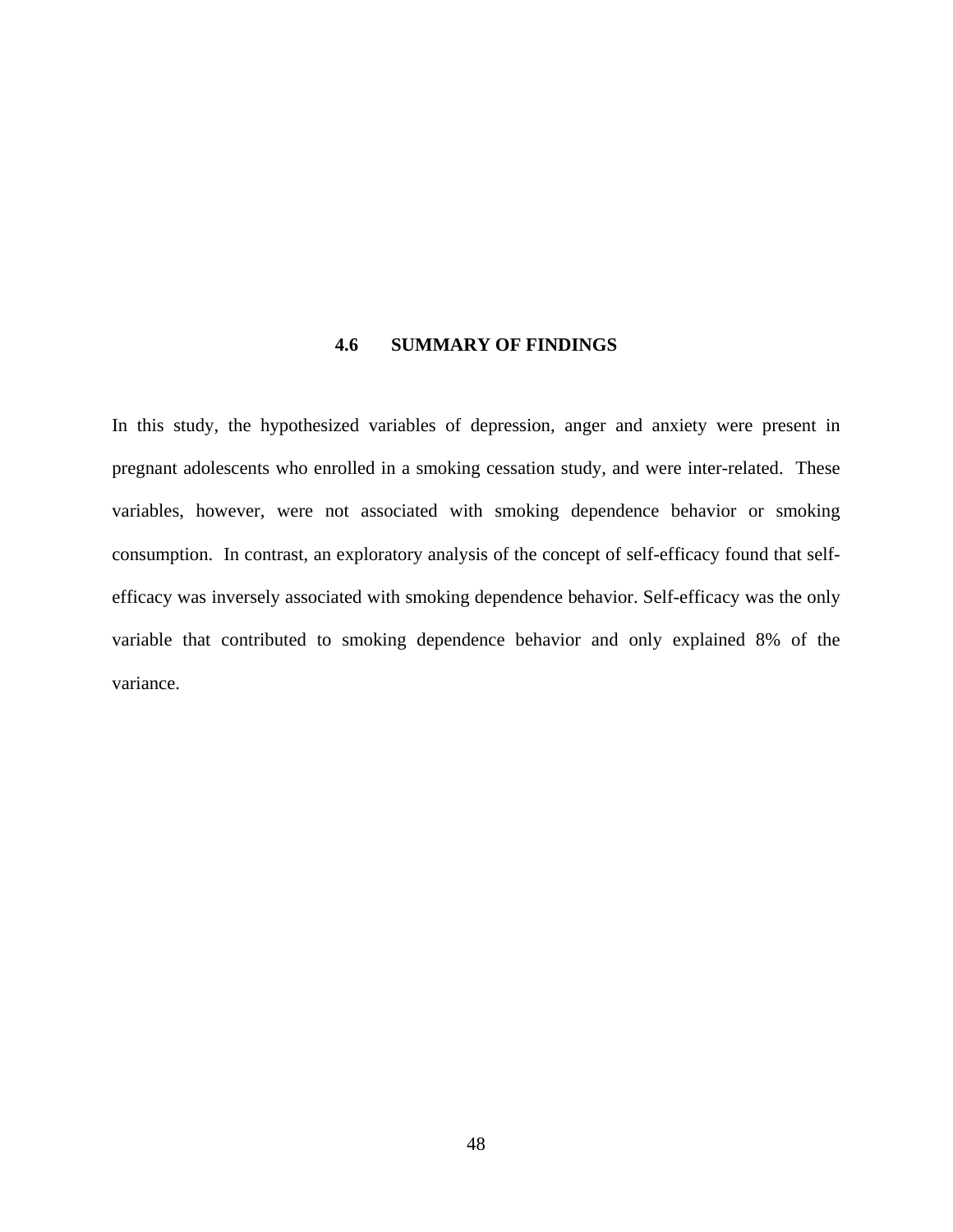### **5.0 CHAPTER FIVE**

## **5.1 DISCUSSION**

This study was a secondary data analysis from a longitudinal study, "Nursing Intervention for Young Pregnant Smokers" (Principle Investigator: S. Albrecht, RO1 NR 03233). The data were collected starting in 1996 and completed in 2001. The data cannot be changed or clarified. The data were rich and provided the answers to the research hypothesis. The hypotheses were as follows and showed the following results:

H1: Depression, anger, and, anxiety are mood states that are present in pregnant adolescents who smoke.

This hypothesis was realized; altered mood states of depression, anger, and anxiety were present in the participants.

H2: Depression, anger, and anxiety are inter-related.

This hypothesis was realized; the altered mood states were inter-related.

H3: Depression, anger, and anxiety affect smoking dependent behavior of pregnant teens who began smoking prior to pregnancy.

This hypothesis was not realized; the altered mood states did not affect smoking dependent behaviors of the participants.

H4: Depression, anger, and anxiety affect smoking consumption of pregnant teens who smoke.

49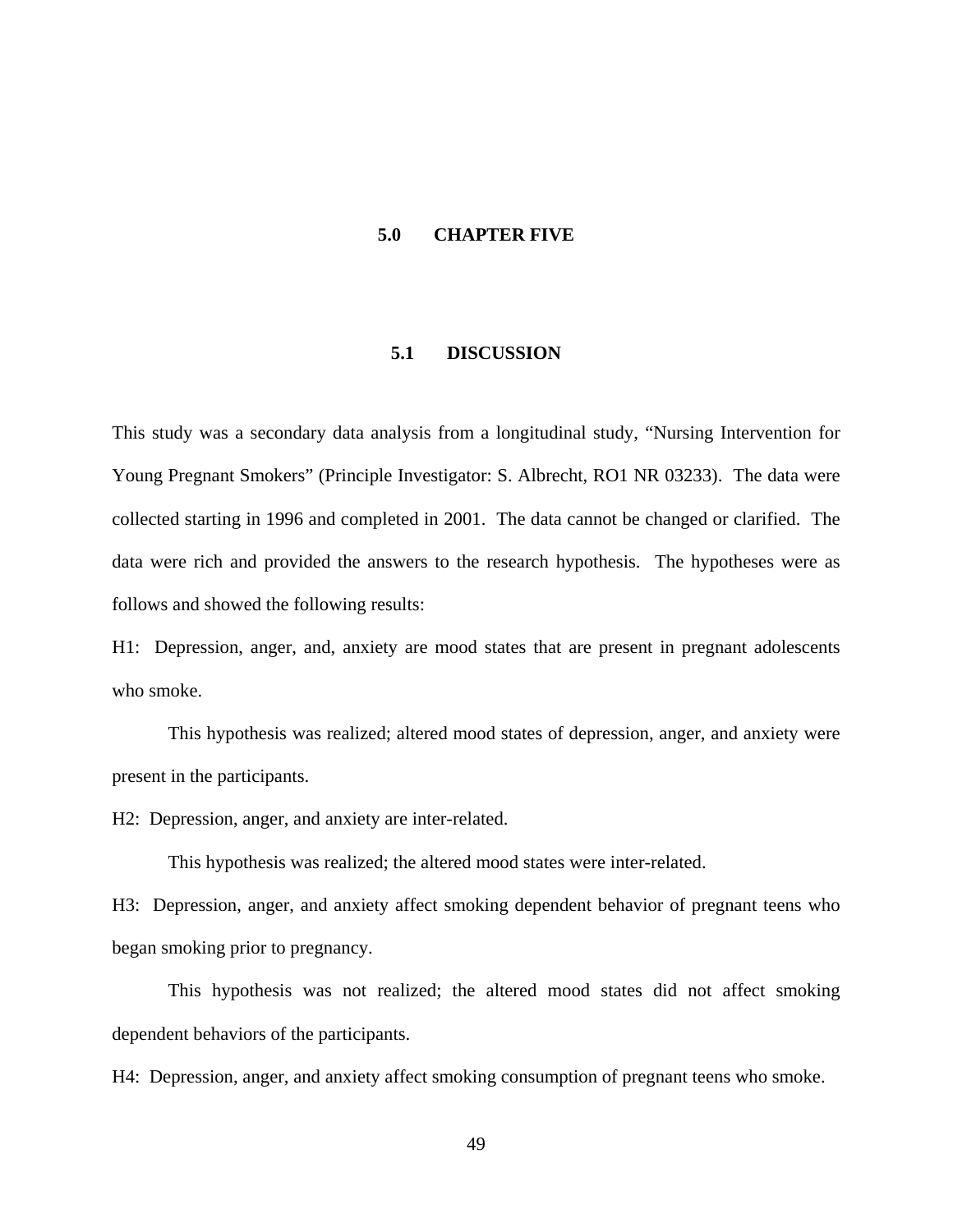This hypothesis was not realized; the altered mood states did not effect the smoking consumption of the participants.

# **5.2 EVALUATION OF THE SECONDARY DATA ANALYSIS STRATEGY**

The use of secondary data analysis was cost-effective and a time-efficient means of testing the study hypotheses. As questions regarding altered mood are sometimes difficult for study participants to respond to, this approach allowed for a study of these mood states without initiating a primary data collection. However, data could not be altered or added to strengthen the analysis or the study itself. During the time of data collection, each subject's questionnaires were reviewed for clarity and completeness. However, the data still contained missing items. Subject dropout was also of concern. During the parent study, attempts were made to contact every subject multiple times. Adolescents are difficult to study because of dropout and incomplete data. Secondary analysis has its challenges and benefits.

Adolescents are in a state of change and turmoil. Altered mood states, present in adolescents and in this sample, can affect their developmental processes and their problem behaviors, especially smoking (Boyles, 2007; Donovan, Jessor, & Costa, 1988). There are multiple reasons for an effort to measure and evaluate these concepts. Pregnancy in adolescence is still considered taboo and can affect the teens' social support network. Pregnant adolescents are at higher risk for altered mood states. Adolescence, altered mood states, pregnancy, and problem behavior in combination can be overwhelming for the teen and her family. Consequently, it is not surprising that the participants have extreme missing data and subject dropout. Some investigators have been successful in minimizing such dropout. Faulkner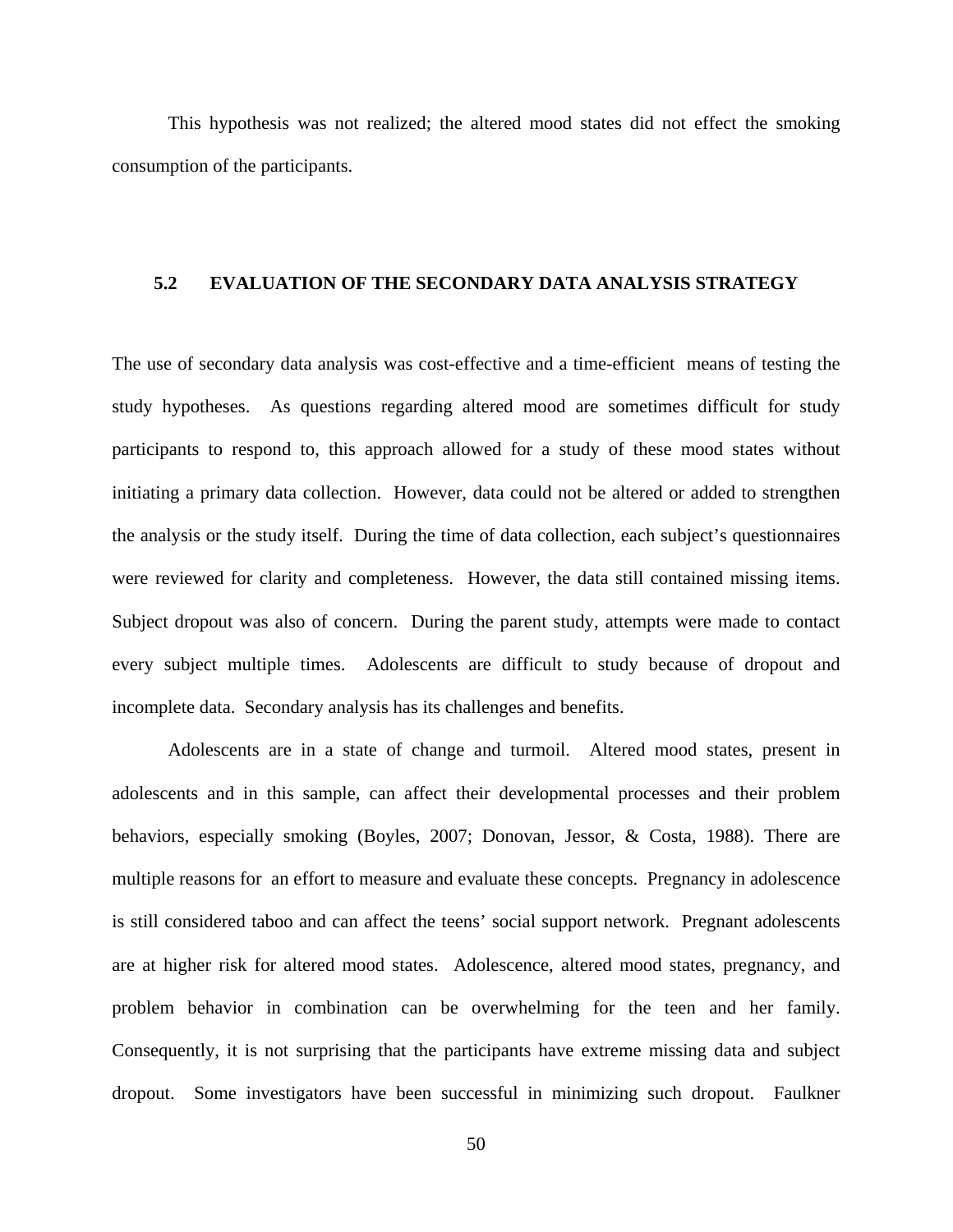(Faulkner & Merritt, 1998) completed a study of 10,645 teens, and reported 10.8% missing data. Faulkner (Faulkner & Merritt, 1998) stated that the results were not affected. In this study, because of the extreme amount of missing data, the analysis utilized only complete and valid cases  $(N = 108)$ . This method strengthened the analysis. Future analysis, for instance, could employ different methods such as imputing the mean for each missing item.

### **5.3 SAMPLE**

This sample of adolescents had a mean age of 17 years. This age is within the developmentally appropriate range of ages for adolescents (Lerner, 2002). Unfortunately, most of the research concerning mood states and smoking in pregnancy involve adult women. Further, studies conducted in teens vary in terms of the age of inclusion. More research is needed with samples of pregnant adolescent smokers.

The sample from this study did reflect the population and city statistics. The sample is representative of the women enrolled in the prenatal clinics at the primary data collection site, 50% white and 50% African American Unfortunately, many studies that have been done in this arena have been with all white, married women and not with a diverse sample of teens. Ludman (Ludman et al., 2000) and Heron (Heron, O'Connor, Evans, Golding, & Glover, 2004) utilized very large samples, in their studies of pregnant smokers, but the women were white and married. Further research should incorporate diverse samples of pregnant teens who smoke. Jesse (Jesse, Graham, & Swanson, 2006) used a sample  $(N = 130)$  consisting of 62% African American pregnant women smokers. The ratio of racial diversity was comparable to this project. Surprisingly, this study found that gestational age was not correlated to any other variable. In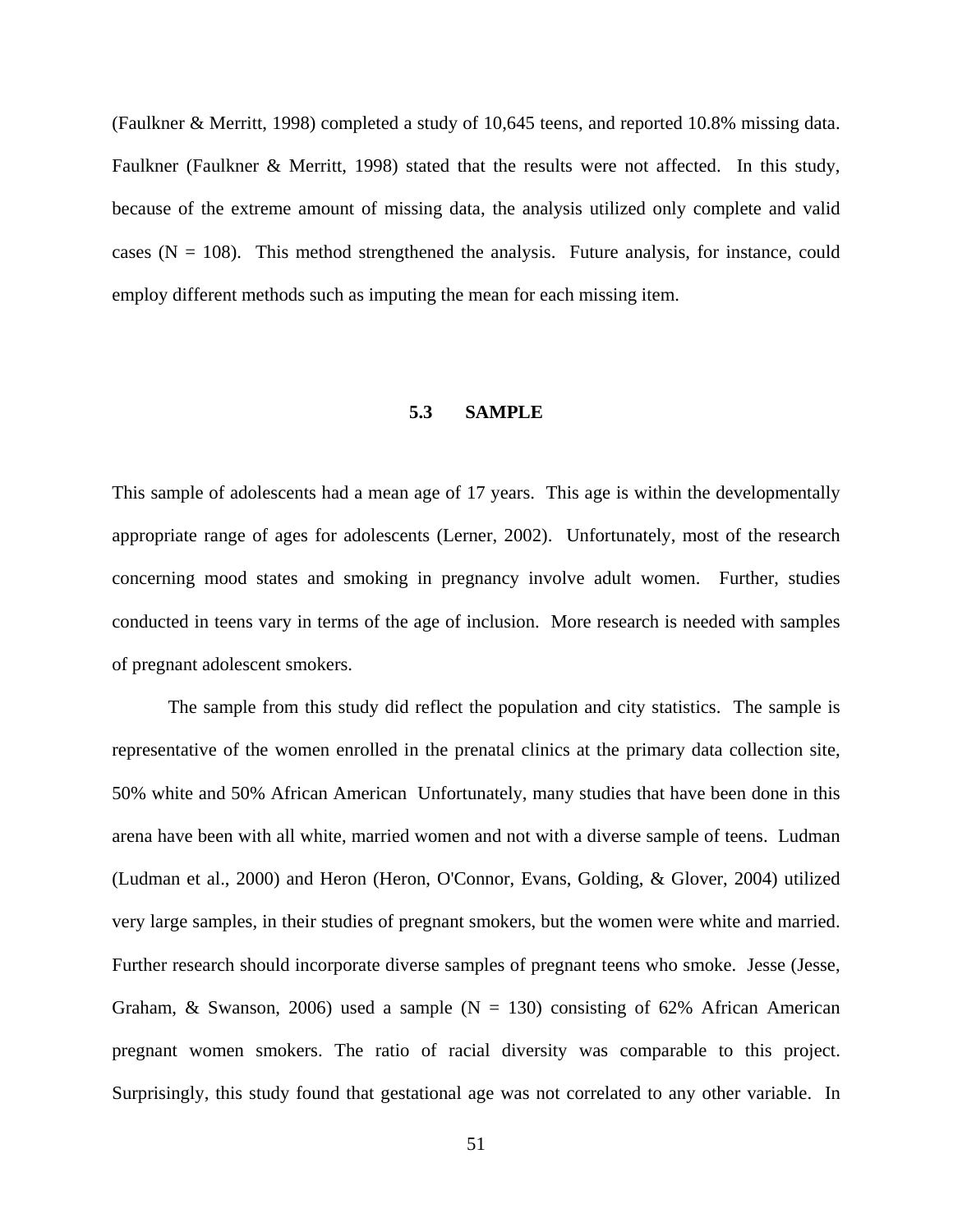most research involving pregnant women, groups are often formed by gestational age or trimesters because of the correlation of time pregnant and outcomes. This was not the case in this study. This procedure might not be necessary in future studies of teens.

This study found an inverse relationship between age of the subject and anger. A possible explanation could be that younger teens are angrier about the pregnancy, or have limited coping mechanisms for situations outside their control. However, no data was collected to determine the reason for the anger. Future studies should investigate this finding.

# **5.4 MOOD STATES**

This study supported the literature and confirms the findings of many studies: depression, anger, and anxiety were found to be significantly correlated. This finding supported the findings of Field (Field et al., 2003) who found that mood states are confounded. Ludman (Ludman et al., 2000) further supported the correlation of the variables of stress and depression. Little (Little et al., 1982) found that hostility and anxiety are significantly correlated. Throughout this literature, unfortunately, the terminology and definitions for anger, hostility, and aggression are somewhat consistent. The terms of anger and hostility are also interchanged, as well as, the terms of stress and anxiety are interchanged. Clearer definitions should be provided and consistent measures used in individual studies. From the literature and in this study, evidence was found in that these variables are correlated and should be analyzed together.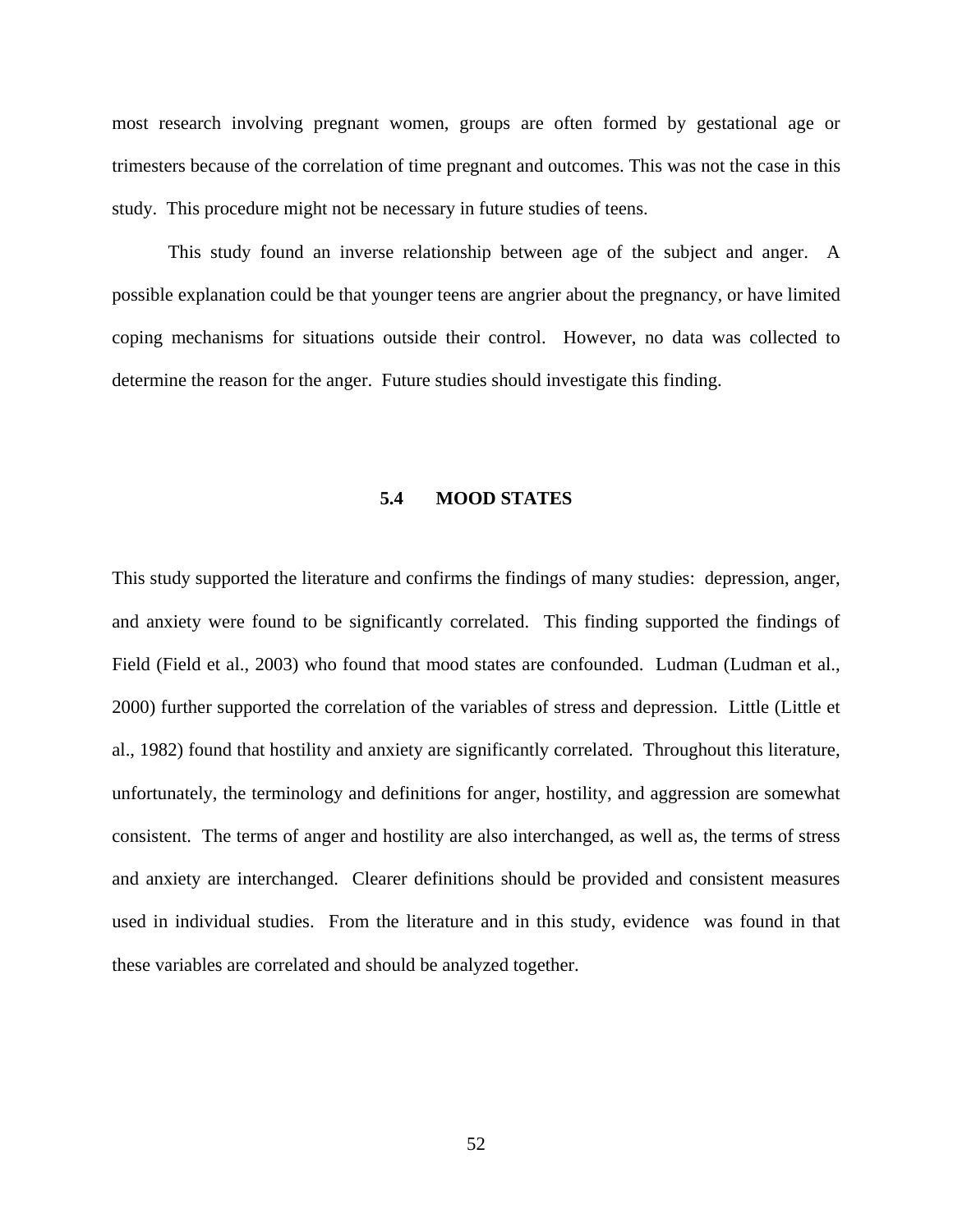# **5.5 MOOD STATES AND EFFECT ON SMOKING**

Based upon the review of the literature, the variables of the mood states, depression, anger, and anxiety were selected and entered into the analysis together. Hypotheses were formulated and the variables were thought to be predictive of smoking dependence behavior and smoking consumption. The hypotheses were not supported. The findings contradicted the literature. Kassel (Kassel, Stroud, & Paronis, 2003)reported that mood states such as stress, anger, anxiety, and sadness do increase cigarette consumption in adult smokers. The reason that the null hypothesis was not rejected in this study could be because of the data. The data for depression especially was skewed, had kurtosis, and contained 2 outliers. Also, the participants exhibited little variance in their depression scores, 93% were above the cut-off for depression symptoms. The analysis was re-run without the outliers, but the same results were obtained. Future research should incorporate transformations to normalize the distribution and eliminate outliers so that a model could be fit. Another reason that this hypothesis was not supported could be that the model for mood states and smoking in teens is different than adults. As previously mentioned, most of the studies completed in this arena are of pregnant women and not teens. Kassel (Kassel, Stroud, & Paronis, 2003) supported this explanation, reporting that adolescents are different in their initiation of smoking as related to negative moods. Negative moods differentiate between light and dependent smokers and there are mediators and moderators that are a part of this model. The model being a complex one, necessitates future research for development in prospective studies (Kassel, Stroud, & Paronis, 2003)

53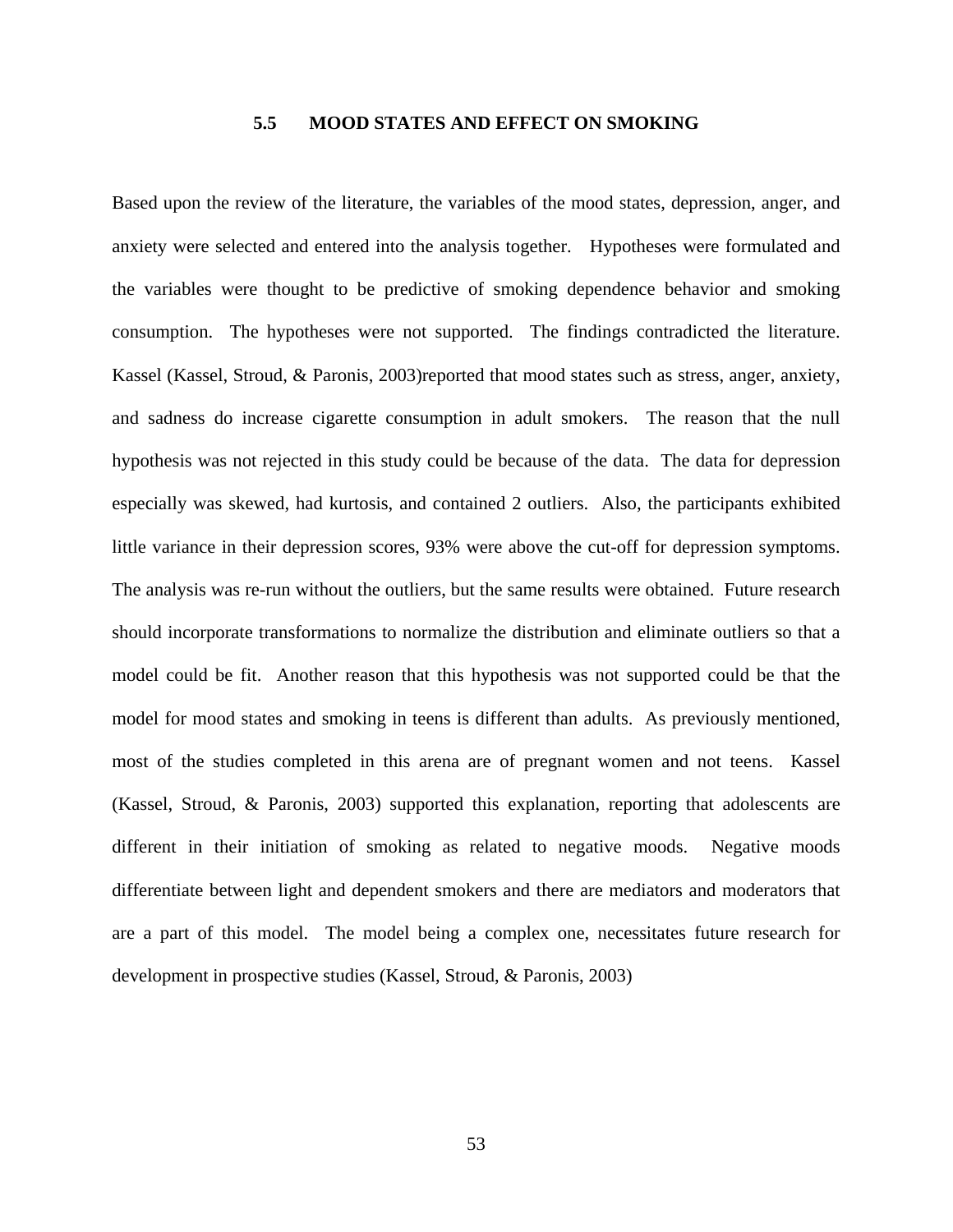## **5.6 DEPRESSION**

The mean score of 29 for the depression data was very high. The cut-off indicating depressive symptoms was >16. Depressive symptomotology was present in this sample with a mean well above the cut-off point. Referral to a primary care provider is unknown for the parent study. Future research must score variables in preliminary analysis so that appropriate referrals can be made. A possible explanation of this high level of depression could be that the subjects are pregnant and smoking and are experiencing the changes and turmoil of adolescence. Also, the Center for Epidemiological Studies for Depression (CES-D) was modified for age appropriateness and ease of reading and could have effected validity. Given this high level of depression and the literature indicating that the most influential mood state in smoking dependence behavior is depression, it was surprising that depression did not predict smoking dependence behavior. In contrast, Moolchan (Moolchan, Ernst, & Henningfield, 2000) found that depression and anxiety did affect smoking and Orr (Orr, Newton, Tarwater, & Weismiller, 2005) reported a strong positive relationship between smoking. This study stands in contradiction to other studies, (Bock, Goldstein, & Marcus, 1996; Jesse, Walcott-McQuigg, Mariella, & Swanson, 2005; Kahn, Certain, & Whitaker, 2002) and found that depression is related to smoking and substance abuse. However, the participant may be depressed most of the time, but not about smoking. Shiffman (Shiffman, 1993) proposed that more research must be done to identify when the patient is depressed and not smoking in order to establish the relationship or absence of the relationship of the two variables. The mood state of depression has been studied the most in this arena. Kassel(Kassel, Stroud, & Paronis, 2003) proposed that most studies have focused on depression, not anger or anxiety, and given that depression is correlated with anger and anxiety, more research is needed to incorporate all three of these mood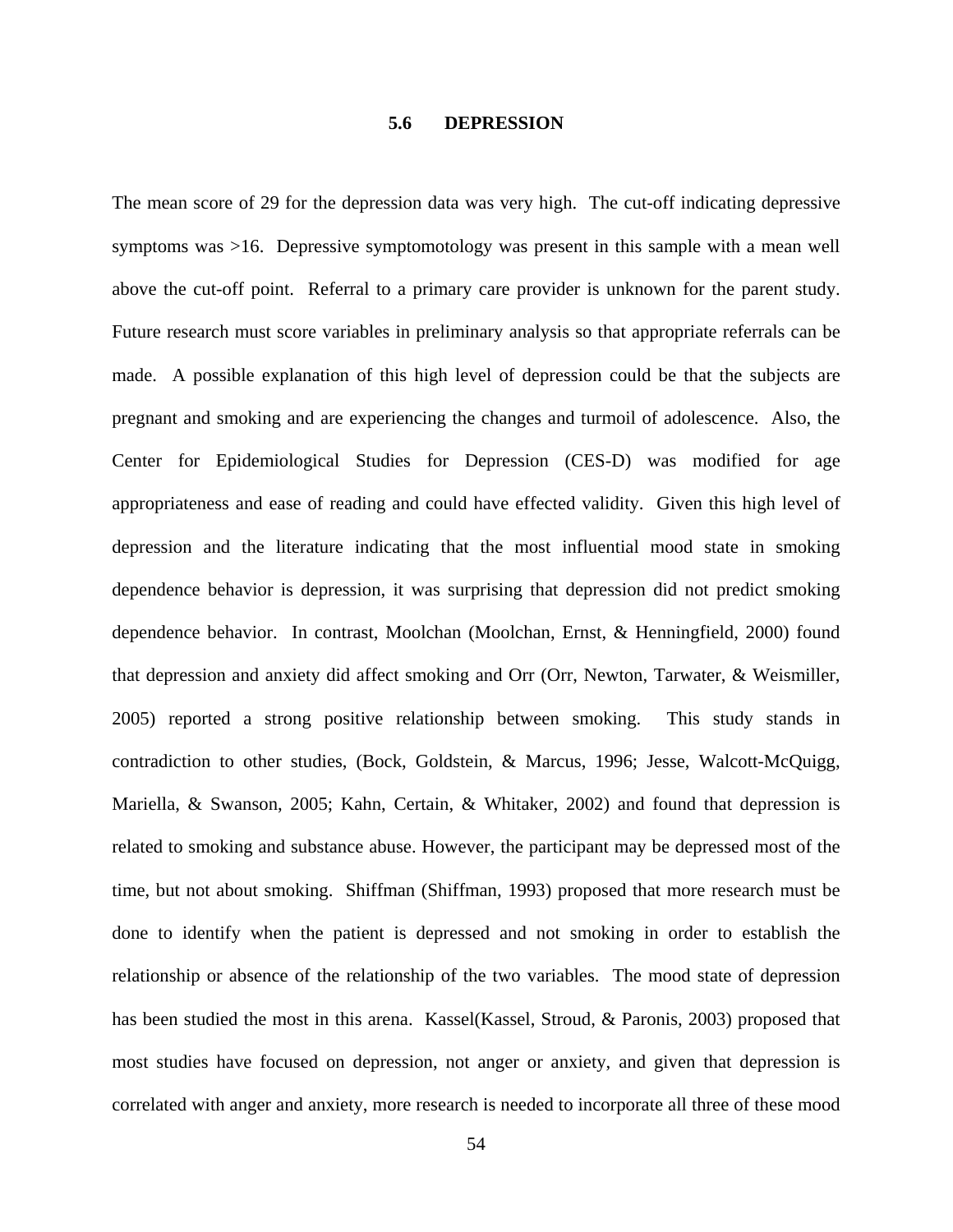states. Again, the depression data was not ideal. Future analysis should incorporate transformations.

### **5.7 ANGER AND ANXIETY**

The State/Trait Anxiety Inventory (STAI) was modified and was not administered as recommended by Spielberger (Spielberger, 1983) which might have altered the reliability and validity. This instrument should be administered twice in immediate repetition, once for "state" and then, "trait." Spielberger (Spielberger, 1983) only provides normative data for the measurement of both state and trait anxiety. Therefore, it was very difficult to interpret the results of the anxiety data in this sample. Anxiety was found to be present in the sample, but again, it is not known if referrals were made. Approximate norms had to be established given the participants only completed 10 items for anxiety. Only 10 items were used to ease subject burden. The original instrument contained 20 items whereas the parent study only used 10 items. The subjects in this sample were only measured once for trait anxiety. Because this study was a secondary analysis, the changes cannot be incorporated; the data cannot be re-collected under different conditions or methods. However, the STAI was evaluated in preliminary work and was found to have acceptable reliability in this sample,  $r = .79$  (Feltes, 2005).

The State/Trait Anger Expression Inventory (STAXI) measured anger. Modifications were made to the original tool therefore, reliability and validity might have been altered. Psychometrics were not tested in this sample. Normative data was utilized to compare with the sample mean. Anger was present in the sample. Again, it is not clear if referrals were made. In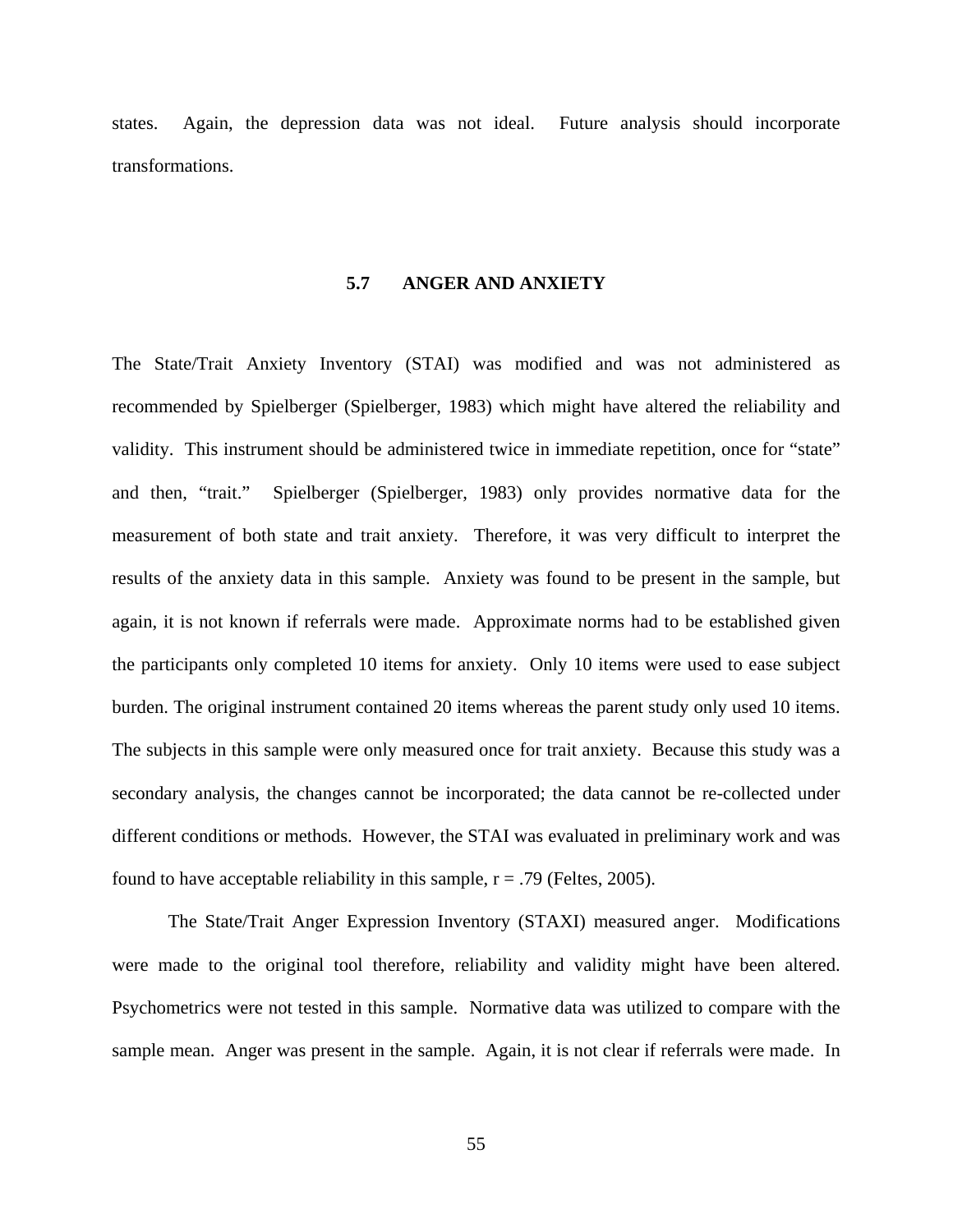the future, State/Trait Anxiety Inventory for Children (STAI-C) should be utilized, which is the recommended version for children and adolescence (Spielberger, 1983).

As previously stated, anger and anxiety have not been studied as much as depression. If all 3 mood states are correlated, as supported by this study and several others, then future studies should study all 3 mood states together. Furthermore, future research should include pregnant teens, mood states, and smoking. Nonnemaker (Nonnemaker, 2004) confirmed that adolescents have not been studied in relation to their nicotine dependence.

 From previous work of total score and item analysis of the Fagerstrom Test for Nicotine Dependence (FTND) and STAI, correlations were found between anxiety and smoking addiction (Feltes, 2005). This study hypothesized that anxiety should have predicted smoking dependence behavior and smoking consumption. Some of the anxiety questions asked about self-confidence and feeling secure and could be more reflective of self-efficacy. However, this study did not support the hypothesis. This study contradicted the work of Abrahamson (Abrahamsson, Springett, Karlsson, & Ottosson, 2005) who found that teens are anxious about getting caught smoking. This study also contradicted Kassel (Kassel, Stroud, & Paronis, 2003) who reported that teen smokers smoke to feel more relaxed. Preliminary work found that anxiety is related to smoking dependence behavior and consumption (Feltes, 2005). Surprisingly, this study did not support preliminary work and the hypothesis was not realized. Another possible explanation was that there were other factors such as social support involved that played a significant role in the development of the model.

In this study, anger was not realized as a predictor of smoking dependence behavior or smoking consumption. Anger is a state, an impulse. Hostility is internalized anger, a trait, a pessimistic way of life, not an impulse. Most questions reflected anger, not hostility. Anger and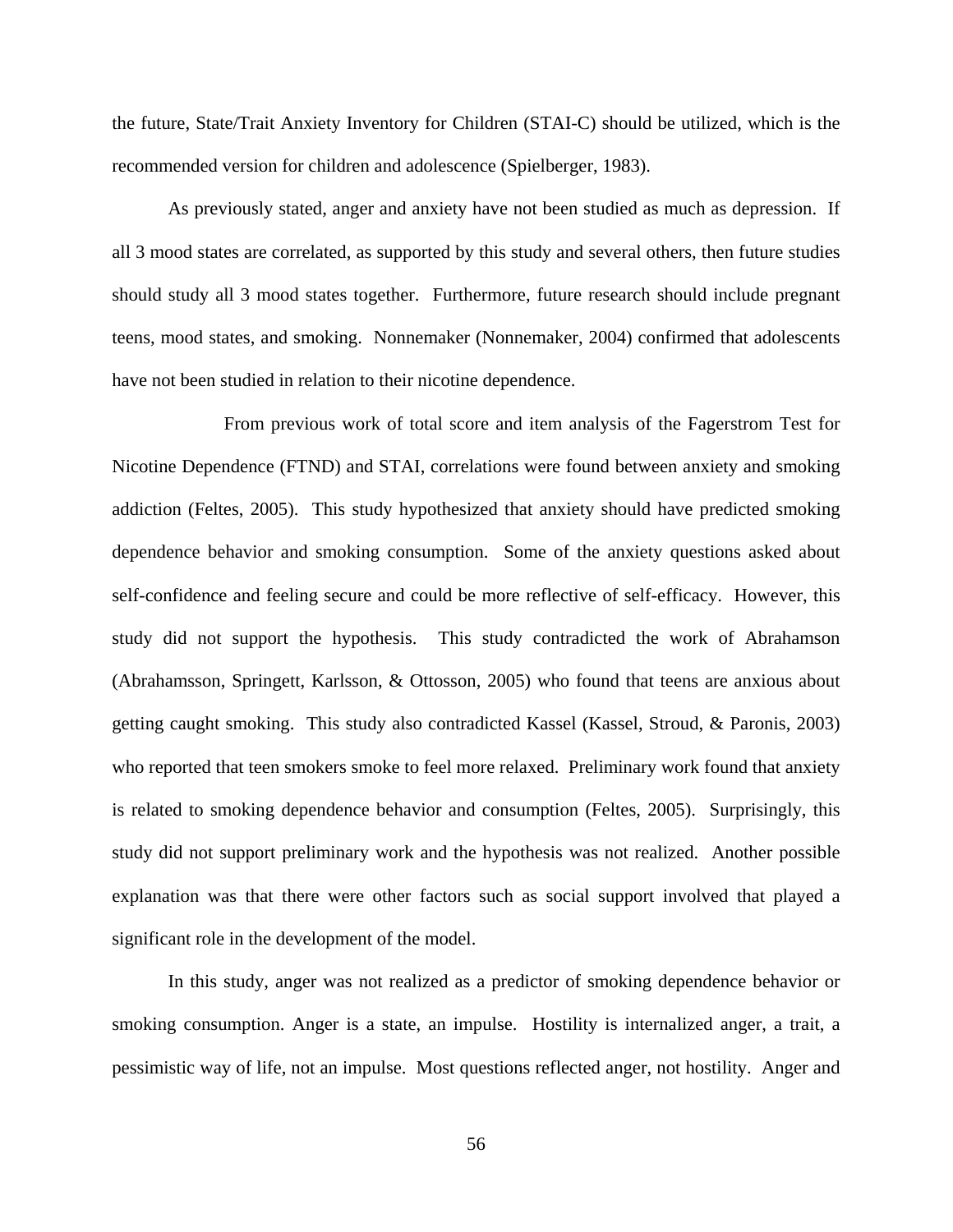hostility were reviewed because of the wording of the questions on the STAXI, and not aggression, violence, and abuse. Because of the wording of the questions, validity of the instrument is jeopardized. One question reflected anger, but in a different way, asking about "hitting." It is unclear if hostility, violence or anger was to be measured. The literature often interchanges these terms. There is not a way to go back and evaluate or change this data. This is the disadvantage of secondary analysis. It is not known if this was the intention of the parent study when data were collected. Item analysis was not done on the questions concerning anger and hostility. Item analysis should be considered in the future since the scale was modified and not administered as intended by Spielberger (Spielberger, 1983). This study contradicted the work of Cornelius (Cornelius, Leech, & Goldschmidt, 2004) and found that persistent adolescent smokers had more aggressive problems. Anger is very understudied in this population. Future research should include more in-depth analysis of anger and hostility and investigate the reliability and validity of the chosen instrument.

# **5.8 MOOD STATES AND SMOKING DEPENDENCE BEHAVIOR**

Given the developmental stage of adolescence, anger and anxiety reflect the acting out or independence the teens are trying to achieve. Anger and anxiety were present in this sample. The means for anger and anxiety in this sample were approximately 20 from a possible 40. The mean for depression was 29, well above the cut-off of 16. It is surprising that depression, anger, and anxiety did not predict smoking dependence behavior or smoking consumption. Patton (Patton et al., 1996) found that depression and anxiety do predict smoking frequency and that it was supported by investigation of the subject's diary for smoking. However, all of the measures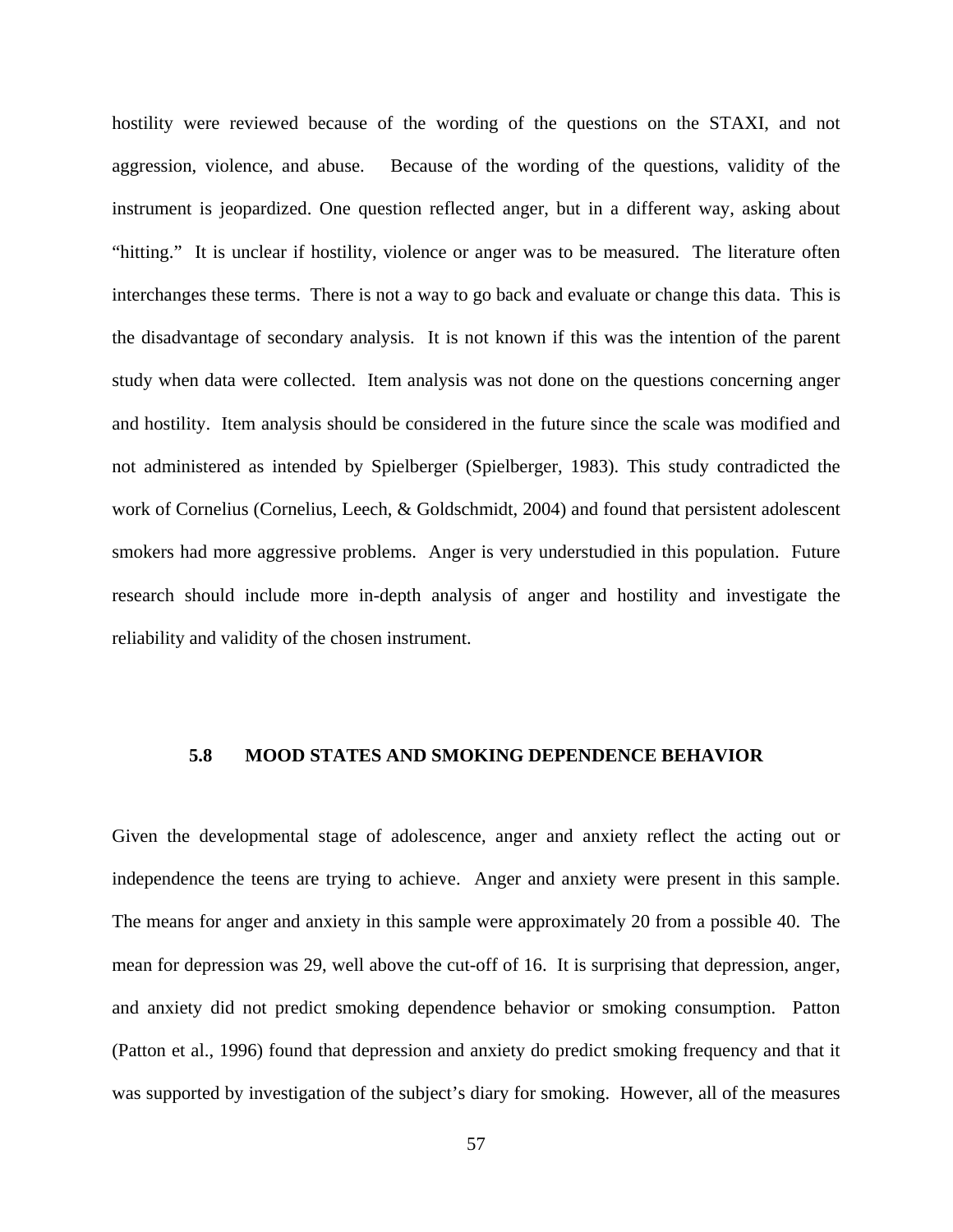utilized in this study and in Patton's (Patton et al., 1996)study were self-report. Bias is present in self-report measures. This study did not support these findings. Depression, anger, and anxiety were not associated with smoking dependence behavior or smoking consumption. The hypotheses were not realized.

# **5.9 SMOKING**

The participants had very low scores on the FTND, approximately a mean of 4, which was used to measure smoking dependence behavior, well below the cut-off of 6 for nicotine dependence. The participants smoked a low number of cigarettes, less than 10 daily, as indicated by the FTND and their average number of cigarettes smoked per day data. This study supported the work of Moolchan (Moolchan, Ernst, & Henningfield, 2000) that teens are different from adults and are not strongly addicted. Gervais (Gervais, O'Loughlin, Meshefedjian, Bancej, & Tremblay, 2006) found that addiction can be as soon as after the first puff. Adolescents are "chippers." Teens share cigarettes, smoke half of the cigarette, delay smoking until later in the morning, and have lookouts to protect the group from getting caught (Shiffman, 1993). Braxter (Braxter, 2003) found that adolescents smoke fewer cigarettes and delay smoking and that cultural norms and rules play a part in the addiction level of the teen. A possible explanation for this low addiction level might be that teens are not addicted in the way adults are, but they are addicted, they are dependent. The addiction level by number might be low but the subjects are psychologically addicted. Stotts (Stotts, DeLaune, Schmitz, & Grabowski, 2004) stated this theory and found that women do not quit, only temporarily stop while pregnant. Even though addiction is low by self-report, cessation is difficult and this sample of teens did not quit as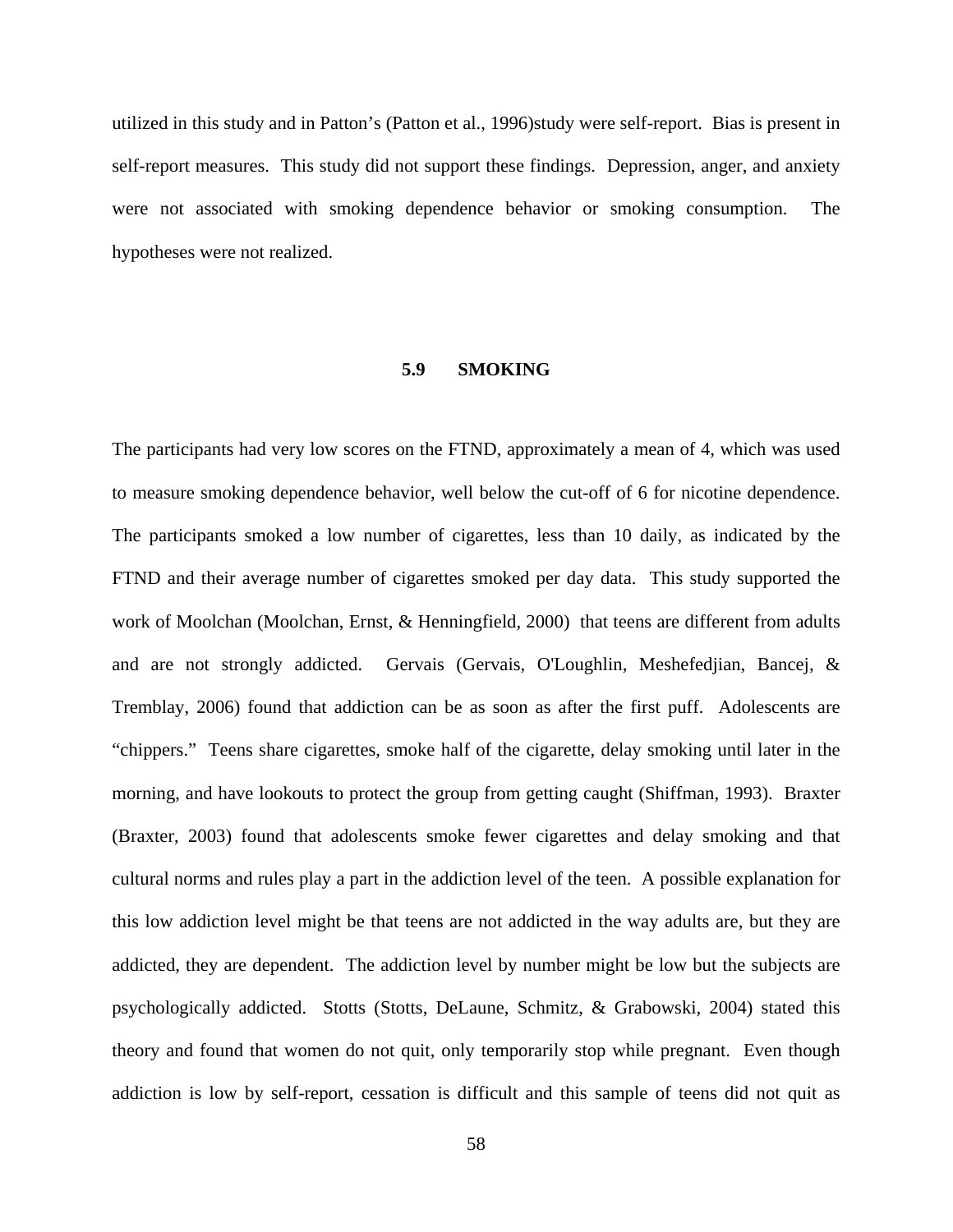reported by Albrecht (Albrecht et al., 2006) from the findings of the parent study. Fagerstrom (Fagerstrom et al., 1996) reported that those who come for treatment are highly dependent, having a mean of 5.15 to 6.55 on the FTND, in his study. The mean in this study for the FTND was only 4, but evidence suggested that this sample of pregnant adolescents were addicted and dependent on nicotine. Hypotheses were formulated to investigate the smoking behavior of the subjects in order to add strength to the analysis and the study. None of the null hypotheses were rejected. The variables of mood states did not predict smoking dependence behavior. The difference between physiological and psychological dependence comes into question. The subjects do have an increased drive to smoke as evidenced by their continuation of smoking during their pregnancy and beyond. The subjects stated that they don't want to harm the baby, but continue to smoke. Most of the subjects are addicted. Altered mood states are present, the changes and turmoil of adolescence are a given, the teens are pregnant. Surprisingly, this study contradicted Seguire (Seguire & Chalmers, 2000) who found that mood states predicted smoking addiction and behavior.

As previously stated, the FTND had low Cronbach alphas, which vary from study to study in this population and others. Moolchan (Moolchan, Ernst, & Henningfield, 2000) thought that the tool wasn't the problem but that physiologic measures should be added to strengthen the analysis. Feltes (Feltes, 2005) found that this tool was effective when used to correlate findings with the anxiety total score and in item analysis. This study did not support the work of Franken (Franken, Pickworth, Epstein, & Moolchan, 2006) who refuted this theory and stated that the FTND was not appropriate for teens and that "cigarettes per day" should be used as the outcome variable. This study did utilize cigarettes per day , however, there was not difference in the results. Mood states were not associated with the number of cigarettes per day. Robinson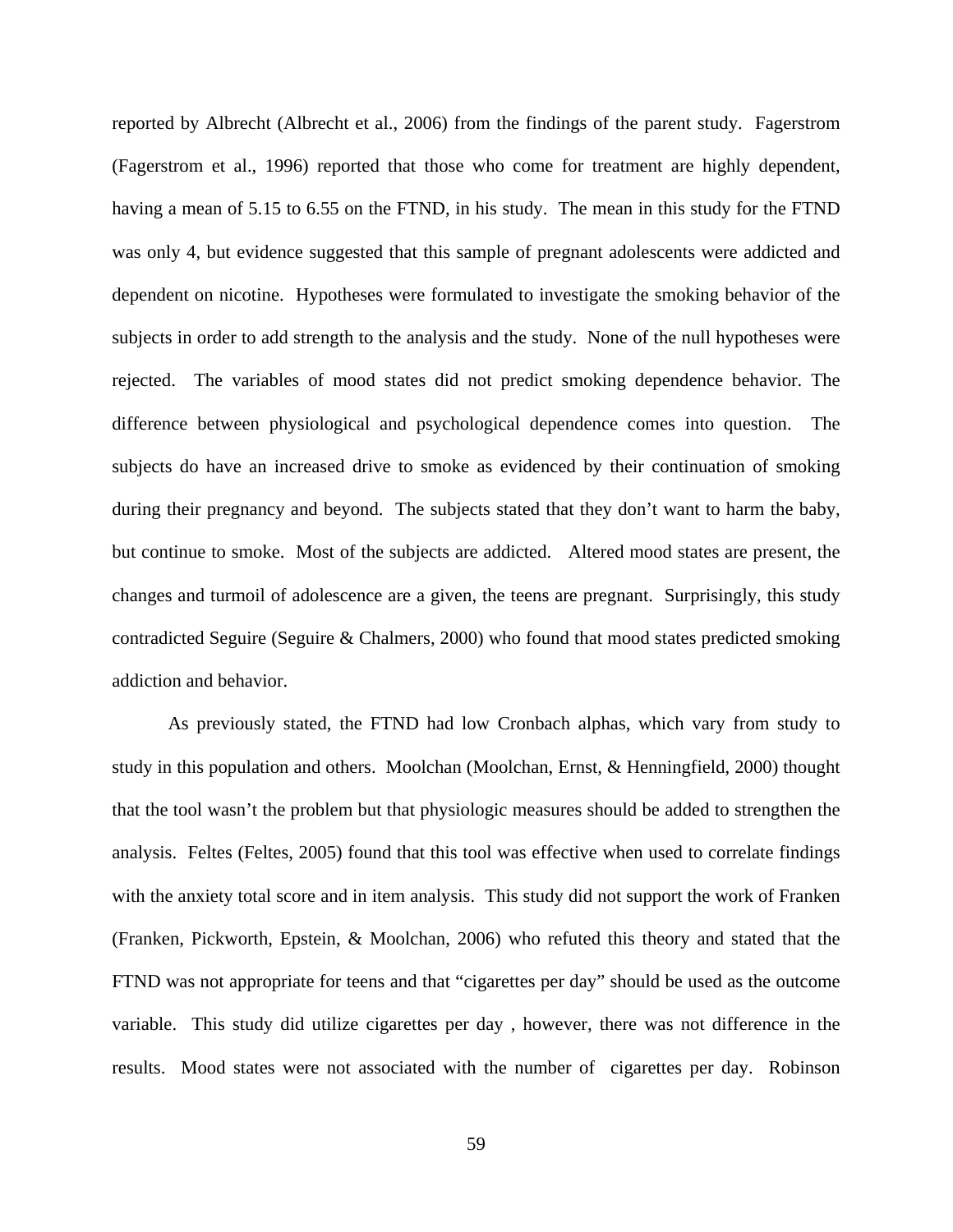(Robinson, Berlin, & Moolchan, 2004) found that the FTND was appropriate for use with an adolescent population. Radzius (Radzius et al., 2003) found a 2 factor structure for the FTND which further confirms support of the FTND as being a valid and reliable instrument. The FTND is an adequate tool that can be used in a teen, smoker, population, because of its conciseness and ease of administration. However, Braxter (Braxter, 2003) found that the FTND only had a .26 reliability in African Americans and .55 in White adolescents and failed to predict smoking cessation because of limited variability of the sample. Clearly, there are contradictions in the literature concerning the FTND and more research is needed, especially with pregnant, teen, smokers.

Seguire (Seguire & Chalmers, 2000) used a modified and validated version of the Fagerstrom Tolerance Questionnaire (FTQ), nine questions to assess nicotine addiction, in a sample of adolescents. Future studies could incorporate this instrument because of its documented use with teens, which might be more complete than the FTND. However, the FTQ has a lower reliability than the FTND (Braxter, 2003). The Heavy Smoking Index (HSI) (Diaz et al., 2005), using only the first 4 items of the FTND, with a cut-off of 4 and sensitivity of 94%, and other new instruments together with biomeasures, can be a complete battery to evaluate both the physical and psychological aspects of addiction. The Nicotine Dependence Scale for Adolescents (NDSA), with a reliability of .81, could be evaluated in pregnant adolescent smokers and compared to the FTND and HSI. However, the FTND is the most widely used tool for nicotine dependence and is an adequate measure of nicotine addiction (Diaz et al., 2005).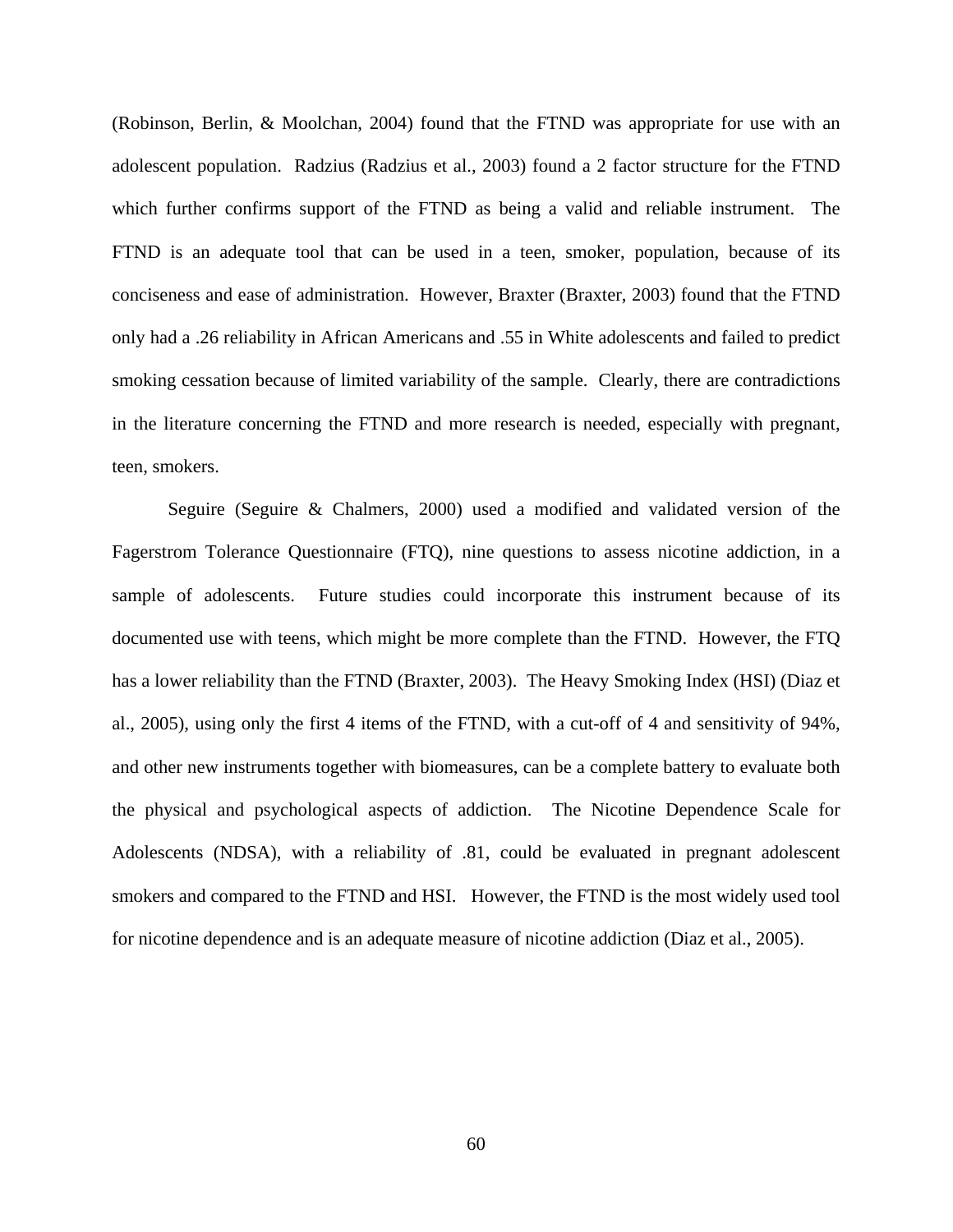### **5.10 SELF-EFFICACY**

Self-efficacy was defined as the belief of the subject that she was able to quit smoking for a specified period of time. Those individuals who reported a higher confidence in their ability to quit reported less smoking dependence behaviors. The participant believed that she could quit smoking in a day or in one year from baseline. Self-efficacy was measured by the Confidence Scale by Velicer (Velicer, Diclemente, Rossi, & Prochaska, 1990) with a Coefficent Alpha reported as .92 to .99. Self-efficacy had the only significant association with smoking dependence behavior, an inverse relationship. This research supported the work of several other studies. Quinn (Quinn, 2000) found that women who quit smoking in pregnancy are younger, are more confident about quitting, having their first baby, have more education, and are less addicted. Woodby (Woodby, Windsor, Snyder, Kohler, & Diclemente, 1999), in a study of 435 pregnant smokers, found that self-efficacy predicted non-smoking in late pregnancy. Quinn (Quinn, 2000) in the Kaiser Permanente Southern California Prenatal Smoking Project reported that quitters are more confident about quitting and are less addicted to smoking cigarettes. This study supported these works and found that this sample of pregnant teen, smokers who were more confident of quitting were less dependent on cigarettes.

According to DeVries (de Vries & Backbier, 1994) self-efficacy contributed to smoking behavior, explained 14% of the variance, and is the key to maintaining smoking cessation. This was demonstrated in a sample of 103 pregnant women who smoked, in which relapsers were found to have the lowest self-efficacy. Abrahamsson (Abrahamsson, Springett, Karlsson, & Ottosson, 2005) confirmed that an increase in self-efficacy is related to the decision to stop smoking and low self-efficacy is related to a lack of control over smoking. Ludman (Ludman et al., 2000) agreed and found that those who continue to smoke have decreased confidence to quit.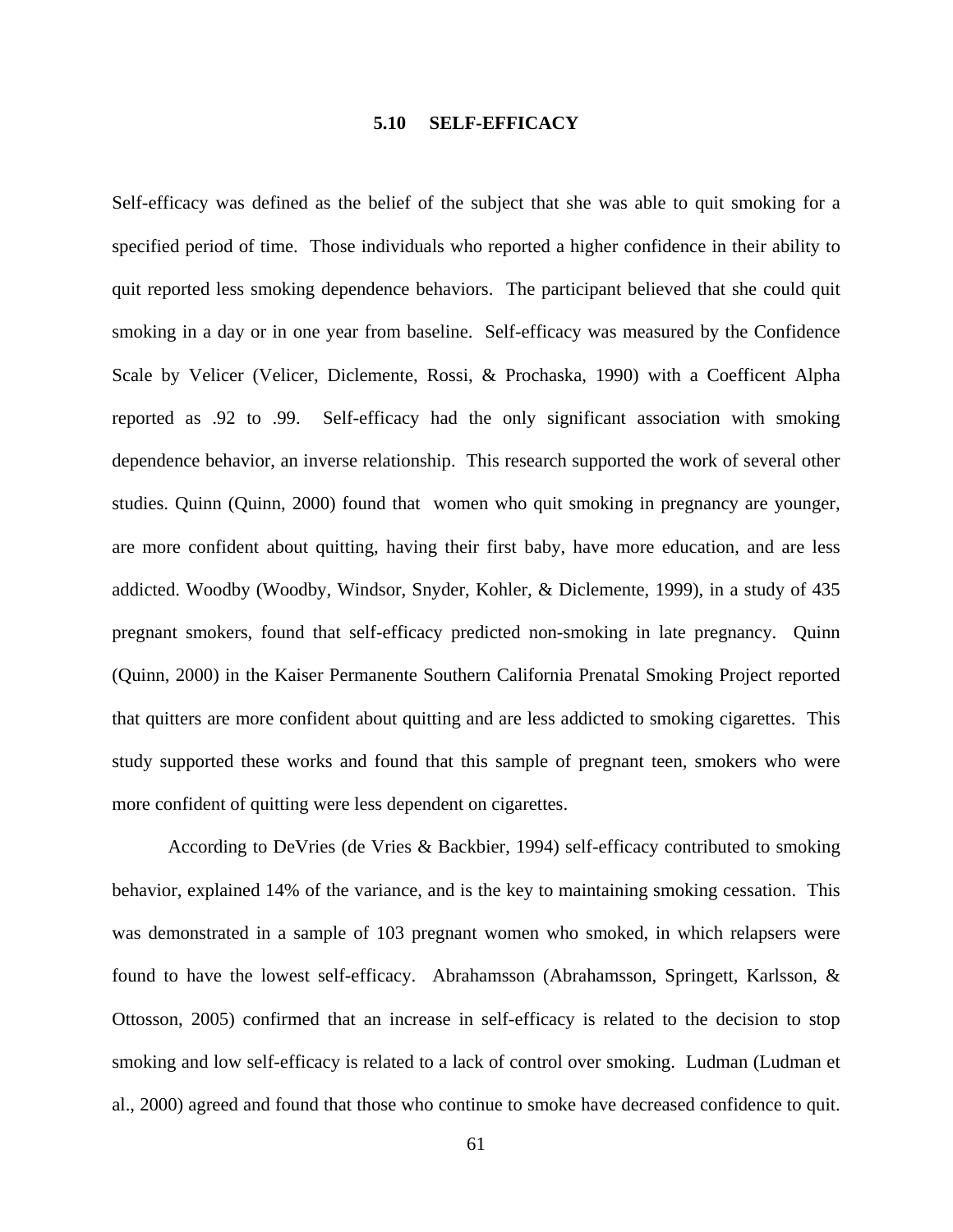Mulllen (Mullen, 1999) found that self-efficacy is linked with smoking cessation. Self-efficacy has been shown to predict smoking cessation as reported by Moore (Moore, Turner, Park, & Adler, 1996). This study found that low self-efficacy contributes to tobacco dependence. Several other studies have linked high self-efficacy to smoking cessation. Self-efficacy could be the key to prevention, education, and cessation programs.

Mullen (Mullen, 1999), in a study of 392 women, reported that self-efficacy did predict smoking abstinence to the 6-week postpartum time point. Abrahamsson (Abrahamsson, Springett, Karlsson, & Ottosson, 2005), in a qualitative study of 17 Swedish women, confirmed that self-efficacy must be increased for pregnant women to take control over their smoking and this principle should be the basis of education. A possible explanation for all of these findings is that self-efficacy is linked to cessation, cessation is linked to addiction, then, self-efficacy is linked to addiction, and part of addiction is smoking behavior or number of cigarettes smoked as confirmed by this study. If the subject was a "strong person" and believes that she can quit, she was not highly addicted in the first place and was confident that she could quit soon. Moore (Moore, Turner, Park, & Adler, 1996) in a sample of 241 women found that self-efficacy was the strongest predictor of smoking in pregnancy and that self-efficacy is linked with pregnant women's smoking from past experience, past experience indicates habit strength and selfefficacy reflects her awareness of the difficulty of changing the habit. If the client believes that she can quit, she has a greater chance of quitting. Another possible explanation is that habit is addiction and addiction includes the psychological and the physical components of that process of addiction. This theory confirms the work of Dijkstra & Tromp (Dijkstra & Tromp, 2002) who found that the FTND does measure both the biological and psychological aspects of addiction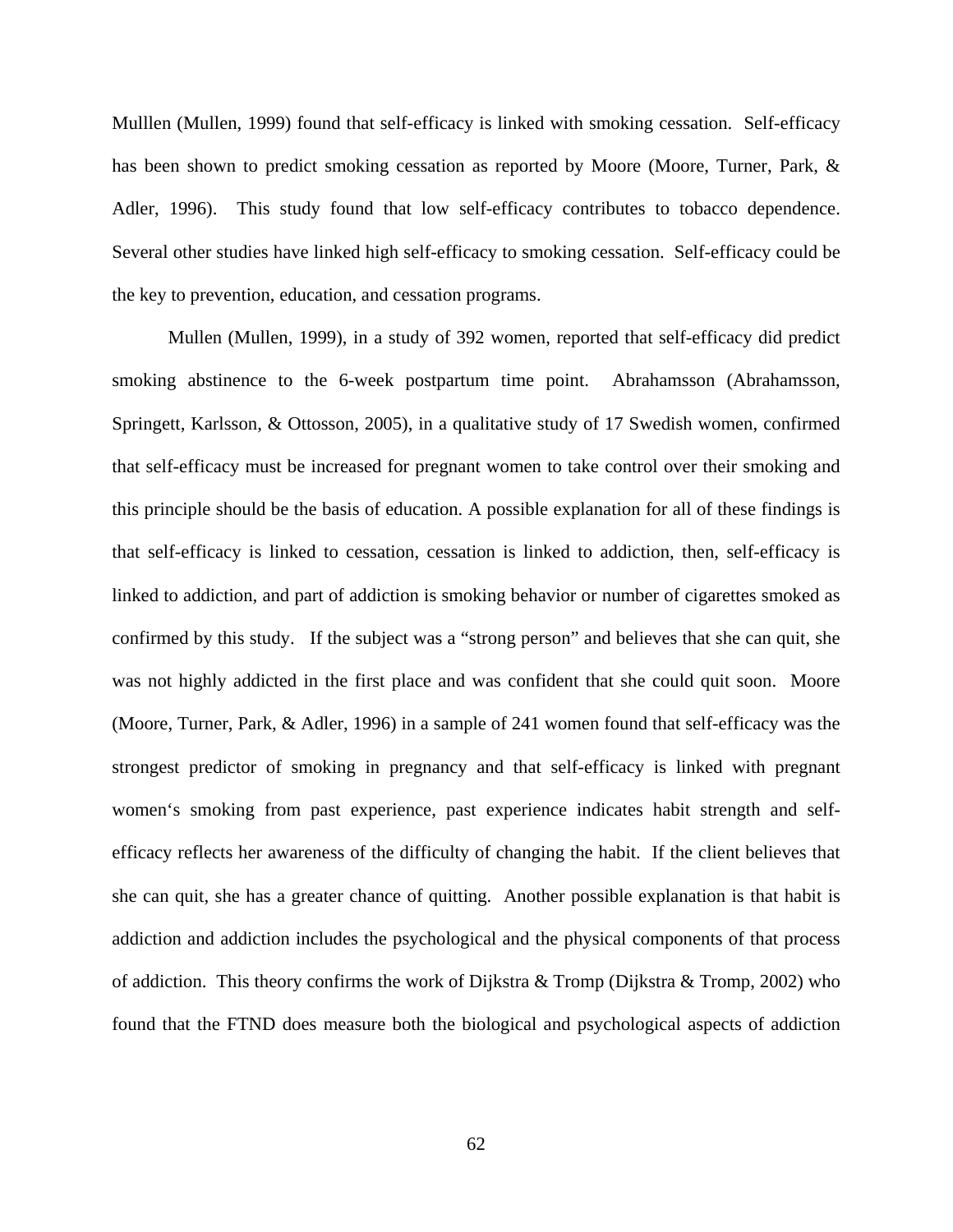and that 23% of the variance was explained by the concepts of self-efficacy, loss of function, and expected withdrawal symptoms, comparable to variance explained by the biological measures.

Relapse is related to stress and negative affect, consequently, women start smoking again in post-partum period (Stotts, DeLaune, Schmitz, & Grabowski, 2004). Stotts (Stotts, DeLaune, Schmitz, & Grabowski, 2004) found that an intervention that focused on motivation did increase confidence or self-efficacy to maintain smoking cessation and decreased depression. Selfefficacy has been shown to predict smoking cessation as reported by Moore (Moore, Turner, Park, & Adler, 1996). Woodby (Woodby, Windsor, Snyder, Kohler, & Diclemente, 1999) confirmed that self-efficacy predicted non-smoking status. Therefore, self-efficacy must be studied to gain more knowledge of the role that it plays in mood states and smoking addiction.

This study supported the work of several other studies except the work of Jesse (Jesse, Walcott-McQuigg, Mariella, & Swanson, 2005) who refuted all of the above mentioned research and found that self-esteem was not significant, but social support and stress were variables of significance in quitting smoking during pregnancy. Faucher (Faucher & Carter, 2001) revealed that preventing teen girls from smoking must center on building their self-esteem and self-image and those programs to prevent smoking must include self-esteem, self-image, and self-efficacy. Care must be taken in the definition and use of terms such as self-efficacy and self-esteem, which do not measure the same concept. Self-esteem and self-efficacy go hand in hand. Increased self- efficacy means prevention.

Given the findings from this study and several others, the following model is proposed:

63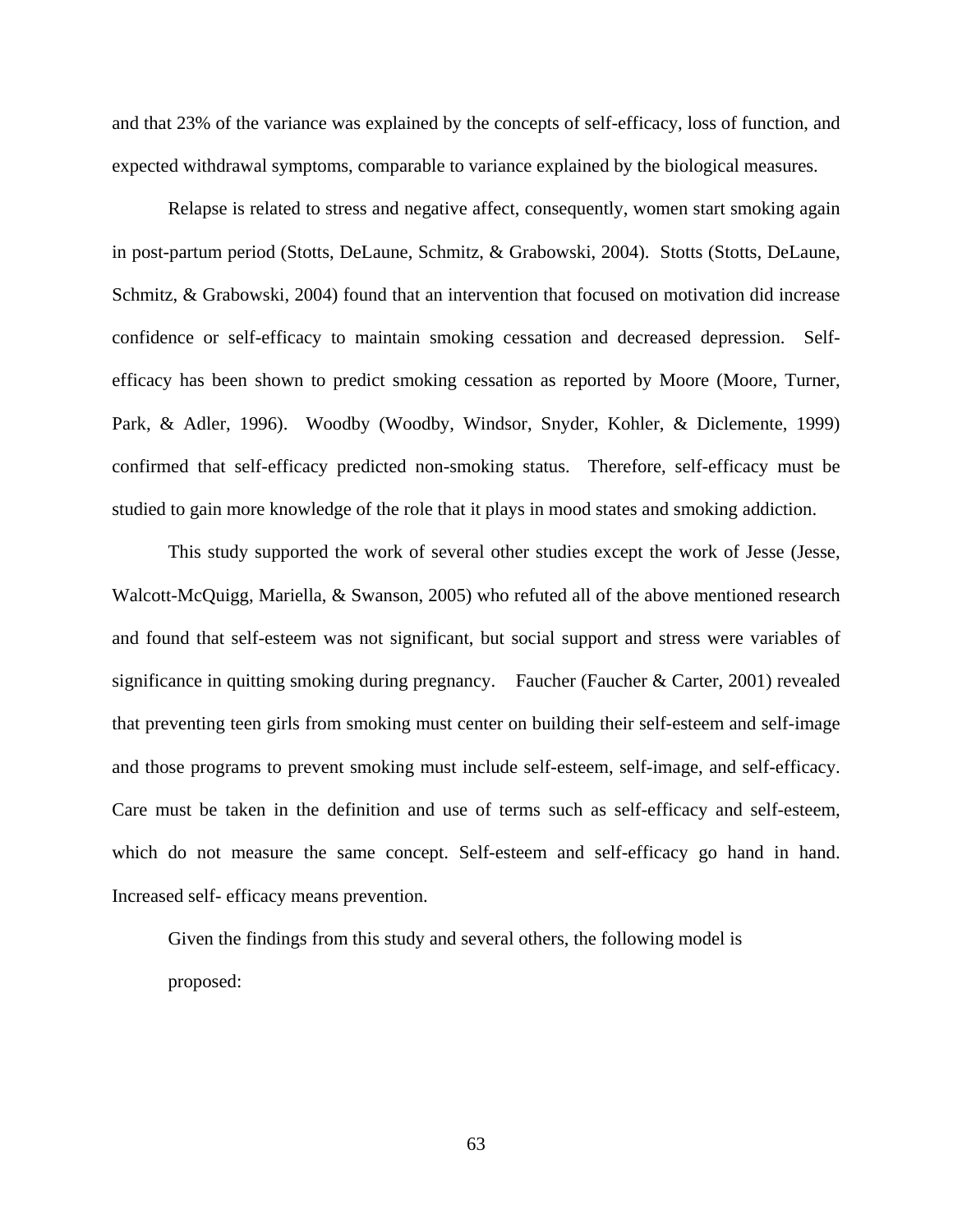

**Figure 2: Proposed conceptual model of self-efficacy and smoking dependence behavior** 

Literature review has demonstrated that smoking cessation programs do not work. Models must be re-evaluated and addiction and dependence must be appropriately re-defined. The sample of pregnant adolescent smokers in this study are addicted, but are "chippers" (Shiffman, 1993). The participants are light smokers, but are addicted. Self-efficacy was related to their nicotine dependence. Nicotine addiction must be further examined in pregnant adolescents. Their dependence cannot be evaluated on the same level as their adult counterparts. Unfortunately, as stated above, most of the literature in this arena has employed pregnant, women, smokers and not teens. Nicotine dependence must be defined in teens so that interventions can appropriately target their smoking addiction and behavior. Moolchan (Moolchan, Ernst, & Henningfield, 2000) agreed that nicotine dependence must be defined and treatments be evaluated and refined to increase quit rates and success. Stotts (Stotts, DiClemente, Carbonari, & Mullen, 1996) revealed that self-efficacy seen in pregnant smoking quitters might be a false positive, temporary abstinence is common during pregnancy and relapse after delivery is the norm.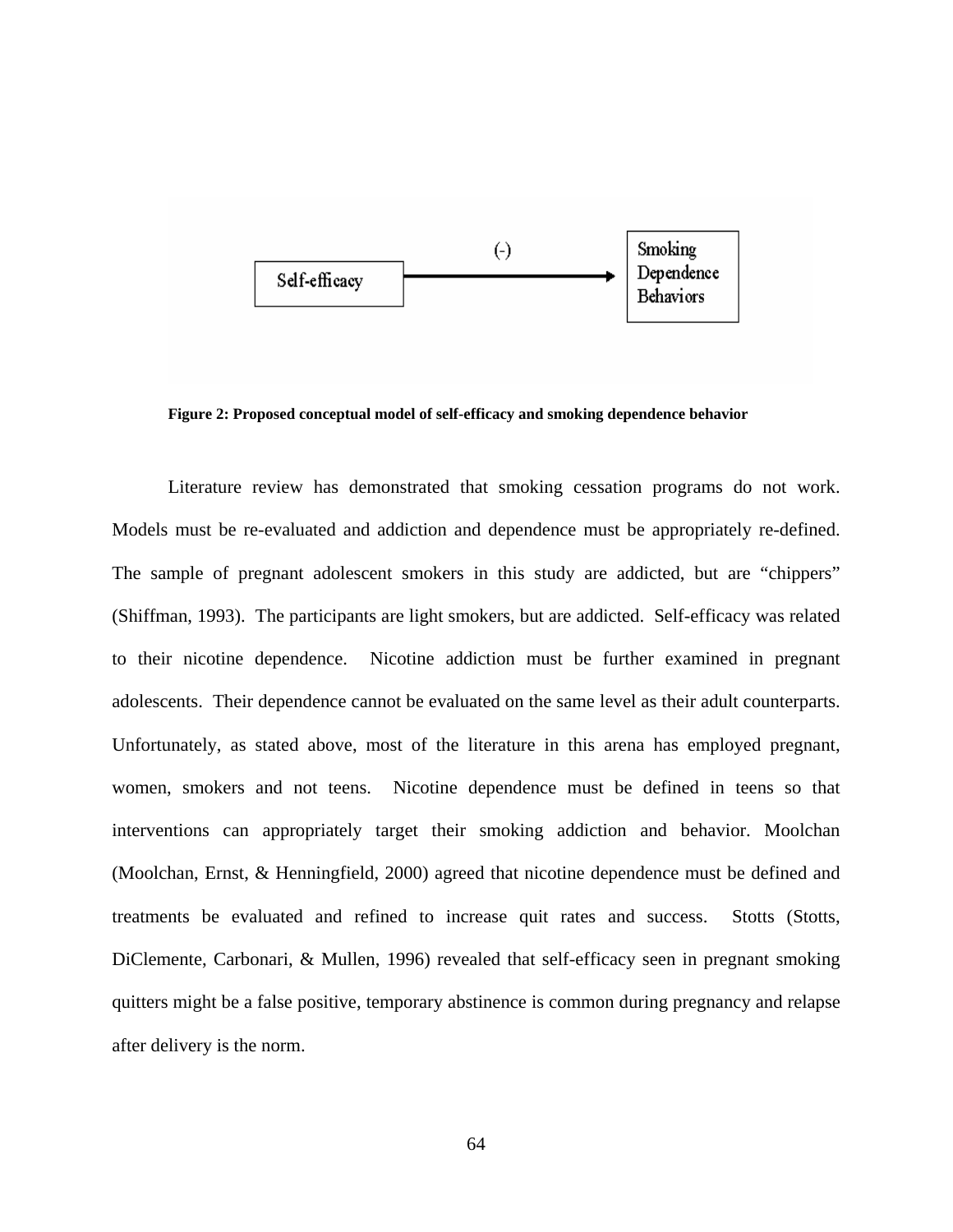This study supported the work of Woodby (Woodby, Windsor, Snyder, Kohler, & Diclemente, 1999) who used a sample of 53% African Americans and 47% Whites, 15 – 46 years of age, 3 - 24 weeks pregnant, smoking women. Woodby (Woodby, Windsor, Snyder, Kohler, & Diclemente, 1999) measured smoking status with a modified version of the FTND and found that self-efficacy did predict smoking status and that dependence is a barrier to cessation. Woodby (Woodby, Windsor, Snyder, Kohler, & Diclemente, 1999) also found that living with a smoker predicted inability to quit. The findings of this study are comparable to the work of Woodby (Woodby, Windsor, Snyder, Kohler, & Diclemente, 1999).

### **5.11 LIMITATIONS**

There are several limitations in this study. First of all, this study was a secondary data analysis. The data could not be clarified or changed. The data was utilized as it was. In the case of the depression data, there were outliers, skewness, and kurtosis. However, the data was not changed to preserve the accuracy of the original data set. Future studies should incorporate transformations and deletion of outliers to normalize the distribution of the variable. Secondly, some of the measurement tools were changed for ease of reading and comprehension by teen participants. Modified tools could be one of the reasons that mood states did not predict smoking dependence behavior or consumption. Future research should include testing of modified instruments for psychometrics in adolescent, pregnant, smoking populations. Another limitation is the distribution of the sample by race. The sample was half African-American and half White. The sample did reflect the population of the surrounding area of recruitment, not the population of teens in the United States. Future research should include a diverse sample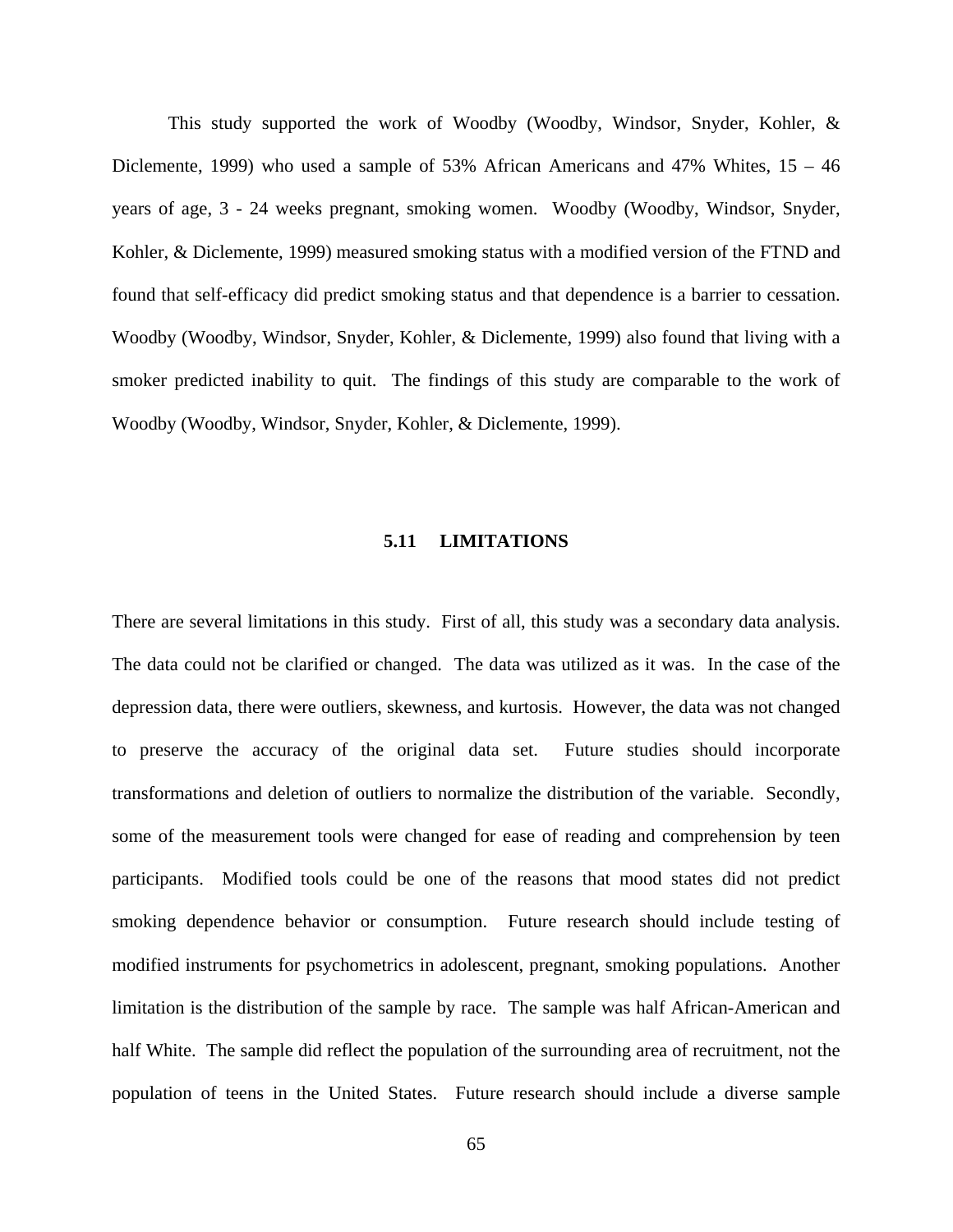reflective of the population. Generalizability to the population of pregnant, teen, smokers is limited. Lastly, mood states did not predict smoking dependence behaviors or consumption in this sample when the literature indicated that there are relationships present between mood states and smoking. Qualitative and quantitative research needs to be completed with pregnant, teen, smokers. Unfortunately, most of the studies were with White, married women. Given the presence of the mood states in the sample, the results were surprising. The pregnant, adolescent, smokers were depressed, angry, and, anxious, but not about their smoking. Further research that studied pregnant, teen, non-smokers could shed light on the high levels of altered mood states in pregnant, teen, smokers, which could lead to more successful interventions and smoking cessation.

## **5.12 SUMMARY**

The purpose of this research was to explore and predict smoking dependence behaviors and smoking consumption by examining the relationships of depression, anger, and, anxiety through secondary analysis of an existing data set, in a sample of pregnant, adolescent, smokers. It was hypothesized that mood states are present, inter-related and effect smoking in the sample of pregnant, adolescent, smokers. The sample for this study was a subset from the study "Nursing Intervention for Young Pregnant Smokers" (Principle Investigator: S. Albrecht, RO1 NR 03233). The subset was selected by virtue of having complete data on the variables of interest, namely depression, anger, anxiety, and smoking dependence behavior and consumption. For this secondary analysis, 108 subjects were identified. After screening of the data and verifying the assumptions, descriptive statistics, correlational analysis, multiple regression, and, hierarchical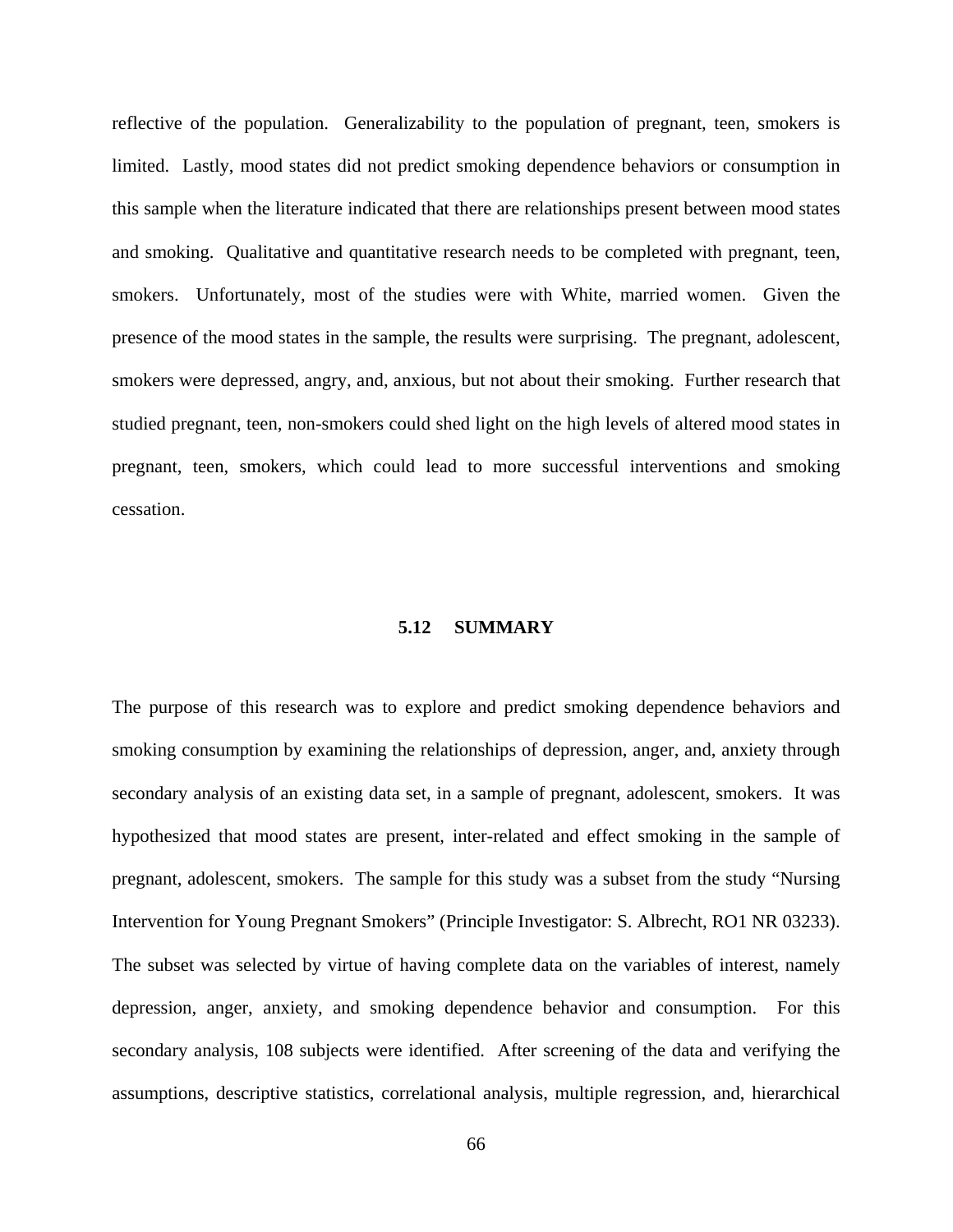multiple regression were performed and the relationships assessed to answer the research questions. This study supported the literature and confirmed the findings of many studies: depression, anger, and anxiety were found to be highly significantly correlated. Unfortunately, the findings from this study did not support the literature; the variables of mood states did not predict smoking dependence behavior or consumption. However, self-efficacy had the only significant association with smoking dependence behavior. Several limitations were identified with recommendations for future research. Nursing implications include assessment of critical levels of altered mood states in pregnant teens, especially smokers. Referrals must be made to primary care providers. Self-efficacy of clients must also be assessed to provide the foundation for treatment and interventions to decrease tobacco dependence and foster smoking cessation. Healthy mothers and healthy babies are the goals of research in this arena and this study has added to the knowledge base in obstetrical care for pregnant, teen, smokers.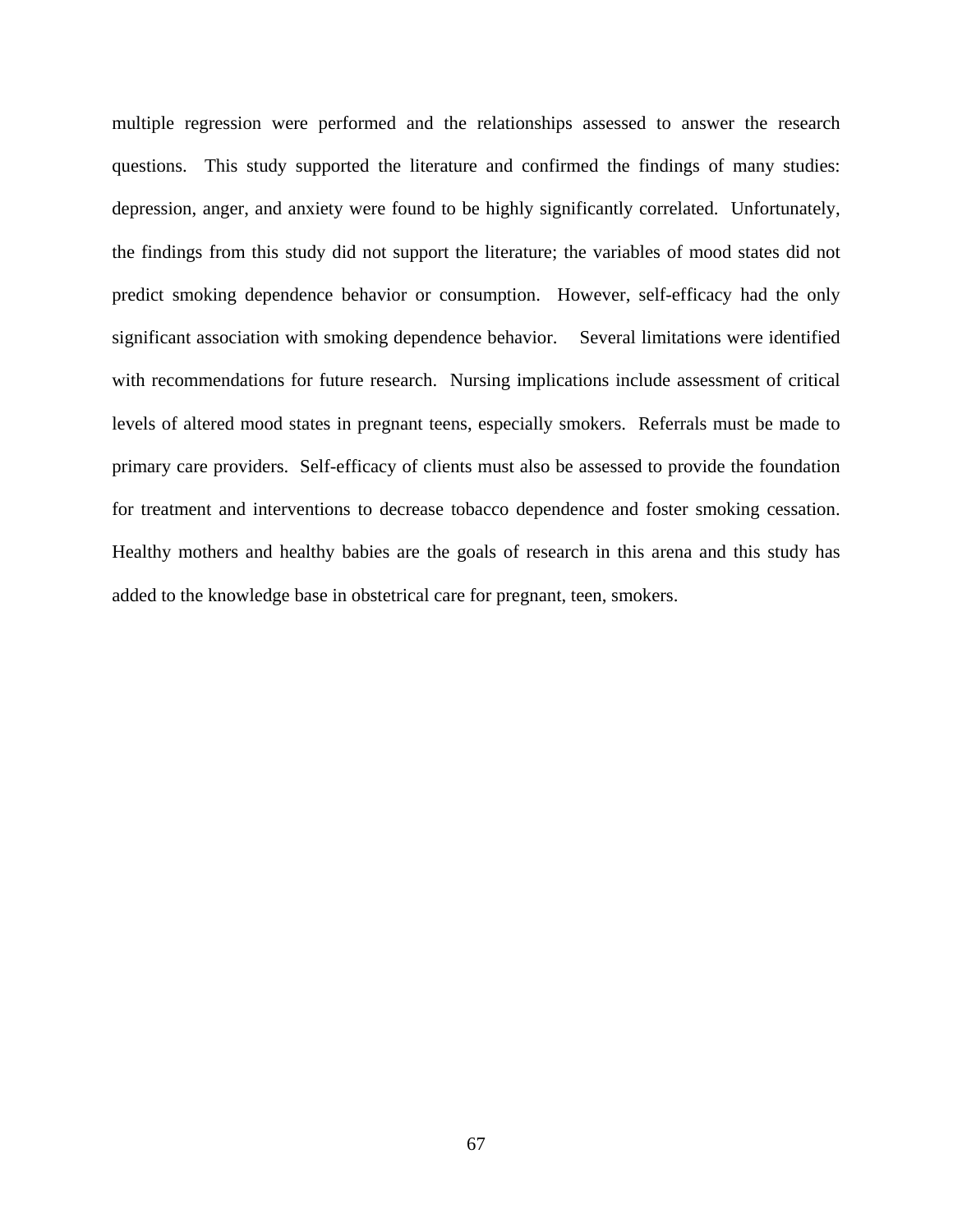## **APPENDIX A**: **IRB APPROVAL LETTER**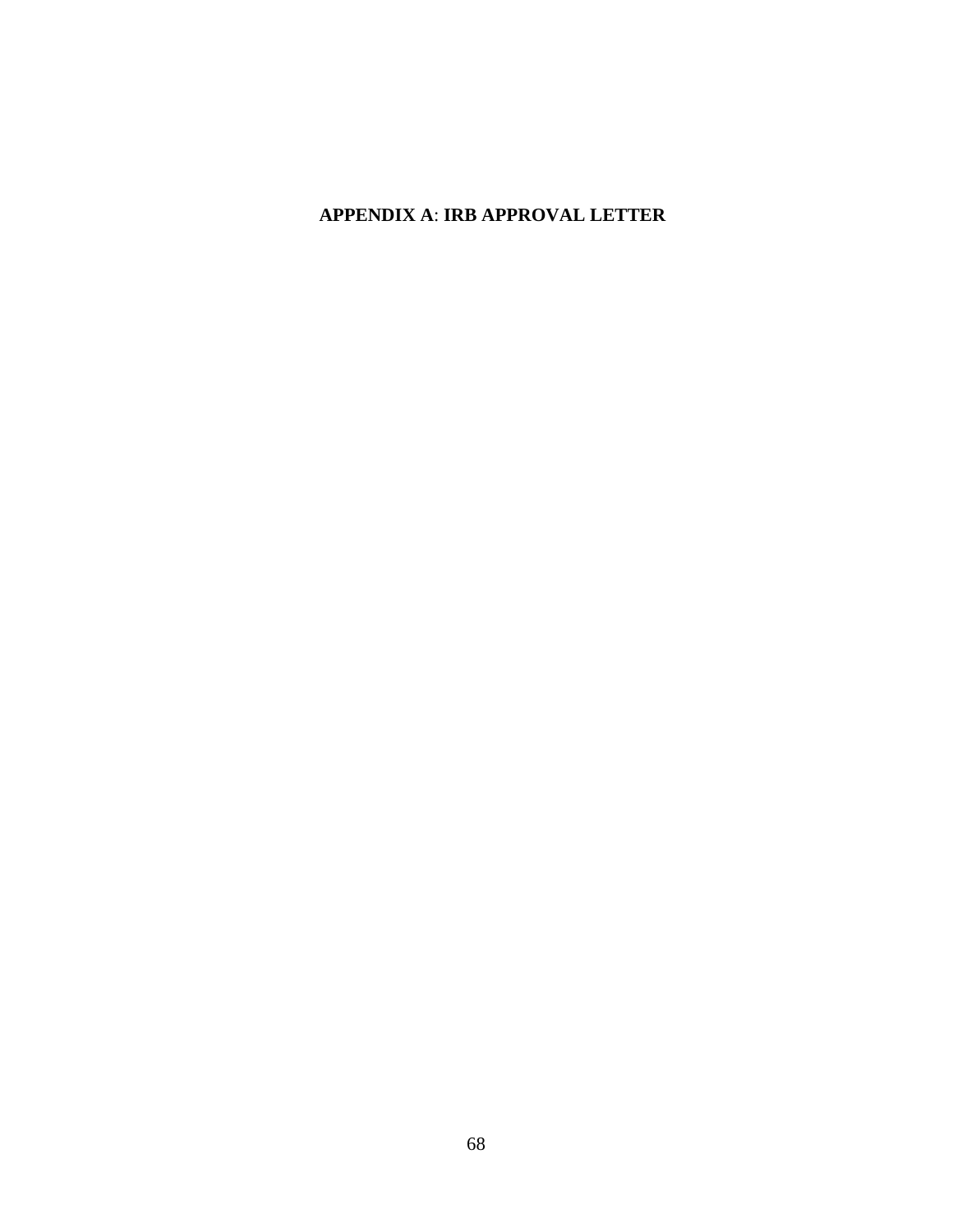

# **University of Pittsburgh**  *Institutional Review Board*

Exempt and Expedited Reviews

University of Pittsburgh FWA: 00006790 University of Pittsburgh Medical Center: FWA 00006735 Children's Hospital of Pittsburgh: FWA 00000600

TO: Kathleen Feltes

FROM: Sue R. Beers, Ph.D., Vice Chair An Cheese

DATE: October 31, 2005

PROTOCOL: Anxiety, Depression, Anger, and Self-Efficacy in Pregnant, Adolescent Smokers

IRB Number: 0510094

The above-referenced protocol has been reviewed by the University of Pittsburgh Institutional Review Board. Based on the information provided in the IRB protocol, this project meets all the necessary criteria for an exemption, and is hereby designated as "exempt" under section  $45$  CFR  $46.101(b)(4)$ .

The regulations of the University of Pittsburgh IRB require that exempt protocols be rereviewed every three years. If you wish to continue the research after that time, a new application must be submitted.

- If any modifications are made to this project, please submit an 'exempt modification' form to the IRB.
- Please advise the IRB when your project has been completed so that it may be officially terminated in the IRB database.
- This research study may be audited by the University of Pittsburgh Research Conduct and Compliance Office.

| <b>Approval Date:</b>   | October 31, 2005 |
|-------------------------|------------------|
| <b>Expiration Date:</b> | October 31, 2008 |

SRB:ky

3500 Fifth Avenue Suite 100 Pittsburgh, PA 15213 Phone: 412.383.1480 Fax: 412.383.1508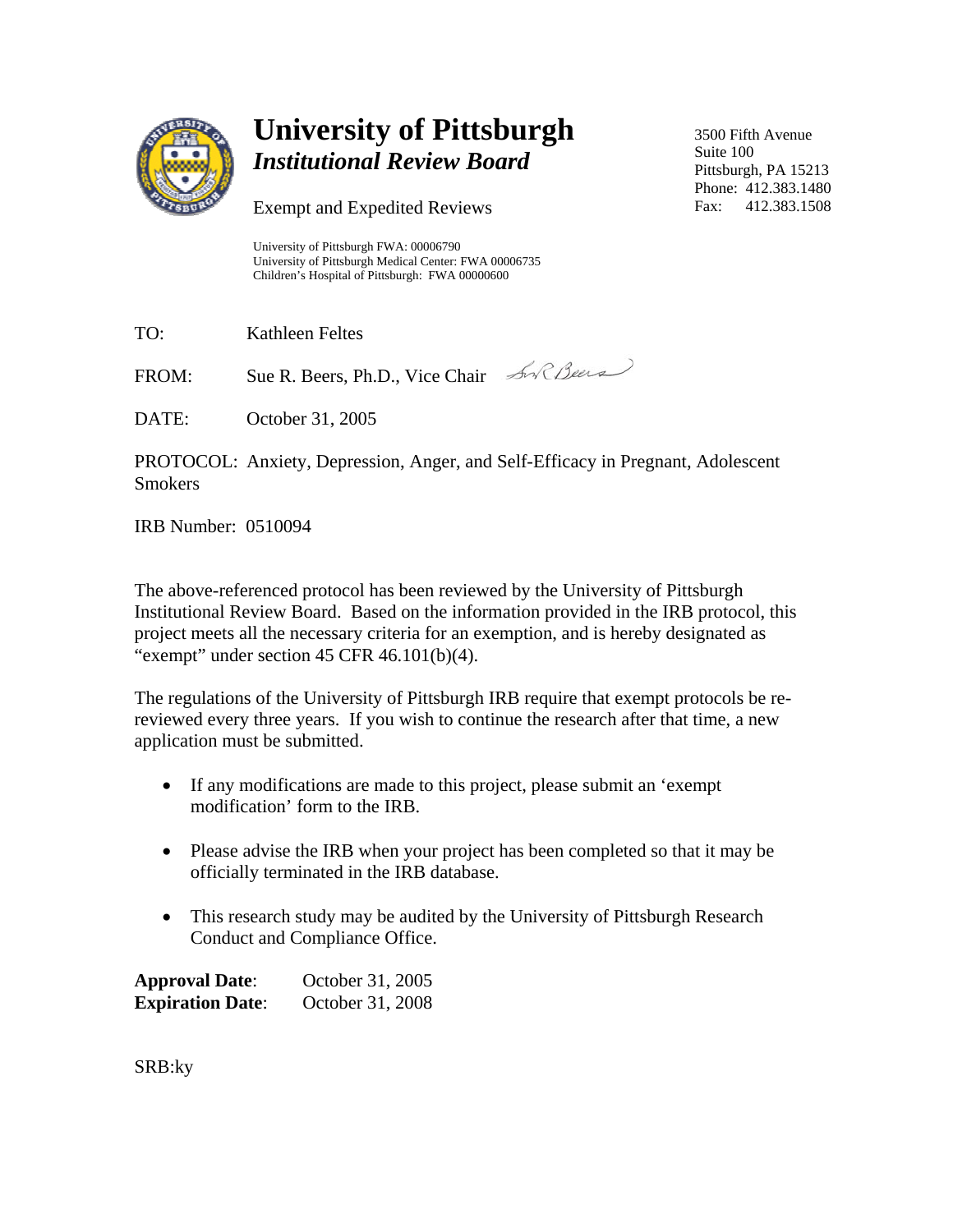#### **BIBLIOGRAPHY**

- Abrahamsson, A., Springett, J., Karlsson, L., & Ottosson, T. (2005). Making sense of the challenge of smoking cessation during pregnancy: a phenomenographic approach. *Health Educ Res, 20*(3), 367-378.
- Adelman, W. P., Duggan, A. K., Hauptman, P., & Joffe, A. (2001). Effectiveness of a high school smoking cessation program. *Pediatrics, 107*(4), E50.
- Albrecht, S. A., Caruthers, D., Patrick, T., Reynolds, M., Salamie, D., Higgins, L. W., et al. (2006). A randomized controlled trial of a smoking cessation intervention for pregnant adolescents. *Nurs Res, 55*(6), 402-410.
- Audrain-McGovern, J., Al Koudsi, N., Rodriguez, D., Wileyto, E. P., Shields, P. G., & Tyndale, R. F. (2007). The role of CYP2A6 in the emergence of nicotine dependence in adolescents. *Pediatrics, 119*(1), e264-274.
- Ballinger, C. B. (1982). Emotional disturbance during pregnancy and following delivery. *J Psychosom Res, 26*(6), 629-634.
- Barnet, B., Duggan, A. K., Devoe, M., & Burrell, L. (2002). The effect of volunteer home visitation for adolescent mothers on parenting and mental health outcomes: a randomized trial. *Arch Pediatr Adolesc Med, 156*(12), 1216-1222.
- Beck, A. T. (1976). *Cognitive Therapy and the Emotional Disorders*. New York: International Universities Press.
- Bennett, H. A., Einarson, A., Taddio, A., Koren, G., & Einarson, T. R. (2004). Depression during Pregnancy : Overview of Clinical Factors. *Clin Drug Investig, 24*(3), 157-179.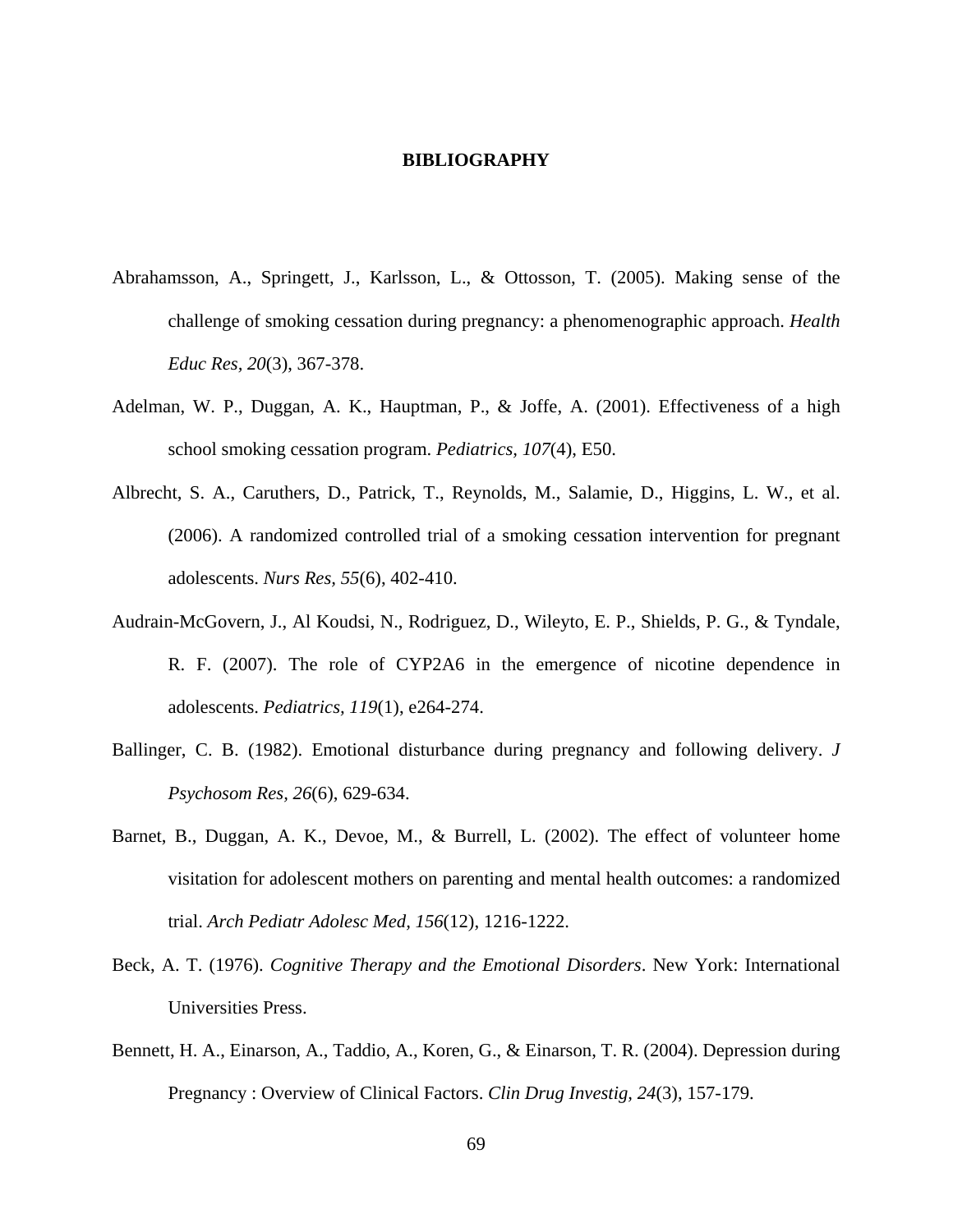- Benowitz, N. L., & Jacob, P., 3rd. (1994). Metabolism of nicotine to cotinine studied by a dual stable isotope method. *Clin Pharmacol Ther, 56*(5), 483-493.
- Bock, B. C., Goldstein, M. G., & Marcus, B. H. (1996). Depression following smoking cessation in women. *J Subst Abuse, 8*(1), 137-144.
- Boyles, S. (2007). Teens are hardwired for risky behavior. *WebMD* Retrieved 5/2/07, 2007, from [www.webmd.com/parenting/news/20070413/teens-are-hardwired-for-risky](http://www.webmd.com/parenting/news/20070413/teens-are-hardwired-for-risky-behavior)[behavior](http://www.webmd.com/parenting/news/20070413/teens-are-hardwired-for-risky-behavior)
- Braxter, B. (2003). *Measuring Nicotine Dependence with the Fagerstrom Test for Nicotine Dependence (FTND): The Effect of Ethnic-Cultural Differences among Pregnant Adolescent Smokers.* University of Pittsburgh, Pittsburgh.
- Cattell, R. B., & Scheier, I.H. (1961). *The Meaning and Measurement of Neuroticism and Anxiety*. New York: Ronald Press.
- Chabrol, H., Niezborala, M., Chastan, E., & de Leon, J. (2005). Comparison of the Heavy Smoking Index and of the Fagerstrom Test for Nicotine Dependence in a sample of 749 cigarette smokers. *Addict Behav, 30*(7), 1474-1477.
- Chabrol, H., Niezborala, M., Chastan, E., Montastruc, J. L., & Mullet, E. (2003). A study of the psychometric properties of the Fagestrom Test for Nicotine Dependence. *Addict Behav, 28*(8), 1441-1445.
- Clark, D. B., Wood, D. S., Martin, C. S., Cornelius, J. R., Lynch, K. G., & Shiffman, S. (2005). Multidimensional assessment of nicotine dependence in adolescents. *Drug Alcohol Depend, 77*(3), 235-242.
- Coleman, T. (2004). Special groups of smokers. *Bmj, 328*(7439), 575-577.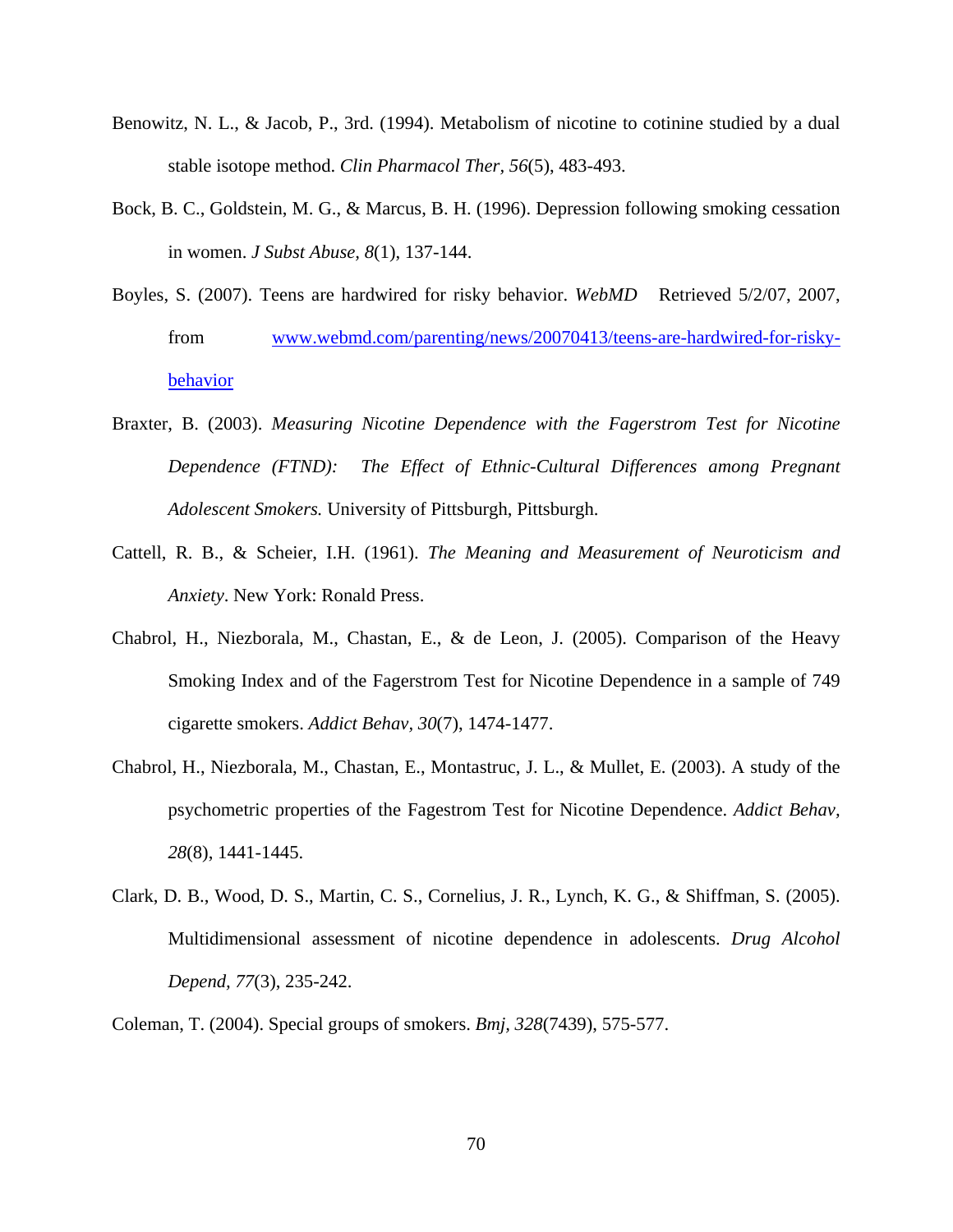Cornelius, M. D., Leech, S. L., & Goldschmidt, L. (2004). Characteristics of persistent smoking among pregnant teenagers followed to young adulthood. *Nicotine Tob Res, 6*(1), 159-169.

Costello, E. J., Angold, A. (1995). *Epidemiology*. New York: Guilford Press.

- de Anda, D., Darroch, P., Davidson, M., Gilly, J., et al. (1992). Stress and coping among pregnant adolescents. *Journal of Adolescent Research, 7*(1), 94-109.
- de Vries, H., & Backbier, E. (1994). Self-efficacy as an important determinant of quitting among pregnant women who smoke: the phi-pattern. *Prev Med, 23*(2), 167-174.
- Delpisheh, A., Attia, E., Drammond, S., & Brabin, B. J. (2006). Adolescent smoking in pregnancy and birth outcomes. *Eur J Public Health, 16*(2), 168-172.
- Department of Health and Human Services, P. H. S. (1988). *The health consequences of smoking: nicotine addiction: a report of the Surgeon General* (No. DHHS publicaton no. (CDC) 88-8406). Washington, D.C.: Government Printing Office.
- Diaz, F. J., Jane, M., Salto, E., Pardell, H., Salleras, L., Pinet, C., et al. (2005). A brief measure of high nicotine dependence for busy clinicians and large epidemiological surveys. *Aust N Z J Psychiatry, 39*(3), 161-168.
- Dijkstra, A., & Tromp, D. (2002). Is the FTND a measure of physical as well as psychological tobacco dependence? *J Subst Abuse Treat, 23*(4), 367-374.
- Dillman, D. A. (2000). *Mail and Internet Surveys.* New York: John Wiley & Sons, Inc.
- Donovan, J. E., Jessor, R., & Costa, F. M. (1988). Syndrome of problem behavior in adolescence: a replication. *J Consult Clin Psychol, 56*(5), 762-765.
- Etter, J. F., Duc, T. V., & Perneger, T. V. (1999). Validity of the Fagerstrom test for nicotine dependence and of the Heaviness of Smoking Index among relatively light smokers. *Addiction, 94*(2), 269-281.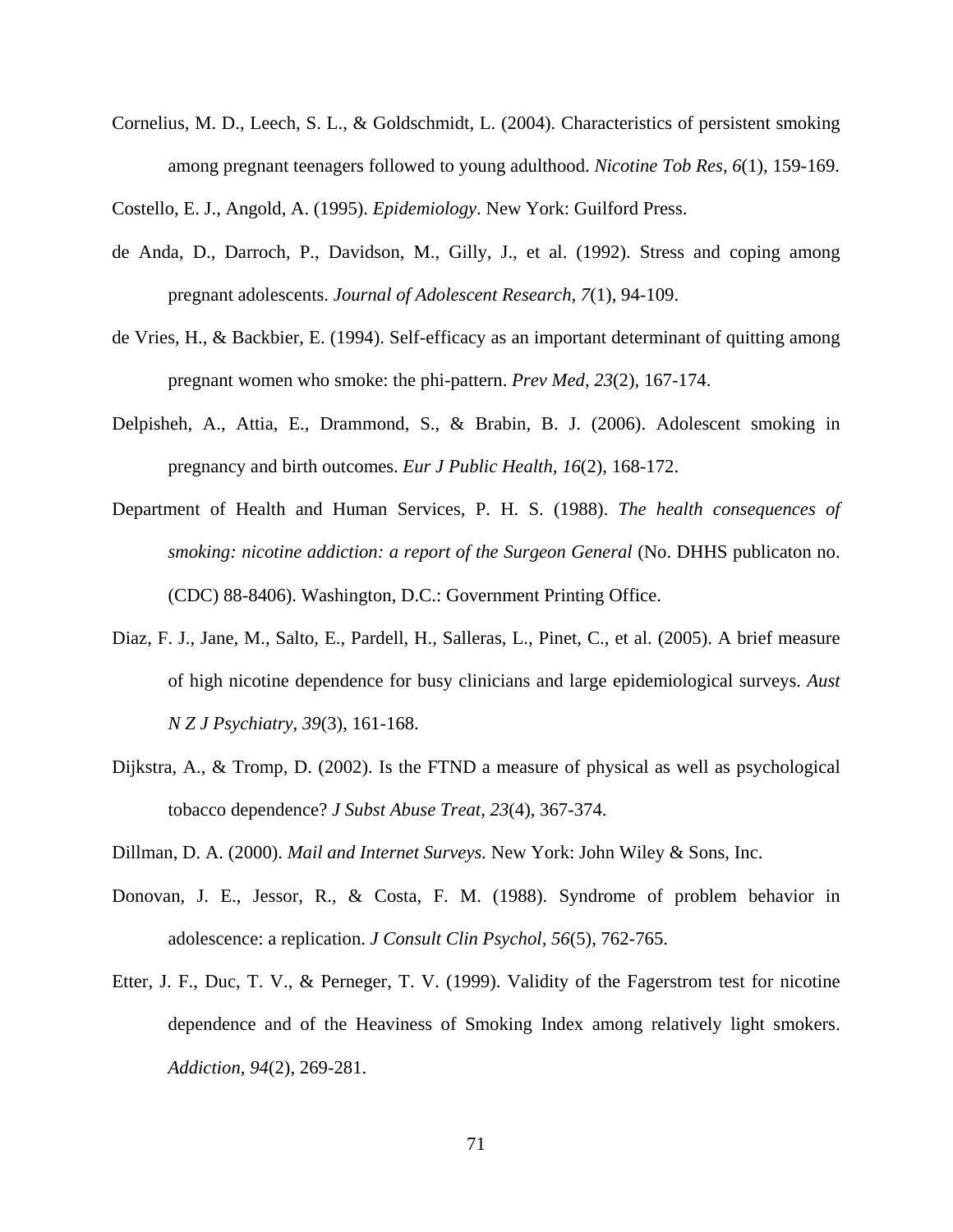- Fagerstrom, K. (2002). The epidemiology of smoking: health consequences and benefits of cessation. *Drugs, 62 Suppl 2*, 1-9.
- Fagerstrom, K., Kunze, M., Schoberberger, R., Breslau, N., Hughes, J. R., Hurt, R. D., et al. (1996). Nicotine dependence versus smoking prevalence: comparisons among countries and categories of smokers. *Tob Control, 5*(1), 52-56.
- Faucher, M. A., & Carter, S. (2001). Why girls smoke: a proposed community-based prevention program. *JOGNN - Journal of Obstetric, Gynecologic, & Neonatal Nursing, 30*(5), 463- 471.
- Faulkner, D. L., & Merritt, R. K. (1998). Race and cigarette smoking among United States adolescents: the role of lifestyle behaviors and demographic factors. *Pediatrics, 101*(2), E4.
- Feltes, K. A. (2005, 4/2005). *Anxiety and Smoking in Pregnant Adolescents.* Paper presented at the Eastern Nursing Research Society Conference, New York, NY.
- Feltes, K. A. (2006, 4/2006). *Factors Effecting Anxiety in Pregnancy Through Meta-Analysis.* Paper presented at the Eastern Nursing Research Society Conference, Cherry Hill, NJ.
- Field, T., Diego, M., Hernandez-Reif, M., Schanberg, S., Kuhn, C., Yando, R., et al. (2003). Pregnancy anxiety and comorbid depression and anger: effects on the fetus and neonate. *Depress Anxiety, 17*(3), 140-151.
- Franken, F. H., Pickworth, W. B., Epstein, D. H., & Moolchan, E. T. (2006). Smoking rates and topography predict adolescent smoking cessation following treatment with nicotine replacement therapy. *Cancer Epidemiol Biomarkers Prev, 15*(1), 154-157.
- Galambos, N. L., Barker, E. T., & Krahn, H. J. (2006). Depression, self-esteem, and anger in emerging adulthood: Seven-year trajectories. *Developmental Psychology, 42*(2), 350-365.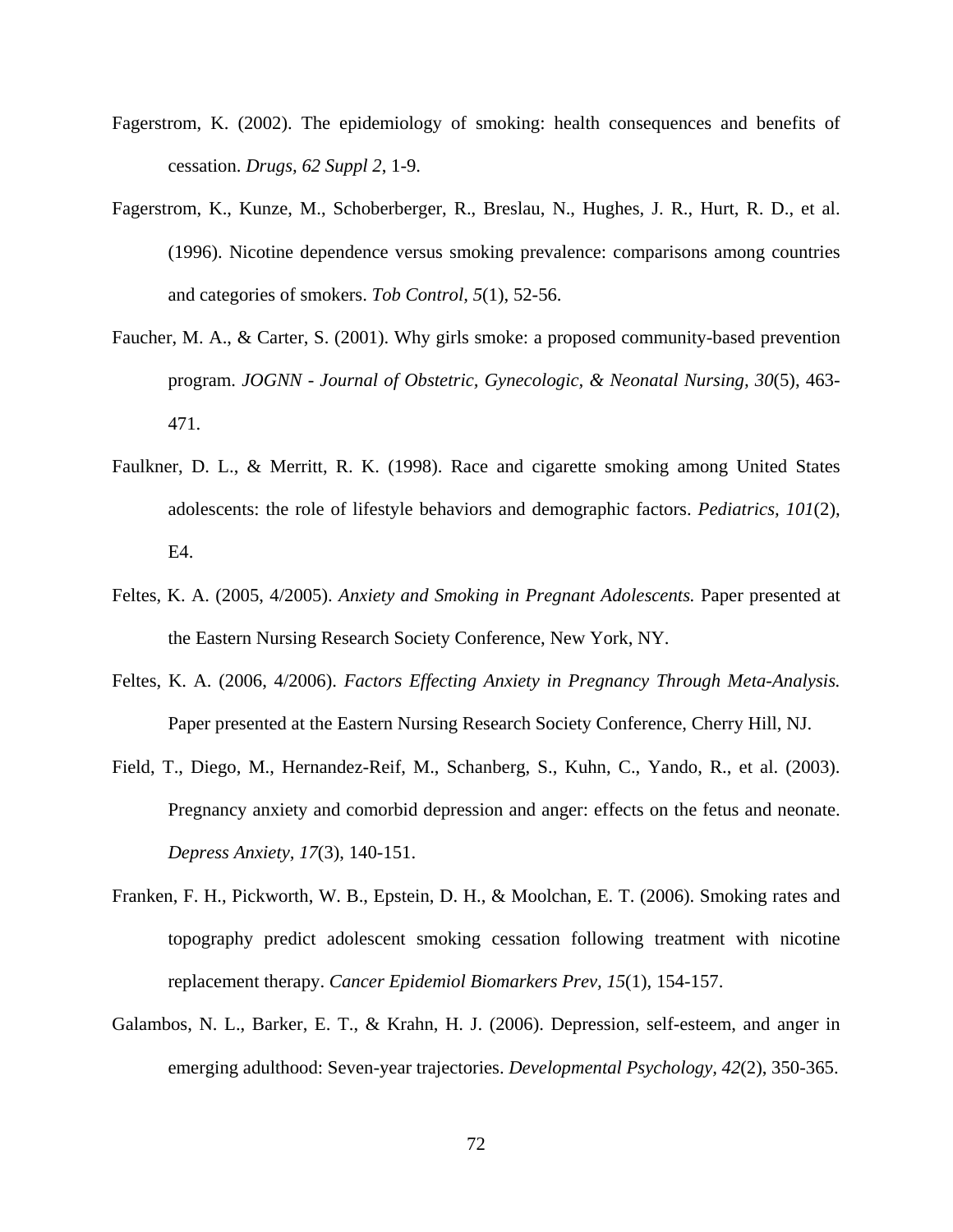- Gervais, A., O'Loughlin, J., Meshefedjian, G., Bancej, C., & Tremblay, M. (2006). Milestones in the natural course of onset of cigarette use among adolescents. *Cmaj, 175*(3), 255-261.
- Glover, E. D., Glover, P. N., & Payne, T. J. (2003). Treating nicotine dependence. *Am J Med Sci, 326*(4), 183-186.
- Goodman, E., & Capitman, J. (2000). Depressive symptoms and cigarette smoking among teens. *Pediatrics, 106*(4), 748-755.
- Heatherton, T. F., Kozlowski, L. T., Frecker, R. C., & Fagerstrom, K. O. (1991). The Fagerstrom Test for Nicotine Dependence: a revision of the Fagerstrom Tolerance Questionnaire. *Br J Addict, 86*(9), 1119-1127.
- Heron, J., O'Connor, T. G., Evans, J., Golding, J., & Glover, V. (2004). The course of anxiety and depression through pregnancy and the postpartum in a community sample. *J Affect Disord, 80*(1), 65-73.
- Hishinuma, E. S., Miyamoto, R. H., Nishimura, S. T., & Nahulu, L. B. (2000). Differences in State-Trait Anxiety Inventory scores for ethnically diverse adolescents in Hawaii. *Cultur Divers Ethnic Minor Psychol, 6*(1), 73-83.
- Huck, S. W. (2004). *Reading Statistics and Research*. New York: Pearson Education Inc.
- Jenkins, J. M., Shapka, J. D., & Sorenson, A. M. (2006). Teenage mothers' anger over twelve years: partner conflict, partner transitions and children's anger. *J Child Psychol Psychiatry, 47*(8), 775-782.
- Jesse, D. E., Graham, M., & Swanson, M. (2006). Psychosocial and spiritual factors associated with smoking and substance use during pregnancy in African American and White lowincome women. *J Obstet Gynecol Neonatal Nurs, 35*(1), 68-77.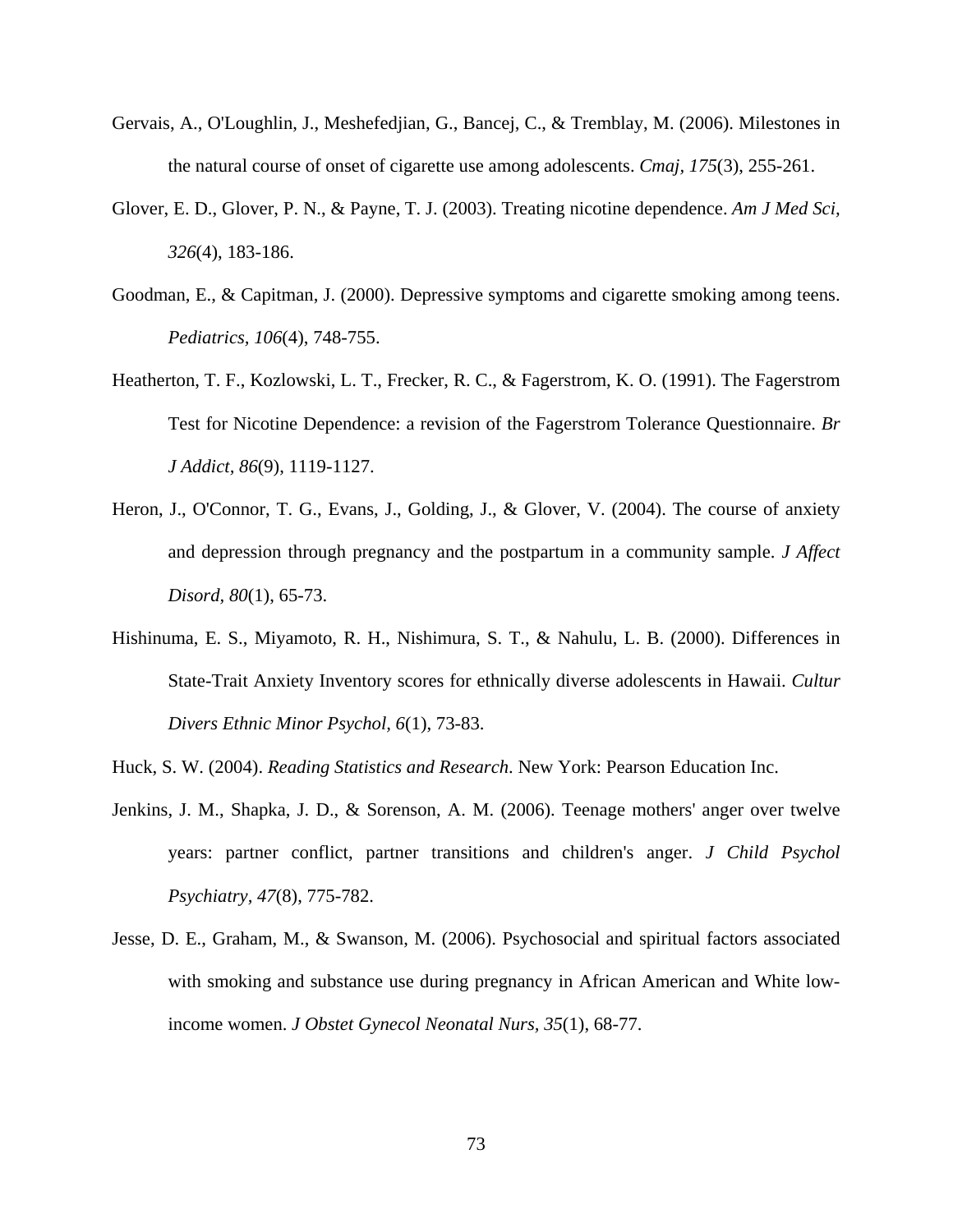- Jesse, D. E., Walcott-McQuigg, J., Mariella, A., & Swanson, M. S. (2005). Risks and protective factors associated with symptoms of depression in low-income African American and Caucasian women during pregnancy. *J Midwifery Womens Health, 50*(5), 405-410.
- Kahn, R. S., Certain, L., & Whitaker, R. C. (2002). A reexamination of smoking before, during, and after pregnancy. *Am J Public Health, 92*(11), 1801-1808.
- Kaiser, M. M., & Hays, B. J. (2005). Health-risk behaviors in a sample of first-time pregnant adolescents. *Public Health Nurs, 22*(6), 483-493.
- Kassel, J. D., Stroud, L. R., & Paronis, C. A. (2003). Smoking, stress, and negative affect: correlation, causation, and context across stages of smoking. *Psychol Bull, 129*(2), 270- 304.
- King, C. A., Akiyama, M. M., & Elling, K.A. (1996). Self-perceived competencies and depression among middle school students in Japan and the United States. *Journal of Early Adolescence, 16*(2), 192-210.
- Kleinbaum, D. G., Kupper, L.L., Muller, K.E., Nizam, A. . (1998). *Applied Regression Analysis and Other Multivariable Methods*. New York: Duxbury Press.
- Koniak-Griffin, D., Walker, D. S., & de Traversay, J. (1996). Predictors of depression symptoms in pregnant adolescents. *J Perinatol, 16*(1), 69-76.
- Kozlowski, L. T., Porter, C. Q., Orleans, C. T., Pope, M. A., & Heatherton, T. (1994). Predicting smoking cessation with self-reported measures of nicotine dependence: FTQ, FTND, and HSI. *Drug Alcohol Depend, 34*(3), 211-216.
- Lerner, R. M. (2002). *Adolescence: Development, Diversity, Context, and Application*. New Jersey: Prentice Hall.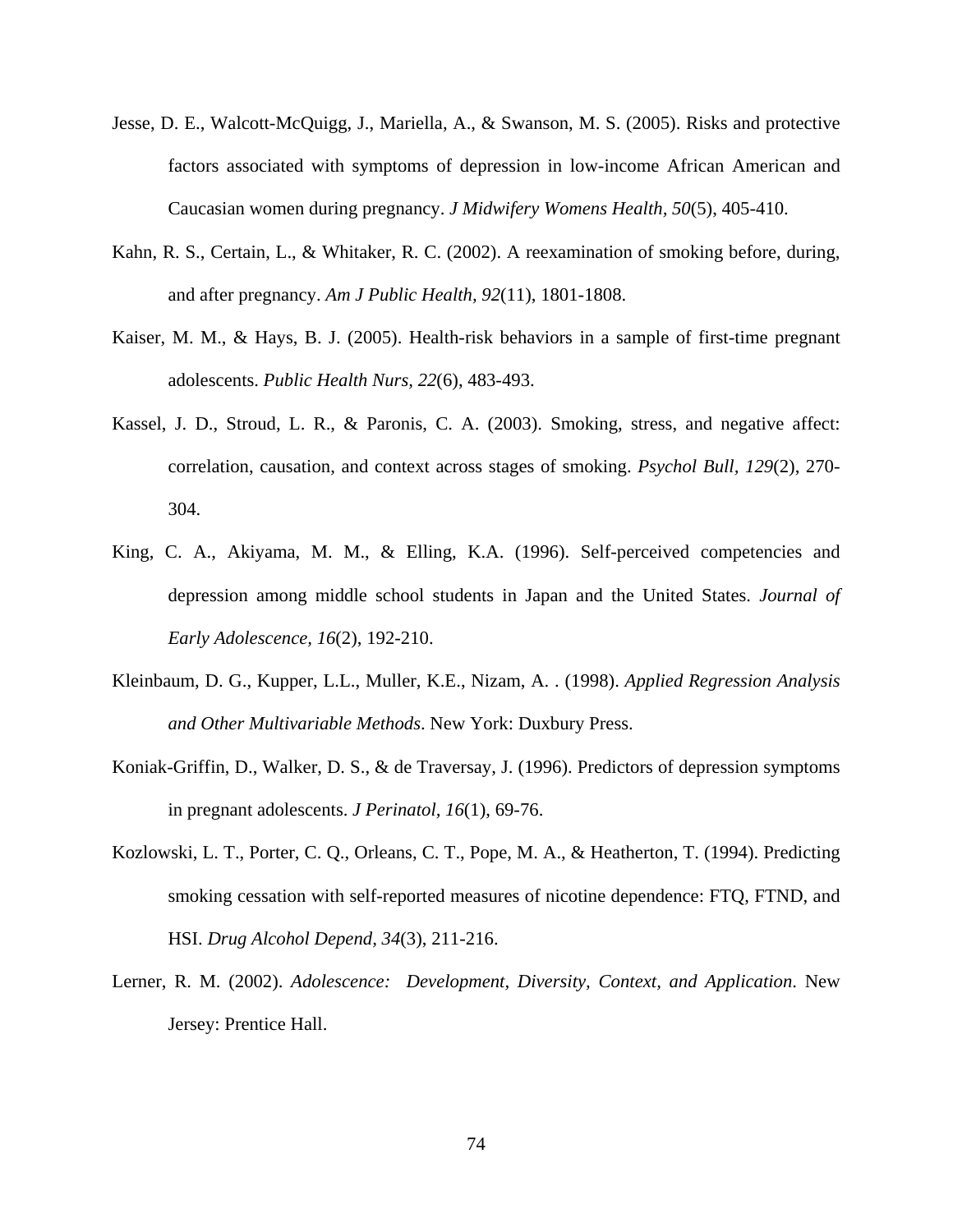- Little, B. C., Hayworth, J., Benson, P., Bridge, L. R., Dewhurst, J., & Priest, R. G. (1982). Psychophysiological ante-natal predictors of post-natal depressed mood. *J Psychosom Res, 26*(4), 419-428.
- Ludman, E. J., McBride, C. M., Nelson, J. C., Curry, S. J., Grothaus, L. C., Lando, H. A., et al. (2000). Stress, depressive symptoms, and smoking cessation among pregnant women. *Health Psychol, 19*(1), 21-27.
- Mathews, T. J. (2004). Smoking During Pregnancy--United States, 1990-2002. *Morbidity and Mortality Weekly Reports, 53*(39), 911-915.
- Moolchan, E. T., Ernst, M., & Henningfield, J. E. (2000). A review of tobacco smoking in adolescents: treatment implications. *J Am Acad Child Adolesc Psychiatry, 39*(6), 682- 693.
- Moore, P. J., Turner, R., Park, C. L., & Adler, N. E. (1996). The impact of behavior and addiction on psychological models of cigarette and alcohol use during pregnancy. *Addictive Behaviors, 21*(5), 645-668.
- Morriss, S. J. (2005). *Maternal smoking, depression, and adolescent smoking: Independent and additive effects.*
- Mullen, P. D., Pollak, K.I., & KoK, G. (1999). Success Attributions for Stopping Smoking During Pregnancy, Self-Efficacy, and Postpartum Maintenance. *Psychology of Addictive Behaviors, 13*(3), 198-206.
- Netter, P., Toll, C., Lujic, C., Reuter, M., & Hennig, J. (2002). Addictive and nonaddictive smoking as related to responsivity to neurotransmitter systems. *Behav Pharmacol, 13*(5- 6), 441-449.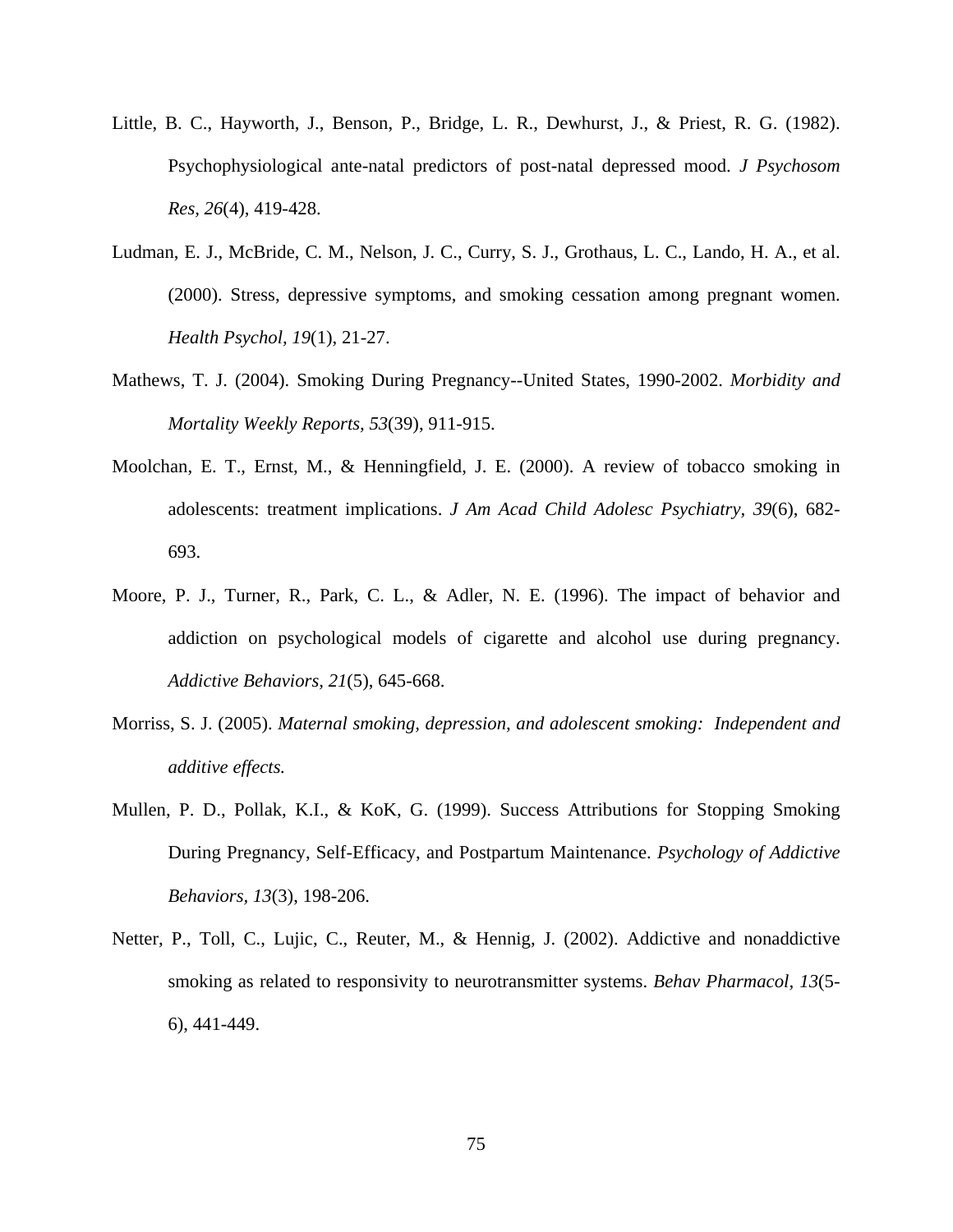- Nonnemaker, J. M., Mowery, P.D., Hersey, J.C., Nimsch, C.T., Farrelly, M.C., Messeri, P., Haviland, M.L. (2004). Measurement properties of a nicotine dependence scale for adolescents. *Nicotine & Tobacco Research, 6*(2), 295-301.
- Orr, S. T., Newton, E., Tarwater, P. M., & Weismiller, D. (2005). Factors associated with prenatal smoking among black women in eastern North Carolina. *Matern Child Health J, 9*(3), 245-252.
- Parker, G., & Roy, K. (2001). Adolescent depression: a review. *Aust N Z J Psychiatry, 35*(5), 572-580.
- Patton, G. C., Hibbert, M., Rosier, M. J., Carlin, J. B., Caust, J., & Bowes, G. (1996). Is smoking associated with depression and anxiety in teenagers? *Am J Public Health, 86*(2), 225-230.
- Phillips, L. H., Henry, J. D., Hosie, J. A., & Milne, A. B. (2006). Age, anger regulation and wellbeing. *Aging Ment Health, 10*(3), 250-256.
- Piyasil, V. (1998). Anxiety and depression in teenage mothers: a comparative study. *Journal of the Medical Association of Thailand, 81*(2), 125-129.
- Ponirakis, A., Susman, E. J., & Stifter, C. A. (1998). Negative emotionality and cortisol during adolescent pregnancy and its effects on infant health and autonomic nervous system reactivity. *Dev Psychobiol, 33*(2), 163-174.
- Prokhorov, A. V., Hudmon, K. S., & Stancic, N. (2003). Adolescent smoking: epidemiology and approaches for achieving cessation. *Paediatric Drugs, 5*(1), 1-10.
- Quinn, V. P. (2000). Prenatal smoking intervention in managed care settings: the Kaiser Permanente Southern California prenatal smoking project. *Tob Control, 9 Suppl 1*, I61.
- Radloff, L. S. (1991). The Use of the Center for Epidemiologic Studies Depression Scale in Adolescents and Young Adults. *Journal of Youth and Adolescence*.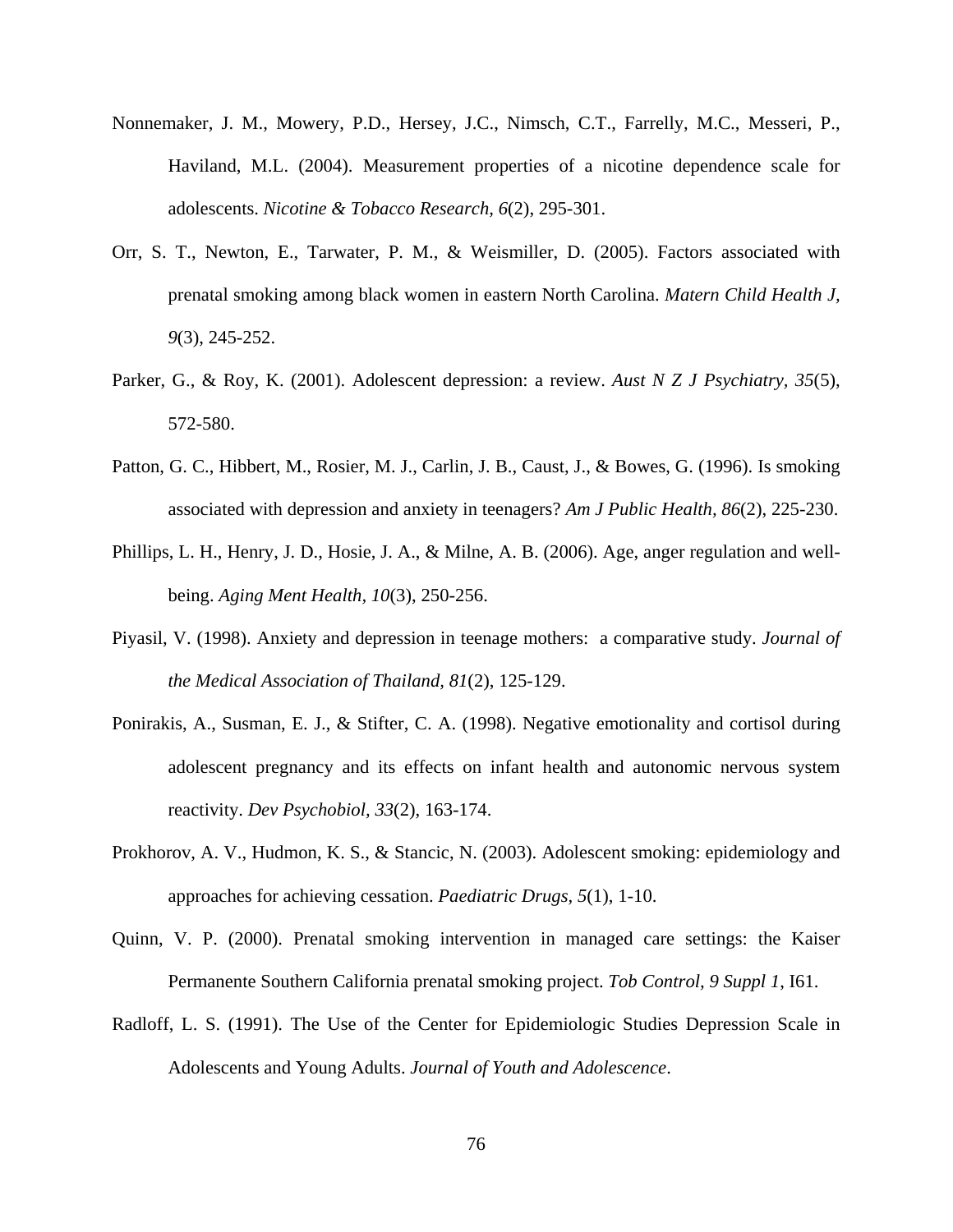- Radzius, A., Gallo, J. J., Epstein, D. H., Gorelick, D. A., Cadet, J. L., Uhl, G. E., et al. (2003). A factor analysis of the Fagerstrom Test for Nicotine Dependence (FTND). *Nicotine Tob Res, 5*(2), 255-240.
- Reyes, L. R., Meininger, J. C., Liehr, P., Chan, W., & Mueller, W. H. (2003). Anger in adolescents: sex, ethnicity, age differences, and psychometric properties. *Nurs Res, 52*(1), 2-11.
- Richardson, C. G., & Ratner, P. A. (2005). A confirmatory factor analysis of the Fagerstrom Test for Nicotine Dependence. *Addict Behav, 30*(4), 697-709.
- Robinson, M. L., Berlin, I., & Moolchan, E. T. (2004). Tobacco smoking trajectory and associated ethnic differences among adolescent smokers seeking cessation treatment. *J Adolesc Health, 35*(3), 217-224.
- Rojas, N. L., Killen, J. D., Haydel, K. F., & Robinson, T. N. (1998). Nicotine dependence among adolescent smokers. *Arch Pediatr Adolesc Med, 152*(2), 151-156.
- Sargent, J. D., Mott, L. A., & Stevens, M. (1998). Predictors of smoking cessation in adolescents. *Arch Pediatr Adolesc Med, 152*(4), 388-393.
- Seguire, M., & Chalmers, K. I. (2000). Late adolescent female smoking. *J Adv Nurs, 31*(6), 1422-1429.
- Shiffman, S. (1993). Assessing smoking patterns and motives. *J Consult Clin Psychol, 61*(5), 732-742.
- Spielberger, C. D. (1983). *State/Trait Anxiety Inventory: A Comprehensive Bibliography*. Palo Alto, CA: Consulting Psychologists Press, Inc.
- Spielberger, C. D. (1996). Stress, emotions and health. *International Journal of Psychology, 31*(3-4), 3310-3310.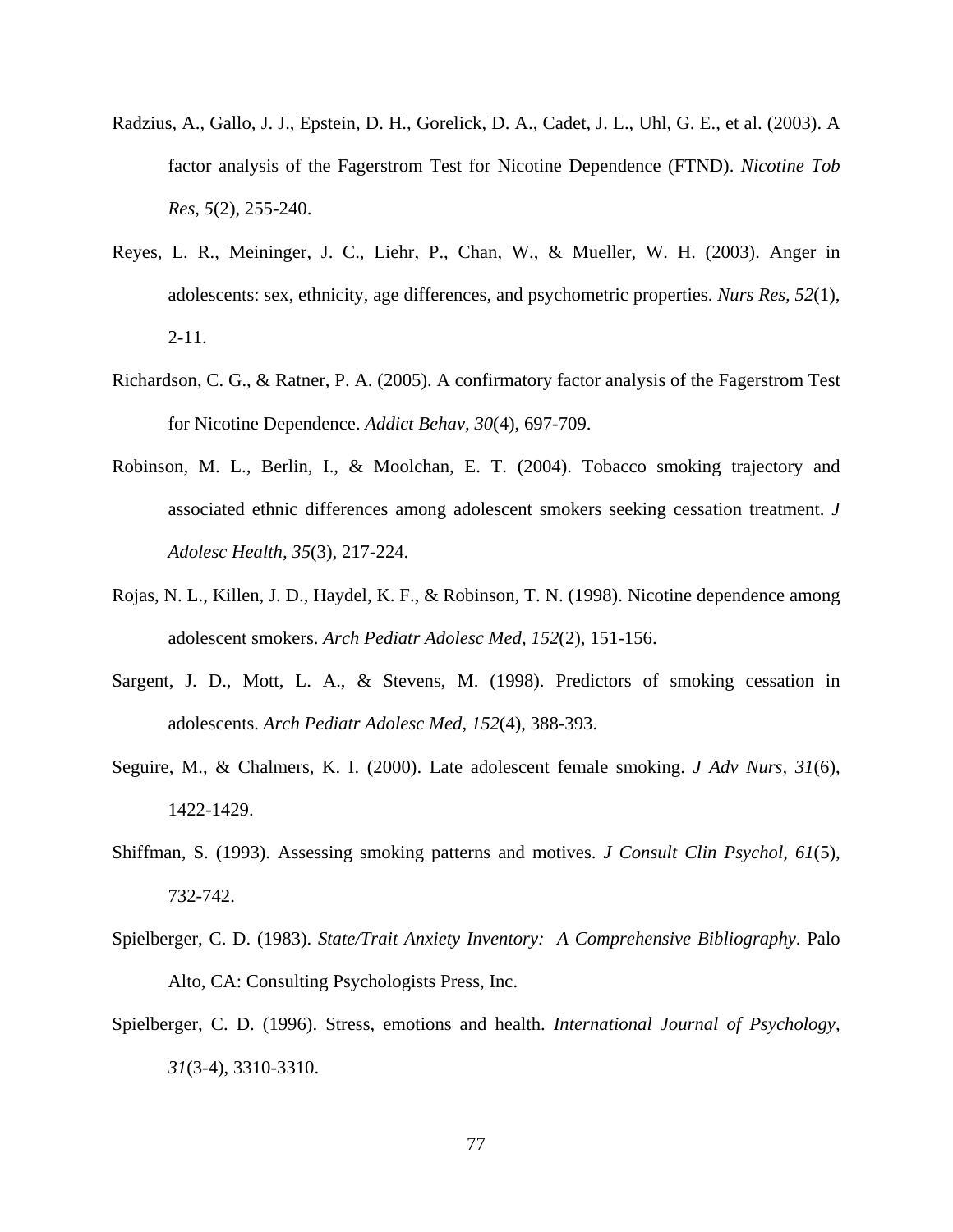- Spielberger, C. D., & Smith, L. H. (1966). Anxiety (drive), stress, and serial-position effects in serial-verbal learning. *J Exp Psychol, 72*(4), 589-595.
- Storr, C. L., Reboussin, B. A., & Anthony, J. C. (2005). The Fagerstrom test for nicotine dependence: a comparison of standard scoring and latent class analysis approaches. *Drug Alcohol Depend, 80*(2), 241-250.
- Stotts, A. L., DeLaune, K. A., Schmitz, J. M., & Grabowski, J. (2004). Impact of a motivational intervention on mechanisms of change in low-income pregnant smokers. *Addict Behav, 29*(8), 1649-1657.
- Stotts, A. L., DiClemente, C. C., Carbonari, J. P., & Mullen, P. D. (1996). Pregnancy smoking cessation: a case of mistaken identity. *Addict Behav, 21*(4), 459-471.
- Szigethy, E. M., & Ruiz, P. (2001). Depression among pregnant adolescents: an integrated treatment approach. *Am J Psychiatry, 158*(1), 22-27.
- Tabachnick, B. G. F., L.S. (2001). *Using Multivariate Statistics*. Boston: Allyn & Bacon.
- Trad, P. V. (1995). Mental health of adolescent mothers. *J Am Acad Child Adolesc Psychiatry, 34*(2), 130-142.
- Troutman, B. R., & Cutrona, C. E. (1990). Nonpsychotic postpartum depression among adolescent mothers. *J Abnorm Psychol, 99*(1), 69-78.
- Velicer, W. F., Diclemente, C. C., Rossi, J. S., & Prochaska, J. O. (1990). Relapse situations and self-efficacy: an integrative model. *Addict Behav, 15*(3), 271-283.
- Velting, O. N., Setzer, N.J., & Albano, A.M. (2004). Update on and advances in assessment and cognitive-behavioral treatment of anxiety disorders in children and adolescents. . *Professional Psychology: Research and Practice, 35*(1), 42-54.